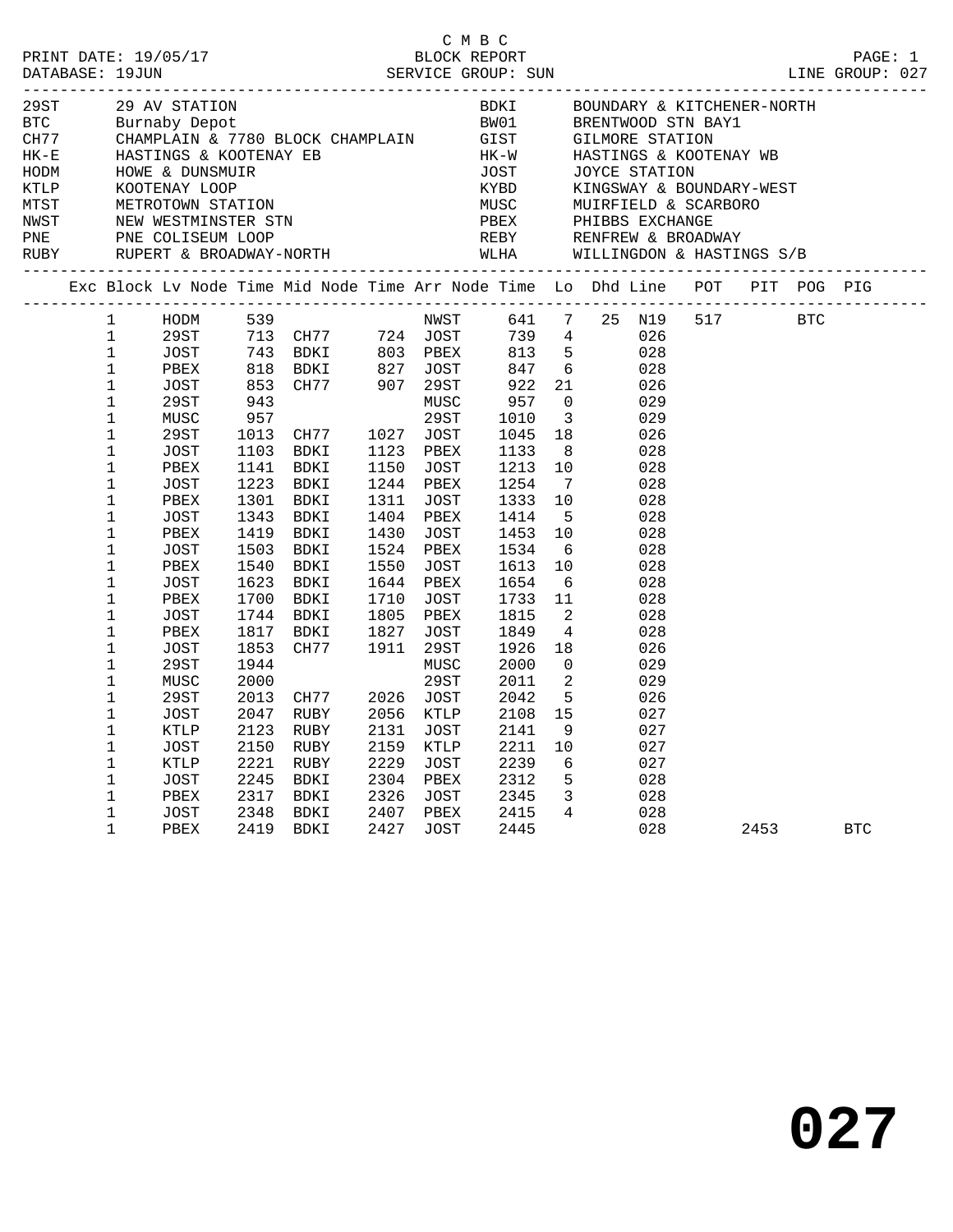|  |                |                 |      |             |      |             |        |                 | Exc Block Lv Node Time Mid Node Time Arr Node Time Lo Dhd Line POT |     |      | PIT POG PIG |            |
|--|----------------|-----------------|------|-------------|------|-------------|--------|-----------------|--------------------------------------------------------------------|-----|------|-------------|------------|
|  | 2              | MTST            |      | 555 BW01    |      | 606 KTLP    | 615 10 |                 | 130                                                                | 538 |      | <b>BTC</b>  |            |
|  | 2              | KTLP            | 625  | WLHA        |      | 631 MTST    | 650    | $-5$            | 130                                                                |     |      |             |            |
|  | 2              | MTST            | 655  | BW01        |      | 706 KTLP    | 715    | 10              | 130                                                                |     |      |             |            |
|  | 2              | KTLP            | 725  | WLHA        | 731  | MTST        | 750    | 5               | 130                                                                |     |      |             |            |
|  | 2              | MTST            | 755  | BW01        | 808  | KTLP        | 817    | $\overline{3}$  | 130                                                                |     |      |             |            |
|  | 2              | KTLP            | 820  | WLHA        | 828  | MTST        | 847    | 8               | 130                                                                |     |      |             |            |
|  | 2              | MTST            | 855  | BW01        | 908  | KTLP        | 917    | $\overline{4}$  | 130                                                                |     |      |             |            |
|  | 2              | KTLP            | 921  | RUBY        | 930  | JOST        | 942    | 5               | 027                                                                |     |      |             |            |
|  | $\sqrt{2}$     | JOST            | 947  | RUBY        | 958  | KTLP        | 1010   | 10              | 027                                                                |     |      |             |            |
|  | 2              | KTLP            | 1020 | RUBY        | 1030 | <b>JOST</b> | 1042   | 5               | 027                                                                |     |      |             |            |
|  | 2              | JOST            | 1047 | RUBY        | 1058 | KTLP        | 1110   | 10              | 027                                                                |     |      |             |            |
|  | 2              | KTLP            | 1120 | RUBY        | 1130 | <b>JOST</b> | 1142   | 5               | 027                                                                |     |      |             |            |
|  | $\sqrt{2}$     | <b>JOST</b>     | 1147 | RUBY        | 1159 | KTLP        | 1211   | $\,8\,$         | 027                                                                |     |      |             |            |
|  | 2              | $\texttt{KTLP}$ | 1219 | RUBY        | 1229 | <b>JOST</b> | 1242   | 5               | 027                                                                |     |      |             |            |
|  | 2              | <b>JOST</b>     | 1247 | RUBY        | 1258 | KTLP        | 1311   | 8               | 027                                                                |     |      |             |            |
|  | 2              | KTLP            | 1319 | RUBY        | 1329 | JOST        | 1342   | 5               | 027                                                                |     |      |             |            |
|  | 2              | <b>JOST</b>     | 1347 | RUBY        | 1358 | KTLP        | 1411   | 8               | 027                                                                |     |      |             |            |
|  | 2              | KTLP            | 1419 | RUBY        | 1429 | <b>JOST</b> | 1442   | 5               | 027                                                                |     |      |             |            |
|  | 2              | JOST            | 1447 | RUBY        | 1458 | KTLP        | 1511   | $\,8\,$         | 027                                                                |     |      |             |            |
|  | 2              | KTLP            | 1519 | RUBY        | 1529 | <b>JOST</b> | 1542   | 5               | 027                                                                |     |      |             |            |
|  | 2              | JOST            | 1547 | RUBY        | 1558 | KTLP        | 1611   | 9               | 027                                                                |     |      |             |            |
|  | 2              | KTLP            | 1620 | RUBY        | 1629 | <b>JOST</b> | 1642   | 5               | 027                                                                |     |      |             |            |
|  | 2              | <b>JOST</b>     | 1647 | RUBY        | 1658 | KTLP        | 1711   | 8               | 027                                                                |     |      |             |            |
|  | $\sqrt{2}$     | KTLP            | 1719 | RUBY        | 1728 | <b>JOST</b> | 1741   | 6               | 027                                                                |     |      |             |            |
|  | 2              | JOST            | 1747 | RUBY        | 1758 | KTLP        | 1811   | 8               | 027                                                                |     |      |             |            |
|  | 2              | KTLP            | 1819 | RUBY        | 1828 | <b>JOST</b> | 1841   | 6               | 027                                                                |     |      |             |            |
|  | $\sqrt{2}$     | JOST            | 1847 | RUBY        | 1858 | KTLP        | 1911   | 10              | 027                                                                |     |      |             |            |
|  | 2              | KTLP            | 1921 | RUBY        | 1929 | <b>JOST</b> | 1941   | $\overline{4}$  | 027                                                                |     |      |             |            |
|  | 2              | <b>JOST</b>     | 1945 | <b>BDKI</b> | 2005 | PBEX        | 2013   | 2               | 028                                                                |     |      |             |            |
|  | 2              | PBEX            | 2015 | BDKI        | 2025 | <b>JOST</b> | 2046   | $7\phantom{.0}$ | 028                                                                |     |      |             |            |
|  | 2              | JOST            | 2053 | CH77        | 2108 | 29ST        | 2123   | 20              | 026                                                                |     |      |             |            |
|  | 2              | 29ST            | 2143 | CH77        | 2156 | JOST        | 2212   | 3               | 026                                                                |     |      |             |            |
|  | 2              | <b>JOST</b>     | 2215 | BDKI        | 2234 | PBEX        | 2242   | 5               | 028                                                                |     |      |             |            |
|  | 2              | PBEX            | 2247 | BDKI        | 2256 | JOST        | 2315   | $\overline{2}$  | 028                                                                |     |      |             |            |
|  | $\overline{c}$ | JOST            | 2317 | BDKI        | 2336 | PBEX        | 2344   | 5               | 028                                                                |     |      |             |            |
|  | 2              | PBEX            | 2349 | BDKI        | 2357 | <b>JOST</b> | 2415   | $\overline{4}$  | 028                                                                |     |      |             |            |
|  | 2              | JOST            | 2419 | BDKI        | 2438 | PBEX        | 2446   | 4               | 028                                                                |     |      |             |            |
|  | $\overline{2}$ | PBEX            | 2450 |             |      | $HK-E$      | 2455   |                 | 028                                                                |     | 2459 |             | <b>BTC</b> |
|  |                |                 |      |             |      |             |        |                 |                                                                    |     |      |             |            |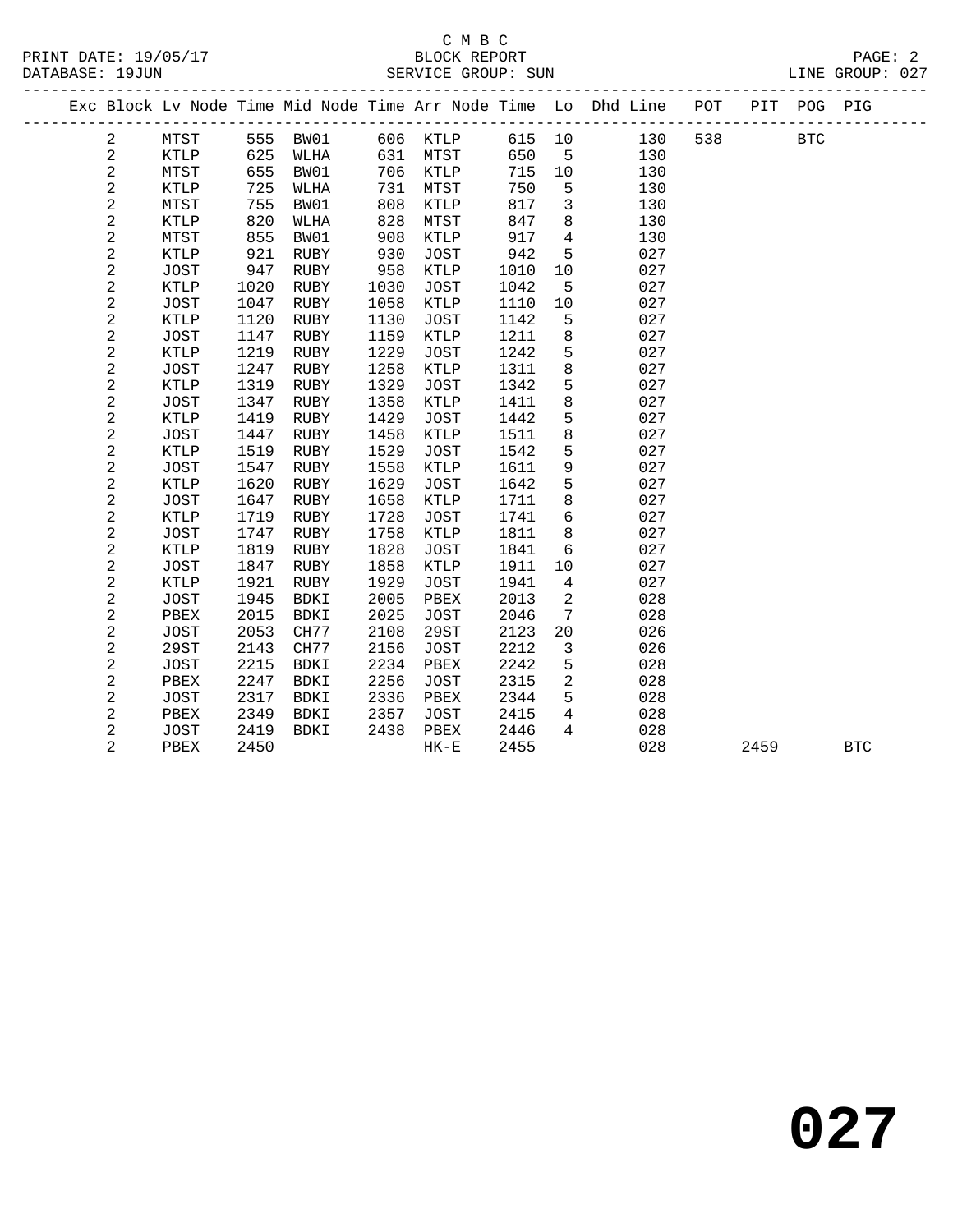#### C M B C<br>BLOCK REPORT PRINT DATE: 19/05/17 BLOCK REPORT PAGE: 3 SERVICE GROUP: SUN

|  |   |             |      |             |      |             |      |                | Exc Block Lv Node Time Mid Node Time Arr Node Time Lo Dhd Line | POT | PIT  | POG PIG    |            |
|--|---|-------------|------|-------------|------|-------------|------|----------------|----------------------------------------------------------------|-----|------|------------|------------|
|  | 3 | <b>BDKI</b> | 620  | HK-W        | 623  | HK-W        | 623  | 0              | 028                                                            | 619 |      | <b>BTC</b> |            |
|  | 3 | $HK - E$    | 623  | GIST        | 630  | JOST        | 645  | $\Omega$       | 028                                                            |     |      |            |            |
|  | 3 | <b>JOST</b> | 645  | GIST        | 700  | $HK-W$      | 708  | 15             | 028                                                            |     |      |            |            |
|  | 3 | $HK-E$      | 723  | GIST        | 730  | <b>JOST</b> | 745  | 8              | 028                                                            |     |      |            |            |
|  | 3 | JOST        | 753  | CH77        | 807  | 29ST        | 822  | 21             | 026                                                            |     |      |            |            |
|  | 3 | 29ST        | 843  |             |      | MUSC        | 857  | $\mathbf 0$    | 029                                                            |     |      |            |            |
|  | 3 | MUSC        | 857  |             |      | 29ST        | 910  | 3              | 029                                                            |     |      |            |            |
|  | 3 | 29ST        | 913  | CH77        | 927  | <b>JOST</b> | 945  | 8              | 026                                                            |     |      |            |            |
|  | 3 | <b>JOST</b> | 953  | CH77        | 1008 | 29ST        | 1023 | 20             | 026                                                            |     |      |            |            |
|  | 3 | 29ST        | 1043 |             |      | MUSC        | 1058 | $\mathbf 0$    | 029                                                            |     |      |            |            |
|  | 3 | MUSC        | 1058 |             |      | 29ST        | 1111 | 2              | 029                                                            |     |      |            |            |
|  | 3 | 29ST        | 1113 | CH77        | 1128 | <b>JOST</b> | 1146 | 7              | 026                                                            |     |      |            |            |
|  | 3 | <b>JOST</b> | 1153 | CH77        | 1209 | 29ST        | 1226 | 13             | 026                                                            |     |      |            |            |
|  | 3 | 29ST        | 1239 |             |      | MUSC        | 1255 | 0              | 029                                                            |     |      |            |            |
|  | 3 | MUSC        | 1255 |             |      | 29ST        | 1308 | 5              | 029                                                            |     |      |            |            |
|  | 3 | 29ST        | 1313 | CH77        | 1328 | <b>JOST</b> | 1346 | 7              | 026                                                            |     |      |            |            |
|  | 3 | <b>JOST</b> | 1353 | CH77        | 1410 | 29ST        | 1427 | 13             | 026                                                            |     |      |            |            |
|  | 3 | 29ST        | 1440 |             |      | MUSC        | 1456 | $\mathbf 0$    | 029                                                            |     |      |            |            |
|  | 3 | MUSC        | 1456 |             |      | 29ST        | 1508 | 5              | 029                                                            |     |      |            |            |
|  | 3 | 29ST        | 1513 | CH77        | 1528 | <b>JOST</b> | 1547 | 6              | 026                                                            |     |      |            |            |
|  | 3 | <b>JOST</b> | 1553 | CH77        | 1610 | 29ST        | 1627 | 13             | 026                                                            |     |      |            |            |
|  | 3 | 29ST        | 1640 |             |      | MUSC        | 1656 | $\mathbf 0$    | 029                                                            |     |      |            |            |
|  | 3 | MUSC        | 1656 |             |      | 29ST        | 1708 | 5              | 029                                                            |     |      |            |            |
|  | 3 | 29ST        | 1713 | CH77        | 1728 | <b>JOST</b> | 1747 | 6              | 026                                                            |     |      |            |            |
|  | 3 | JOST        | 1753 | CH77        | 1811 | 29ST        | 1826 | 17             | 026                                                            |     |      |            |            |
|  | 3 | 29ST        | 1843 |             |      | MUSC        | 1859 | 0              | 029                                                            |     |      |            |            |
|  | 3 | MUSC        | 1859 |             |      | 29ST        | 1910 | 3              | 029                                                            |     |      |            |            |
|  | 3 | 29ST        | 1913 | CH77        | 1927 | <b>JOST</b> | 1945 | 2              | 026                                                            |     |      |            |            |
|  | 3 | JOST        | 1947 | RUBY        | 1956 | KTLP        | 2008 | 15             | 027                                                            |     |      |            |            |
|  | 3 | KTLP        | 2023 | RUBY        | 2031 | JOST        | 2041 | $\overline{4}$ | 027                                                            |     |      |            |            |
|  | 3 | <b>JOST</b> | 2045 | BDKI        | 2105 | PBEX        | 2113 | $\overline{2}$ | 028                                                            |     |      |            |            |
|  | 3 | PBEX        | 2115 | <b>BDKI</b> | 2125 | JOST        | 2146 |                | 028                                                            |     | 2154 |            | <b>BTC</b> |
|  |   |             |      |             |      |             |      |                |                                                                |     |      |            |            |

**027**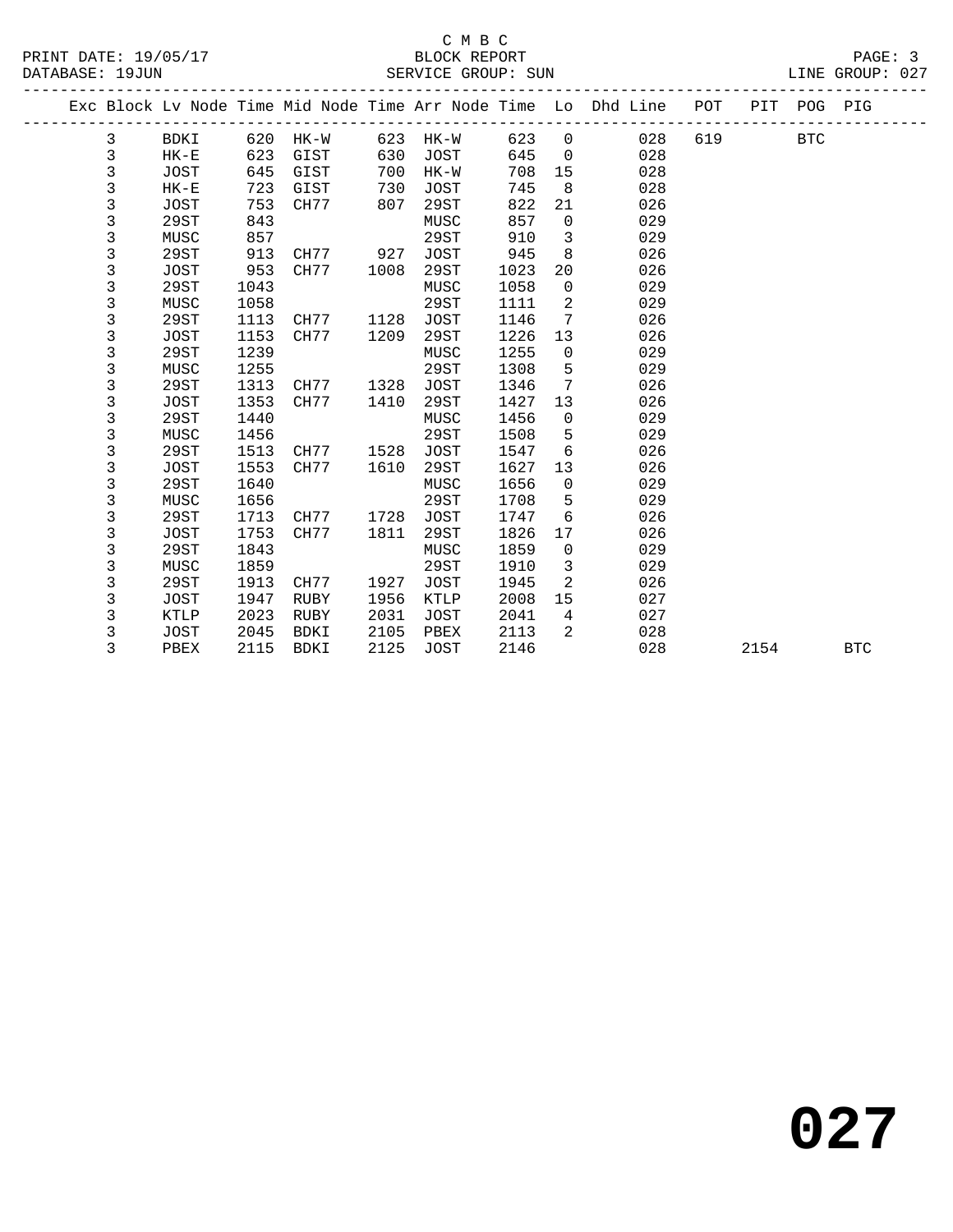|  |   |             |      |             |      |             |      |                | Exc Block Lv Node Time Mid Node Time Arr Node Time Lo Dhd Line | POT | PIT  | POG PIG    |            |
|--|---|-------------|------|-------------|------|-------------|------|----------------|----------------------------------------------------------------|-----|------|------------|------------|
|  | 4 | JOST        | 630  | CH77        | 643  | 29ST        | 656  | 17             | 026                                                            | 619 |      | <b>BTC</b> |            |
|  | 4 | 29ST        | 713  |             |      | MUSC        | 727  | $\Omega$       | 029                                                            |     |      |            |            |
|  | 4 | MUSC        | 727  |             |      | 29ST        | 739  | 4              | 029                                                            |     |      |            |            |
|  | 4 | 29ST        | 743  | CH77        | 755  | <b>JOST</b> | 812  | 5              | 026                                                            |     |      |            |            |
|  | 4 | <b>JOST</b> | 817  | RUBY        | 825  | KTLP        | 836  | 15             | 027                                                            |     |      |            |            |
|  | 4 | <b>KTLP</b> | 851  | RUBY        | 900  | <b>JOST</b> | 912  | 11             | 027                                                            |     |      |            |            |
|  | 4 | <b>JOST</b> | 923  | CH77        | 937  | 29ST        | 952  | 21             | 026                                                            |     |      |            |            |
|  | 4 | 29ST        | 1013 |             |      | MUSC        | 1027 | $\mathsf{O}$   | 029                                                            |     |      |            |            |
|  | 4 | MUSC        | 1027 |             |      | 29ST        | 1040 | 3              | 029                                                            |     |      |            |            |
|  | 4 | 29ST        | 1043 | CH77        | 1058 | JOST        | 1116 | 7              | 026                                                            |     |      |            |            |
|  | 4 | <b>JOST</b> | 1123 | CH77        | 1139 | 29ST        | 1156 | 17             | 026                                                            |     |      |            |            |
|  | 4 | 29ST        | 1213 |             |      | MUSC        | 1228 | $\mathbf 0$    | 029                                                            |     |      |            |            |
|  | 4 | MUSC        | 1228 |             |      | 29ST        | 1241 | 2              | 029                                                            |     |      |            |            |
|  | 4 | 29ST        | 1243 | CH77        | 1258 | <b>JOST</b> | 1316 | 7              | 026                                                            |     |      |            |            |
|  | 4 | <b>JOST</b> | 1323 | CH77        | 1340 | 29ST        | 1357 | 13             | 026                                                            |     |      |            |            |
|  | 4 | 29ST        | 1410 |             |      | MUSC        | 1426 | $\mathbf 0$    | 029                                                            |     |      |            |            |
|  | 4 | MUSC        | 1426 |             |      | 29ST        | 1438 | 5              | 029                                                            |     |      |            |            |
|  | 4 | 29ST        | 1443 | CH77        | 1458 | <b>JOST</b> | 1517 | 6              | 026                                                            |     |      |            |            |
|  | 4 | <b>JOST</b> | 1523 | CH77        | 1540 | 29ST        | 1557 | 13             | 026                                                            |     |      |            |            |
|  | 4 | 29ST        | 1610 |             |      | MUSC        | 1626 | $\mathbf 0$    | 029                                                            |     |      |            |            |
|  | 4 | MUSC        | 1626 |             |      | 29ST        | 1638 | 5              | 029                                                            |     |      |            |            |
|  | 4 | 29ST        | 1643 | CH77        | 1658 | <b>JOST</b> | 1717 | 6              | 026                                                            |     |      |            |            |
|  | 4 | <b>JOST</b> | 1723 | CH77        | 1741 | 29ST        | 1756 | 14             | 026                                                            |     |      |            |            |
|  | 4 | 29ST        | 1810 |             |      | MUSC        | 1826 | 0              | 029                                                            |     |      |            |            |
|  | 4 | MUSC        | 1826 |             |      | 29ST        | 1838 | 5              | 029                                                            |     |      |            |            |
|  | 4 | 29ST        | 1843 | CH77        | 1857 | <b>JOST</b> | 1915 | 2              | 026                                                            |     |      |            |            |
|  | 4 | <b>JOST</b> | 1917 | <b>RUBY</b> | 1926 | KTLP        | 1938 | 15             | 027                                                            |     |      |            |            |
|  | 4 | KTLP        | 1953 | RUBY        | 2001 | <b>JOST</b> | 2011 | 4              | 027                                                            |     |      |            |            |
|  | 4 | JOST        | 2015 | <b>BDKI</b> | 2035 | PBEX        | 2043 | $\overline{2}$ | 028                                                            |     |      |            |            |
|  | 4 | PBEX        | 2045 | BDKI        | 2055 | JOST        | 2116 | 7              | 028                                                            |     |      |            |            |
|  | 4 | <b>JOST</b> | 2123 | CH77        | 2138 | 29ST        | 2153 |                | 026                                                            |     | 2203 |            | <b>BTC</b> |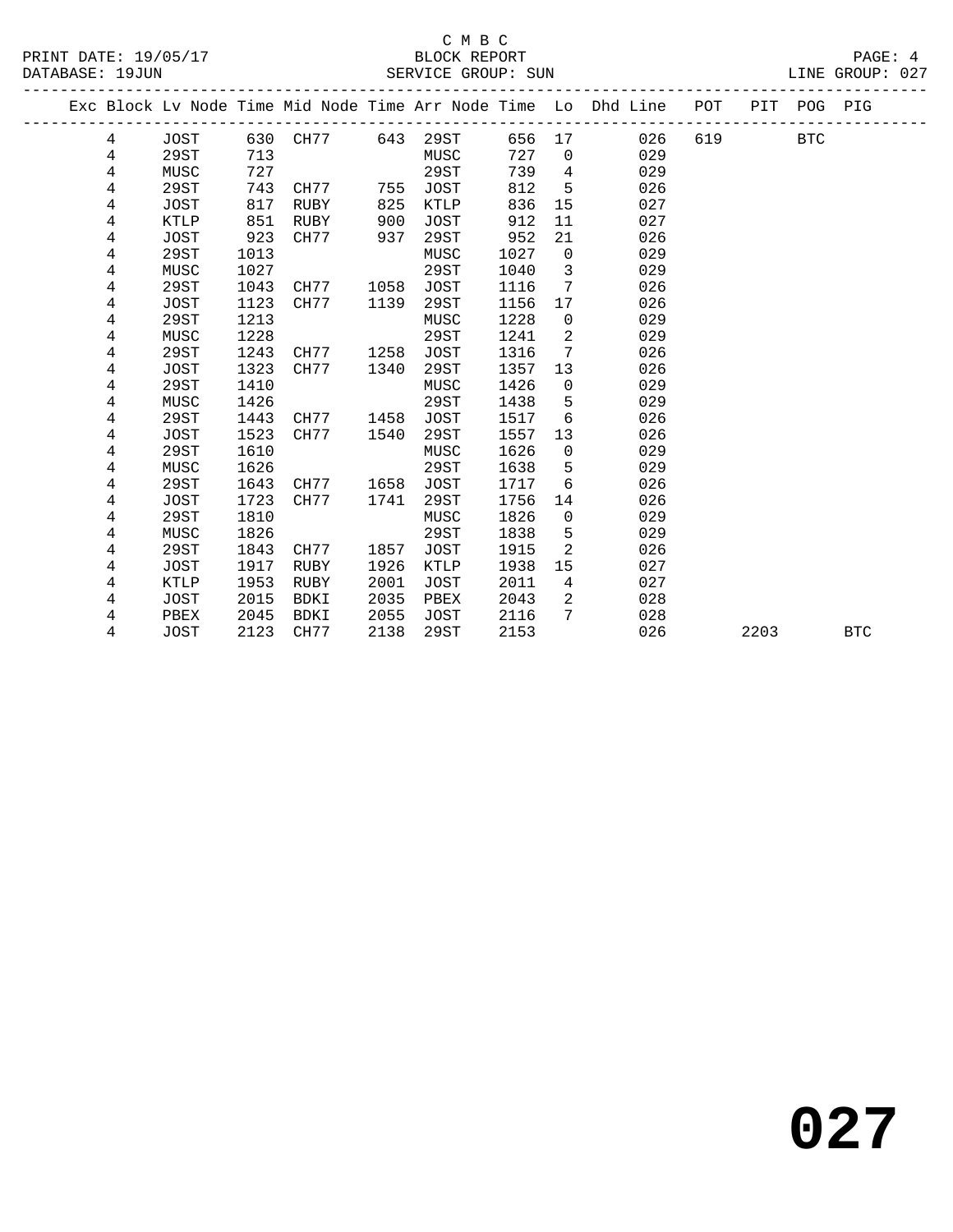#### C M B C<br>BLOCK REPORT PRINT DATE: 19/05/17 BLOCK REPORT PAGE: 5 SERVICE GROUP: SUN

|       |      |      | Exc Block Lv Node Time Mid Node Time Arr Node Time Lo Dhd Line POT |      |             |      |                         |        |     |      | PIT POG PIG |            |
|-------|------|------|--------------------------------------------------------------------|------|-------------|------|-------------------------|--------|-----|------|-------------|------------|
| 5     | 29ST |      | 643 CH77                                                           |      | 654 JOST    | 709  | $\overline{4}$          | 026    | 629 |      | <b>BTC</b>  |            |
| 5     | JOST | 713  | BDKI                                                               |      | 733 PBEX    | 743  | $-5$                    | 028    |     |      |             |            |
| 5     | PBEX | 748  | BDKI                                                               | 757  | JOST        | 817  | $6\overline{6}$         | 028    |     |      |             |            |
| 5     | JOST | 823  | CH77                                                               | 837  | 29ST        | 852  | 21                      | 026    |     |      |             |            |
| 5     | 29ST | 913  |                                                                    |      | MUSC        | 927  | $\mathbf 0$             | 029    |     |      |             |            |
| 5     | MUSC | 927  |                                                                    |      | 29ST        | 940  | $\overline{\mathbf{3}}$ | 029    |     |      |             |            |
| 5     | 29ST | 943  | CH77                                                               | 957  | <b>JOST</b> | 1015 | 8                       | 026    |     |      |             |            |
| 5     | JOST | 1023 | CH77                                                               | 1039 | 29ST        | 1056 | 17                      | 026    |     |      |             |            |
| 5     | 29ST | 1113 |                                                                    |      | MUSC        | 1128 | $\overline{0}$          | 029    |     |      |             |            |
| 5     | MUSC | 1128 |                                                                    |      | 29ST        | 1141 | 2                       | 029    |     |      |             |            |
| 5     | 29ST | 1143 | CH77 1158                                                          |      | <b>JOST</b> | 1216 | 7                       | 026    |     |      |             |            |
| 5     | JOST | 1223 | CH77                                                               | 1239 | 29ST        | 1256 | 13                      | 026    |     |      |             |            |
| 5     | 29ST | 1309 |                                                                    |      | MUSC        | 1325 | $\overline{0}$          | 029    |     |      |             |            |
| 5     | MUSC | 1325 |                                                                    |      | 29ST        | 1338 | 5                       | 029    |     |      |             |            |
| 5     | 29ST | 1343 | CH77 1358                                                          |      | <b>JOST</b> | 1416 | 7                       | 026    |     |      |             |            |
| 5     | JOST | 1423 | CH77                                                               | 1440 | 29ST        | 1457 | 13                      | 026    |     |      |             |            |
| 5     | 29ST | 1510 |                                                                    |      | MUSC        | 1526 | $\overline{0}$          | 029    |     |      |             |            |
| 5     | MUSC | 1526 |                                                                    |      | 29ST        | 1538 | 5                       | 029    |     |      |             |            |
| 5     | 29ST | 1543 | CH77 1558                                                          |      | JOST        | 1617 | 6                       | 026    |     |      |             |            |
| 5     | JOST | 1623 | CH77                                                               | 1640 | 29ST        | 1657 | 13                      | 026    |     |      |             |            |
| 5     | 29ST | 1710 |                                                                    |      | MUSC        | 1726 | $\overline{0}$          | 029    |     |      |             |            |
| 5     | MUSC | 1726 |                                                                    |      | 29ST        | 1738 | 5                       | 029    |     |      |             |            |
| 5     | 29ST | 1743 | CH77 1758                                                          |      | JOST        | 1817 | 6                       | 026    |     |      |             |            |
| 5     | JOST | 1823 | CH77                                                               | 1841 | 29ST        | 1856 | 18                      | 026    |     |      |             |            |
| 5     | 29ST | 1914 |                                                                    |      | MUSC        | 1930 | $\overline{0}$          | 029    |     |      |             |            |
| 5     | MUSC | 1930 |                                                                    |      | 29ST        | 1941 | 2                       | 029    |     |      |             |            |
| 5     | 29ST | 1943 | CH77                                                               | 1957 | JOST        | 2015 | 2                       | 026    |     |      |             |            |
| 5     | JOST | 2017 | RUBY                                                               | 2026 | KTLP        | 2038 | 15                      | 027    |     |      |             |            |
| 5     | KTLP | 2053 | RUBY                                                               | 2101 | JOST        | 2111 | $\overline{4}$          | 027    |     |      |             |            |
| 5     | JOST | 2115 | BDKI                                                               | 2134 | PBEX        | 2142 | $\mathbf{3}$            | 028    |     |      |             |            |
| 5     | PBEX | 2145 | BDKI                                                               | 2155 | JOST        | 2216 | 6                       | 028    |     |      |             |            |
| 5     | JOST | 2222 | CH77                                                               | 2237 | 29ST        | 2251 | $\overline{3}$          | 026    |     |      |             |            |
| 5     | 29ST | 2254 |                                                                    |      | MUSC        | 2308 | $\mathbf 0$             | 029    |     |      |             |            |
| 5     | MUSC | 2308 |                                                                    |      | 29ST        | 2318 | 5                       | 029    |     |      |             |            |
| 5     | 29ST | 2323 | CH77                                                               | 2335 | JOST        | 2349 | 11                      | 026    |     |      |             |            |
| 5     | JOST | 2400 | RUBY                                                               | 2408 | KTLP        | 2419 | $\overline{3}$          | 027    |     |      |             |            |
| 5     | KTLP | 2422 | RUBY                                                               | 2430 | JOST        | 2439 | 3                       | 027    |     |      |             |            |
| #CA 5 | JOST | 2442 | CH77                                                               | 2457 | 29ST        | 2511 |                         | 026    |     | 2521 |             | <b>BTC</b> |
| CA 5  | JOST | 2442 | CH77                                                               | 2457 | 29ST        | 2511 | 19                      | 15 026 |     |      |             |            |
| CA 5  | MTST | 2545 | BW01                                                               | 2555 | KTLP        | 2602 |                         | 130    |     | 2606 |             | <b>BTC</b> |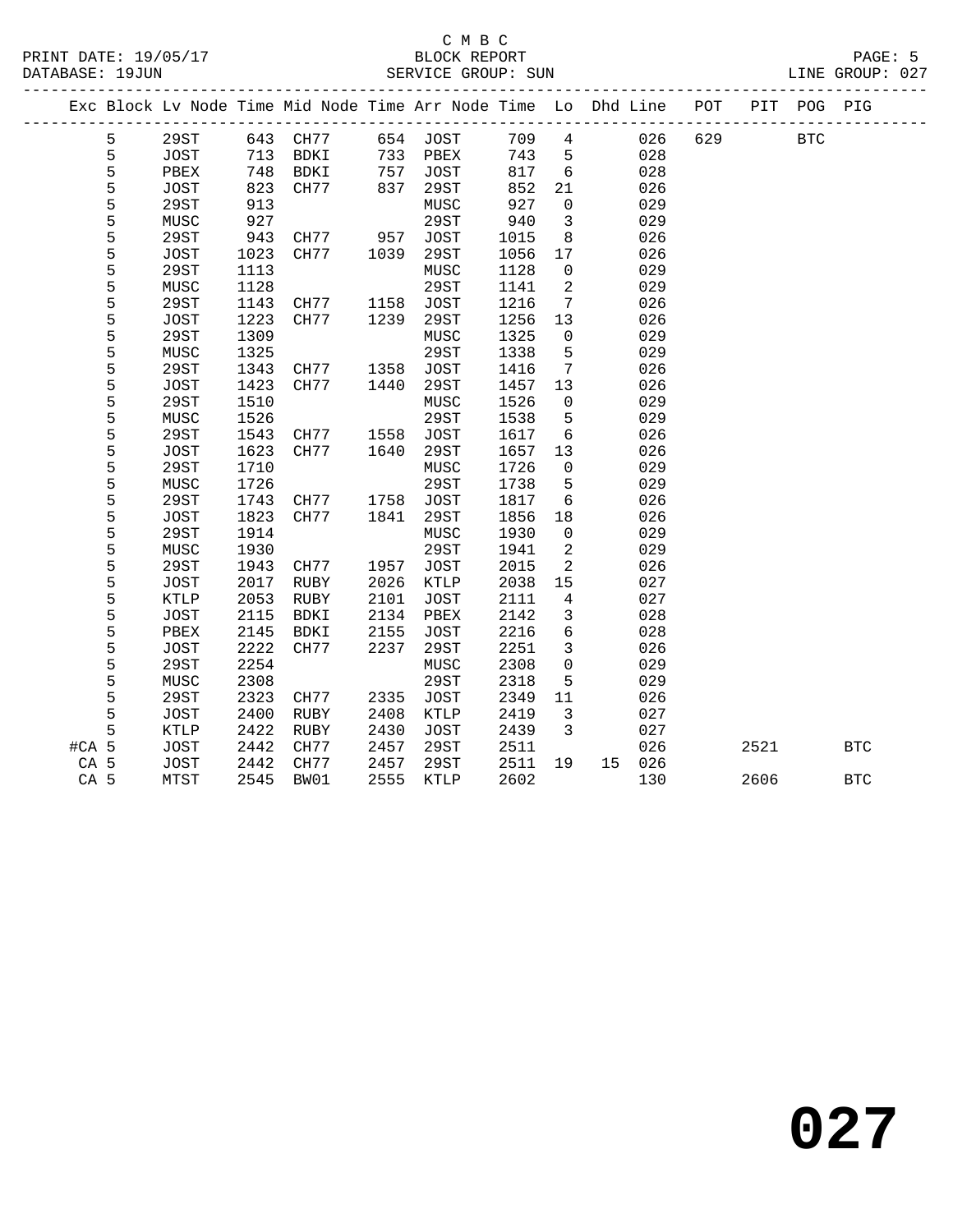|   |             |      |             |      |             |      |                | Exc Block Lv Node Time Mid Node Time Arr Node Time Lo Dhd Line POT<br>_______________________________ |     |      | PIT POG PIG |            |
|---|-------------|------|-------------|------|-------------|------|----------------|-------------------------------------------------------------------------------------------------------|-----|------|-------------|------------|
| 6 | KYBD        |      | 639 RUBY    | 651  | KTLP        | 701  | $\overline{1}$ | 027                                                                                                   | 630 |      | <b>BTC</b>  |            |
| 6 | <b>KTLP</b> | 702  | RUBY        | 710  | JOST        | 719  | $\overline{4}$ | 027                                                                                                   |     |      |             |            |
| б | <b>JOST</b> | 723  | CH77        | 737  | 29ST        | 752  | 21             | 026                                                                                                   |     |      |             |            |
| б | 29ST        | 813  |             |      | MUSC        | 827  | $\mathbf 0$    | 029                                                                                                   |     |      |             |            |
| б | MUSC        | 827  |             |      | 29ST        | 839  | $\overline{4}$ | 029                                                                                                   |     |      |             |            |
| б | 29ST        | 843  | CH77        | 855  | <b>JOST</b> | 912  | 5              | 026                                                                                                   |     |      |             |            |
| 6 | <b>JOST</b> | 917  | RUBY        | 928  | <b>KTLP</b> | 940  | 10             | 027                                                                                                   |     |      |             |            |
| 6 | <b>KTLP</b> | 950  | RUBY        | 1000 | <b>JOST</b> | 1012 | 5              | 027                                                                                                   |     |      |             |            |
| 6 | <b>JOST</b> | 1017 | RUBY        | 1028 | <b>KTLP</b> | 1040 | 10             | 027                                                                                                   |     |      |             |            |
| 6 | <b>KTLP</b> | 1050 | RUBY        | 1100 | <b>JOST</b> | 1112 | 5              | 027                                                                                                   |     |      |             |            |
| 6 | <b>JOST</b> | 1117 | RUBY        | 1129 | <b>KTLP</b> | 1141 | 9              | 027                                                                                                   |     |      |             |            |
| 6 | <b>KTLP</b> | 1150 | RUBY        | 1200 | <b>JOST</b> | 1212 | 5              | 027                                                                                                   |     |      |             |            |
| 6 | <b>JOST</b> | 1217 | RUBY        | 1229 | KTLP        | 1241 | 8              | 027                                                                                                   |     |      |             |            |
| 6 | <b>KTLP</b> | 1249 | RUBY        | 1259 | <b>JOST</b> | 1312 | 5              | 027                                                                                                   |     |      |             |            |
| 6 | <b>JOST</b> | 1317 | RUBY        | 1328 | <b>KTLP</b> | 1341 | $\,8\,$        | 027                                                                                                   |     |      |             |            |
| 6 | <b>KTLP</b> | 1349 | RUBY        | 1359 | <b>JOST</b> | 1412 | 5              | 027                                                                                                   |     |      |             |            |
| 6 | <b>JOST</b> | 1417 | RUBY        | 1428 | KTLP        | 1441 | 8              | 027                                                                                                   |     |      |             |            |
| 6 | <b>KTLP</b> | 1449 | RUBY        | 1459 | <b>JOST</b> | 1512 | 5              | 027                                                                                                   |     |      |             |            |
| 6 | <b>JOST</b> | 1517 | RUBY        | 1528 | KTLP        | 1541 | 9              | 027                                                                                                   |     |      |             |            |
| 6 | <b>KTLP</b> | 1550 | RUBY        | 1559 | <b>JOST</b> | 1612 | 5              | 027                                                                                                   |     |      |             |            |
| 6 | JOST        | 1617 | RUBY        | 1628 | KTLP        | 1641 | 8              | 027                                                                                                   |     |      |             |            |
| 6 | <b>KTLP</b> | 1649 | RUBY        | 1658 | <b>JOST</b> | 1711 | 6              | 027                                                                                                   |     |      |             |            |
| 6 | JOST        | 1717 | RUBY        | 1728 | KTLP        | 1741 | 8              | 027                                                                                                   |     |      |             |            |
| 6 | KTLP        | 1749 | RUBY        | 1758 | <b>JOST</b> | 1811 | 6              | 027                                                                                                   |     |      |             |            |
| 6 | <b>JOST</b> | 1817 | RUBY        | 1828 | KTLP        | 1841 | 10             | 027                                                                                                   |     |      |             |            |
| 6 | KTLP        | 1851 | RUBY        | 1859 | JOST        | 1911 | $\overline{4}$ | 027                                                                                                   |     |      |             |            |
| 6 | <b>JOST</b> | 1915 | <b>BDKI</b> | 1935 | PBEX        | 1943 | $\overline{a}$ | 028                                                                                                   |     |      |             |            |
| 6 | PBEX        | 1945 | <b>BDKI</b> | 1955 | <b>JOST</b> | 2016 | 7              | 028                                                                                                   |     |      |             |            |
| 6 | <b>JOST</b> | 2023 | CH77        | 2038 | 29ST        | 2053 | 21             | 026                                                                                                   |     |      |             |            |
| 6 | 29ST        | 2114 |             |      | MUSC        | 2128 | $\overline{0}$ | 029                                                                                                   |     |      |             |            |
| 6 | MUSC        | 2128 |             |      | 29ST        | 2138 | 16             | 029                                                                                                   |     |      |             |            |
| 6 | 29ST        | 2154 |             |      | MUSC        | 2208 | $\Omega$       | 029                                                                                                   |     |      |             |            |
| 6 | MUSC        | 2208 |             |      | 29ST        | 2218 | $\overline{4}$ | 029                                                                                                   |     |      |             |            |
| 6 | <b>29ST</b> | 2222 | CH77        | 2234 | JOST        | 2248 |                | 026                                                                                                   |     | 2256 |             | <b>BTC</b> |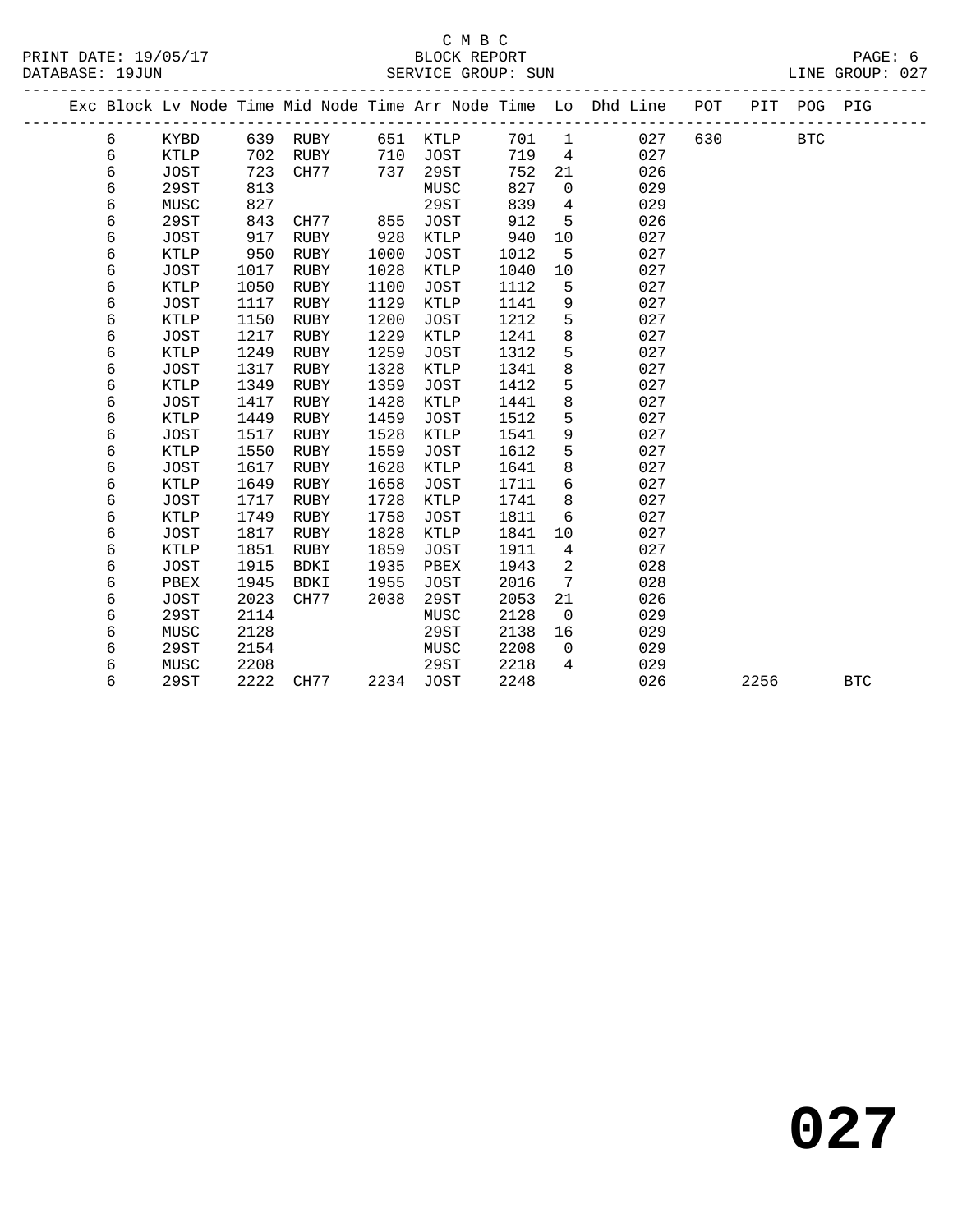| 19/05/17<br>PRINT DATE: | REPORT<br>RLOCK       | PAGE:                   |
|-------------------------|-----------------------|-------------------------|
| DATARASE:<br>1 9.TUN.   | SUN<br>SERVICE GROUP: | - 027<br>GROUP:<br>TNE. |

|   |        |      |                     |      |           |         |                 | Exc Block Lv Node Time Mid Node Time Arr Node Time Lo Dhd Line | POT |      | PIT POG PIG |            |
|---|--------|------|---------------------|------|-----------|---------|-----------------|----------------------------------------------------------------|-----|------|-------------|------------|
| 7 | BDKI   |      | 646 HK-W 649 HK-W   |      |           | 649     | $\overline{a}$  | 028                                                            | 645 |      | <b>BTC</b>  |            |
| 7 | $HK-E$ |      | 651 GIST            | 658  | JOST      | 713     | $\overline{4}$  | 028                                                            |     |      |             |            |
| 7 | JOST   |      | 717 RUBY            | 725  | KTLP      | 736     | 14              | 027                                                            |     |      |             |            |
| 7 | KTLP   | 750  | RUBY                | 758  | JOST      | 807     | 6               | 027                                                            |     |      |             |            |
| 7 | JOST   | 813  | BDKI                | 833  | PBEX      | 843     | $5^{\circ}$     | 028                                                            |     |      |             |            |
| 7 | PBEX   | 848  | BDKI                | 857  | JOST      | 918     | 25              | 028                                                            |     |      |             |            |
| 7 | JOST   | 943  | BDKI                | 1003 | PBEX      | 1013    | 5               | 028                                                            |     |      |             |            |
| 7 | PBEX   | 1018 | BDKI                | 1027 | JOST      | 1048    | 5               | 028                                                            |     |      |             |            |
| 7 | JOST   | 1053 | CH77                | 1109 | 29ST      | 1126    | 17              | 026                                                            |     |      |             |            |
| 7 | 29ST   | 1143 |                     |      | MUSC      | 1158    | $\overline{0}$  | 029                                                            |     |      |             |            |
| 7 | MUSC   | 1158 |                     |      | 29ST      | 1211    | 2               | 029                                                            |     |      |             |            |
| 7 | 29ST   | 1213 | CH77                | 1228 | JOST      | 1246    | $7\phantom{.0}$ | 026                                                            |     |      |             |            |
|   |        |      |                     |      |           |         |                 |                                                                |     |      |             |            |
| 7 | JOST   | 1253 | CH77                | 1310 | 29ST      | 1327    | 13              | 026                                                            |     |      |             |            |
| 7 | 29ST   | 1340 |                     |      | MUSC      | 1356    | $\mathsf{O}$    | 029                                                            |     |      |             |            |
| 7 | MUSC   | 1356 |                     |      | 29ST      | 1408    | 5               | 029                                                            |     |      |             |            |
| 7 | 29ST   | 1413 | CH77                | 1428 | JOST      | 1447    | 6               | 026                                                            |     |      |             |            |
| 7 | JOST   | 1453 | CH77                | 1510 | 29ST      | 1527    | 13              | 026                                                            |     |      |             |            |
| 7 | 29ST   | 1540 |                     |      | MUSC      | 1556    | $\mathsf{O}$    | 029                                                            |     |      |             |            |
| 7 | MUSC   | 1556 |                     |      | 29ST      | 1608    | 5               | 029                                                            |     |      |             |            |
| 7 | 29ST   | 1613 | CH77                | 1628 | JOST      | 1647    | 6               | 026                                                            |     |      |             |            |
| 7 | JOST   | 1653 | CH77                | 1710 | 29ST      | 1727    | 13              | 026                                                            |     |      |             |            |
| 7 | 29ST   | 1740 |                     |      | MUSC      | 1756    | $\mathsf{O}$    | 029                                                            |     |      |             |            |
| 7 | MUSC   | 1756 |                     |      | 29ST      | 1808    | 5               | 029                                                            |     |      |             |            |
| 7 | 29ST   | 1813 | CH77                | 1827 | JOST      | 1846    |                 | 026                                                            |     | 1856 |             | <b>BTC</b> |
| 8 | KTLP   | 724  | RUBY                | 732  | JOST      | 741     | 6               | 027                                                            | 718 |      | BTC         |            |
| 8 | JOST   | 747  | RUBY                | 755  | KTLP      | 806     | 14              | 027                                                            |     |      |             |            |
| 8 | KTLP   | 820  | RUBY                | 829  | JOST      | 841     | 2               | 027                                                            |     |      |             |            |
| 8 | JOST   | 843  | BDKI                | 903  | PBEX      | 913     | 5               | 028                                                            |     |      |             |            |
| 8 | PBEX   | 918  | BDKI                | 927  | JOST      | 948     | 25              | 028                                                            |     |      |             |            |
| 8 | JOST   | 1013 | BDKI                | 1033 | PBEX      | 1043    | 18              | 028                                                            |     |      |             |            |
| 8 | PBEX   | 1101 | BDKI                | 1110 | JOST      | 1133    | 10              | 028                                                            |     |      |             |            |
|   |        |      |                     |      |           |         |                 |                                                                |     |      |             |            |
| 8 | JOST   | 1143 | BDKI                | 1203 | PBEX      | 1213    | 8 <sup>8</sup>  | 028                                                            |     |      |             |            |
| 8 | PBEX   | 1221 | BDKI                | 1230 | JOST      | 1253    | 10              | 028                                                            |     |      |             |            |
| 8 | JOST   | 1303 | BDKI                | 1324 | PBEX      | 1334    | $6\overline{6}$ | 028                                                            |     |      |             |            |
| 8 | PBEX   | 1340 | BDKI                | 1351 | JOST      | 1413    | 10              | 028                                                            |     |      |             |            |
| 8 | JOST   | 1423 | BDKI                | 1444 | PBEX      | 1454    | $5^{\circ}$     | 028                                                            |     |      |             |            |
| 8 | PBEX   | 1459 | BDKI                | 1510 | JOST      | 1533    | 10              | 028                                                            |     |      |             |            |
| 8 | JOST   | 1543 | BDKI                |      | 1604 PBEX | 1614    | 6               | 028                                                            |     |      |             |            |
| 8 | PBEX   |      | 1620 BDKI 1630 JOST |      |           | 1653 10 |                 | 028                                                            |     |      |             |            |
| 8 | JOST   | 1703 | BDKI                | 1724 | PBEX      | 1734    | 13              | 028                                                            |     |      |             |            |
| 8 | PBEX   | 1747 | BDKI                | 1757 | JOST      | 1819    | 26              | 028                                                            |     |      |             |            |
| 8 | JOST   | 1845 | BDKI                | 1906 | PBEX      | 1914    | 4               | 028                                                            |     |      |             |            |
| 8 | PBEX   | 1918 | BDKI                | 1928 | JOST      | 1949    | 4               | 028                                                            |     |      |             |            |
| 8 | JOST   | 1953 | CH77                | 2010 | 29ST      | 2025    | 19              | 026                                                            |     |      |             |            |
| 8 | 29ST   | 2044 |                     |      | MUSC      | 2058    | 0               | 029                                                            |     |      |             |            |
| 8 | MUSC   | 2058 |                     |      | 29ST      | 2108    | 5               | 029                                                            |     |      |             |            |
| 8 | 29ST   | 2113 | CH77                | 2126 | JOST      | 2142    | 3               | 026                                                            |     |      |             |            |
| 8 | JOST   | 2145 | BDKI                | 2204 | PBEX      | 2212    | 6               | 028                                                            |     |      |             |            |
| 8 | PBEX   | 2218 | BDKI                | 2227 | JOST      | 2246    | 3               | 028                                                            |     |      |             |            |
|   |        | 2249 |                     | 2257 |           |         |                 | 027                                                            |     |      |             |            |
| 8 | JOST   |      | RUBY                |      | KTLP      | 2308    | 2               |                                                                |     |      |             |            |
| 8 | KTLP   | 2310 | RUBY                | 2318 | JOST      | 2327    | 1               | 027                                                            |     |      |             |            |
| 8 | JOST   | 2328 | CH77                | 2343 | 29ST      | 2357    | 0               | 026                                                            |     |      |             |            |
| 8 | 29ST   | 2357 |                     |      | MUSC      | 2409    | 0               | 029                                                            |     |      |             |            |
| 8 | MUSC   | 2409 |                     |      | 29ST      | 2419    | 5               | 029                                                            |     |      |             |            |
| 8 | 29ST   |      | 2424 CH77           |      | 2435 JOST | 2449    | 3               | 026                                                            |     |      |             |            |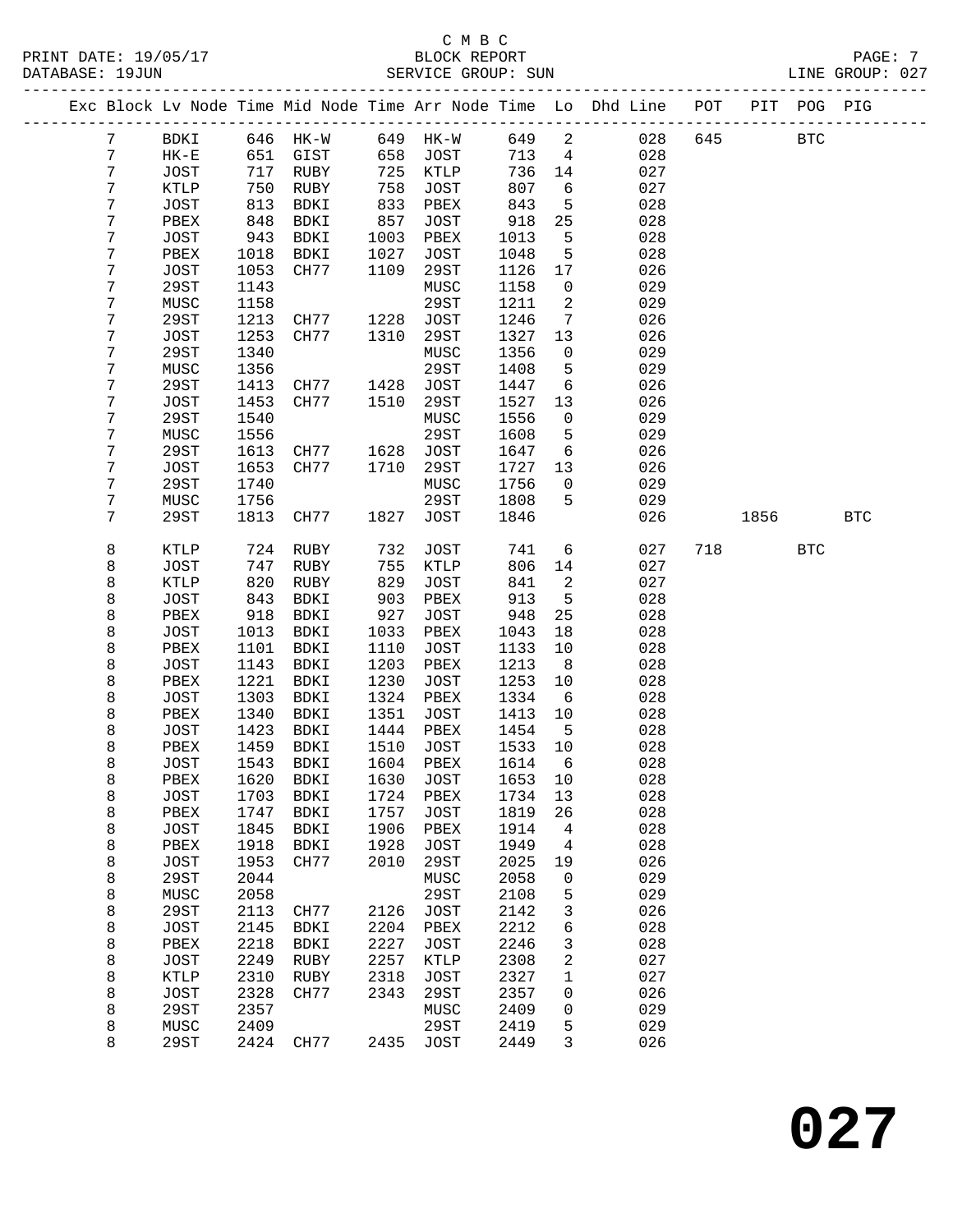PRINT DATE: 19/05/17 BLOCK REPORT PAGE: 8 DATABASE: 19JUN -------------------------------------------------------------------------------------------------

### C M B C<br>BLOCK REPORT

9 JOST 1723 BDKI 1744 PBEX 1754 028 1804 BTC

10 KTLP 2153 RUBY 2201 JOST 2211 027 2219 BTC

10 BDKI 1029 HK-W 1032 PBEX 1039 2 028 1028 BTC<br>10 PBEX 1041 BDKI 1050 JOST 1113 10 028<br>10 JOST 1123 BDKI 1143 PBEX 1153 8 028<br>10 PBEX 1201 BDKI 1210 JOST 1233 10 028<br>10 JOST 1243 BDKI 1304 PBEX 1314 7 028<br>10 PBEX 1321 BDK

9 PBEX 1640 BDKI 1650 JOST 1713 10 028

 10 PBEX 1041 BDKI 1050 JOST 1113 10 028 10 JOST 1123 BDKI 1143 PBEX 1153 8 028 10 PBEX 1201 BDKI 1210 JOST 1233 10 028 10 JOST 1243 BDKI 1304 PBEX 1314 7 028 10 PBEX 1321 BDKI 1331 JOST 1353 10 028 10 JOST 1403 BDKI 1424 PBEX 1434 5 028 10 PBEX 1439 BDKI 1450 JOST 1513 10 028 10 JOST 1523 BDKI 1544 PBEX 1554 6 028 10 PBEX 1600 BDKI 1610 JOST 1633 10 028 10 JOST 1643 BDKI 1704 PBEX 1714 6 028 10 PBEX 1720 BDKI 1730 JOST 1753 21 028 10 JOST 1814 BDKI 1835 PBEX 1845 2 028 10 PBEX 1847 BDKI 1857 JOST 1919 4 028 10 JOST 1923 CH77 1940 29ST 1955 19 026 10 29ST 2014 MUSC 2030 0 029 10 MUSC 2030 29ST 2040 3 029 10 29ST 2043 CH77 2056 JOST 2112 5 026 10 JOST 2117 RUBY 2126 KTLP 2138 15 027

|  | DAIADAJL. IJUUN |      |      |             |      | SARVICA GRUUP. SUN |      |     |                                                                |     |      |            | UIND GROUP. UZ7 |
|--|-----------------|------|------|-------------|------|--------------------|------|-----|----------------------------------------------------------------|-----|------|------------|-----------------|
|  |                 |      |      |             |      |                    |      |     | Exc Block Lv Node Time Mid Node Time Arr Node Time Lo Dhd Line | POT | PIT  | <b>POG</b> | PIG             |
|  | 8               | JOST | 2452 | GIST        | 2507 | HK-W               | 2515 |     | 028                                                            |     | 2519 |            | <b>BTC</b>      |
|  | 9               | JOST | 913  | BDKI        | 933  | PBEX               | 943  | 5   | 028                                                            | 902 |      | <b>BTC</b> |                 |
|  | 9               | PBEX | 948  | BDKI        | 957  | JOST               | 1018 | 25  | 028                                                            |     |      |            |                 |
|  | 9               | JOST | 1043 | BDKI        | 1103 | PBEX               | 1113 | - 8 | 028                                                            |     |      |            |                 |
|  | 9               | PBEX | 1121 | BDKI        | 1130 | JOST               | 1153 | 10  | 028                                                            |     |      |            |                 |
|  | 9               | JOST | 1203 | BDKI        | 1224 | PBEX               | 1234 | -7  | 028                                                            |     |      |            |                 |
|  | 9               | PBEX | 1241 | BDKI        | 1251 | JOST               | 1313 | 10  | 028                                                            |     |      |            |                 |
|  | 9               | JOST | 1323 | BDKI        | 1344 | PBEX               | 1354 | 5   | 028                                                            |     |      |            |                 |
|  | 9               | PBEX | 1359 | BDKI        | 1410 | JOST               | 1433 | 10  | 028                                                            |     |      |            |                 |
|  | 9               | JOST | 1443 | <b>BDKI</b> | 1504 | PBEX               | 1514 | 5   | 028                                                            |     |      |            |                 |
|  | 9               | PBEX | 1519 | BDKI        | 1530 | JOST               | 1553 | 10  | 028                                                            |     |      |            |                 |
|  | 9               | JOST | 1603 | BDKI        | 1624 | PBEX               | 1634 | 6   | 028                                                            |     |      |            |                 |
|  |                 |      |      |             |      |                    |      |     |                                                                |     |      |            |                 |

| $\sqrt{ }$<br>Λ<br>ч<br>٠.<br>т<br>۰. | ۰ |
|---------------------------------------|---|
|---------------------------------------|---|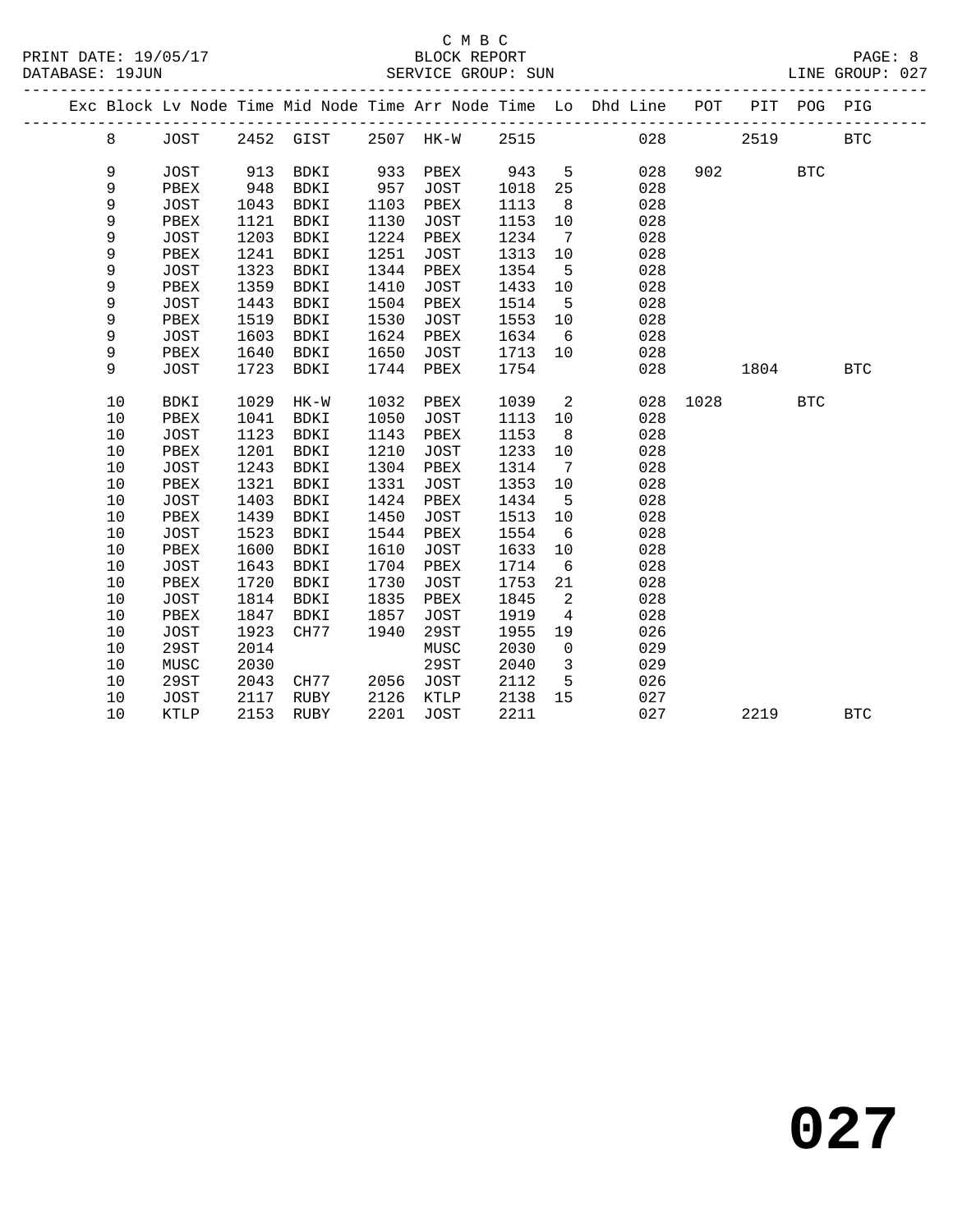|              |              |      |      |          |      |             |         |                 | Exc Block Lv Node Time Mid Node Time Arr Node Time Lo Dhd Line POT PIT POG PIG |     |      |            |            |
|--------------|--------------|------|------|----------|------|-------------|---------|-----------------|--------------------------------------------------------------------------------|-----|------|------------|------------|
|              | PN 91        | 29ST |      | 934 REBY |      | 941 PNE 952 |         |                 | $\overline{\mathbf{3}}$<br>016                                                 | 920 |      | <b>BTC</b> |            |
| PN 91        |              | PNE  | 955  | REBY     | 1006 | 29ST        | 1014    |                 | $5^{\circ}$<br>016                                                             |     |      |            |            |
| PN 91        |              | 29ST | 1019 | REBY     | 1026 | PNE         | 1037    | 18              | 016                                                                            |     |      |            |            |
|              | <b>PN 91</b> | PNE  | 1055 | REBY     | 1106 | 29ST        | 1114    | 5               | 016                                                                            |     |      |            |            |
|              | <b>PN 91</b> | 29ST | 1119 | REBY     | 1126 | PNE         | 1137    | 18              | 016                                                                            |     |      |            |            |
|              | <b>PN 91</b> | PNE  | 1155 | REBY     | 1206 | 29ST        | 1214    | $5^{\circ}$     | 016                                                                            |     |      |            |            |
|              | <b>PN 91</b> | 29ST | 1219 | REBY     | 1226 | PNE         | 1237    | 18              | 016                                                                            |     |      |            |            |
|              | <b>PN 91</b> | PNE  | 1255 | REBY     | 1306 | 29ST        | 1314    | $5^{\circ}$     | 016                                                                            |     |      |            |            |
|              | PN 91        | 29ST | 1319 | REBY     | 1326 | PNE         | 1337    | 18              | 016                                                                            |     |      |            |            |
|              | <b>PN 91</b> | PNE  | 1355 | REBY     | 1406 | 29ST        | 1414    | $5^{\circ}$     | 016                                                                            |     |      |            |            |
|              | <b>PN 91</b> | 29ST | 1419 | REBY     | 1426 | PNE         | 1437    | 18              | 016                                                                            |     |      |            |            |
|              | <b>PN 91</b> | PNE  | 1455 | REBY     | 1506 | 29ST        | 1514    | $5^{\circ}$     | 016                                                                            |     |      |            |            |
|              | <b>PN 91</b> | 29ST | 1519 | REBY     | 1526 | PNE         | 1537    | 18              | 016                                                                            |     |      |            |            |
|              | <b>PN 91</b> | PNE  | 1555 | REBY     | 1606 | 29ST        | 1614    | 5 <sup>5</sup>  | 016                                                                            |     |      |            |            |
|              | <b>PN 91</b> | 29ST | 1619 | REBY     | 1626 | ${\rm PNE}$ | 1637 18 |                 | 016                                                                            |     |      |            |            |
|              | <b>PN 91</b> | PNE  | 1655 | REBY     | 1706 | 29ST        | 1714    | $5^{\circ}$     | 016                                                                            |     |      |            |            |
| <b>PN 91</b> |              | 29ST | 1719 | REBY     | 1726 | PNE         | 1737    | 18              | 016                                                                            |     |      |            |            |
|              | <b>PN 91</b> | PNE  | 1755 | REBY     | 1806 | 29ST        | 1814    | $5^{\circ}$     | 016                                                                            |     |      |            |            |
| <b>PN 91</b> |              | 29ST | 1819 | REBY     | 1826 | PNE         | 1837    | 18              | 016                                                                            |     |      |            |            |
|              | <b>PN 91</b> | PNE  | 1855 | REBY     | 1906 | 29ST        | 1914    | 5               | 016                                                                            |     |      |            |            |
|              | <b>PN 91</b> | 29ST | 1919 | REBY     | 1926 | PNE         | 1937    | 13              | 016                                                                            |     |      |            |            |
|              | <b>PN 91</b> | PNE  | 1950 | REBY     | 2001 | 29ST        | 2009    | 6               | 016                                                                            |     |      |            |            |
|              | <b>PN 91</b> | 29ST | 2015 | REBY     | 2022 | PNE         | 2033    | 5               | 016                                                                            |     |      |            |            |
|              | <b>PN 91</b> | PNE  | 2038 | REBY     | 2049 | 29ST        | 2057    | $6\overline{6}$ | 016                                                                            |     |      |            |            |
|              | <b>PN 91</b> | 29ST | 2103 | REBY     | 2110 | PNE         | 2121    | 5               | 016                                                                            |     |      |            |            |
|              | PN 91        | PNE  | 2126 | REBY     | 2137 | 29ST        | 2145    | $6\overline{6}$ | 016                                                                            |     |      |            |            |
| PN 91        |              | 29ST | 2151 | REBY     | 2158 | PNE         | 2209    | 5               | 016                                                                            |     |      |            |            |
|              | <b>PN 91</b> | PNE  | 2214 | REBY     | 2225 | 29ST        | 2233    | 6               | 016                                                                            |     |      |            |            |
|              | <b>PN 91</b> | 29ST | 2239 | REBY     | 2246 | PNE         | 2257    |                 | $5^{\circ}$<br>016                                                             |     |      |            |            |
|              | <b>PN 91</b> | PNE  | 2302 | REBY     | 2313 | 29ST        | 2321    |                 | 6<br>016                                                                       |     |      |            |            |
|              | <b>PN 91</b> | 29ST | 2327 | REBY     | 2334 | ${\rm PNE}$ | 2345    | 8               | 016                                                                            |     |      |            |            |
|              | <b>PN 91</b> | PNE  | 2353 | REBY     |      | 2404 29ST   | 2412    |                 | 016                                                                            |     | 2422 |            | <b>BTC</b> |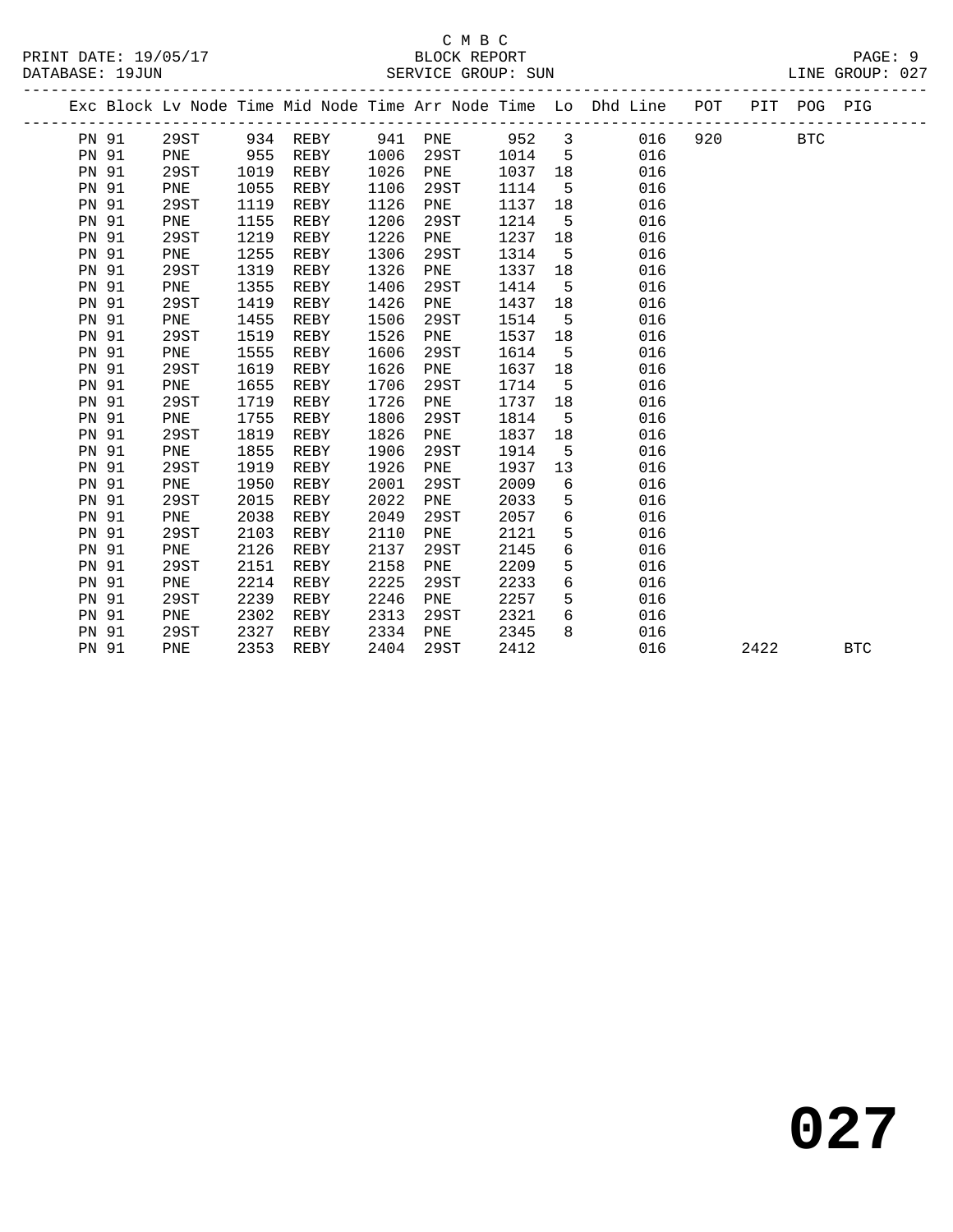|              |      |      |             |      |      |      |                          | Exc Block Lv Node Time Mid Node Time Arr Node Time Lo Dhd Line POT |     |      | PIT POG PIG |            |
|--------------|------|------|-------------|------|------|------|--------------------------|--------------------------------------------------------------------|-----|------|-------------|------------|
| PN 92        | 29ST | 949  | REBY        | 956  | PNE  | 1007 | $\overline{\phantom{a}}$ | 016                                                                | 935 |      | <b>BTC</b>  |            |
| <b>PN 92</b> | PNE  | 1010 | REBY        | 1021 | 29ST | 1029 | $-5$                     | 016                                                                |     |      |             |            |
| <b>PN 92</b> | 29ST | 1034 | REBY        | 1041 | PNE  | 1052 | 18                       | 016                                                                |     |      |             |            |
| PN 92        | PNE  | 1110 | REBY        | 1121 | 29ST | 1129 | $5^{\circ}$              | 016                                                                |     |      |             |            |
| PN 92        | 29ST | 1134 | REBY        | 1141 | PNE  | 1152 | 18                       | 016                                                                |     |      |             |            |
| PN 92        | PNE  | 1210 | REBY        | 1221 | 29ST | 1229 | $-5$                     | 016                                                                |     |      |             |            |
| PN 92        | 29ST | 1234 | REBY        | 1241 | PNE  | 1252 | 18                       | 016                                                                |     |      |             |            |
| PN 92        | PNE  | 1310 | REBY        | 1321 | 29ST | 1329 | 5                        | 016                                                                |     |      |             |            |
| <b>PN 92</b> | 29ST | 1334 | REBY        | 1341 | PNE  | 1352 | 18                       | 016                                                                |     |      |             |            |
| PN 92        | PNE  | 1410 | REBY        | 1421 | 29ST | 1429 | 5                        | 016                                                                |     |      |             |            |
| PN 92        | 29ST | 1434 | REBY        | 1441 | PNE  | 1452 | 18                       | 016                                                                |     |      |             |            |
| PN 92        | PNE  | 1510 | REBY        | 1521 | 29ST | 1529 | $5^{\circ}$              | 016                                                                |     |      |             |            |
| PN 92        | 29ST | 1534 | REBY        | 1541 | PNE  | 1552 | 18                       | 016                                                                |     |      |             |            |
| PN 92        | PNE  | 1610 | REBY        | 1621 | 29ST | 1629 | 5                        | 016                                                                |     |      |             |            |
| <b>PN 92</b> | 29ST | 1634 | REBY        | 1641 | PNE  | 1652 | 18                       | 016                                                                |     |      |             |            |
| <b>PN 92</b> | PNE  | 1710 | REBY        | 1721 | 29ST | 1729 | - 5                      | 016                                                                |     |      |             |            |
| PN 92        | 29ST | 1734 | REBY        | 1741 | PNE  | 1752 | 18                       | 016                                                                |     |      |             |            |
| <b>PN 92</b> | PNE  | 1810 | REBY        | 1821 | 29ST | 1829 | $5^{\circ}$              | 016                                                                |     |      |             |            |
| <b>PN 92</b> | 29ST | 1834 | REBY        | 1841 | PNE  | 1852 | 18                       | 016                                                                |     |      |             |            |
| PN 92        | PNE  | 1910 | REBY        | 1921 | 29ST | 1929 | $-5$                     | 016                                                                |     |      |             |            |
| PN 92        | 29ST | 1934 | REBY        | 1941 | PNE  | 1952 | 10                       | 016                                                                |     |      |             |            |
| <b>PN 92</b> | PNE  | 2002 | REBY        | 2013 | 29ST | 2021 | 6                        | 016                                                                |     |      |             |            |
| PN 92        | 29ST | 2027 | REBY        | 2034 | PNE  | 2045 | 5                        | 016                                                                |     |      |             |            |
| PN 92        | PNE  | 2050 | REBY        | 2101 | 29ST | 2109 | 6                        | 016                                                                |     |      |             |            |
| PN 92        | 29ST | 2115 | REBY        | 2122 | PNE  | 2133 | 5                        | 016                                                                |     |      |             |            |
| PN 92        | PNE  | 2138 | REBY        | 2149 | 29ST | 2157 | 6                        | 016                                                                |     |      |             |            |
| PN 92        | 29ST | 2203 | REBY        | 2210 | PNE  | 2221 | 5                        | 016                                                                |     |      |             |            |
| PN 92        | PNE  | 2226 | <b>REBY</b> | 2237 | 29ST | 2245 | 6                        | 016                                                                |     |      |             |            |
| <b>PN 92</b> | 29ST | 2251 | REBY        | 2258 | PNE  | 2309 | 5                        | 016                                                                |     |      |             |            |
| PN 92        | PNE  | 2314 | REBY        | 2325 | 29ST | 2333 | 6                        | 016                                                                |     |      |             |            |
| <b>PN 92</b> | 29ST | 2339 | REBY        | 2346 | PNE  | 2357 | 11                       | 016                                                                |     |      |             |            |
| <b>PN 92</b> | PNE  | 2408 | REBY        | 2419 | 29ST | 2427 |                          | 016                                                                |     | 2437 |             | <b>BTC</b> |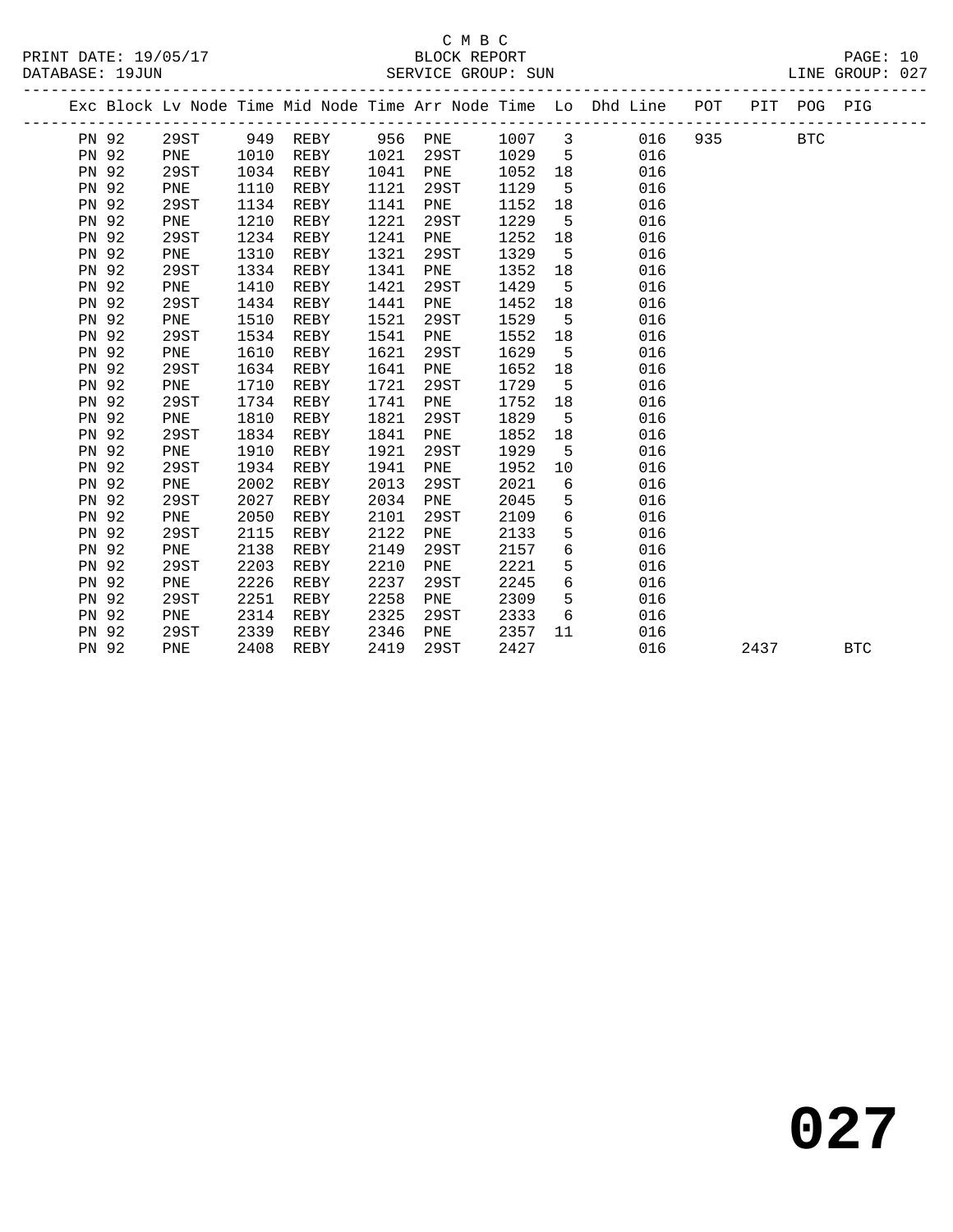|       |      |      |             |      |          |        |             | Exc Block Lv Node Time Mid Node Time Arr Node Time Lo Dhd Line POT PIT POG PIG |     |      |            |            |
|-------|------|------|-------------|------|----------|--------|-------------|--------------------------------------------------------------------------------|-----|------|------------|------------|
|       |      |      |             |      |          |        |             |                                                                                |     |      |            |            |
| PN 93 | 29ST |      | $1004$ REBY |      | 1011 PNE | 1022 3 |             | 016                                                                            | 950 |      | <b>BTC</b> |            |
| PN 93 | PNE  | 1025 | REBY        | 1036 | 29ST     | 1044   | $5^{\circ}$ | 016                                                                            |     |      |            |            |
| PN 93 | 29ST | 1049 | REBY        | 1056 | PNE      | 1107   | 18          | 016                                                                            |     |      |            |            |
| PN 93 | PNE  | 1125 | REBY        | 1136 | 29ST     | 1144   | $-5$        | 016                                                                            |     |      |            |            |
| PN 93 | 29ST | 1149 | REBY        | 1156 | PNE      | 1207   | 18          | 016                                                                            |     |      |            |            |
| PN 93 | PNE  | 1225 | REBY        | 1236 | 29ST     | 1244   | 5           | 016                                                                            |     |      |            |            |
| PN 93 | 29ST | 1249 | REBY        | 1256 | PNE      | 1307   | 18          | 016                                                                            |     |      |            |            |
| PN 93 | PNE  | 1325 | REBY        | 1336 | 29ST     | 1344   | $-5$        | 016                                                                            |     |      |            |            |
| PN 93 | 29ST | 1349 | REBY        | 1356 | PNE      | 1407   | 18          | 016                                                                            |     |      |            |            |
| PN 93 | PNE  | 1425 | REBY        | 1436 | 29ST     | 1444   | 5           | 016                                                                            |     |      |            |            |
| PN 93 | 29ST | 1449 | REBY        | 1456 | PNE      | 1507   | 18          | 016                                                                            |     |      |            |            |
| PN 93 | PNE  | 1525 | REBY        | 1536 | 29ST     | 1544   | $-5$        | 016                                                                            |     |      |            |            |
| PN 93 | 29ST | 1549 | REBY        | 1556 | PNE      | 1607   | 18          | 016                                                                            |     |      |            |            |
| PN 93 | PNE  | 1625 | REBY        | 1636 | 29ST     | 1644   | - 5         | 016                                                                            |     |      |            |            |
| PN 93 | 29ST | 1649 | REBY        | 1656 | PNE      | 1707   | 18          | 016                                                                            |     |      |            |            |
| PN 93 | PNE  | 1725 | REBY        | 1736 | 29ST     | 1744   | 5           | 016                                                                            |     |      |            |            |
| PN 93 | 29ST | 1749 | REBY        | 1756 | PNE      | 1807   | 18          | 016                                                                            |     |      |            |            |
| PN 93 | PNE  | 1825 | REBY        | 1836 | 29ST     | 1844   | 5           | 016                                                                            |     |      |            |            |
| PN 93 | 29ST | 1849 | REBY        | 1856 | PNE      | 1907   | 18          | 016                                                                            |     |      |            |            |
| PN 93 | PNE  | 1925 | REBY        | 1936 | 29ST     | 1944   | 5           | 016                                                                            |     |      |            |            |
| PN 93 | 29ST | 1949 | REBY        | 1956 | PNE      | 2007   | 7           | 016                                                                            |     |      |            |            |
| PN 93 | PNE  | 2014 | REBY        | 2025 | 29ST     | 2033   | 6           | 016                                                                            |     |      |            |            |
| PN 93 | 29ST | 2039 | REBY        | 2046 | PNE      | 2057   | 5           | 016                                                                            |     |      |            |            |
| PN 93 | PNE  | 2102 | REBY        | 2113 | 29ST     | 2121   | 6           | 016                                                                            |     |      |            |            |
| PN 93 | 29ST | 2127 | REBY        | 2134 | PNE      | 2145   | 5           | 016                                                                            |     |      |            |            |
| PN 93 | PNE  | 2150 | REBY        | 2201 | 29ST     | 2209   | 6           | 016                                                                            |     |      |            |            |
| PN 93 | 29ST | 2215 | REBY        | 2222 | PNE      | 2233   | 5           | 016                                                                            |     |      |            |            |
| PN 93 | PNE  | 2238 | REBY        | 2249 | 29ST     | 2257   | 6           | 016                                                                            |     |      |            |            |
| PN 93 | 29ST | 2303 | REBY        | 2310 | PNE      | 2321   | 5           | 016                                                                            |     |      |            |            |
| PN 93 | PNE  | 2326 | REBY        | 2337 | 29ST     | 2345   | 6           | 016                                                                            |     |      |            |            |
| PN 93 | 29ST | 2351 | REBY        | 2358 | PNE      | 2409   |             | 016                                                                            |     | 2418 |            | <b>BTC</b> |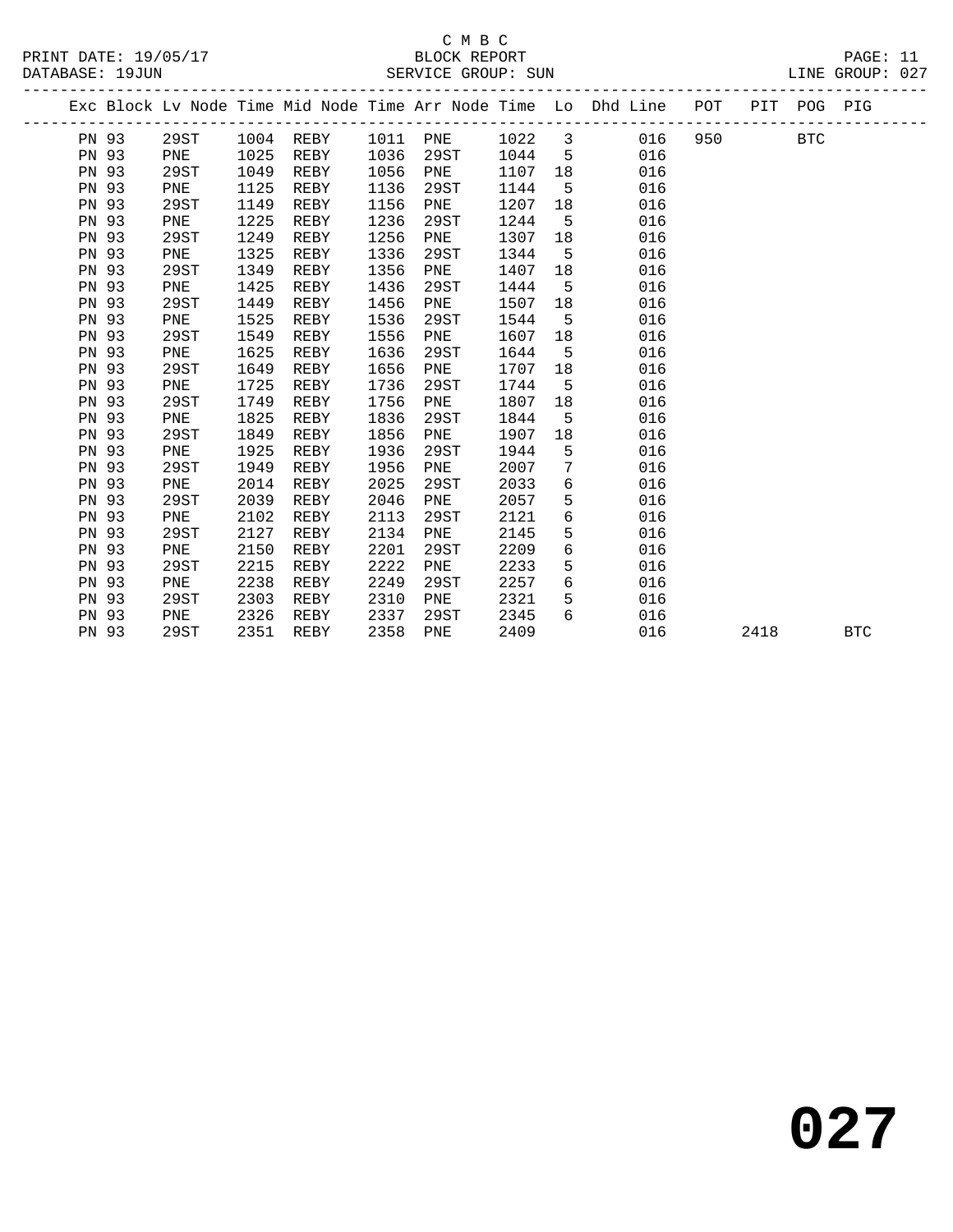|              |      |      |           |      |      |        |                | Exc Block Lv Node Time Mid Node Time Arr Node Time Lo Dhd Line POT PIT POG PIG |          |      |            |            |
|--------------|------|------|-----------|------|------|--------|----------------|--------------------------------------------------------------------------------|----------|------|------------|------------|
| PN 94        | PNE  |      | 1040 REBY | 1051 | 29ST | 1059 5 |                |                                                                                | 016 1031 |      | <b>BTC</b> |            |
| PN 94        | 29ST | 1104 | REBY      | 1111 | PNE  | 1122   | 18             | 016                                                                            |          |      |            |            |
| PN 94        | PNE  | 1140 | REBY      | 1151 | 29ST | 1159   | $5^{\circ}$    | 016                                                                            |          |      |            |            |
| PN 94        | 29ST | 1204 | REBY      | 1211 | PNE  | 1222   | 18             | 016                                                                            |          |      |            |            |
| PN 94        | PNE  | 1240 | REBY      | 1251 | 29ST | 1259   | 5              | 016                                                                            |          |      |            |            |
| PN 94        | 29ST | 1304 | REBY      | 1311 | PNE  | 1322   | 18             | 016                                                                            |          |      |            |            |
| PN 94        | PNE  | 1340 | REBY      | 1351 | 29ST | 1359   | $-5$           | 016                                                                            |          |      |            |            |
| PN 94        | 29ST | 1404 | REBY      | 1411 | PNE  | 1422   | 18             | 016                                                                            |          |      |            |            |
| PN 94        | PNE  | 1440 | REBY      | 1451 | 29ST | 1459   | $5^{\circ}$    | 016                                                                            |          |      |            |            |
| PN 94        | 29ST | 1504 | REBY      | 1511 | PNE  | 1522   | 18             | 016                                                                            |          |      |            |            |
| PN 94        | PNE  | 1540 | REBY      | 1551 | 29ST | 1559   | 5              | 016                                                                            |          |      |            |            |
| PN 94        | 29ST | 1604 | REBY      | 1611 | PNE  | 1622   | 18             | 016                                                                            |          |      |            |            |
| PN 94        | PNE  | 1640 | REBY      | 1651 | 29ST | 1659   | $5^{\circ}$    | 016                                                                            |          |      |            |            |
| PN 94        | 29ST | 1704 | REBY      | 1711 | PNE  | 1722   | 18             | 016                                                                            |          |      |            |            |
| PN 94        | PNE  | 1740 | REBY      | 1751 | 29ST | 1759   | $5^{\circ}$    | 016                                                                            |          |      |            |            |
| PN 94        | 29ST | 1804 | REBY      | 1811 | PNE  | 1822   | 18             | 016                                                                            |          |      |            |            |
| PN 94        | PNE  | 1840 | REBY      | 1851 | 29ST | 1859   | 5              | 016                                                                            |          |      |            |            |
| PN 94        | 29ST | 1904 | REBY      | 1911 | PNE  | 1922   | 17             | 016                                                                            |          |      |            |            |
| PN 94        | PNE  | 1939 | REBY      | 1950 | 29ST | 1958   | 5              | 016                                                                            |          |      |            |            |
| PN 94        | 29ST | 2003 | REBY      | 2010 | PNE  | 2021   | 5              | 016                                                                            |          |      |            |            |
| PN 94        | PNE  | 2026 | REBY      | 2037 | 29ST | 2045   | 6              | 016                                                                            |          |      |            |            |
| PN 94        | 29ST | 2051 | REBY      | 2058 | PNE  | 2109   | 5              | 016                                                                            |          |      |            |            |
| PN 94        | PNE  | 2114 | REBY      | 2125 | 29ST | 2133   | $6\overline{}$ | 016                                                                            |          |      |            |            |
| PN 94        | 29ST | 2139 | REBY      | 2146 | PNE  | 2157   | 5              | 016                                                                            |          |      |            |            |
| <b>PN 94</b> | PNE  | 2202 | REBY      | 2213 | 29ST | 2221   | 6              | 016                                                                            |          |      |            |            |
| PN 94        | 29ST | 2227 | REBY      | 2234 | PNE  | 2245   | 5              | 016                                                                            |          |      |            |            |
| PN 94        | PNE  | 2250 | REBY      | 2301 | 29ST | 2309   | 6              | 016                                                                            |          |      |            |            |
| PN 94        | 29ST | 2315 | REBY      | 2322 | PNE  | 2333   | 5              | 016                                                                            |          |      |            |            |
| PN 94        | PNE  | 2338 | REBY      | 2349 | 29ST | 2357   |                | 016                                                                            |          | 2407 |            | <b>BTC</b> |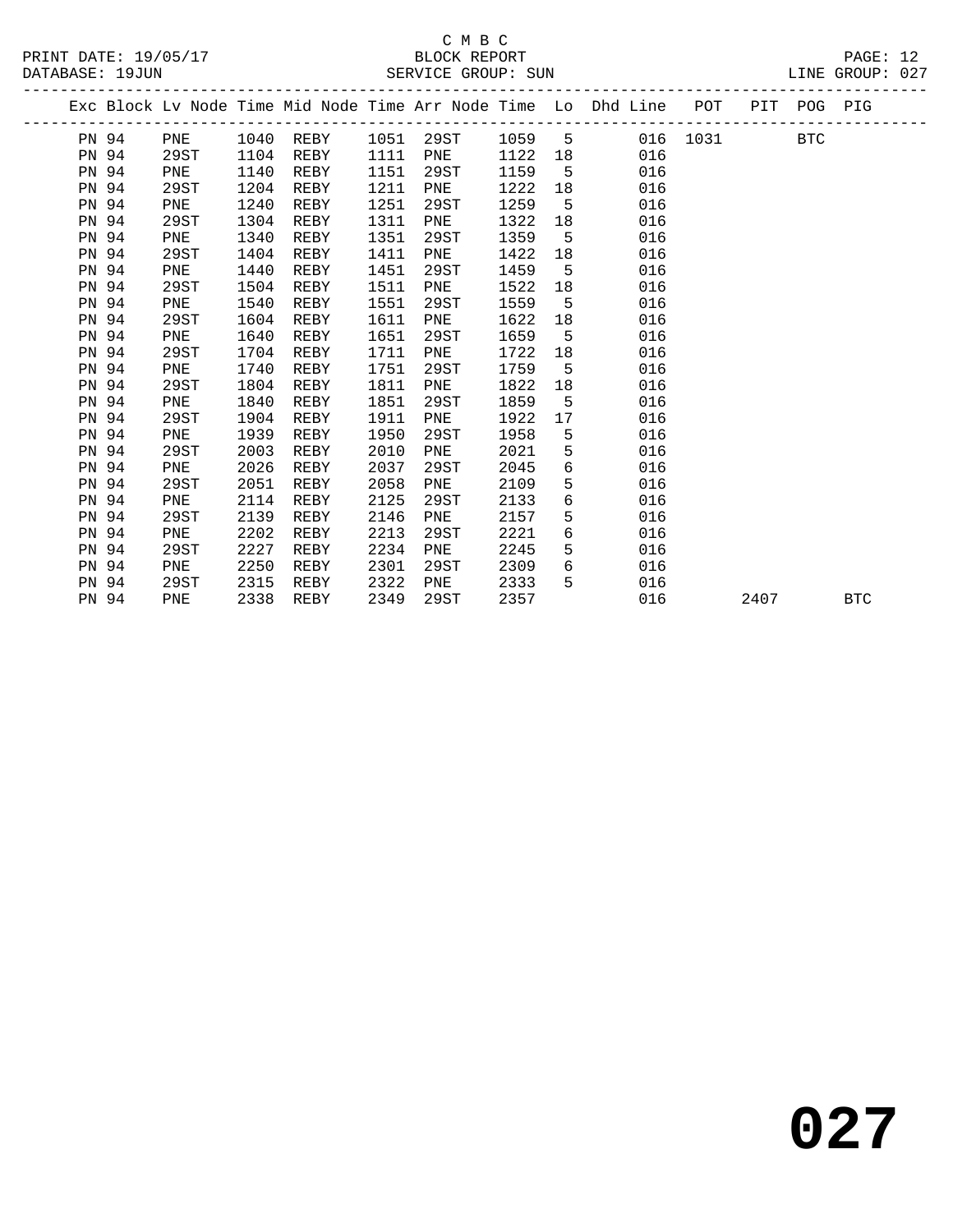|                             |                                                                                                                      |                                                                                                                              |                                                                                                              |                                                                                                                                                                                                                                                               |                                                      | C M B C                                                                                                       |                                                                                                                                                          |                                                                                                                                                                                | PRINT DATE: 19/05/17<br>BLOCK REPORT BLOCK PRORT DATABASE: 19JUN SERVICE GROUP: SUN LINE GROUP: 095                                                                            |      |     |            |  |
|-----------------------------|----------------------------------------------------------------------------------------------------------------------|------------------------------------------------------------------------------------------------------------------------------|--------------------------------------------------------------------------------------------------------------|---------------------------------------------------------------------------------------------------------------------------------------------------------------------------------------------------------------------------------------------------------------|------------------------------------------------------|---------------------------------------------------------------------------------------------------------------|----------------------------------------------------------------------------------------------------------------------------------------------------------|--------------------------------------------------------------------------------------------------------------------------------------------------------------------------------|--------------------------------------------------------------------------------------------------------------------------------------------------------------------------------|------|-----|------------|--|
| BDKI<br>PROD PRODUCTION STN |                                                                                                                      |                                                                                                                              |                                                                                                              |                                                                                                                                                                                                                                                               |                                                      |                                                                                                               |                                                                                                                                                          |                                                                                                                                                                                |                                                                                                                                                                                |      |     |            |  |
|                             |                                                                                                                      |                                                                                                                              |                                                                                                              |                                                                                                                                                                                                                                                               |                                                      |                                                                                                               |                                                                                                                                                          |                                                                                                                                                                                | Exc Block Lv Node Time Mid Node Time Arr Node Time Lo Dhd Line POT PIT POG PIG                                                                                                 |      |     |            |  |
|                             | 31<br>31<br>31<br>31<br>31<br>31<br>31<br>31<br>31<br>31<br>31<br>31<br>31<br>31<br>31<br>31<br>31<br>31<br>31<br>31 | BDKI<br>BUB6<br>SFU<br>BUB6<br>SFU<br>PROD<br>SFU<br>BUB6<br>SFU<br>BUB6<br>SFU<br>PROD<br>SFU<br>BUB6<br>SFU<br>PROD<br>SFU | 504<br>943<br>959<br>1030<br>1127<br>1217<br>1315<br>1413<br>1429<br>1453<br>1551<br>1643<br>1659            | SFU 525 HK-W 543 BUB6<br>BUB6 601 HK-E 618 SFU<br>SFU 636 HK-W 655 BUB6<br>721 HK-E      738   SFU<br>810   HK-W       831   BUB6<br>856 HK-E 914 SFU<br>HK-W 1053 BUB6<br>$HK-E$<br>HK-W<br>$HK-E$<br>HK-W 1515 BUB6<br>HK-E 1616 SFU<br>1717 HK-W 1739 BUB6 |                                                      | SFU<br>543 BUB6<br>655 BUB6<br>PROD<br>SFU<br>1150 SFU<br>1241 BUB6<br>1339 SFU<br>PROD<br>SFU<br>PROD<br>SFU | 523 2<br>600<br>634 2<br>715<br>756<br>851<br>933<br>958<br>1012<br>1119<br>1211<br>1310<br>1400<br>1428<br>1442<br>1542<br>1639<br>1658<br>1712<br>1806 | 14<br>$5^{\circ}$<br>10<br>$\mathbf{1}$<br>18<br>8 <sup>8</sup><br>6<br>$5^{\circ}$<br>13<br>$\mathbf{1}$<br>11<br>9<br>$4\overline{ }$<br>$\mathbf{1}$<br>$5^{\circ}$<br>9    | 095 503<br>$\mathbf 1$<br>095<br>095<br>$6\overline{6}$<br>095<br>095<br>095<br>095<br>145<br>145<br>095<br>095<br>095<br>095<br>145<br>145<br>095<br>095<br>145<br>145<br>095 |      | BTC |            |  |
|                             | 31<br>31<br>31<br>31<br>31<br>31<br>31<br>31<br>31<br>31<br>31<br>31<br>31<br>31<br>31                               | BUB6<br>SFU<br>PROD<br>SFU<br>BUB6<br>SFU<br>PROD<br>SFU<br>BUB6<br>SFU<br>BUB6<br>SFU<br>HODM<br>SFU<br>HODM                | 1815<br>1915<br>1931<br>1953<br>2045<br>2130<br>2146<br>2205<br>2302<br>2347<br>2437<br>2519<br>2654<br>2739 | HK-E 1839 SFU<br>HK-W 2014 BUB6<br>HK-E 2106 SFU<br>HK-W<br>$HK-E$<br>HK-W<br>$HK-E$<br>$HK-W$<br>2609 HK-E<br>HK-W<br>$HK-E$                                                                                                                                 | 2322<br>2406<br>2453<br>2542<br>2631<br>2717<br>2801 | PROD<br>SFU<br>PROD<br>SFU<br>2225 BUB6<br>SFU<br>BUB6<br>SFU<br>HODM<br>SFU<br>HODM<br>SFU                   | 1900<br>1930<br>1945<br>2035<br>2125<br>2145<br>2159<br>2246<br>2340<br>2425<br>2511<br>2604<br>2654<br>2739<br>2824                                     | 15<br>$\mathbf{1}$<br>8 <sup>8</sup><br>10<br>$5^{\circ}$<br>$\mathbf{1}$<br>6<br>16<br>$\overline{7}$<br>12<br>8 <sup>8</sup><br>5 <sub>5</sub><br>$\overline{0}$<br>$\Omega$ | 095<br>145<br>145<br>095<br>095<br>145<br>145<br>095<br>095<br>095<br>095<br>N35<br>N35<br>N35<br>N35                                                                          | 2843 |     | <b>BTC</b> |  |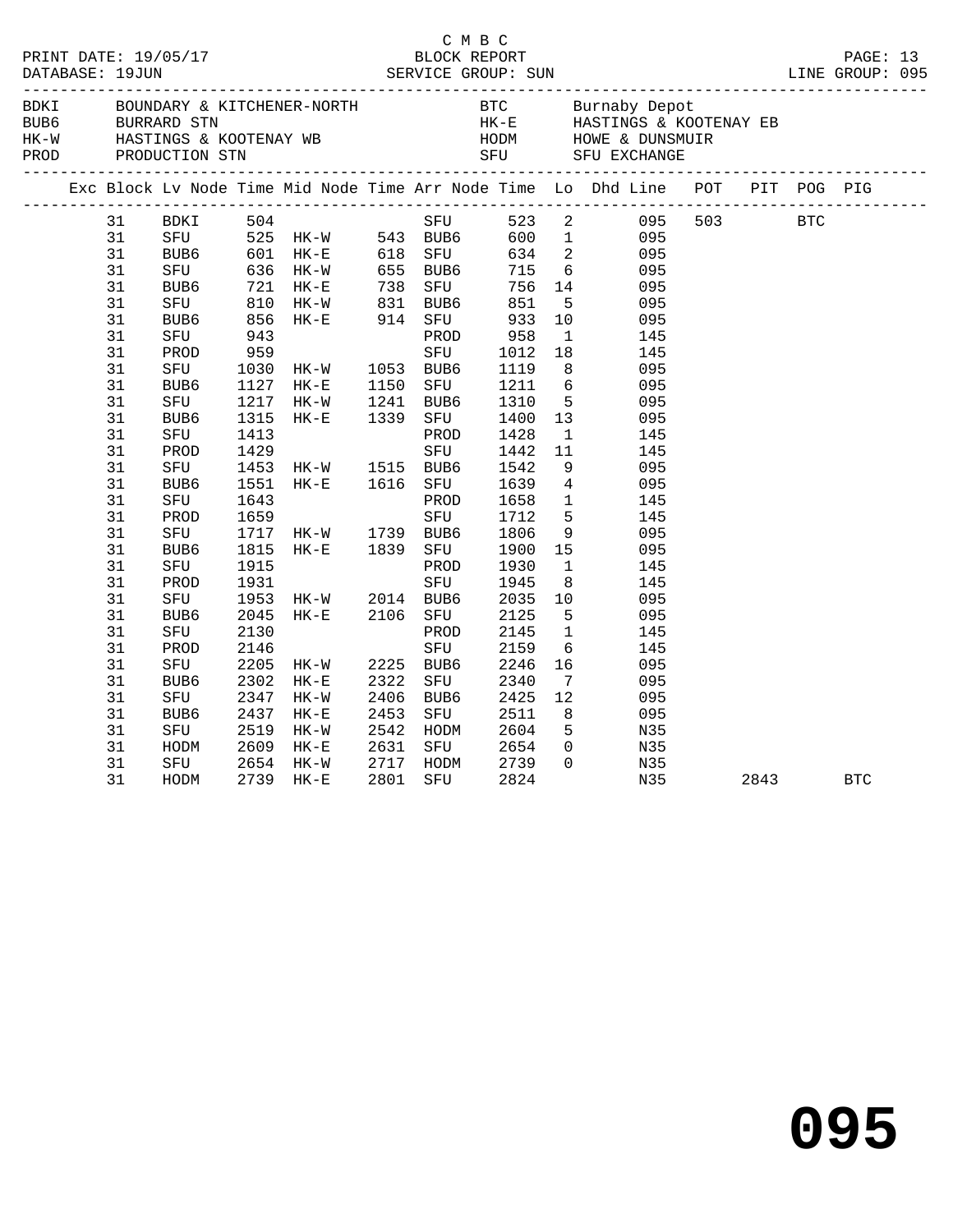#### C M B C<br>BLOCK REPORT PRINT DATE: 19/05/17 BLOCK REPORT PAGE: 14 SERVICE GROUP: SUN

|  |    |      |      |                                               |      |                     |         |                         | Exc Block Lv Node Time Mid Node Time Arr Node Time Lo Dhd Line POT PIT POG PIG |     |            |            |              |
|--|----|------|------|-----------------------------------------------|------|---------------------|---------|-------------------------|--------------------------------------------------------------------------------|-----|------------|------------|--------------|
|  | 32 |      |      | BDKI 510 HK-E BUB6 530 3                      |      |                     |         |                         | 095                                                                            | 509 | <b>BTC</b> |            |              |
|  | 32 | BUB6 |      | $533$ HK-E 550 SFU                            |      |                     | 606 6   |                         | 095                                                                            |     |            |            |              |
|  | 32 | SFU  |      | 612 HK-W 631 BUB6                             |      |                     | 651 10  |                         | 095                                                                            |     |            |            |              |
|  | 32 | BUB6 | 701  |                                               |      |                     | 736     | 20                      | 095                                                                            |     |            |            |              |
|  | 32 | SFU  | 756  |                                               |      |                     | 837     | $\overline{4}$          | 095                                                                            |     |            |            |              |
|  | 32 | BUB6 | 841  | HK-E 718 SFU<br>HK-W 817 BUB6<br>HK-E 859 SFU |      |                     | 918     | 10                      | 095                                                                            |     |            |            |              |
|  | 32 | SFU  | 928  |                                               |      | PROD                | 943     | $\mathbf{1}$            | 145                                                                            |     |            |            |              |
|  | 32 | PROD | 944  |                                               |      | SFU                 | 957     | 11                      | 145                                                                            |     |            |            |              |
|  | 32 | SFU  |      |                                               |      |                     | 1057    | 6                       | 095                                                                            |     |            |            |              |
|  | 32 | BUB6 |      | 1008 HK-W 1031 BUB6<br>1103 HK-E 1126 SFU     |      |                     | 1147    | 11                      | 095                                                                            |     |            |            |              |
|  | 32 | SFU  | 1158 |                                               |      | PROD                | 1213    | $\overline{1}$          | 145                                                                            |     |            |            |              |
|  | 32 | PROD | 1214 |                                               |      | SFU                 | 1227    | 14                      | 145                                                                            |     |            |            |              |
|  | 32 | SFU  | 1241 |                                               |      |                     | 1334    | 5                       | 095                                                                            |     |            |            |              |
|  | 32 | BUB6 | 1339 | HK-W 1305 BUB6<br>HK-E 1403 SFU               |      |                     | 1424    | $5^{\circ}$             | 095                                                                            |     |            |            |              |
|  | 32 | SFU  | 1429 | HK-W 1453 BUB6                                |      |                     | 1522    | $-5$                    | 095                                                                            |     |            |            |              |
|  | 32 | BUB6 | 1527 | HK-E 1552 SFU                                 |      |                     | 1615    | 13                      | 095                                                                            |     |            |            |              |
|  | 32 | SFU  | 1628 |                                               |      | PROD                | 1643    | $\overline{1}$          | 145                                                                            |     |            |            |              |
|  | 32 | PROD | 1644 |                                               |      | SFU                 | 1657    | 8 <sup>8</sup>          | 145                                                                            |     |            |            |              |
|  | 32 | SFU  |      | 1705 HK-W 1727 BUB6                           |      |                     | 1754    | 9                       | 095                                                                            |     |            |            |              |
|  | 32 | BUB6 | 1803 | HK-E 1827 SFU                                 |      |                     | 1848    | 12                      | 095                                                                            |     |            |            |              |
|  | 32 | SFU  | 1900 |                                               |      | PROD                | 1915    | $\overline{1}$          | 145                                                                            |     |            |            |              |
|  | 32 | PROD | 1916 |                                               |      | SFU                 | 1930    | 11                      | 145                                                                            |     |            |            |              |
|  | 32 | SFU  |      | 1941 HK-W 2002 BUB6                           |      |                     | 2023    | $7\overline{ }$         | 095                                                                            |     |            |            |              |
|  | 32 | BUB6 | 2030 | HK-E 2051 SFU                                 |      |                     | 2110    | $5^{\circ}$             | 095                                                                            |     |            |            |              |
|  | 32 | SFU  | 2115 |                                               |      | PROD                | 2130    | $\mathbf{1}$            | 145                                                                            |     |            |            |              |
|  | 32 | PROD | 2131 |                                               |      | SFU                 | 2144    |                         | 145                                                                            |     | 2203       |            | <b>BTC</b>   |
|  |    |      |      |                                               |      |                     |         |                         |                                                                                |     |            |            |              |
|  | 33 | BDKI |      | 558 HK-E BUB6<br>621 HK-E 638 SFU             |      | BUB6 618            |         | $\overline{\mathbf{3}}$ | 095                                                                            |     | 557 30     | <b>BTC</b> |              |
|  | 33 | BUB6 |      |                                               |      |                     | 654     | $\overline{2}$          | 095                                                                            |     |            |            |              |
|  | 33 | SFU  | 656  | $HK-W$                                        |      | 715 BUB6<br>801 SFU | 735     | 9                       | 095                                                                            |     |            |            |              |
|  | 33 | BUB6 |      | 744 HK-E                                      |      |                     | 819     | $6\overline{6}$         | 095                                                                            |     |            |            |              |
|  | 33 | SFU  | 825  | HK-W 848                                      |      | BUB6                | 911     | 15                      | 095                                                                            |     |            |            |              |
|  | 33 | BUB6 | 926  | $HK-E$                                        |      | 944 SFU             | 1003    | 10                      | 095                                                                            |     |            |            |              |
|  | 33 | SFU  | 1013 |                                               |      | PROD                | 1028    | $\overline{1}$          | 145                                                                            |     |            |            |              |
|  | 33 | PROD | 1029 |                                               |      | SFU                 | 1042    | 12                      | 145                                                                            |     |            |            |              |
|  | 33 | SFU  |      | 1054 HK-W 1117 BUB6                           |      |                     | 1143    | 8 <sup>8</sup>          | 095                                                                            |     |            |            |              |
|  | 33 | BUB6 | 1151 | HK-E 1214 SFU                                 |      |                     | 1235    | 8 <sup>8</sup>          | 095                                                                            |     |            |            |              |
|  | 33 | SFU  | 1243 |                                               |      | PROD                | 1258    | $\overline{1}$          | 145                                                                            |     |            |            |              |
|  | 33 | PROD | 1259 |                                               |      | SFU                 | 1312 17 |                         | 145                                                                            |     |            |            |              |
|  | 33 |      |      | SFU 1329 HK-W 1353 BUB6 1422 5                |      |                     |         |                         | 095                                                                            |     |            |            |              |
|  | 33 | BUB6 | 1427 | HK-E                                          |      | 1451 SFU            | 1512    | 16                      | 095                                                                            |     |            |            |              |
|  | 33 | SFU  | 1528 |                                               |      | PROD                | 1543    | 1                       | 145                                                                            |     |            |            |              |
|  | 33 | PROD | 1544 |                                               |      | SFU                 | 1557    | 8                       | 145                                                                            |     |            |            |              |
|  | 33 | SFU  | 1605 | HK-W                                          | 1627 | BUB6                | 1654    | 9                       | 095                                                                            |     |            |            |              |
|  | 33 | BUB6 | 1703 | $HK-E$                                        | 1729 | SFU                 | 1752    | 6                       | 095                                                                            |     |            |            |              |
|  | 33 | SFU  | 1758 |                                               |      | PROD                | 1813    | $\mathbf{1}$            | 145                                                                            |     |            |            |              |
|  | 33 | PROD | 1814 |                                               |      | SFU                 | 1827    | 14                      | 145                                                                            |     |            |            |              |
|  | 33 | SFU  | 1841 | HK-W                                          |      | 1903 BUB6           | 1927    | 2                       | 095                                                                            |     |            |            |              |
|  | 33 | BUB6 | 1929 |                                               |      | $HK-E$              | 1951    |                         | 095                                                                            |     | 1955       |            | $_{\rm BTC}$ |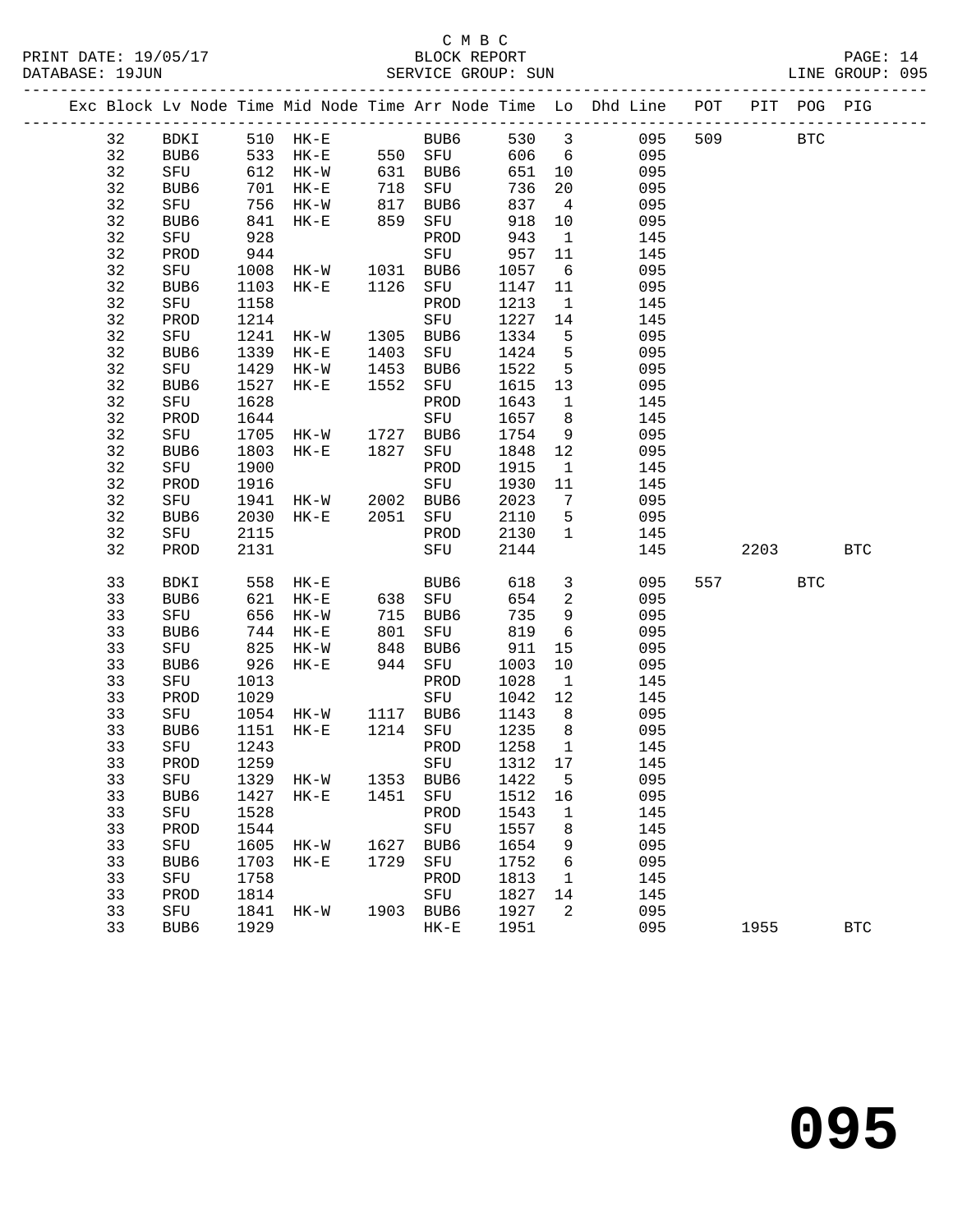#### C M B C<br>BLOCK REPORT SERVICE GROUP: SUN

|  |    |                  |      |                                       |                        |         |                         | Exc Block Lv Node Time Mid Node Time Arr Node Time Lo Dhd Line POT |     |            | PIT POG PIG |            |
|--|----|------------------|------|---------------------------------------|------------------------|---------|-------------------------|--------------------------------------------------------------------|-----|------------|-------------|------------|
|  | 34 | BDKI             |      | 615 HK-E                              | BUB6                   | 635     | 6                       | 095                                                                | 614 | <b>BTC</b> |             |            |
|  | 34 | BUB6             |      |                                       |                        | 714     | 2                       | 095                                                                |     |            |             |            |
|  | 34 | SFU              |      | 641 НК-Е<br>716 НК-W                  | 658 SFU<br>736 BUB6    | 756     | $\overline{\mathbf{3}}$ | 095                                                                |     |            |             |            |
|  | 34 | BUB6             |      | 759 НК-Е<br>841 НК-W                  | 816 SFU<br>904 BUB6    | 834     | $\overline{7}$          | 095                                                                |     |            |             |            |
|  | 34 | SFU              |      |                                       |                        | 927     | 13                      | 095                                                                |     |            |             |            |
|  | 34 | BUB6             | 940  | $HK-E$                                | 1001 SFU               | 1021    | $\overline{7}$          | 095                                                                |     |            |             |            |
|  | 34 | SFU              | 1028 |                                       | PROD                   | 1043    | $\mathbf{1}$            | 145                                                                |     |            |             |            |
|  | 34 | PROD             | 1044 |                                       | SFU                    | 1057    | 20                      | 145                                                                |     |            |             |            |
|  | 34 | SFU              | 1117 | HK-W 1141 BUB6<br>HK-E 1239 SFU       |                        | 1208    | $\overline{7}$          | 095                                                                |     |            |             |            |
|  | 34 | BUB6             | 1215 |                                       |                        | 1300    | 13                      | 095                                                                |     |            |             |            |
|  | 34 | SFU              | 1313 |                                       | PROD                   | 1328    | $\mathbf{1}$            | 145                                                                |     |            |             |            |
|  | 34 | PROD             | 1329 |                                       | SFU                    | 1342    | 11                      | 145                                                                |     |            |             |            |
|  | 34 | SFU              | 1353 | HK-W 1417 BUB6<br>HK-E 1516 SFU       |                        | 1446    | 5                       | 095                                                                |     |            |             |            |
|  | 34 | BUB6             | 1451 |                                       |                        | 1539    | $4\overline{ }$         | 095                                                                |     |            |             |            |
|  | 34 | SFU              | 1543 |                                       | PROD                   | 1558    | $\overline{1}$          | 145                                                                |     |            |             |            |
|  | 34 | PROD             | 1559 |                                       | SFU                    | 1612    | 5                       | 145                                                                |     |            |             |            |
|  | 34 | SFU              | 1617 | HK-W 1639 BUB6                        |                        | 1706    | 9                       | 095                                                                |     |            |             |            |
|  | 34 | BUB6             | 1715 | $HK-E$                                | 1740 SFU               | 1801    | 12                      | 095                                                                |     |            |             |            |
|  | 34 | SFU              | 1813 |                                       | PROD                   | 1828    | $\mathbf{1}$            | 145                                                                |     |            |             |            |
|  | 34 | PROD             | 1829 |                                       | SFU                    | 1842    | 11                      | 145                                                                |     |            |             |            |
|  | 34 | SFU              | 1853 | HK-W 1915 BUB6                        |                        | 1939    | 6                       | 095                                                                |     |            |             |            |
|  | 34 | BUB6             | 1945 | $HK-E$                                | 2007 SFU<br>2057 BIIR6 | 2027    | 10                      | 095                                                                |     |            |             |            |
|  | 34 | SFU              | 2037 | HK-W                                  | 2057 BUB6              | 2118    | $\overline{2}$          | 095                                                                |     |            |             |            |
|  | 34 | BUB6             | 2120 |                                       | $HK-E$                 | 2141    |                         | 095                                                                |     | 2145       |             | <b>BTC</b> |
|  |    |                  |      |                                       |                        |         |                         |                                                                    |     |            |             |            |
|  | 35 | <b>BDKI</b>      | 714  |                                       | SFU                    | 733     | $\overline{\mathbf{3}}$ | 095                                                                |     | 713        | <b>BTC</b>  |            |
|  | 35 | SFU              |      | 736 HK-W 757 BUB6<br>826 HK-E 844 SFU |                        | 817     | 9                       | 095                                                                |     |            |             |            |
|  | 35 | BUB6             | 826  |                                       |                        | 903     | 10                      | 095                                                                |     |            |             |            |
|  | 35 | SFU              | 913  |                                       | PROD                   | 928     | $\mathbf{1}$            | 145                                                                |     |            |             |            |
|  | 35 | PROD             | 929  |                                       | SFU                    | 942     | 14                      | 145                                                                |     |            |             |            |
|  | 35 | SFU              | 956  | HK-W 1019 BUB6<br>HK-E 1112 SFU       |                        | 1042    | - 9                     | 095                                                                |     |            |             |            |
|  | 35 | BUB6             | 1051 |                                       |                        | 1133    | 10                      | 095                                                                |     |            |             |            |
|  | 35 | SFU              | 1143 |                                       | PROD                   | 1158    | $\mathbf{1}$            | 145                                                                |     |            |             |            |
|  | 35 | PROD             | 1159 |                                       | SFU                    | 1212    | 17                      | 145                                                                |     |            |             |            |
|  | 35 | SFU              | 1229 | HK-W 1253 BUB6                        |                        | 1322    | 5                       | 095                                                                |     |            |             |            |
|  | 35 | BUB6             | 1327 | $HK-E$                                | 1351 SFU               | 1412    | 16                      | 095                                                                |     |            |             |            |
|  | 35 | SFU              | 1428 |                                       | PROD                   | 1443    | $\mathbf{1}$            | 145                                                                |     |            |             |            |
|  | 35 | PROD             | 1444 |                                       | SFU                    | 1457    | 8                       | 145                                                                |     |            |             |            |
|  | 35 | SFU              | 1505 | HK-W 1527 BUB6                        |                        | 1554    | 9                       | 095                                                                |     |            |             |            |
|  | 35 | BUB6             | 1603 | $HK-E$                                | 1628 SFU               | 1651    | $7\phantom{.0}$         | 095                                                                |     |            |             |            |
|  | 35 | SFU              | 1658 |                                       | PROD                   | 1713    | $\mathbf{1}$            | 145                                                                |     |            |             |            |
|  | 35 | PROD             | 1714 |                                       | SFU                    | 1727    | 2                       | 145                                                                |     |            |             |            |
|  | 35 | SFU              | 1729 | $HK-W$                                | 1751 BUB6              | 1818    | 9                       | 095                                                                |     |            |             |            |
|  | 35 | BUB <sub>6</sub> | 1827 | $HK-E$                                | 1851 SFU               | 1912    | 5                       | 095                                                                |     |            |             |            |
|  | 35 | SFU              | 1917 | $HK-W$                                | 1939 BUB6              | 2003 12 |                         | 095                                                                |     |            |             |            |

35 BUB6 2015 HK-E 2037 SFU 2058 095 2120 BTC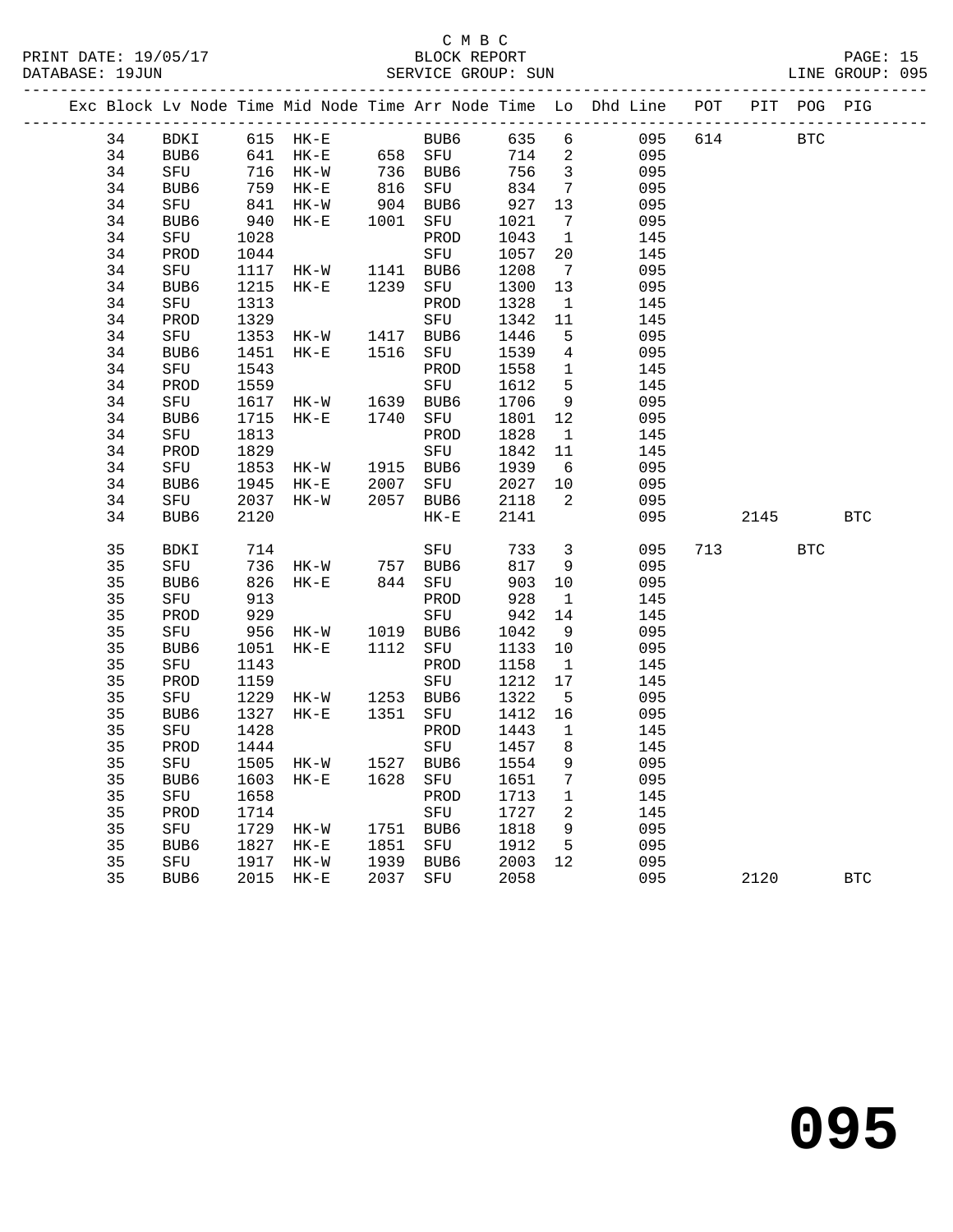PRINT DATE: 19/05/17 BLOCK REPORT PAGE: 16 DATABASE: 19JUN

### C M B C<br>BLOCK REPORT

| DAIABASE · 1900N |                    | SAKVICA GKUUF. SUN                                                             |              |         | CKA JAMA ARADI |
|------------------|--------------------|--------------------------------------------------------------------------------|--------------|---------|----------------|
|                  |                    | Exc Block Lv Node Time Mid Node Time Arr Node Time Lo Dhd Line POT PIT POG PIG |              |         |                |
| 36<br>36<br>SFU  | 740<br>BDKI<br>800 | SFU<br>814 1<br>PROD                                                           | 759 1<br>145 | 095 739 | BTC.           |

| 36 | PROD | 815  |        |      | SFU              | 828  | 2            | 145 |      |            |
|----|------|------|--------|------|------------------|------|--------------|-----|------|------------|
| 36 | SFU  | 830  |        |      | PROD             | 844  | 1            | 145 |      |            |
| 36 | PROD | 845  |        |      | SFU              | 858  | 10           | 145 |      |            |
| 36 | SFU  | 908  | HK-W   | 931  | BUB6             | 954  | 9            | 095 |      |            |
| 36 | BUB6 | 1003 | $HK-E$ | 1024 | SFU              | 1044 | 14           | 095 |      |            |
| 36 | SFU  | 1058 |        |      | PROD             | 1113 | 1            | 145 |      |            |
| 36 | PROD | 1114 |        |      | SFU              | 1127 | 14           | 145 |      |            |
| 36 | SFU  | 1141 | HK-W   | 1205 | BUB6             | 1232 | 7            | 095 |      |            |
| 36 | BUB6 | 1239 | $HK-E$ | 1303 | SFU              | 1324 | 4            | 095 |      |            |
| 36 | SFU  | 1328 |        |      | PROD             | 1343 | 1            | 145 |      |            |
| 36 | PROD | 1344 |        |      | SFU              | 1357 | 8            | 145 |      |            |
| 36 | SFU  | 1405 | HK-W   | 1429 | BUB6             | 1458 | 5            | 095 |      |            |
| 36 | BUB6 | 1503 | $HK-E$ | 1528 | SFU              | 1551 | 7            | 095 |      |            |
| 36 | SFU  | 1558 |        |      | PROD             | 1613 | 1            | 145 |      |            |
| 36 | PROD | 1614 |        |      | SFU              | 1627 | 2            | 145 |      |            |
| 36 | SFU  | 1629 | HK-W   | 1651 | BUB6             | 1718 | 9            | 095 |      |            |
| 36 | BUB6 | 1727 | $HK-E$ | 1752 | SFU              | 1813 | 16           | 095 |      |            |
| 36 | SFU  | 1829 | HK-W   | 1851 | BUB6             | 1916 | 18           | 095 |      |            |
| 36 | BUB6 | 1934 | $HK-E$ | 1956 | SFU              | 2016 | 6            | 095 |      |            |
| 36 | SFU  | 2022 | HK-W   | 2043 | BUB <sub>6</sub> | 2104 | 18           | 095 |      |            |
| 36 | BUB6 | 2122 | $HK-E$ | 2143 | SFU              | 2202 | 11           | 095 |      |            |
| 36 | SFU  | 2213 |        |      | PROD             | 2227 | 1            | 145 |      |            |
| 36 | PROD | 2228 |        |      | SFU              | 2241 | 24           | 145 |      |            |
| 36 | SFU  | 2305 | HK-W   | 2324 | BUB6             | 2343 | 25           | 095 |      |            |
| 36 | BUB6 | 2408 | $HK-E$ | 2424 | SFU              | 2442 | $\mathbf{1}$ | 095 |      |            |
| 36 | SFU  | 2443 |        |      | PROD             | 2458 |              | 145 | 2515 | <b>BTC</b> |
|    |      |      |        |      |                  |      |              |     |      |            |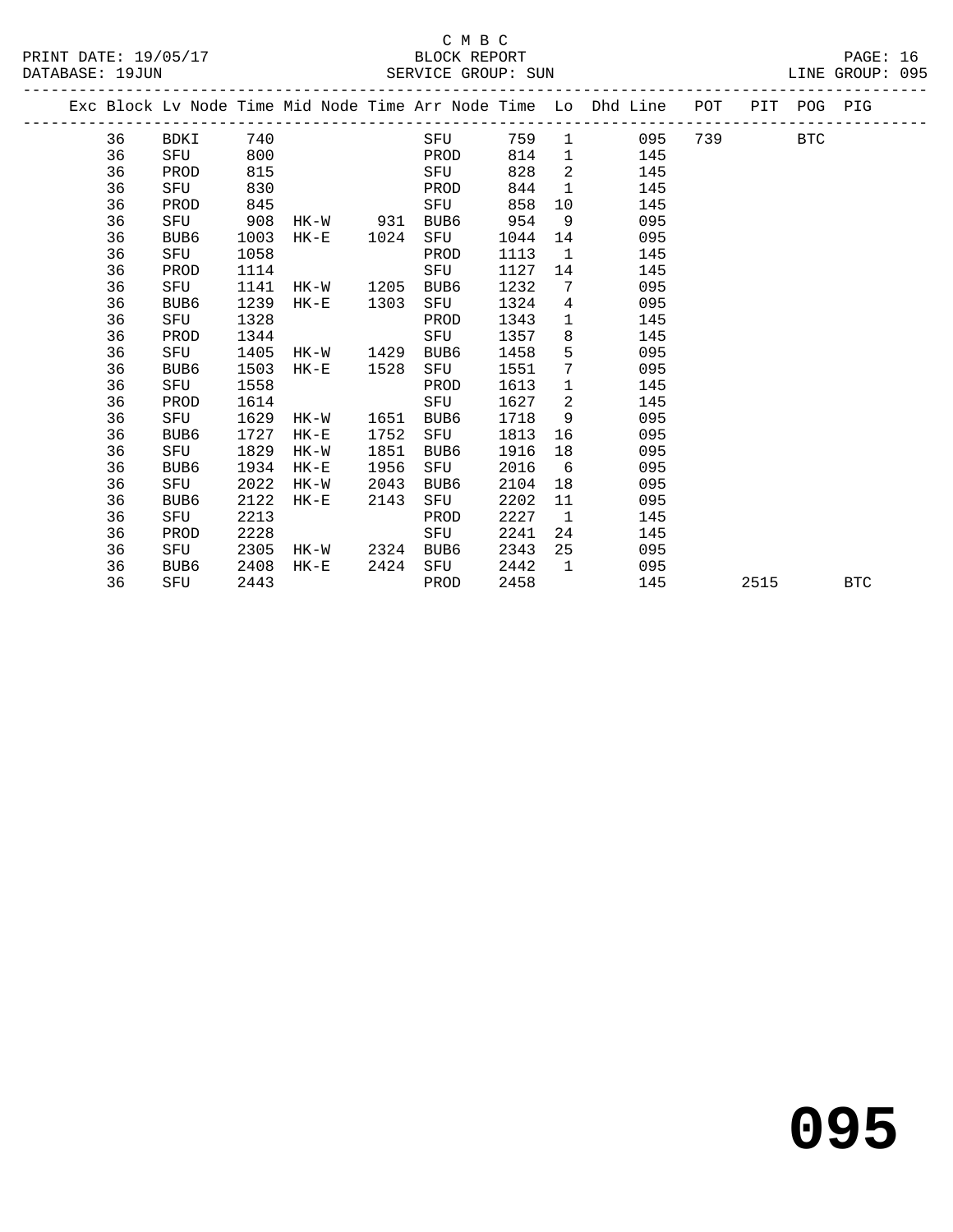| PRINT DATE: 19/05/17<br>DATABASE: 19JUN |    |             |      |                                 |      |                  |      |                            | 5/17 BLOCK REPORT<br>SERVICE GROUP: SUN                                        |         |     | PAGE: 17<br>LINE GROUP: 095 |  |
|-----------------------------------------|----|-------------|------|---------------------------------|------|------------------|------|----------------------------|--------------------------------------------------------------------------------|---------|-----|-----------------------------|--|
|                                         |    |             |      |                                 |      |                  |      |                            | Exc Block Lv Node Time Mid Node Time Arr Node Time Lo Dhd Line POT PIT POG PIG |         |     |                             |  |
|                                         | 37 | PROD 800    |      |                                 |      | SFU 813 2        |      |                            | 145                                                                            | 743 BTC |     |                             |  |
|                                         | 37 |             |      | SFU 815<br>PROD 830             |      | PROD 829         |      |                            | 1 145                                                                          |         |     |                             |  |
|                                         | 37 |             |      |                                 |      | SFU              | 843  | $\overline{\phantom{a}}$   | 145                                                                            |         |     |                             |  |
|                                         | 37 | SFU         | 845  |                                 |      | PROD             | 859  | $\mathbf{1}$               | 145                                                                            |         |     |                             |  |
|                                         | 37 | PROD        | 900  |                                 |      | SFU              | 913  | $\overline{7}$             | 145                                                                            |         |     |                             |  |
|                                         | 37 |             |      | SFU 920 HK-W 943 BUB6           |      |                  | 1006 | 9                          | 095                                                                            |         |     |                             |  |
|                                         | 37 | BUB6        |      | 1015 HK-E                       | 1036 | SFU              | 1056 | 10                         | 095                                                                            |         |     |                             |  |
|                                         | 37 | SFU         | 1106 | HK-W                            | 1130 | BUB6             | 1157 | 6                          | 095                                                                            |         |     |                             |  |
|                                         | 37 | BUB6        |      | 1203 HK-E                       |      | 1227 SFU         | 1248 | 10                         | 095                                                                            |         |     |                             |  |
|                                         | 37 | SFU         | 1258 |                                 |      | PROD             | 1313 | $\overline{1}$             | 145                                                                            |         |     |                             |  |
|                                         | 37 | PROD        | 1314 |                                 |      | SFU              | 1327 | 14                         | 145                                                                            |         |     |                             |  |
|                                         | 37 | SFU         |      | 1341 HK-W                       | 1405 | BUB6             | 1434 | $5^{\circ}$                | 095                                                                            |         |     |                             |  |
|                                         | 37 | BUB6        | 1439 | HK-E                            | 1504 | SFU              | 1527 | 15                         | 095                                                                            |         |     |                             |  |
|                                         | 37 | SFU         |      | 1542 HK-W                       | 1604 | BUB6             | 1631 | 8 <sup>8</sup>             | 095                                                                            |         |     |                             |  |
|                                         | 37 | BUB6        |      | 1639 HK-E                       | 1704 | SFU              | 1727 | 14                         | 095                                                                            |         |     |                             |  |
|                                         | 37 | SFU         |      | 1741 HK-W                       | 1803 | BUB6             | 1829 | 10                         | 095                                                                            |         |     |                             |  |
|                                         | 37 | BUB6        | 1839 | $HK-E$                          |      | 1903 SFU         | 1924 | 6                          | 095                                                                            |         |     |                             |  |
|                                         | 37 | SFU         | 1930 |                                 |      | PROD             | 1945 | $\overline{0}$             | 145                                                                            |         |     |                             |  |
|                                         | 37 | PROD        | 1945 |                                 |      | SFU              | 1959 | 16                         | 145                                                                            |         |     |                             |  |
|                                         | 37 | SFU         | 2015 |                                 |      | PROD             | 2030 | $\overline{1}$             | 145                                                                            |         |     |                             |  |
|                                         | 37 | PROD        | 2031 |                                 |      | SFU              | 2044 | 16                         | 145                                                                            |         |     |                             |  |
|                                         | 37 | SFU         | 2100 |                                 |      | PROD             | 2115 | $\overline{1}$             | 145                                                                            |         |     |                             |  |
|                                         | 37 | PROD        | 2116 |                                 |      | SFU              | 2129 | 16                         | 145                                                                            |         |     |                             |  |
|                                         | 37 | SFU         | 2145 |                                 |      | PROD             | 2200 | $\overline{1}$             | 145                                                                            |         |     |                             |  |
|                                         | 37 | PROD        | 2201 |                                 |      | SFU              | 2214 | 11                         | 145                                                                            |         |     |                             |  |
|                                         | 37 | SFU         |      | 2201 SFU<br>2225 HK-W 2245 BUB6 |      |                  | 2306 | 16                         | 095                                                                            |         |     |                             |  |
|                                         | 37 | BUB6        |      | 2322 HK-E 2342 SFU              |      |                  | 2400 | 13                         | 095                                                                            |         |     |                             |  |
|                                         | 37 | SFU         | 2413 |                                 |      | PROD             | 2427 | $\overline{1}$             | 145                                                                            |         |     |                             |  |
|                                         | 37 | PROD        | 2428 |                                 |      | SFU              | 2440 | $\overline{\phantom{a}}^2$ | 145                                                                            |         |     |                             |  |
|                                         | 37 | SFU         |      | 2442 HK-W                       |      | 2501 BUB6        | 2520 | 19                         | 095                                                                            |         |     |                             |  |
|                                         | 37 | BUB6        | 2539 | $HK-E$                          | 2555 | SFU              | 2613 | 6                          | 095                                                                            |         |     |                             |  |
|                                         | 37 | SFU         | 2619 | HK-W                            |      | 2642 HODM        | 2704 | $5^{\circ}$                | N35                                                                            |         |     |                             |  |
|                                         | 37 | HODM        | 2709 | $HK-E$                          | 2731 | SFU              | 2754 | 26                         | N35                                                                            |         |     |                             |  |
|                                         | 37 | SFU         | 2820 | HK-W                            |      | 2843 HODM        | 2905 | $\overline{4}$             | N35                                                                            |         |     |                             |  |
|                                         | 37 | HODM        |      | 2909 HK-E                       | 2931 | SFU              | 2954 |                            | N35                                                                            | 3013    |     | BTC                         |  |
|                                         |    |             |      |                                 |      |                  |      |                            |                                                                                |         |     |                             |  |
|                                         | 38 | BDKI        |      | 746 HK-E                        |      | BUB6             | 809  |                            | 5 <sub>5</sub><br>095                                                          | 745     | BTC |                             |  |
|                                         |    |             |      |                                 |      |                  |      |                            | 38 BUB6 814 HK-E 831 SFU 849 9 095                                             |         |     |                             |  |
|                                         | 38 | SFU         | 858  |                                 |      | PROD             | 912  | 1                          | 145                                                                            |         |     |                             |  |
|                                         | 38 | PROD        | 913  |                                 |      | SFU              | 926  | 6                          | 145                                                                            |         |     |                             |  |
|                                         | 38 | SFU         | 932  | $HK-W$                          | 955  | BUB6             | 1018 | 9                          | 095                                                                            |         |     |                             |  |
|                                         | 38 | BUB6        | 1027 | $HK-E$                          | 1048 | SFU              | 1108 | 5                          | 095                                                                            |         |     |                             |  |
|                                         | 38 | ${\tt SFU}$ | 1113 |                                 |      | PROD             | 1128 | $\mathbf 1$                | 145                                                                            |         |     |                             |  |
|                                         | 38 | PROD        | 1129 |                                 |      | SFU              | 1142 | 11                         | 145                                                                            |         |     |                             |  |
|                                         | 38 | SFU         | 1153 | $HK-W$                          | 1217 | BUB6             | 1244 | 7                          | 095                                                                            |         |     |                             |  |
|                                         | 38 | BUB6        | 1251 | $HK-E$                          | 1315 | SFU              | 1336 | 7                          | 095                                                                            |         |     |                             |  |
|                                         | 38 | ${\tt SFU}$ | 1343 |                                 |      | PROD             | 1358 | $\mathbf 1$                | 145                                                                            |         |     |                             |  |
|                                         | 38 | PROD        | 1359 |                                 |      | SFU              | 1412 | 5                          | 145                                                                            |         |     |                             |  |
|                                         | 38 | SFU         | 1417 | $HK-W$                          | 1441 | BUB <sub>6</sub> | 1510 | 5                          | 095                                                                            |         |     |                             |  |
|                                         | 38 | BUB6        | 1515 | $HK-E$                          | 1540 | SFU              | 1603 | 10                         | 095                                                                            |         |     |                             |  |
|                                         | 38 | ${\rm SFU}$ | 1613 |                                 |      | PROD             | 1628 | $\mathbf{1}$               | 145                                                                            |         |     |                             |  |
|                                         | 38 | PROD        | 1629 |                                 |      | ${\rm SFU}$      | 1642 | 11                         | 145                                                                            |         |     |                             |  |
|                                         | 38 | ${\tt SFU}$ | 1653 | $HK-W$                          | 1715 | BUB6             | 1742 | 9                          | 095                                                                            |         |     |                             |  |
|                                         | 38 | BUB6        | 1751 | $HK-E$                          | 1815 | SFU              | 1836 | 9                          | 095                                                                            |         |     |                             |  |
|                                         | 38 | ${\tt SFU}$ | 1845 |                                 |      | PROD             | 1900 | 1                          | 145                                                                            |         |     |                             |  |
|                                         | 38 | PROD        | 1901 |                                 |      | SFU              | 1915 | 14                         | 145                                                                            |         |     |                             |  |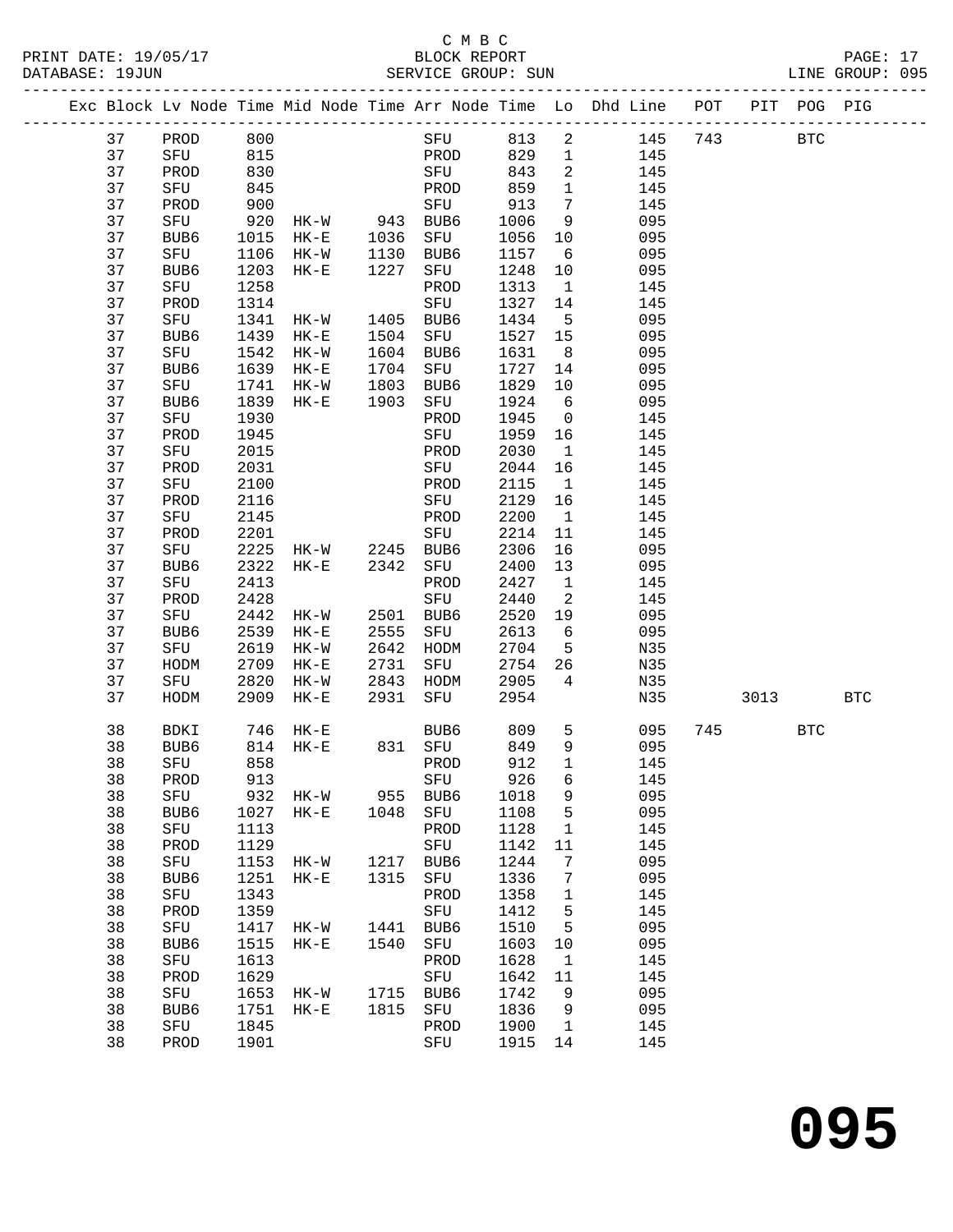### C M B C<br>BLOCK REPORT

| PRINT DATE: 19/05/17<br>DATABASE: 19JUN                                        |  | BLOCK REPORT<br>SERVICE GROUP: SUN |  |  | PAGE: 18<br>LINE GROUP: 095 |  |
|--------------------------------------------------------------------------------|--|------------------------------------|--|--|-----------------------------|--|
| Exc Block Lv Node Time Mid Node Time Arr Node Time Lo Dhd Line POT PIT POG PIG |  |                                    |  |  |                             |  |
| - -                                                                            |  |                                    |  |  |                             |  |

| 38<br>38 | SFU<br>BUB6      | 1929<br>2018 | HK-W     | 1951 | BUB6<br>$HK - E$ | 2015<br>2040 | 3              | 095<br>095 |     | 2044 |            | <b>BTC</b> |
|----------|------------------|--------------|----------|------|------------------|--------------|----------------|------------|-----|------|------------|------------|
|          |                  |              |          |      |                  |              |                |            |     |      |            |            |
| 39       | <b>BDKI</b>      | 834          |          |      | SFU              | 854          | 2              | 095        | 833 |      | <b>BTC</b> |            |
| 39       | SFU              | 856          | HK-W     | 919  | BUB <sub>6</sub> | 942          | 9              | 095        |     |      |            |            |
| 39       | BUB <sub>6</sub> | 951          | $HK-E$   | 1012 | SFU              | 1032         | 11             | 095        |     |      |            |            |
| 39       | SFU              | 1043         |          |      | PROD             | 1058         | $\mathbf 1$    | 145        |     |      |            |            |
| 39       | PROD             | 1059         |          |      | SFU              | 1112         | 17             | 145        |     |      |            |            |
| 39       | SFU              | 1129         | $HK-W$   | 1153 | BUB6             | 1220         | 7              | 095        |     |      |            |            |
| 39       | BUB6             | 1227         | $HK-E$   | 1251 | SFU              | 1312         | 5              | 095        |     |      |            |            |
| 39       | SFU              | 1317         | $HK-W$   | 1341 | BUB6             | 1410         | 5              | 095        |     |      |            |            |
| 39       | BUB6             | 1415         | $HK-E$   | 1439 | SFU              | 1500         | 13             | 095        |     |      |            |            |
| 39       | SFU              | 1513         |          |      | PROD             | 1528         | $\mathbf 1$    | 145        |     |      |            |            |
| 39       | PROD             | 1529         |          |      | SFU              | 1542         | 11             | 145        |     |      |            |            |
| 39       | SFU              | 1553         | HK-W     | 1615 | BUB6             | 1642         | 9              | 095        |     |      |            |            |
| 39       | BUB6             | 1651         | $HK-E$   | 1717 | SFU              | 1740         | 3              | 095        |     |      |            |            |
| 39       | SFU              | 1743         |          |      | PROD             | 1758         | 1              | 145        |     |      |            |            |
| 39       | PROD             | 1759         |          |      | SFU              | 1812         | 5              | 145        |     |      |            |            |
| 39       | SFU              | 1817         | HK-W     | 1839 | BUB <sub>6</sub> | 1904         | 11             | 095        |     |      |            |            |
| 39       | BUB6             | 1915         | $HK-E$   | 1937 | SFU              | 1957         | 10             | 095        |     |      |            |            |
| 39       | SFU              | 2007         | $HK-W$   | 2028 | BUB <sub>6</sub> | 2049         | 13             | 095        |     |      |            |            |
| 39       | BUB6             | 2102         | $HK - E$ | 2123 | SFU              | 2142         | 3              | 095        |     |      |            |            |
| 39       | SFU              | 2145         | $HK-W$   | 2205 | BUB6             | 2226         | 16             | 095        |     |      |            |            |
| 39       | BUB6             | 2242         | $HK-E$   | 2302 | SFU              | 2320         | 23             | 095        |     |      |            |            |
| 39       | SFU              | 2343         |          |      | PROD             | 2357         | 1              | 145        |     |      |            |            |
| 39       | PROD             | 2358         |          |      | SFU              | 2410         | 5              | 145        |     |      |            |            |
| 39       | SFU              | 2415         | HK-W     | 2434 | BUB6             | 2453         | 14             | 095        |     |      |            |            |
| 39       | BUB6             | 2507         | $HK - E$ | 2523 | SFU              | 2541         | 8              | 095        |     |      |            |            |
| 39       | SFU              | 2549         | $HK-W$   | 2612 | HODM             | 2634         | 5              | N35        |     |      |            |            |
| 39       | HODM             | 2639         | $HK-E$   | 2701 | SFU              | 2724         | 26             | N35        |     |      |            |            |
| 39       | SFU              | 2750         | $HK-W$   | 2813 | HODM             | 2835         | $\overline{4}$ | N35        |     |      |            |            |
| 39       | HODM             | 2839         | $HK-E$   | 2901 | SFU              | 2924         |                | N35        |     | 2943 |            | <b>BTC</b> |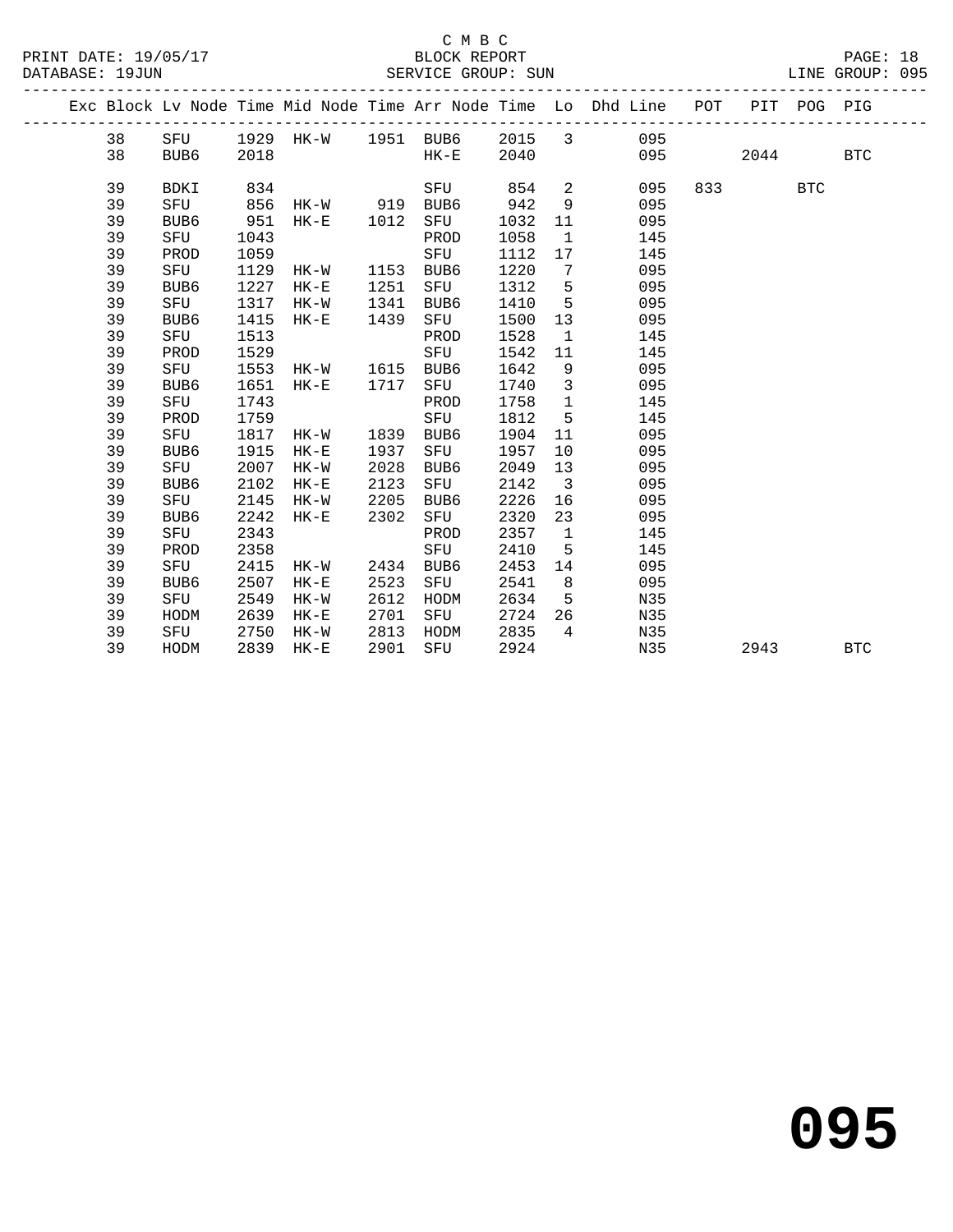#### C M B C<br>BLOCK REPORT PRINT DATE: 19/05/17 BLOCK REPORT PAGE: 19 SERVICE GROUP: SUN

|  |          |             |              |                                                                |      |               |                 |                                | Exc Block Lv Node Time Mid Node Time Arr Node Time Lo Dhd Line POT PIT POG PIG |     |            |            |              |
|--|----------|-------------|--------------|----------------------------------------------------------------|------|---------------|-----------------|--------------------------------|--------------------------------------------------------------------------------|-----|------------|------------|--------------|
|  | 40       |             |              | BDKI 841 HK-E BUB6 907 4                                       |      |               |                 |                                | 095                                                                            | 840 | <b>BTC</b> |            |              |
|  | 40       | BUB6        |              | 911 HK-E 929 SFU 948 10                                        |      |               |                 |                                | 095                                                                            |     |            |            |              |
|  | 40       | SFU         | 958          |                                                                |      | PROD          | 1013            | $\overline{1}$                 | 145                                                                            |     |            |            |              |
|  | 40       | PROD        | 1014         |                                                                |      |               | 1027            | 15                             | 145                                                                            |     |            |            |              |
|  | 40       | SFU         | 1042         |                                                                |      |               | 1131            | 8 <sup>8</sup>                 | 095                                                                            |     |            |            |              |
|  | 40       | BUB6        | 1139         | SFU<br>HK-W 1105 BUB6<br>HK-E 1202 SFU                         |      |               | 1223            | $5^{\circ}$                    | 095                                                                            |     |            |            |              |
|  | 40       | SFU         | 1228         |                                                                |      | PROD          | 1243            | $\mathbf{1}$                   | 145                                                                            |     |            |            |              |
|  | 40       | PROD        | 1244         |                                                                |      | SFU           | 1257            | 8 <sup>8</sup>                 | 145                                                                            |     |            |            |              |
|  | 40       | SFU         |              | 1305 HK-W 1329 BUB6<br>1403 HK-E 1427 SFU                      |      |               | 1358            | $5^{\circ}$                    | 095                                                                            |     |            |            |              |
|  | 40       | BUB6        |              |                                                                |      |               | 1448            | 10                             | 095                                                                            |     |            |            |              |
|  | 40       | SFU         | 1458         |                                                                |      | PROD          | 1513            | $\overline{1}$                 | 145                                                                            |     |            |            |              |
|  | 40       | PROD        | 1514         |                                                                |      | SFU           | 1527            | $\overline{\mathbf{3}}$        | 145                                                                            |     |            |            |              |
|  | 40       | SFU         | 1530         | HK-W 1552 BUB6<br>HK-E 1652 SFU                                |      |               | 1619            | 8 <sup>8</sup>                 | 095                                                                            |     |            |            |              |
|  | 40       | BUB6        | 1627         |                                                                |      |               | 1715            | 13                             | 095                                                                            |     |            |            |              |
|  | 40       | SFU         | 1728         |                                                                |      | PROD          | 1743<br>1757    | $\mathbf{1}$<br>8 <sup>8</sup> | 145<br>145                                                                     |     |            |            |              |
|  | 40<br>40 | PROD<br>SFU | 1744<br>1805 |                                                                |      | SFU           | 1852            | 11                             | 095                                                                            |     |            |            |              |
|  | 40       | BUB6        | 1903         | HK-W 1827 BUB6<br>HK-E 1925 SFU                                |      |               | 1945            | 15                             | 095                                                                            |     |            |            |              |
|  | 40       | SFU         | 2000         |                                                                |      | PROD          | 2015            | $\overline{1}$                 | 145                                                                            |     |            |            |              |
|  | 40       | PROD        | 2016         |                                                                |      | SFU           | 2029            | 16                             | 145                                                                            |     |            |            |              |
|  | 40       | SFU         | 2045         |                                                                |      | PROD          | 2100            | $\overline{1}$                 | 145                                                                            |     |            |            |              |
|  | 40       | PROD        | 2101         |                                                                |      | SFU           | 2114            | 11                             | 145                                                                            |     |            |            |              |
|  | 40       | SFU         |              | 2125 HK-W 2145 BUB6                                            |      |               | 2206            | 16                             | 095                                                                            |     |            |            |              |
|  | 40       | BUB6        | 2222         |                                                                |      | HK-E 2242 SFU | 2300 13         |                                | 095                                                                            |     |            |            |              |
|  | 40       | SFU         | 2313         |                                                                |      | PROD 2327     |                 | $\mathbf{1}$                   | 145                                                                            |     |            |            |              |
|  | 40       | PROD        | 2328         |                                                                |      | SFU           | 2341            |                                | 145                                                                            |     | 2400       |            | <b>BTC</b>   |
|  | 41       | BDKI        |              |                                                                |      | SFU 942       |                 | 2                              | 095                                                                            |     | 920 000    | <b>BTC</b> |              |
|  | 41       | SFU         |              |                                                                |      |               | 1030            | 9                              | 095                                                                            |     |            |            |              |
|  | 41       | BUB6        |              |                                                                |      |               | 1121            | $7\phantom{.0}$                | 095                                                                            |     |            |            |              |
|  | 41       | SFU         | 1128         |                                                                |      | PROD          | 1143            | $\mathbf{1}$                   | 145                                                                            |     |            |            |              |
|  | 41       | PROD        | 1144         |                                                                |      | SFU           | 1157            | 8                              | 145                                                                            |     |            |            |              |
|  | 41       | SFU         | 1205         | HK-W 1229 BUB6                                                 |      |               | 1258            | 5                              | 095                                                                            |     |            |            |              |
|  | 41       | BUB6        | 1303         | $HK-E$                                                         | 1327 | SFU           | 1348            | 10                             | 095                                                                            |     |            |            |              |
|  | 41       | SFU         | 1358         |                                                                |      | PROD          | 1413            | $\overline{1}$                 | 145                                                                            |     |            |            |              |
|  | 41       | PROD        | 1414         |                                                                |      | SFU           | 1427            | 14                             | 145                                                                            |     |            |            |              |
|  | 41<br>41 | SFU<br>BUB6 | 1441         | HK-W 1503 BUB6<br>HK-E 1604 SFU<br>HK-W 1703 BUB6<br>1539 HK-E |      |               | 1530<br>1627 14 | 9                              | 095<br>095                                                                     |     |            |            |              |
|  | 41       | SFU         |              | 1641 HK-W                                                      |      |               | 1730            | 9                              | 095                                                                            |     |            |            |              |
|  |          |             |              | 41 BUB6 1739 HK-E 1804 SFU 1825 4                              |      |               |                 |                                | 095                                                                            |     |            |            |              |
|  | 41       | SFU         | 1829         |                                                                |      | PROD          | 1844            | $\mathbf 1$                    | 145                                                                            |     |            |            |              |
|  | 41       | PROD        | 1845         |                                                                |      | SFU           | 1858            | 7                              | 145                                                                            |     |            |            |              |
|  | 41       | SFU         | 1905         | HK-W                                                           |      | 1927 BUB6     | 1951            | 9                              | 095                                                                            |     |            |            |              |
|  | 41       | BUB6        | 2000         | $HK-E$                                                         | 2022 | SFU           | 2043            | 9                              | 095                                                                            |     |            |            |              |
|  | 41       | SFU         | 2052         | HK-W                                                           | 2112 | BUB6          | 2133            | 9                              | 095                                                                            |     |            |            |              |
|  | 41       | BUB6        | 2142         | $HK-E$                                                         | 2203 | SFU           | 2222            | 21                             | 095                                                                            |     |            |            |              |
|  | 41       | SFU         | 2243         |                                                                |      | PROD          | 2257            | $\overline{1}$                 | 145                                                                            |     |            |            |              |
|  | 41       | PROD        | 2258         |                                                                |      | SFU           | 2311            | 16                             | 145                                                                            |     |            |            |              |
|  | 41       | SFU         | 2327         | $HK-W$                                                         |      | 2346 BUB6     | 2405            | $\Omega$                       | 095                                                                            |     |            |            |              |
|  | 41       | BUB6        | 2405         |                                                                |      | $HK-E$        | 2421            |                                | 095                                                                            |     | 2425       |            | $_{\rm BTC}$ |
|  |          |             |              |                                                                |      |               |                 |                                |                                                                                |     |            |            |              |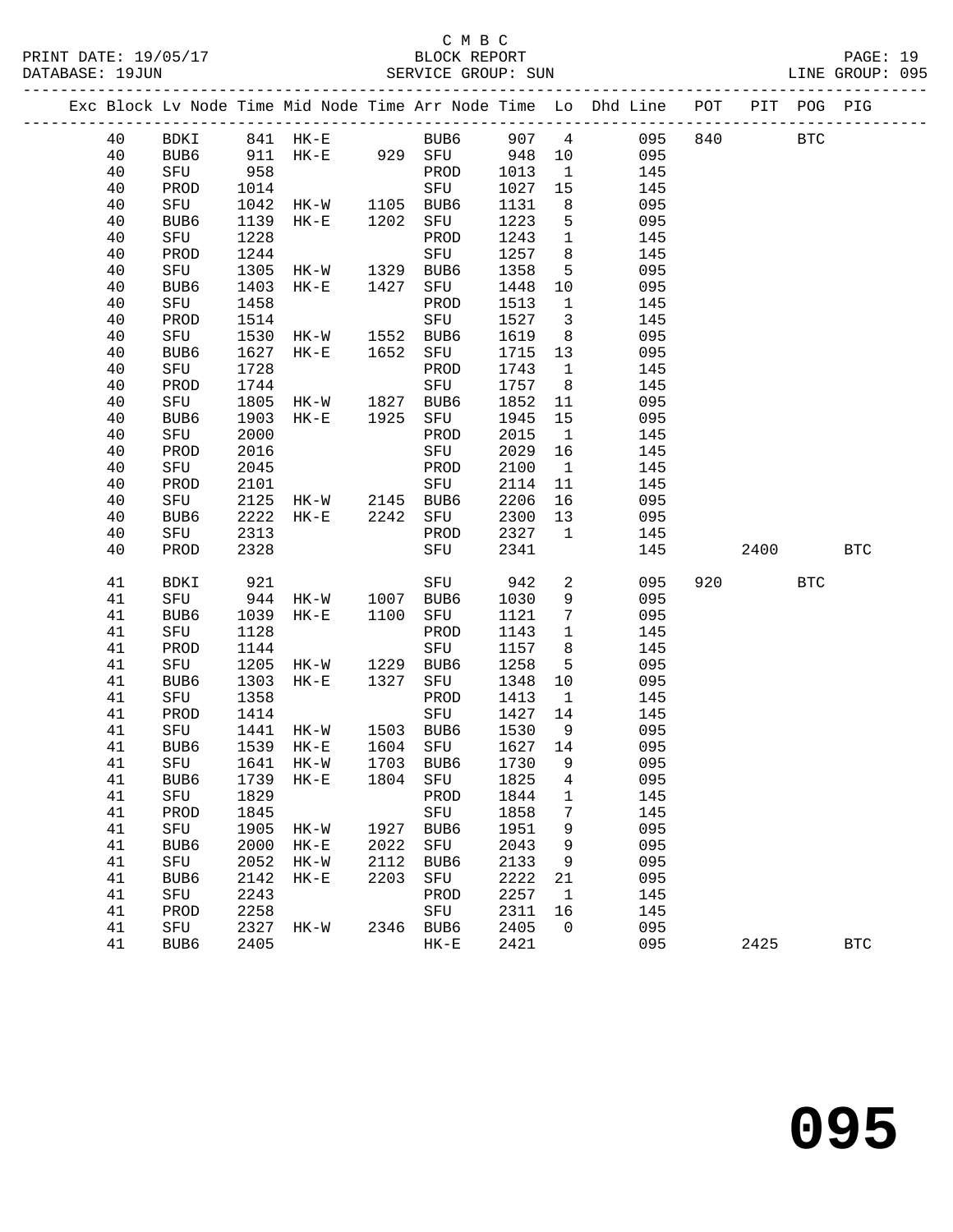|  |    |      |      |                |      |      |        |                | Exc Block Lv Node Time Mid Node Time Arr Node Time Lo Dhd Line POT |           | PIT POG PIG |     |            |  |
|--|----|------|------|----------------|------|------|--------|----------------|--------------------------------------------------------------------|-----------|-------------|-----|------------|--|
|  | 42 | BDKI | 954  |                |      | SFU  | 1015 3 |                | 095                                                                | 953 — 100 |             | BTC |            |  |
|  | 42 | SFU  |      | 1018 HK-W 1041 |      | BUB6 | 1107   | 8 <sup>1</sup> | 095                                                                |           |             |     |            |  |
|  | 42 | BUB6 | 1115 | $HK-E$         | 1138 | SFU  | 1159   | 14             | 095                                                                |           |             |     |            |  |
|  | 42 | SFU  | 1213 |                |      | PROD | 1228   | $\overline{1}$ | 145                                                                |           |             |     |            |  |
|  | 42 | PROD | 1229 |                |      | SFU  | 1242   | 11             | 145                                                                |           |             |     |            |  |
|  | 42 | SFU  | 1253 | $HK-W$         | 1317 | BUB6 | 1346   | 5              | 095                                                                |           |             |     |            |  |
|  | 42 | BUB6 | 1351 | $HK-E$         | 1415 | SFU  | 1436   | 7              | 095                                                                |           |             |     |            |  |
|  | 42 | SFU  | 1443 |                |      | PROD | 1458   | $\mathbf{1}$   | 145                                                                |           |             |     |            |  |
|  | 42 | PROD | 1459 |                |      | SFU  | 1512   | $5^{\circ}$    | 145                                                                |           |             |     |            |  |
|  | 42 | SFU  | 1517 | HK-W           | 1539 | BUB6 | 1606   | 9              | 095                                                                |           |             |     |            |  |
|  | 42 | BUB6 | 1615 | $HK-E$         | 1640 | SFU  | 1703   | 10             | 095                                                                |           |             |     |            |  |
|  | 42 | SFU  | 1713 |                |      | PROD | 1728   | $\overline{1}$ | 145                                                                |           |             |     |            |  |
|  | 42 | PROD | 1729 |                |      | SFU  | 1742   | 11             | 145                                                                |           |             |     |            |  |
|  | 42 | SFU  | 1753 | HK-W 1815      |      | BUB6 | 1841   | 10             | 095                                                                |           |             |     |            |  |
|  | 42 | BUB6 | 1851 | $HK-E$         | 1915 | SFU  | 1936   | 9              | 095                                                                |           |             |     |            |  |
|  | 42 | SFU  | 1945 |                |      | PROD | 2000   | $\overline{1}$ | 145                                                                |           |             |     |            |  |
|  | 42 | PROD | 2001 |                |      | SFU  | 2014   | 16             | 145                                                                |           |             |     |            |  |
|  | 42 | SFU  | 2030 |                |      | PROD | 2045   | $\mathbf{1}$   | 145                                                                |           |             |     |            |  |
|  | 42 | PROD | 2046 |                |      | SFU  | 2059   | 8 <sup>8</sup> | 145                                                                |           |             |     |            |  |
|  | 42 | SFU  | 2107 | HK-W           | 2127 | BUB6 | 2148   | 14             | 095                                                                |           |             |     |            |  |
|  | 42 | BUB6 | 2202 | $HK-E$         | 2222 | SFU  | 2240   | 5              | 095                                                                |           |             |     |            |  |
|  | 42 | SFU  | 2245 | HK-W           | 2305 | BUB6 | 2326   | 16             | 095                                                                |           |             |     |            |  |
|  | 42 | BUB6 | 2342 | $HK-E$         | 2402 | SFU  | 2420   |                | 095                                                                |           | 2439        |     | <b>BTC</b> |  |
|  |    |      |      |                |      |      |        |                |                                                                    |           |             |     |            |  |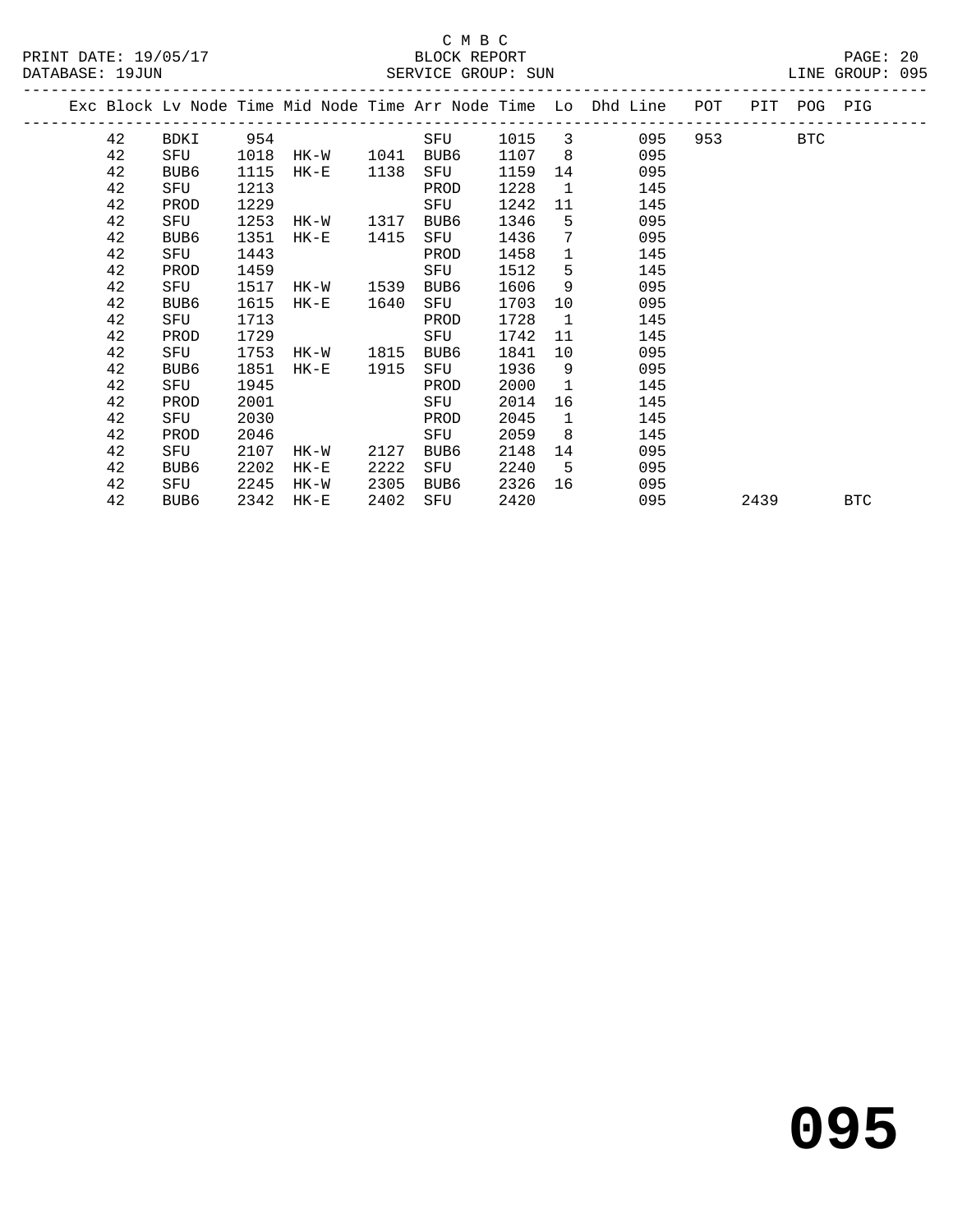|  |                                                                      |                                                                                               |                                              |                                                                                                                            |                                                                                              |                                                                                                              | C M B C                                                                                      |                 |                                                                                                                                                                                                                                                                                                                                                                                                    |  |      |            |  |
|--|----------------------------------------------------------------------|-----------------------------------------------------------------------------------------------|----------------------------------------------|----------------------------------------------------------------------------------------------------------------------------|----------------------------------------------------------------------------------------------|--------------------------------------------------------------------------------------------------------------|----------------------------------------------------------------------------------------------|-----------------|----------------------------------------------------------------------------------------------------------------------------------------------------------------------------------------------------------------------------------------------------------------------------------------------------------------------------------------------------------------------------------------------------|--|------|------------|--|
|  |                                                                      |                                                                                               |                                              | HK-E HASTINGS & KOOTENAY EB                                                                                                |                                                                                              |                                                                                                              |                                                                                              |                 | BDLO BOUNDARY & LOUGHEED-NORTH BTC Burnaby Depot<br>${\tt BYCA} \hspace{1.5cm} {\tt BROADWAY} \hspace{1.5cm} \& \hspace{1.5cm} {\tt CAMBIE} \hspace{1.5cm} {\tt S WGR} \hspace{1.5cm} {\tt BROADWAY} \hspace{1.5cm} \& \hspace{1.5cm} {\tt GRANVILLE} \hspace{1.5cm} \& \hspace{1.5cm} {\tt BROADWAY} \hspace{1.5cm} {\tt GRANDVIEW} \hspace{1.5cm} {\tt TERMINUS}$<br>HK-W HASTINGS & KOOTENAY WB |  |      |            |  |
|  |                                                                      |                                                                                               |                                              |                                                                                                                            |                                                                                              |                                                                                                              |                                                                                              |                 | Exc Block Lv Node Time Mid Node Time Arr Node Time Lo Dhd Line POT PIT POG PIG                                                                                                                                                                                                                                                                                                                     |  |      |            |  |
|  | 41<br>41<br>41<br>41<br>41<br>41<br>41<br>41<br>41<br>41<br>41       | GRVT 929 BYCA<br>ULP<br>GRVT<br>ULP<br>GRVT<br>ULP<br><b>GRVT</b>                             | 1008<br>1052<br>1135<br>1222                 | ULP 847 BYCA 910 GRVT 921<br>BYCA<br>BYCA<br>BYCA<br>BYCA<br>1304 BYCA<br>1352 BYCA                                        | 941<br>1031<br>1104<br>1202<br>1235<br>1332<br>1405                                          | GRVT<br><b>ULP</b><br>GRVT<br>ULP<br>GRVT<br>ULP                                                             | ULP 1004<br>1042<br>1127<br>1215<br>1300<br>1345<br>1430                                     |                 | LB-W 653 BYCA 706 ULP 725 9 099 650 BTC<br>ULP 734 BYCA 755 GRVT 805 4 099<br>GRVT 809 BYCA 820 ULP 842 5 099<br>8 099<br>4 099<br>10 099<br>8 099<br>$7\overline{ }$<br>099<br>4 099<br>7 099<br>$\frac{7}{4}$<br>099                                                                                                                                                                             |  |      |            |  |
|  | 41<br>41<br>41<br>41<br>41<br>41<br>41<br>41<br>41<br>41<br>41<br>41 | ULP<br><b>GRVT</b><br>ULP<br>GRVT<br>ULP<br>GRVT<br>ULP<br>GRVT<br>ULP<br>GRVT<br>ULP<br>GRVT | 1823<br>1904<br>1951<br>2031<br>2113<br>2151 | 1434 BYCA<br>1522 BYCA<br>1604 BYCA<br>1652 BYCA<br>1734 BYCA<br>BYCA<br>BYCA<br>BYCA<br>BYCA<br>BYCA<br>BYCA<br>2237 BYCA | 1501<br>1535<br>1631<br>1704<br>1801<br>1835<br>1929<br>2003<br>2055<br>2124<br>2215<br>2247 | GRVT<br><b>ULP</b><br>GRVT<br><b>ULP</b><br>GRVT<br>ULP<br>GRVT<br>ULP<br>GRVT<br>ULP<br>ULLF<br>GRVT<br>ULP | 1515<br>1600<br>1645<br>1729<br>1814<br>1900<br>1941<br>2028<br>2106<br>2148<br>2226<br>2309 | $6\overline{6}$ | $7\overline{ }$<br>099<br>$4\overline{ }$<br>099<br>$7\overline{ }$<br>099<br>$5^{\circ}$<br>099<br>$9 \left( \frac{1}{2} \right)$<br>099<br>$\overline{4}$<br>099<br>10<br>099<br>$3 \left( \frac{1}{2} \right)$<br>099<br>$7\overline{ }$<br>099<br>$\overline{\mathbf{3}}$<br>099<br>11<br>099<br>099                                                                                           |  |      |            |  |
|  | 41                                                                   | ULP                                                                                           |                                              | 2315 BYCA                                                                                                                  | 2337                                                                                         | BDLO                                                                                                         | 2355                                                                                         |                 | 099                                                                                                                                                                                                                                                                                                                                                                                                |  | 2358 | <b>BTC</b> |  |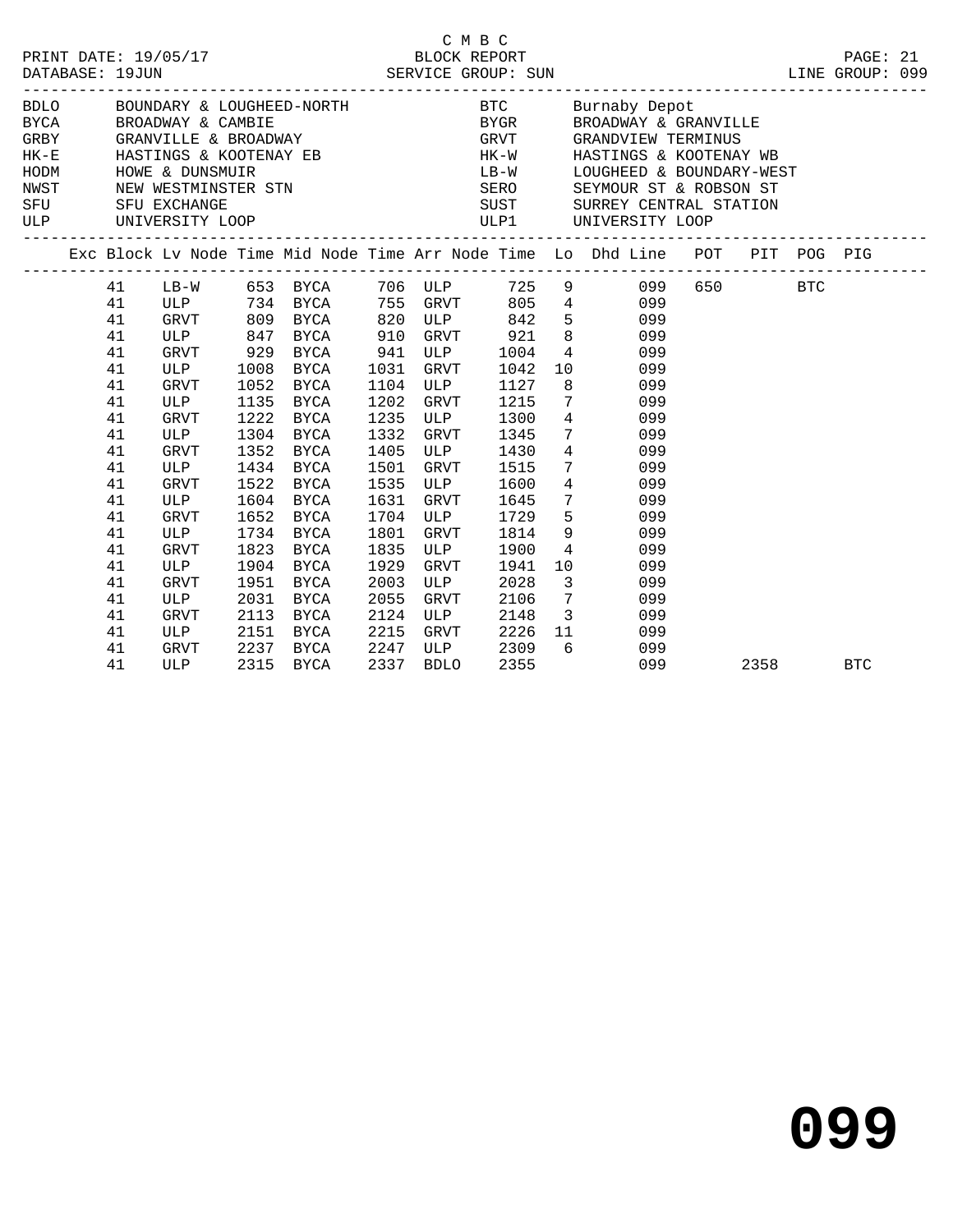|  |          |             |              | Exc Block Lv Node Time Mid Node Time Arr Node Time Lo Dhd Line POT PIT POG PIG |              |             |              |                                 |            |     |      |            |            |
|--|----------|-------------|--------------|--------------------------------------------------------------------------------|--------------|-------------|--------------|---------------------------------|------------|-----|------|------------|------------|
|  | 42       | $LB-W$      |              | 705 BYCA 718 ULP                                                               |              |             | 737          | $\overline{9}$                  | 099        | 702 |      | <b>BTC</b> |            |
|  | 42       | ULP         |              | 746 BYCA                                                                       | 807          | GRVT        | 817          | $\overline{4}$                  | 099        |     |      |            |            |
|  | 42       | GRVT        | 821          | BYCA                                                                           | 832          | ULP         | 854          | $5^{\circ}$                     | 099        |     |      |            |            |
|  | 42       | ULP         | 859          | BYCA                                                                           | 922          | <b>GRVT</b> | 933          | 11                              | 099        |     |      |            |            |
|  | 42       | GRVT        | 944          | BYCA                                                                           | 956          | ULP         | 1019         | 5                               | 099        |     |      |            |            |
|  | 42       | ULP         | 1024         | BYCA                                                                           | 1047         | GRVT        | 1058         | 9                               | 099        |     |      |            |            |
|  | 42       | GRVT        | 1107         | BYCA                                                                           | 1120         | ULP         | 1145         | $\overline{4}$                  | 099        |     |      |            |            |
|  | 42       | ULP         | 1149         | BYCA                                                                           | 1216         | GRVT        | 1229         | 8                               | 099        |     |      |            |            |
|  | 42       | <b>GRVT</b> | 1237         | BYCA                                                                           | 1250         | ULP         | 1315         | $\overline{4}$                  | 099        |     |      |            |            |
|  | 42       | ULP         | 1319         | BYCA                                                                           | 1347         | GRVT        | 1400         | $7\phantom{.0}$                 | 099        |     |      |            |            |
|  | 42       | GRVT        | 1407         | BYCA                                                                           | 1420         | ULP         | 1445         | $\overline{4}$                  | 099        |     |      |            |            |
|  | 42       | ULP         | 1449         | BYCA                                                                           | 1516         | GRVT        | 1530         | 7                               | 099        |     |      |            |            |
|  | 42       | GRVT        | 1537         | BYCA                                                                           | 1550         | ULP         | 1615         | $\overline{4}$                  | 099        |     |      |            |            |
|  | 42       | ULP         | 1619         | BYCA                                                                           | 1646         | GRVT        | 1700         | $7\phantom{.0}$                 | 099        |     |      |            |            |
|  | 42       | GRVT        | 1707         | BYCA                                                                           | 1719         | ULP         | 1744         | 5                               | 099        |     |      |            |            |
|  | 42       | ULP         | 1749         | BYCA                                                                           | 1816         | GRVT        | 1829         | 10                              | 099        |     |      |            |            |
|  | 42       | GRVT        | 1839         | BYCA                                                                           | 1851         | ULP         | 1916         | $4\overline{4}$                 | 099        |     |      |            |            |
|  | 42       | ULP         | 1920         | BYCA                                                                           | 1945         | GRVT        | 1957         | 14                              | 099        |     |      |            |            |
|  | 42       | GRVT        | 2011         | BYCA                                                                           | 2022         | ULP         | 2047         | $\overline{4}$                  | 099        |     |      |            |            |
|  | 42       | ULP         | 2051         | BYCA                                                                           | 2115         | <b>GRVT</b> | 2126         | 11                              | 099        |     |      |            |            |
|  | 42       | GRVT        | 2137         | BYCA                                                                           | 2148         | ULP         | 2212         | $\overline{\mathbf{3}}$         | 099        |     |      |            |            |
|  | 42       | ULP         | 2215         | BYCA                                                                           | 2237         | <b>GRVT</b> | 2248         | 13                              | 099        |     |      |            |            |
|  | 42       | GRVT        | 2301         | BYCA                                                                           | 2311         | ULP         | 2333         | 6                               | 099        |     |      |            |            |
|  | 42       | ULP         | 2339         | BYCA                                                                           | 2401         | GRVT        | 2412         | 8                               | 099        |     |      |            |            |
|  | 42       | GRVT        | 2420         | BYCA                                                                           | 2430         | ULP         | 2452         | 12                              | 099        |     |      |            |            |
|  | 42       | ULP         | 2504         | BYCA                                                                           | 2524         | GRVT        | 2534         | 16                              | 099        |     |      |            |            |
|  | 42       | GRVT        | 2550         | BYCA                                                                           | 2559         | ULP         | 2620         | 17                              | 1 099      |     |      |            |            |
|  | 42       | ULP1        | 2638         | GRBY                                                                           | 2657         | SERO        | 2708         | $\mathbf{1}$<br>$7\overline{ }$ | N17        |     |      |            |            |
|  | 42       | SERO        | 2709         | BYGR                                                                           | 2716         | ULP1        | 2736         |                                 | 26 N17     |     |      |            |            |
|  | 42       | HODM        | 2809         | NWST                                                                           | 2911         | SUST        | 2931         |                                 | N19        |     | 3001 |            | <b>BTC</b> |
|  | 43       | $LB-W$      | 717          | BYCA                                                                           | 730          | ULP         | 749          | 9                               | 099        |     | 714  | <b>BTC</b> |            |
|  | 43       | ULP         | 758          | BYCA                                                                           | 819          | GRVT        | 829          | $\overline{4}$                  | 099        |     |      |            |            |
|  | 43       | GRVT        | 833          | BYCA                                                                           | 844          | ULP         | 906          | 5                               | 099        |     |      |            |            |
|  | 43       | ULP         | 911          | BYCA                                                                           | 934          | GRVT        | 945          | $6\overline{6}$                 | 099        |     |      |            |            |
|  | 43       | GRVT        | 951          | BYCA                                                                           | 1003         | ULP         | 1026         | 6                               | 099        |     |      |            |            |
|  | 43<br>43 | ULP         | 1032<br>1122 | BYCA                                                                           | 1056<br>1135 | GRVT<br>ULP | 1109<br>1200 | 13<br>$\overline{4}$            | 099<br>099 |     |      |            |            |
|  | 43       | GRVT<br>ULP |              | BYCA<br>1204 BYCA                                                              | 1232         | GRVT        | 1245         | 7                               | 099        |     |      |            |            |
|  | 43       | GRVT        |              | 1252 BYCA 1305 ULP 1330 4                                                      |              |             |              |                                 | 099        |     |      |            |            |
|  | 43       | ULP         | 1334         | BYCA                                                                           | 1402         | GRVT        | 1415         | 7                               | 099        |     |      |            |            |
|  | 43       | GRVT        | 1422         | BYCA                                                                           | 1435         | ULP         | 1500         | 4                               | 099        |     |      |            |            |
|  | 43       | ULP         | 1504         | BYCA                                                                           | 1531         | <b>GRVT</b> | 1545         | 7                               | 099        |     |      |            |            |
|  | 43       | GRVT        | 1552         | BYCA                                                                           | 1605         | ULP         | 1630         | 4                               | 099        |     |      |            |            |
|  | 43       | ULP         | 1634         | BYCA                                                                           | 1701         | GRVT        | 1715         | 7                               | 099        |     |      |            |            |
|  | 43       | GRVT        | 1722         | BYCA                                                                           | 1734         | ULP         | 1759         | 5                               | 099        |     |      |            |            |
|  | 43       | ULP         | 1804         | BYCA                                                                           | 1829         | <b>GRVT</b> | 1842         | 13                              | 099        |     |      |            |            |
|  | 43       | GRVT        | 1855         | BYCA                                                                           | 1907         | ULP         | 1932         | 2                               | 099        |     |      |            |            |
|  | 43       | ULP         |              | 1934 BYCA                                                                      | 1959         | <b>BDLO</b> | 2019         |                                 | 099        |     | 2022 |            | <b>BTC</b> |
|  |          |             |              |                                                                                |              |             |              |                                 |            |     |      |            |            |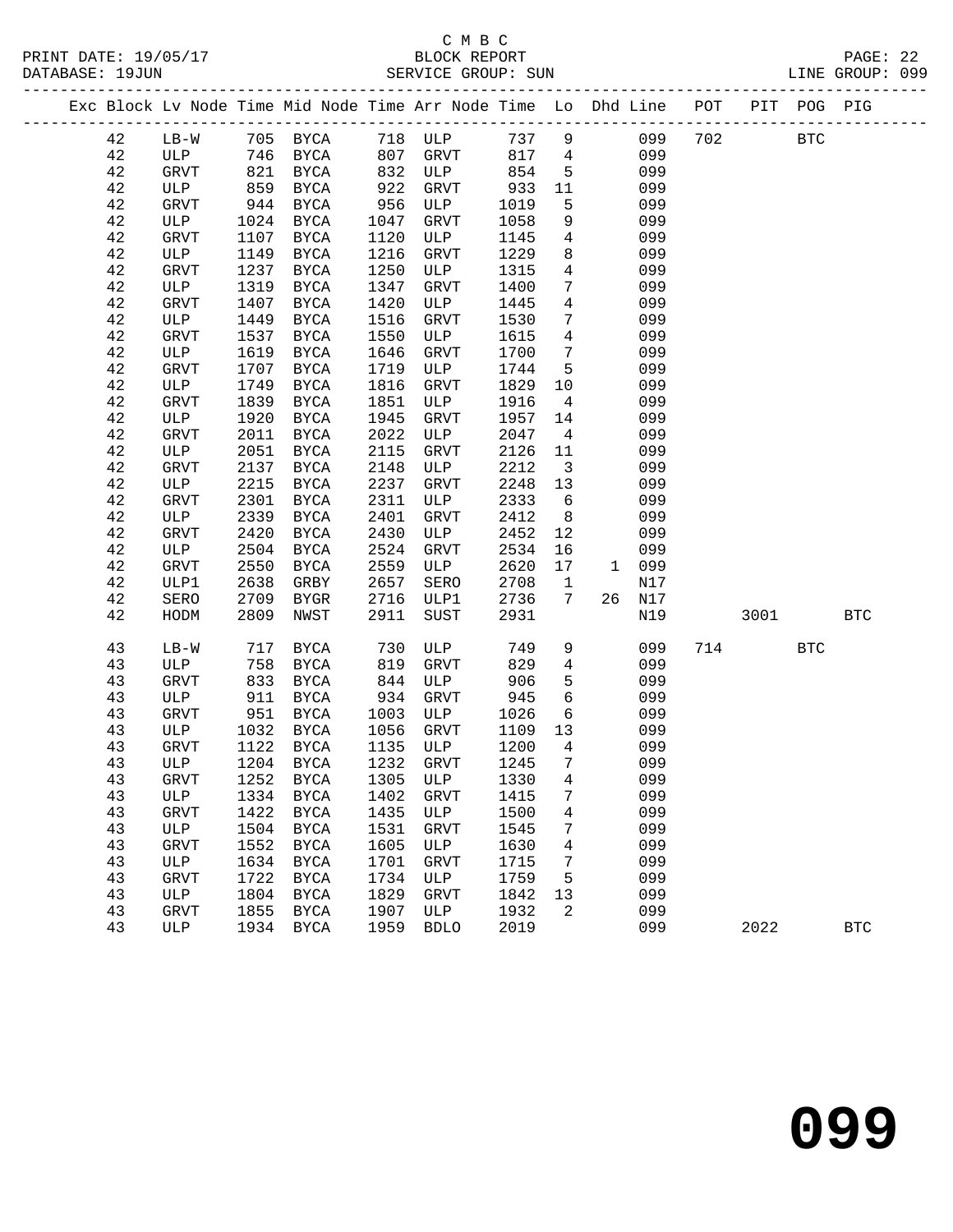|  |    |             |      |                                                                    |      | DAILVICA GROUP DOIV |      |                 |   |     |     |      |             |            |
|--|----|-------------|------|--------------------------------------------------------------------|------|---------------------|------|-----------------|---|-----|-----|------|-------------|------------|
|  |    |             |      | Exc Block Lv Node Time Mid Node Time Arr Node Time Lo Dhd Line POT |      |                     |      |                 |   |     |     |      | PIT POG PIG |            |
|  | 44 | $LB-W$      |      | 729 BYCA                                                           |      | 742 ULP             | 801  | $\overline{9}$  |   | 099 | 726 |      | <b>BTC</b>  |            |
|  | 44 | ULP         | 810  | BYCA                                                               | 831  | GRVT                | 841  | $\overline{4}$  |   | 099 |     |      |             |            |
|  | 44 | <b>GRVT</b> | 845  | <b>BYCA</b>                                                        | 856  | ULP                 | 918  | $4\overline{ }$ |   | 099 |     |      |             |            |
|  | 44 | ULP         | 922  | BYCA                                                               | 945  | <b>GRVT</b>         | 956  | 11              |   | 099 |     |      |             |            |
|  | 44 | GRVT        | 1007 | BYCA                                                               | 1019 | ULP                 | 1042 | 6               |   | 099 |     |      |             |            |
|  | 44 | ULP         | 1048 | BYCA                                                               | 1112 | <b>GRVT</b>         | 1125 | 12              |   | 099 |     |      |             |            |
|  | 44 | GRVT        | 1137 | BYCA                                                               | 1150 | ULP                 | 1215 | 4               |   | 099 |     |      |             |            |
|  | 44 | ULP         | 1219 | BYCA                                                               | 1247 | <b>GRVT</b>         | 1300 | $7\phantom{.0}$ |   | 099 |     |      |             |            |
|  | 44 | <b>GRVT</b> | 1307 | BYCA                                                               | 1320 | ULP                 | 1345 | $\overline{4}$  |   | 099 |     |      |             |            |
|  | 44 | ULP         | 1349 | BYCA                                                               | 1417 | <b>GRVT</b>         | 1430 | 7               |   | 099 |     |      |             |            |
|  | 44 | GRVT        | 1437 | BYCA                                                               | 1450 | ULP                 | 1515 | $\overline{4}$  |   | 099 |     |      |             |            |
|  | 44 | ULP         | 1519 | BYCA                                                               | 1546 | <b>GRVT</b>         | 1600 | $7\phantom{.0}$ |   | 099 |     |      |             |            |
|  | 44 | GRVT        | 1607 | BYCA                                                               | 1620 | ULP                 | 1645 | $4\overline{ }$ |   | 099 |     |      |             |            |
|  | 44 | ULP         | 1649 | BYCA                                                               | 1716 | GRVT                | 1729 | 8               |   | 099 |     |      |             |            |
|  | 44 | GRVT        | 1737 | BYCA                                                               | 1749 | ULP                 | 1814 | 5               |   | 099 |     |      |             |            |
|  | 44 | ULP         | 1819 | BYCA                                                               | 1844 | <b>GRVT</b>         | 1857 | 14              |   | 099 |     |      |             |            |
|  | 44 | GRVT        | 1911 | BYCA                                                               | 1923 | ULP                 | 1948 | 3               |   | 099 |     |      |             |            |
|  | 44 | ULP         | 1951 | BYCA                                                               | 2016 | <b>BDLO</b>         | 2036 |                 |   | 099 |     | 2039 |             | <b>BTC</b> |
|  |    |             |      |                                                                    |      |                     |      |                 |   |     |     |      |             |            |
|  | 45 | $LB-W$      | 739  | <b>BYCA</b>                                                        | 754  | ULP                 | 816  | 7               |   | 099 | 736 |      | BTC         |            |
|  | 45 | ULP         | 823  | BYCA                                                               | 846  | GRVT                | 857  | 9               |   | 099 |     |      |             |            |
|  | 45 | GRVT        | 906  | BYCA                                                               | 917  | ULP                 | 939  | $\mathbf{3}$    |   | 099 |     |      |             |            |
|  | 45 | ULP         | 942  | BYCA                                                               | 1005 | <b>GRVT</b>         | 1016 | 6               |   | 099 |     |      |             |            |
|  | 45 | GRVT        | 1022 | BYCA                                                               | 1034 | ULP                 | 1057 | 7               |   | 099 |     |      |             |            |
|  | 45 | ULP         | 1104 | BYCA                                                               | 1131 | GRVT                | 1144 | 8               |   | 099 |     |      |             |            |
|  | 45 | GRVT        | 1152 | BYCA                                                               | 1205 | ULP                 | 1230 | 4               |   | 099 |     |      |             |            |
|  | 45 | ULP         | 1234 | BYCA                                                               | 1302 | <b>GRVT</b>         | 1315 | 7               |   | 099 |     |      |             |            |
|  | 45 | <b>GRVT</b> | 1322 | BYCA                                                               | 1335 | ULP                 | 1400 | $\overline{4}$  |   | 099 |     |      |             |            |
|  | 45 | ULP         | 1404 | BYCA                                                               | 1431 | <b>GRVT</b>         | 1445 | 7               |   | 099 |     |      |             |            |
|  | 45 | GRVT        | 1452 | BYCA                                                               | 1505 | ULP                 | 1530 | $\overline{4}$  |   | 099 |     |      |             |            |
|  | 45 | ULP         | 1534 | BYCA                                                               | 1601 | <b>GRVT</b>         | 1615 | 7               |   | 099 |     |      |             |            |
|  | 45 | <b>GRVT</b> | 1622 | BYCA                                                               | 1635 | ULP                 | 1700 | $\overline{4}$  |   | 099 |     |      |             |            |
|  | 45 | ULP         | 1704 | BYCA                                                               | 1731 | GRVT                | 1744 | 8               |   | 099 |     |      |             |            |
|  | 45 | GRVT        | 1752 | BYCA                                                               | 1804 | ULP                 | 1829 | 5               |   | 099 |     |      |             |            |
|  | 45 | ULP         | 1834 | BYCA                                                               | 1859 | <b>GRVT</b>         | 1912 | 9               |   | 099 |     |      |             |            |
|  | 45 | <b>GRVT</b> | 1921 | BYCA                                                               | 1933 | ULP                 | 1958 | $\mathbf{3}$    |   | 099 |     |      |             |            |
|  | 45 | ULP         | 2001 | BYCA                                                               | 2025 | GRVT                | 2036 | 5               |   | 099 |     |      |             |            |
|  | 45 | GRVT        | 2041 | BYCA                                                               | 2052 | ULP                 | 2117 | $\overline{4}$  |   | 099 |     |      |             |            |
|  | 45 | ULP         |      | 2121 BYCA                                                          | 2145 | <b>GRVT</b>         | 2156 | 5               |   | 099 |     |      |             |            |
|  | 45 | <b>GRVT</b> | 2201 | <b>BYCA</b>                                                        | 2211 | ULP                 | 2233 | 6               |   | 099 |     |      |             |            |
|  | 45 | ULP         | 2239 | <b>BYCA</b>                                                        | 2301 | <b>GRVT</b>         | 2312 | 14              |   | 099 |     |      |             |            |
|  | 45 | GRVT        | 2326 | <b>BYCA</b>                                                        | 2336 | ULP                 | 2358 | 6               |   | 099 |     |      |             |            |
|  | 45 | ULP         | 2404 | <b>BYCA</b>                                                        | 2424 | <b>GRVT</b>         | 2434 | 16              |   | 099 |     |      |             |            |
|  | 45 | <b>GRVT</b> | 2450 | <b>BYCA</b>                                                        | 2500 | ULP                 | 2522 | 11              | 1 | 099 |     |      |             |            |
|  | 45 | ULP1        | 2534 | ${\tt GRBY}$                                                       | 2553 | SERO                | 2604 | 5               |   | N17 |     |      |             |            |
|  | 45 | SERO        | 2609 | <b>BYGR</b>                                                        | 2616 | ULP1                | 2636 |                 |   | N17 |     | 2711 |             | <b>BTC</b> |
|  |    |             |      |                                                                    |      |                     |      |                 |   |     |     |      |             |            |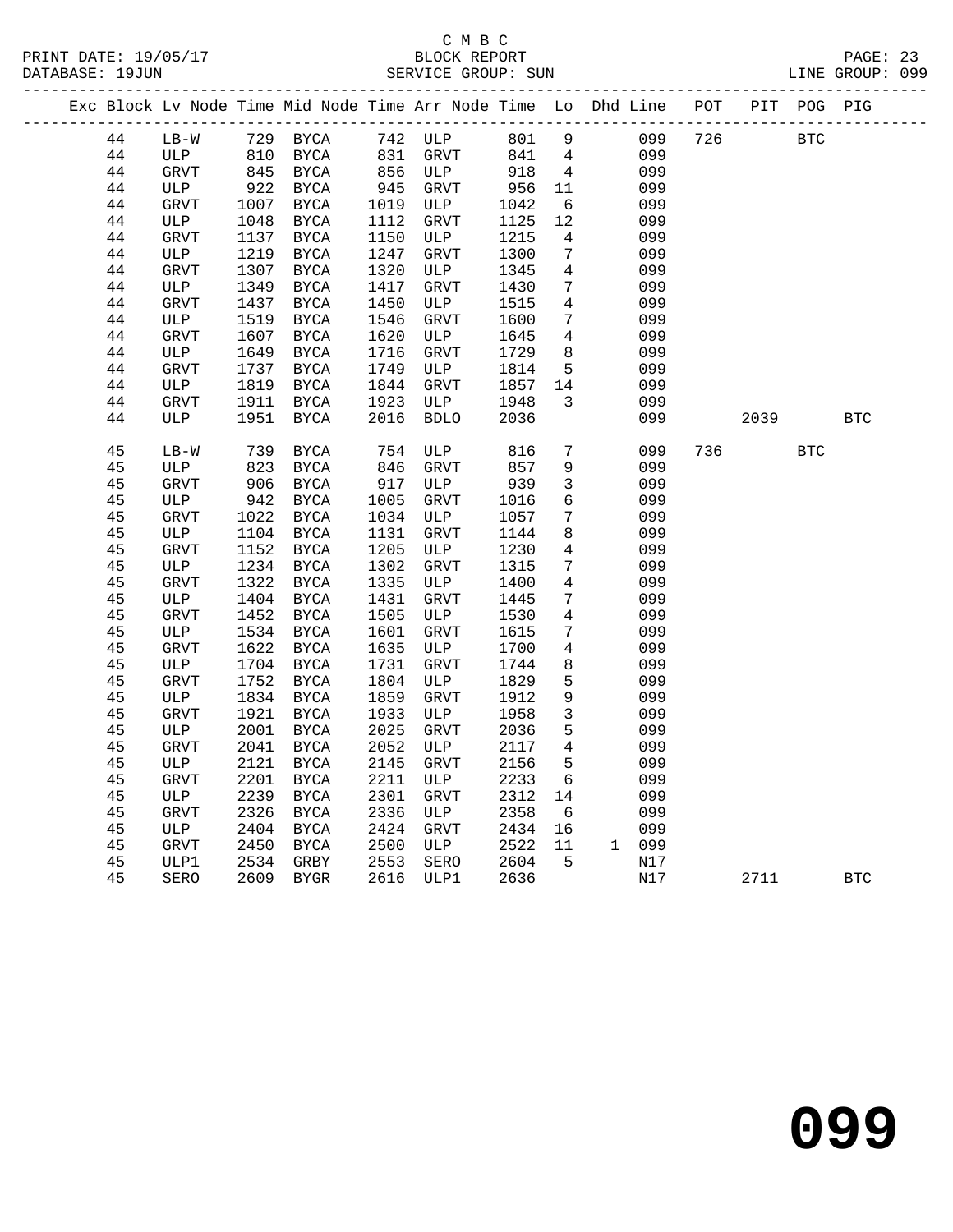|  |          |             |              |                                 |              |              |      |                         |        | Exc Block Lv Node Time Mid Node Time Arr Node Time Lo Dhd Line POT PIT POG PIG |      |            |            |
|--|----------|-------------|--------------|---------------------------------|--------------|--------------|------|-------------------------|--------|--------------------------------------------------------------------------------|------|------------|------------|
|  | 46       | $LB-W$      |              | 751 BYCA 806 ULP 828            |              |              |      | 6                       |        | 099<br>748                                                                     |      | <b>BTC</b> |            |
|  | 46       | ULP         |              | 834 BYCA                        | 857          | GRVT         | 908  | $6\overline{6}$         |        | 099                                                                            |      |            |            |
|  | 46       | GRVT        |              | 914 BYCA                        | 926          | ULP          | 949  | $\overline{\mathbf{3}}$ |        | 099                                                                            |      |            |            |
|  | 46       | ULP         | 952          | BYCA                            | 1015         | GRVT         | 1026 | 11                      |        | 099                                                                            |      |            |            |
|  | 46       | GRVT        | 1037         | BYCA                            | 1049         | ULP          | 1112 | 8                       |        | 099                                                                            |      |            |            |
|  | 46       | ULP         | 1120         | BYCA                            | 1147         | GRVT         | 1200 | $7\phantom{.0}$         |        | 099                                                                            |      |            |            |
|  | 46       | GRVT        | 1207         | BYCA                            | 1220         | ULP          | 1245 | $\overline{4}$          |        | 099                                                                            |      |            |            |
|  | 46       | ULP         | 1249         | BYCA                            | 1317         | GRVT         | 1330 | $7\phantom{.0}$         |        | 099                                                                            |      |            |            |
|  | 46       | <b>GRVT</b> | 1337         | BYCA                            | 1350         | ULP          | 1415 | $\overline{4}$          |        | 099                                                                            |      |            |            |
|  | 46       | ULP         | 1419         | BYCA                            | 1446         | GRVT         | 1500 | $7\phantom{.0}$         |        | 099                                                                            |      |            |            |
|  | 46       | GRVT        | 1507         | BYCA                            | 1520         | ULP          | 1545 | $\overline{4}$          |        | 099                                                                            |      |            |            |
|  | 46       | ULP         | 1549         | BYCA                            | 1616         | GRVT         | 1630 | 7                       |        | 099                                                                            |      |            |            |
|  | 46       | GRVT        | 1637         | BYCA                            | 1649         | ULP          | 1714 | 5                       |        | 099                                                                            |      |            |            |
|  | 46       | ULP         | 1719         | BYCA                            | 1746         | GRVT         | 1759 | 8                       |        | 099                                                                            |      |            |            |
|  | 46       | GRVT        | 1807         | BYCA                            | 1819         | ULP          | 1844 | 5                       |        | 099                                                                            |      |            |            |
|  | 46       | ULP         | 1849         | BYCA                            | 1914         | GRVT         | 1927 | 14                      |        | 099                                                                            |      |            |            |
|  | 46       | GRVT        | 1941         | BYCA                            | 1953         | ULP          | 2018 | $\mathbf{3}$            |        | 099                                                                            |      |            |            |
|  | 46       | ULP         | 2021         | BYCA                            | 2045         | GRVT         | 2056 | $6\overline{6}$         |        | 099                                                                            |      |            |            |
|  | 46       | GRVT        | 2102         | BYCA                            | 2113         | ULP          | 2137 | $\overline{4}$          |        | 099                                                                            |      |            |            |
|  | 46       | ULP         | 2141         | BYCA                            | 2205         | GRVT         | 2216 | 9                       |        | 099                                                                            |      |            |            |
|  | 46       | GRVT        | 2225         | BYCA                            | 2235         | ULP          | 2257 | $6\overline{6}$         |        | 099                                                                            |      |            |            |
|  | 46       | ULP         | 2303         | BYCA                            | 2325         | GRVT         | 2336 | 14                      |        | 099                                                                            |      |            |            |
|  | 46       | GRVT        | 2350         | BYCA                            | 2400         | ULP          | 2422 | 12                      |        | 099                                                                            |      |            |            |
|  | 46       | ULP         | 2434         | BYCA                            | 2454         | GRVT         | 2504 | 16                      |        | 099                                                                            |      |            |            |
|  | 46       | GRVT        | 2520         | BYCA                            | 2529         | ULP          | 2550 | 17                      | 1 099  |                                                                                |      |            |            |
|  | 46       | ULP1        | 2608         | GRBY                            | 2627         | SERO         | 2638 | $\mathbf{1}$            |        | N17                                                                            |      |            |            |
|  | 46       | SERO        | 2639         | BYGR                            | 2646         | ULP1         | 2706 | 17                      | 26 N17 |                                                                                |      |            |            |
|  | 46       | HODM        | 2749         |                                 |              | NWST         | 2851 |                         |        | N19                                                                            | 2913 |            | <b>BTC</b> |
|  | 47       | $LB-W$      | 851          | BYCA                            |              | 906 ULP      | 928  | $\overline{4}$          |        | 099<br>848                                                                     |      | <b>BTC</b> |            |
|  | 47       | ULP         | 932          | BYCA                            | 955          | GRVT         | 1006 | 9                       |        | 099                                                                            |      |            |            |
|  | 47       | GRVT        | 1015         | BYCA                            | 1027         | ULP          | 1050 | 6                       |        | 099                                                                            |      |            |            |
|  | 47       | ULP         | 1056         | BYCA                            | 1120         | GRVT         | 1133 | 12                      |        | 099                                                                            |      |            |            |
|  | 47       | <b>GRVT</b> | 1145         | BYCA                            | 1158         | ULP          | 1223 | $4\overline{ }$         |        | 099                                                                            |      |            |            |
|  | 47       | ULP         | 1227         | BYCA                            | 1255         | GRVT         | 1308 | $7\phantom{.0}$         |        | 099                                                                            |      |            |            |
|  | 47       | GRVT        | 1315         | BYCA                            | 1328         | ULP          | 1353 | $\overline{4}$          |        | 099                                                                            |      |            |            |
|  | 47       | ULP         | 1357         | BYCA                            | 1425         | GRVT         | 1438 | 7                       |        | 099                                                                            |      |            |            |
|  | 47       | GRVT        | 1445         | BYCA                            | 1458         | ULP          | 1523 | $\overline{4}$          |        | 099                                                                            |      |            |            |
|  | 47       | ULP         |              | 1527 BYCA                       |              | 1554 GRVT    | 1608 | 7                       |        | 099                                                                            |      |            |            |
|  | 47       | GRVT        |              | 1615 BYCA 1628 ULP 1653<br>BYCA |              |              | 1737 | $4\overline{ }$         |        | 099<br>099                                                                     |      |            |            |
|  | 47<br>47 | ULP<br>GRVT | 1657<br>1745 | BYCA                            | 1724<br>1757 | GRVT<br>ULP  | 1822 | 8<br>5                  |        | 099                                                                            |      |            |            |
|  | 47       | ULP         | 1827         | BYCA                            | 1852         | <b>BDLO</b>  | 1912 |                         |        | 099                                                                            | 1915 |            | <b>BTC</b> |
|  |          |             |              |                                 |              |              |      |                         |        |                                                                                |      |            |            |
|  | 48       | $LB-W$      | 915          | BYCA                            | 931          | ULP          | 954  | 6                       |        | 099<br>912                                                                     |      | <b>BTC</b> |            |
|  | 48       | ULP         | 1000         | BYCA                            | 1023         | ${\tt GRVT}$ | 1034 | 11                      |        | 099                                                                            |      |            |            |
|  | 48       | GRVT        | 1045         | BYCA                            | 1057         | ULP          | 1120 | 7                       |        | 099                                                                            |      |            |            |
|  | 48       | ULP         | 1127         | BYCA                            | 1154         | GRVT         | 1207 | 8                       |        | 099                                                                            |      |            |            |
|  | 48       | GRVT        | 1215         | BYCA                            | 1228         | ULP          | 1253 | 4                       |        | 099                                                                            |      |            |            |
|  | 48       | ULP         | 1257         | <b>BYCA</b>                     | 1325         | GRVT         | 1338 | 7                       |        | 099                                                                            |      |            |            |
|  | 48       | GRVT        | 1345         | BYCA                            | 1358         | ULP          | 1423 | 4                       |        | 099                                                                            |      |            |            |
|  | 48       | ULP         | 1427         | BYCA                            | 1454         | GRVT         | 1508 | 7                       |        | 099                                                                            |      |            |            |
|  | 48       | GRVT        | 1515         | BYCA                            | 1528         | ULP          | 1553 | 4                       |        | 099                                                                            |      |            |            |
|  | 48       | ULP         | 1557         | BYCA                            | 1624         | GRVT         | 1638 | 7                       |        | 099                                                                            |      |            |            |
|  | 48       | GRVT        | 1645         | BYCA                            | 1657         | ULP          | 1722 | 5                       |        | 099                                                                            |      |            |            |
|  | 48       | ULP         |              | 1727 BYCA                       | 1754         | GRVT         | 1807 | 8                       |        | 099                                                                            |      |            |            |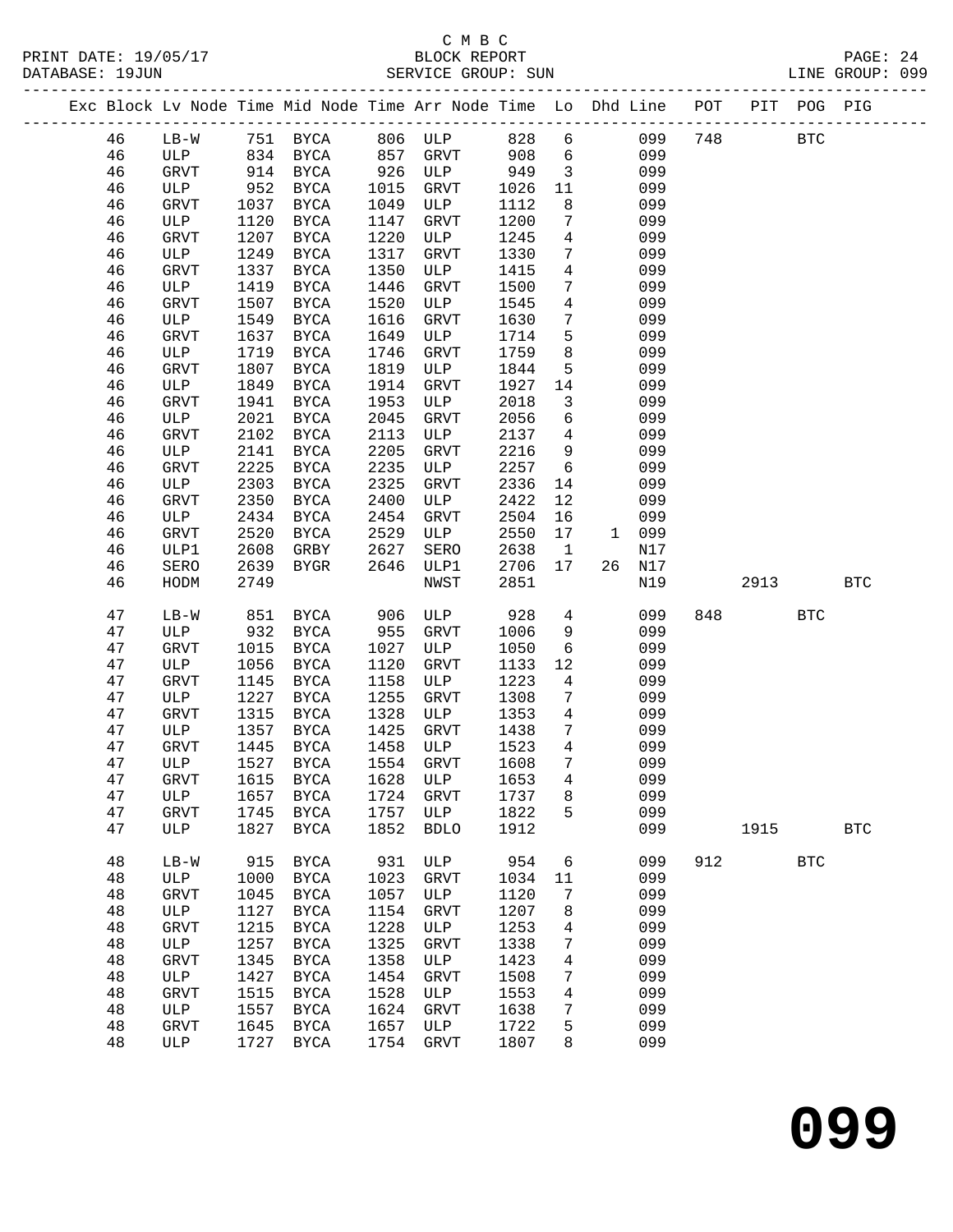|  |          |                    |              | Exc Block Lv Node Time Mid Node Time Arr Node Time Lo Dhd Line POT |              |             |              |                         |    |            |     |      | PIT POG PIG |            |
|--|----------|--------------------|--------------|--------------------------------------------------------------------|--------------|-------------|--------------|-------------------------|----|------------|-----|------|-------------|------------|
|  | 48       | GRVT               |              | 1815 BYCA                                                          |              | 1827 ULP    | 1852         | 5                       |    | 099        |     |      |             |            |
|  | 48       | ULP                | 1857         | BYCA                                                               | 1922         | <b>BDLO</b> | 1942         |                         |    | 099        |     | 1945 |             | <b>BTC</b> |
|  |          |                    |              |                                                                    |              |             |              |                         |    |            |     |      |             |            |
|  | 49       | $LB-W$             | 930          | BYCA                                                               | 946          | ULP         | 1009         | 7                       |    | 099        | 927 |      | <b>BTC</b>  |            |
|  | 49       | ULP                | 1016         | BYCA                                                               | 1039         | GRVT        | 1050         | 10                      |    | 099        |     |      |             |            |
|  | 49       | <b>GRVT</b>        | 1100         | BYCA                                                               | 1113         | ULP         | 1138         | 4<br>8                  |    | 099<br>099 |     |      |             |            |
|  | 49<br>49 | ULP<br><b>GRVT</b> | 1142<br>1230 | BYCA<br><b>BYCA</b>                                                | 1209<br>1243 | GRVT<br>ULP | 1222<br>1308 | 4                       |    | 099        |     |      |             |            |
|  | 49       | ULP                | 1312         | <b>BYCA</b>                                                        | 1340         | GRVT        | 1353         | 7                       |    | 099        |     |      |             |            |
|  | 49       | GRVT               | 1400         | BYCA                                                               | 1413         | ULP         | 1438         | $\overline{4}$          |    | 099        |     |      |             |            |
|  | 49       | ULP                | 1442         | <b>BYCA</b>                                                        | 1509         | GRVT        | 1523         | 7                       |    | 099        |     |      |             |            |
|  | 49       | ${\tt GRVT}$       | 1530         | BYCA                                                               | 1543         | ULP         | 1608         | $\overline{4}$          |    | 099        |     |      |             |            |
|  | 49       | ULP                | 1612         | BYCA                                                               | 1639         | GRVT        | 1653         | 7                       |    | 099        |     |      |             |            |
|  | 49       | <b>GRVT</b>        | 1700         | <b>BYCA</b>                                                        | 1712         | ULP         | 1737         | 5                       |    | 099        |     |      |             |            |
|  | 49       | ULP                | 1742         | BYCA                                                               | 1809         | <b>GRVT</b> | 1822         | 9                       |    | 099        |     |      |             |            |
|  | 49       | <b>GRVT</b>        | 1831         | BYCA                                                               | 1843         | ULP         | 1908         | $\overline{4}$          |    | 099        |     |      |             |            |
|  | 49       | ULP                | 1912         | BYCA                                                               | 1937         | GRVT        | 1949         | 12                      |    | 099        |     |      |             |            |
|  | 49       | <b>GRVT</b>        | 2001         | BYCA                                                               | 2012         | ULP         | 2037         | 4                       |    | 099        |     |      |             |            |
|  | 49       | ULP                | 2041         | BYCA                                                               | 2105         | GRVT        | 2116         | 9                       |    | 099        |     |      |             |            |
|  | 49       | <b>GRVT</b>        | 2125         | BYCA                                                               | 2136         | ULP         | 2200         | $\overline{\mathbf{3}}$ |    | 099        |     |      |             |            |
|  | 49       | ULP                | 2203         | BYCA                                                               | 2225         | GRVT        | 2236         | 13                      |    | 099        |     |      |             |            |
|  | 49       | <b>GRVT</b>        | 2249         | BYCA                                                               | 2259         | ULP         | 2321         | 6                       |    | 099        |     |      |             |            |
|  | 49       | ULP                | 2327         | BYCA                                                               | 2349         | GRVT        | 2400         | 19                      | 20 | 099        |     |      |             |            |
|  | 49       | HODM               | 2439         | NWST                                                               | 2541         | SUST        | 2601         |                         |    | N19        |     | 2631 |             | <b>BTC</b> |
|  |          |                    |              |                                                                    |              |             |              |                         |    |            |     |      |             |            |
|  | 50       | $LB-W$             | 953          | BYCA                                                               | 1009         | ULP         | 1032         | 8                       |    | 099        | 950 |      | <b>BTC</b>  |            |
|  | 50       | ULP                | 1040         | <b>BYCA</b>                                                        | 1104         | <b>GRVT</b> | 1117         | 13                      |    | 099        |     |      |             |            |
|  | 50       | <b>GRVT</b>        | 1130         | BYCA                                                               | 1143         | ULP         | 1208         | 4                       |    | 099        |     |      |             |            |
|  | 50       | ULP                | 1212         | BYCA                                                               | 1240         | GRVT        | 1253         | 7                       |    | 099        |     |      |             |            |
|  | 50       | <b>GRVT</b>        | 1300<br>1342 | BYCA                                                               | 1313         | ULP         | 1338         | 4                       |    | 099        |     |      |             |            |
|  | 50<br>50 | ULP<br><b>GRVT</b> | 1430         | BYCA<br>BYCA                                                       | 1410<br>1443 | GRVT<br>ULP | 1423<br>1508 | 7<br>4                  |    | 099<br>099 |     |      |             |            |
|  | 50       | ULP                | 1512         | <b>BYCA</b>                                                        | 1539         | <b>GRVT</b> | 1553         | 7                       |    | 099        |     |      |             |            |
|  | 50       | <b>GRVT</b>        | 1600         | <b>BYCA</b>                                                        | 1613         | ULP         | 1638         | 4                       |    | 099        |     |      |             |            |
|  | 50       | ULP                | 1642         | BYCA                                                               | 1709         | <b>GRVT</b> | 1723         | $7\phantom{.0}$         |    | 099        |     |      |             |            |
|  | 50       | <b>GRVT</b>        | 1730         | BYCA                                                               | 1742         | ULP         | 1807         | 5                       |    | 099        |     |      |             |            |
|  | 50       | ULP                | 1812         | BYCA                                                               | 1837         | GRVT        | 1850         | 11                      |    | 099        |     |      |             |            |
|  | 50       | GRVT               | 1901         | BYCA                                                               | 1913         | ULP         | 1938         | 4                       |    | 099        |     |      |             |            |
|  | 50       | ULP                | 1942         | BYCA                                                               | 2007         | GRVT        | 2019         | 12                      |    | 099        |     |      |             |            |
|  | 50       | <b>GRVT</b>        | 2031         | <b>BYCA</b>                                                        | 2042         | ULP         | 2107         | $\overline{4}$          |    | 099        |     |      |             |            |
|  | 50       | ULP                | 2111         | BYCA                                                               | 2135         | GRVT        | 2146         | 3                       |    | 099        |     |      |             |            |
|  | 50       | GRVT               | 2149         | BYCA                                                               | 2200         | ULP         | 2224         | $\overline{\mathbf{3}}$ |    | 099        |     |      |             |            |
|  | 50       | ULP                | 2227         | $_{\rm BYCA}$                                                      | 2249         | <b>GRVT</b> | 2300         | 13                      |    | 099        |     |      |             |            |
|  | 50       | <b>GRVT</b>        | 2313         | <b>BYCA</b>                                                        | 2323         | ULP         | 2345         | 6                       |    | 099        |     |      |             |            |
|  | 50       | ULP                | 2351         | BYCA                                                               | 2413         | GRVT        | 2424         | 25                      | 20 | 099        |     |      |             |            |
|  | 50       | HODM               | 2509         | NWST                                                               | 2611         | SUST        | 2631         |                         |    | N19        |     | 2701 |             | <b>BTC</b> |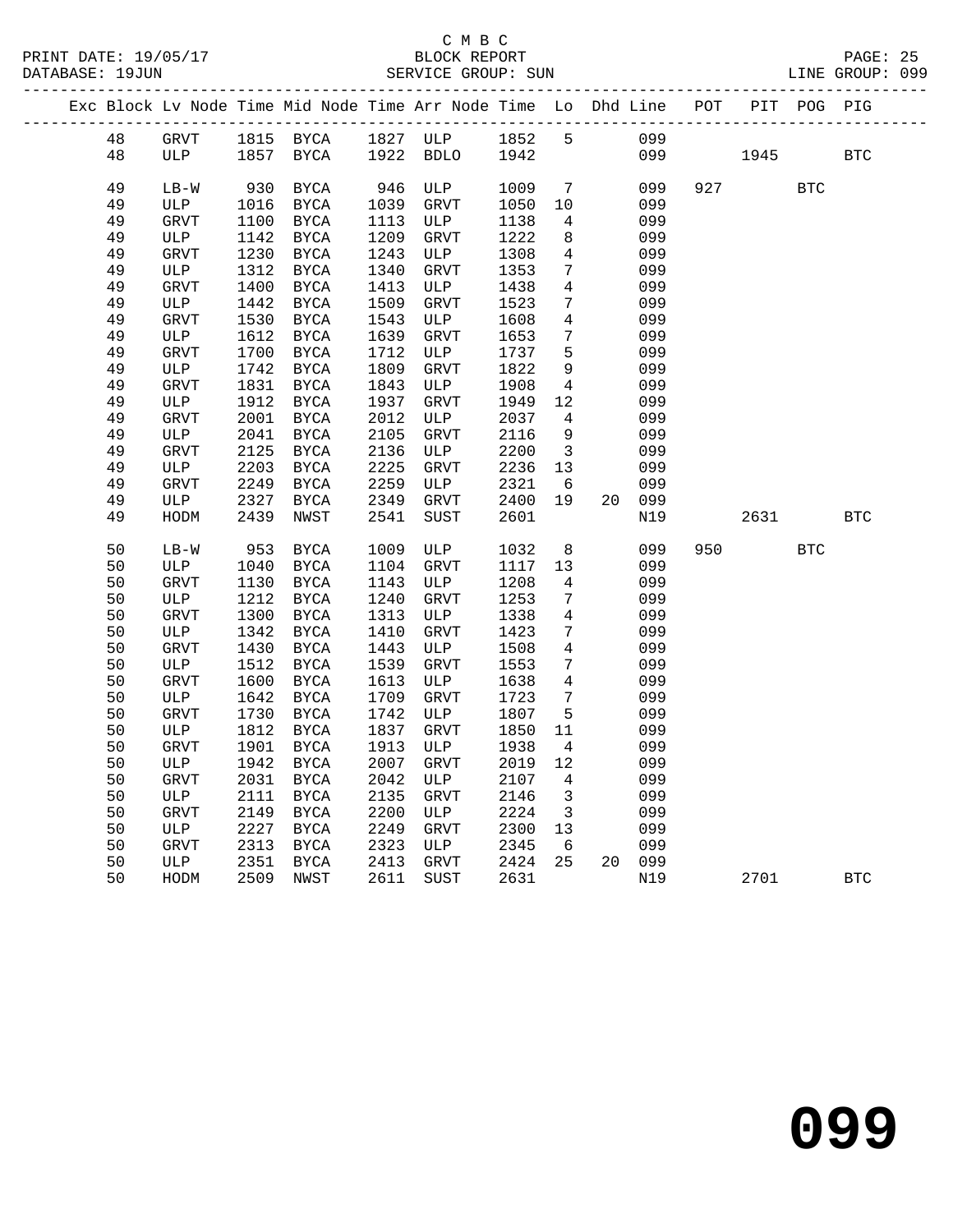# C M B C<br>BLOCK REPORT

LINE GROUP: 099

|  |    |             |      |             |      | Exc Block Lv Node Time Mid Node Time Arr Node Time Lo Dhd Line POT |      |                         |    |     |          |      | PIT POG PIG |            |
|--|----|-------------|------|-------------|------|--------------------------------------------------------------------|------|-------------------------|----|-----|----------|------|-------------|------------|
|  | 51 | $LB-W$      |      | 1024 BYCA   |      | -----------------------------------<br>1040 ULP                    | 1103 | 9                       |    |     | 099 1021 |      | <b>BTC</b>  |            |
|  | 51 | ULP         | 1112 | <b>BYCA</b> | 1139 | GRVT                                                               | 1152 | 8                       |    | 099 |          |      |             |            |
|  | 51 | GRVT        | 1200 | BYCA        | 1213 | ULP                                                                | 1238 | $\overline{4}$          |    | 099 |          |      |             |            |
|  | 51 | ULP         | 1242 | <b>BYCA</b> | 1310 | <b>GRVT</b>                                                        | 1323 | $7\overline{ }$         |    | 099 |          |      |             |            |
|  | 51 | <b>GRVT</b> | 1330 | <b>BYCA</b> | 1343 | ULP                                                                | 1408 | $\overline{4}$          |    | 099 |          |      |             |            |
|  | 51 | ULP         | 1412 | BYCA        | 1439 | GRVT                                                               | 1453 | $7\phantom{.0}$         |    | 099 |          |      |             |            |
|  | 51 | GRVT        | 1500 | <b>BYCA</b> | 1513 | ULP                                                                | 1538 | $\overline{4}$          |    | 099 |          |      |             |            |
|  | 51 | ULP         | 1542 | <b>BYCA</b> | 1609 | ${\tt GRVT}$                                                       | 1623 | $7\phantom{.0}$         |    | 099 |          |      |             |            |
|  | 51 | GRVT        | 1630 | BYCA        | 1642 | ULP                                                                | 1707 | 5                       |    | 099 |          |      |             |            |
|  | 51 | ULP         | 1712 | <b>BYCA</b> | 1739 | <b>GRVT</b>                                                        | 1752 | 8                       |    | 099 |          |      |             |            |
|  | 51 | <b>GRVT</b> | 1800 | BYCA        | 1812 | ULP                                                                | 1837 | 5                       |    | 099 |          |      |             |            |
|  | 51 | ULP         | 1842 | BYCA        | 1907 | GRVT                                                               | 1920 | 11                      |    | 099 |          |      |             |            |
|  | 51 | <b>GRVT</b> | 1931 | <b>BYCA</b> | 1943 | ULP                                                                | 2008 | $\overline{3}$          |    | 099 |          |      |             |            |
|  | 51 | ULP         | 2011 | BYCA        | 2035 | GRVT                                                               | 2046 | 5                       |    | 099 |          |      |             |            |
|  | 51 | GRVT        | 2051 | <b>BYCA</b> | 2102 | ULP                                                                | 2127 | $\overline{4}$          |    | 099 |          |      |             |            |
|  | 51 | ULP         | 2131 | <b>BYCA</b> | 2155 | <b>GRVT</b>                                                        | 2206 | $7\phantom{.0}$         |    | 099 |          |      |             |            |
|  | 51 | GRVT        | 2213 | <b>BYCA</b> | 2223 | ULP                                                                | 2245 | $6\overline{6}$         |    | 099 |          |      |             |            |
|  | 51 | ULP         | 2251 | BYCA        | 2313 | ${\tt GRVT}$                                                       | 2324 | 14                      |    | 099 |          |      |             |            |
|  | 51 | GRVT        | 2338 | <b>BYCA</b> | 2348 | ULP                                                                | 2410 | 9                       |    | 099 |          |      |             |            |
|  | 51 | ULP         | 2419 | BYCA        | 2439 | GRVT                                                               | 2449 | 30                      | 20 | 099 |          |      |             |            |
|  | 51 | HODM        | 2539 | NWST        | 2641 | SUST                                                               | 2701 | 2                       | 17 | N19 |          |      |             |            |
|  | 51 | SFU         | 2720 | $HK-W$      | 2743 | HODM                                                               | 2805 | $\overline{4}$          |    | N35 |          |      |             |            |
|  | 51 | HODM        | 2809 | $HK-E$      | 2831 | SFU                                                                | 2854 | 6                       |    | N35 |          |      |             |            |
|  | 51 | SFU         | 2900 | $HK-W$      | 2923 | HODM                                                               | 2945 |                         |    | N35 |          | 3002 |             | <b>BTC</b> |
|  | 60 | $LB-W$      | 1109 | <b>BYCA</b> | 1126 | ULP                                                                | 1151 | 6                       |    | 099 | 1106     |      | <b>BTC</b>  |            |
|  | 60 | ULP         | 1157 | BYCA        | 1224 | <b>GRVT</b>                                                        | 1237 | 8                       |    | 099 |          |      |             |            |
|  | 60 | GRVT        | 1245 | <b>BYCA</b> | 1258 | ULP                                                                | 1323 | $\overline{4}$          |    | 099 |          |      |             |            |
|  | 60 | ULP         | 1327 | BYCA        | 1355 | <b>GRVT</b>                                                        | 1408 | $7\phantom{.0}$         |    | 099 |          |      |             |            |
|  | 60 | GRVT        | 1415 | BYCA        | 1428 | ULP                                                                | 1453 | $\overline{4}$          |    | 099 |          |      |             |            |
|  | 60 | ULP         | 1457 | <b>BYCA</b> | 1524 | <b>GRVT</b>                                                        | 1538 | $7\overline{ }$         |    | 099 |          |      |             |            |
|  | 60 | <b>GRVT</b> | 1545 | <b>BYCA</b> | 1558 | ULP                                                                | 1623 | $\overline{4}$          |    | 099 |          |      |             |            |
|  | 60 | ULP         | 1627 | BYCA        | 1654 | GRVT                                                               | 1708 | $7\phantom{.0}$         |    | 099 |          |      |             |            |
|  | 60 | GRVT        | 1715 | <b>BYCA</b> | 1727 | ULP                                                                | 1752 | 5                       |    | 099 |          |      |             |            |
|  | 60 | ULP         | 1757 | BYCA        | 1824 | <b>GRVT</b>                                                        | 1837 | 10                      |    | 099 |          |      |             |            |
|  | 60 | GRVT        | 1847 | BYCA        | 1859 | ULP                                                                | 1924 | $\overline{\mathbf{3}}$ |    | 099 |          |      |             |            |
|  | 60 | ULP         | 1927 | <b>BYCA</b> | 1952 | <b>GRVT</b>                                                        | 2004 | 17                      |    | 099 |          |      |             |            |
|  | 60 | <b>GRVT</b> | 2021 | BYCA        | 2032 | ULP                                                                | 2057 | $\overline{4}$          |    | 099 |          |      |             |            |
|  | 60 | ULP         | 2101 | BYCA        | 2125 | <b>BDLO</b>                                                        | 2144 |                         |    | 099 |          | 2147 |             | <b>BTC</b> |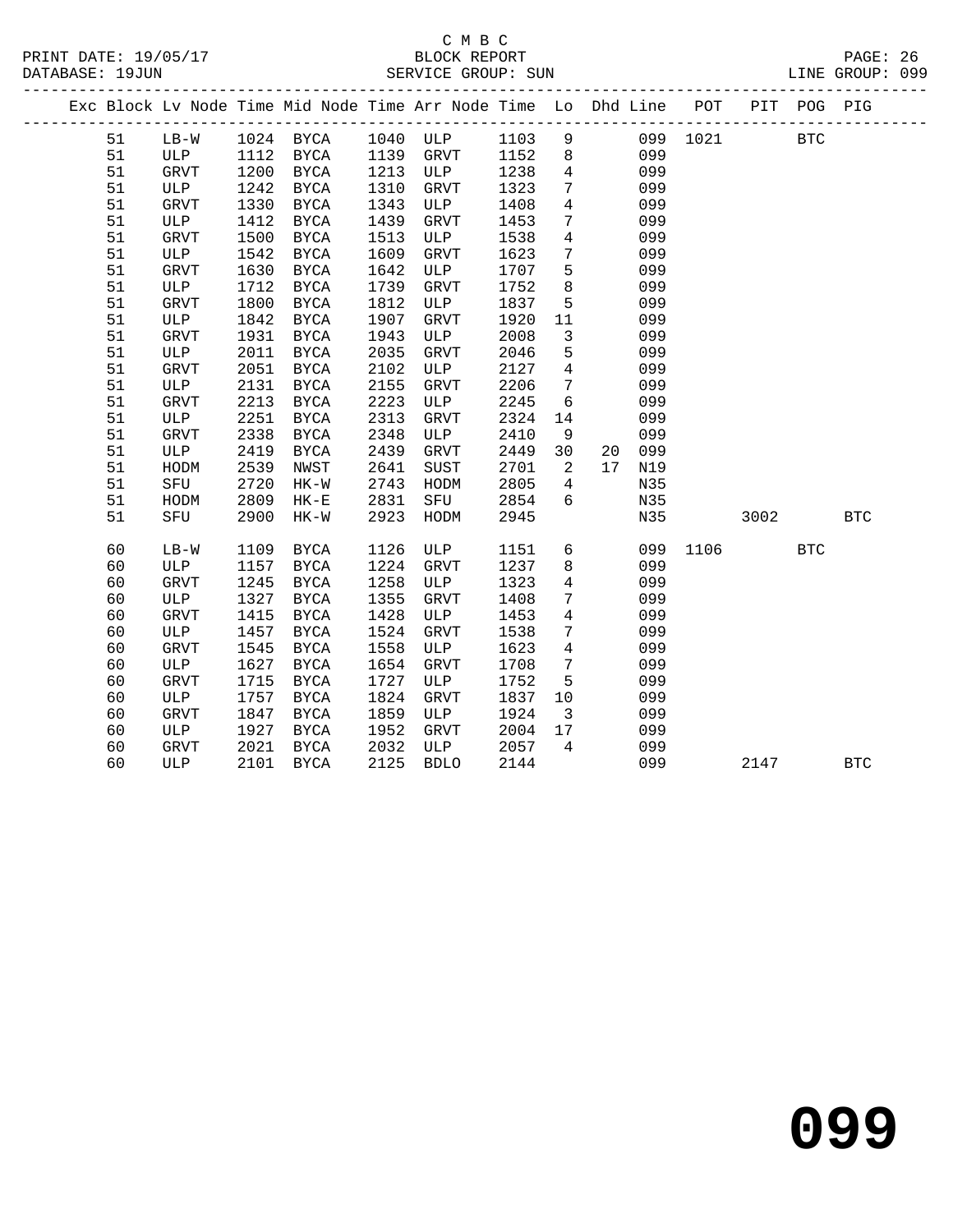| 29ST <b>1987</b><br>BUB2<br>BW06<br>HAWL<br>JOST<br>MTST<br>NWST<br>------------------------------------ |                                                                                                                                                                                                                                 |                                                                                                                                                                              |                                                                                                                                                                  | 29 AV STATION<br>BURRARD STATION<br>BRENTWOOD STN BAY6<br>HASTINGS & WILLINGDON<br>JOYCE STATION<br>METROTOWN STATION<br>NEW WESTMINSTER STN                                     |                                                                                           |                                                                                                                                                                                                                                               | BW01<br>CH77<br>HODM<br>KTLP<br>MUSC<br>PBEX                                                                                                                      |                                                                                                                                                                                                                                                | BTC Burnaby Depot<br>BRENTWOOD STN BAY1<br>CHAMPLAIN & 7780 BLOCK CHAMPLAIN<br>HOWE & DUNSMUIR<br>KOOTENAY LOOP<br>MUIRFIELD & SCARBORO<br>PHIBBS EXCHANGE<br>PEWI PENDER & WILLINGDON PEWI PUBY PRIES EXCHANGE PEWI PENDER & WILLINGDON<br>SUST SURREY CENTRAL STATION PUBY RUBY RUPERT & BROADWAY-NO<br>WLHA WILLINGDON & HASTINGS S/R<br>RUPERT & BROADWAY-NORTH |     |      |            |            |  |
|----------------------------------------------------------------------------------------------------------|---------------------------------------------------------------------------------------------------------------------------------------------------------------------------------------------------------------------------------|------------------------------------------------------------------------------------------------------------------------------------------------------------------------------|------------------------------------------------------------------------------------------------------------------------------------------------------------------|----------------------------------------------------------------------------------------------------------------------------------------------------------------------------------|-------------------------------------------------------------------------------------------|-----------------------------------------------------------------------------------------------------------------------------------------------------------------------------------------------------------------------------------------------|-------------------------------------------------------------------------------------------------------------------------------------------------------------------|------------------------------------------------------------------------------------------------------------------------------------------------------------------------------------------------------------------------------------------------|---------------------------------------------------------------------------------------------------------------------------------------------------------------------------------------------------------------------------------------------------------------------------------------------------------------------------------------------------------------------|-----|------|------------|------------|--|
|                                                                                                          |                                                                                                                                                                                                                                 |                                                                                                                                                                              |                                                                                                                                                                  |                                                                                                                                                                                  |                                                                                           |                                                                                                                                                                                                                                               |                                                                                                                                                                   |                                                                                                                                                                                                                                                | Exc Block Lv Node Time Mid Node Time Arr Node Time Lo Dhd Line POT PIT POG PIG                                                                                                                                                                                                                                                                                      |     |      |            |            |  |
|                                                                                                          | $\mathbf{1}$<br>$\mathbf 1$<br>$\mathbf{1}$<br>$\mathbf{1}$<br>$\mathbf{1}$<br>$\mathbf 1$<br>$\mathbf{1}$<br>$\mathbf 1$<br>$\mathbf{1}$<br>1<br>$\mathbf{1}$<br>1<br>1<br>1<br>1<br>1<br>1<br>1<br>1<br>1<br>1<br>$\mathbf 1$ | HODM<br>MTST<br>KTLP<br>MTST<br>KTLP<br>MTST<br>KTLP<br>MTST<br>PBEX<br>MTST<br>KTLP<br>MTST<br>PBEX<br>MTST<br>KTLP<br>MTST<br>PBEX<br>MTST<br>KTLP<br>MTST<br>PBEX<br>MTST | 810<br>835<br>907<br>933<br>1009<br>1048<br>1122<br>1156<br>1237<br>1315<br>1352<br>1427<br>1507<br>1547<br>1622<br>1657<br>1737<br>1819<br>1855<br>1930<br>2010 | 609 NWST<br>BW01<br>WLHA<br>BW01<br>WLHA<br>BW01<br>WLHA<br>HAWL<br>WHLA<br>BW01<br>WLHA<br>HAWL<br>WHLA<br>BW01<br>WLHA<br>HAWL<br>WHLA<br>BW01<br>WLHA<br>HAWL<br>WHLA<br>BW01 | 1141<br>1412<br>1555<br>1642                                                              | 711 SUST<br>823 KTLP<br>843 MTST<br>920 KTLP<br>941 MTST<br>1024 KTLP<br>1056 MTST<br>PBEX<br>MTST<br>1253 KTLP<br>1323 MTST<br>PBEX<br>MTST<br>1522 KTLP<br>MTST<br>PBEX<br>MTST<br>1752 KTLP<br>1826 MTST<br>1914 PBEX<br>MTST<br>2024 KTLP | 832<br>902<br>929<br>1002<br>1033<br>1117<br>1152<br>1235<br>1302<br>1347<br>1423<br>1505<br>1533<br>1617<br>1653<br>1732<br>1803<br>1847<br>1924<br>2002<br>2035 | $\overline{\mathbf{3}}$<br>$5\overline{)}$<br>$\overline{4}$<br>$7\overline{ }$<br>15<br>5<br>$\overline{4}$<br>$\overline{2}$<br>13<br>5<br>$\overline{4}$<br>$\overline{a}$<br>14<br>$5^{\circ}$<br>$\overline{4}$<br>5<br>16<br>8<br>6<br>8 | 731  4  35  N19  547  BTC<br>130<br>130<br>130<br>130<br>130<br>130<br>130<br>130<br>130<br>130<br>130<br>130<br>130<br>130<br>130<br>130<br>130<br>130<br>130<br>130<br>130                                                                                                                                                                                        |     |      | 2039       | BTC        |  |
|                                                                                                          | 2<br>2<br>2<br>2<br>2<br>2<br>2<br>2<br>2<br>2<br>$\mathbf{2}$<br>2<br>2<br>2<br>$\mathbf{2}$<br>2<br>2<br>2<br>2<br>$\overline{a}$                                                                                             | MTST<br>KTLP<br>MTST<br>KTLP<br>MTST<br>KTLP<br>MTST<br>PBEX<br>MTST<br>KTLP<br>MTST<br>PBEX<br>MTST<br>KTLP<br>MTST<br>PBEX<br>MTST<br>KTLP<br>MTST<br>PBEX                 | 615<br>645<br>715<br>825<br>850<br>925<br>957<br>1040<br>1115<br>1151<br>1225<br>1307<br>1345<br>1422<br>1457<br>1537<br>1617<br>1652<br>1727                    | BW01<br>WLHA<br>BW01<br>744 WLHA<br>BW01<br>WLHA<br>HAWL<br>WHLA<br>BW01<br>WLHA<br>HAWL<br>WHLA<br>BW01<br>WLHA<br>HAWL<br>WHLA<br>BW01<br>WLHA<br>HAWL<br>WHLA                 | 838<br>858<br>942<br>1055<br>1123<br>1210<br>1323<br>1353<br>1442<br>1552<br>1625<br>1712 | 626 KTLP<br>651 MTST<br>728 KTLP<br>752 MTST<br>KTLP<br>MTST<br>PBEX<br>MTST<br>KTLP<br>MTST<br>PBEX<br>MTST<br>KTLP<br>MTST<br>PBEX<br>MTST<br>KTLP<br>MTST<br>PBEX<br>MTST                                                                  | 635<br>710<br>737<br>847<br>917<br>952<br>1032<br>1104<br>1147<br>1221<br>1304<br>1332<br>1417<br>1453<br>1535<br>1603<br>1647<br>1723<br>1802                    | 10<br>$5^{\circ}$<br>$\overline{7}$<br>3<br>8<br>5<br>8<br>11<br>4<br>4<br>3<br>13<br>5<br>4<br>2<br>14<br>5<br>4                                                                                                                              | 130<br>130<br>130<br>811 14 130<br>130<br>130<br>130<br>130<br>130<br>130<br>130<br>130<br>130<br>130<br>130<br>130<br>130<br>130<br>130<br>130                                                                                                                                                                                                                     | 558 | 1818 | <b>BTC</b> | <b>BTC</b> |  |

C M B C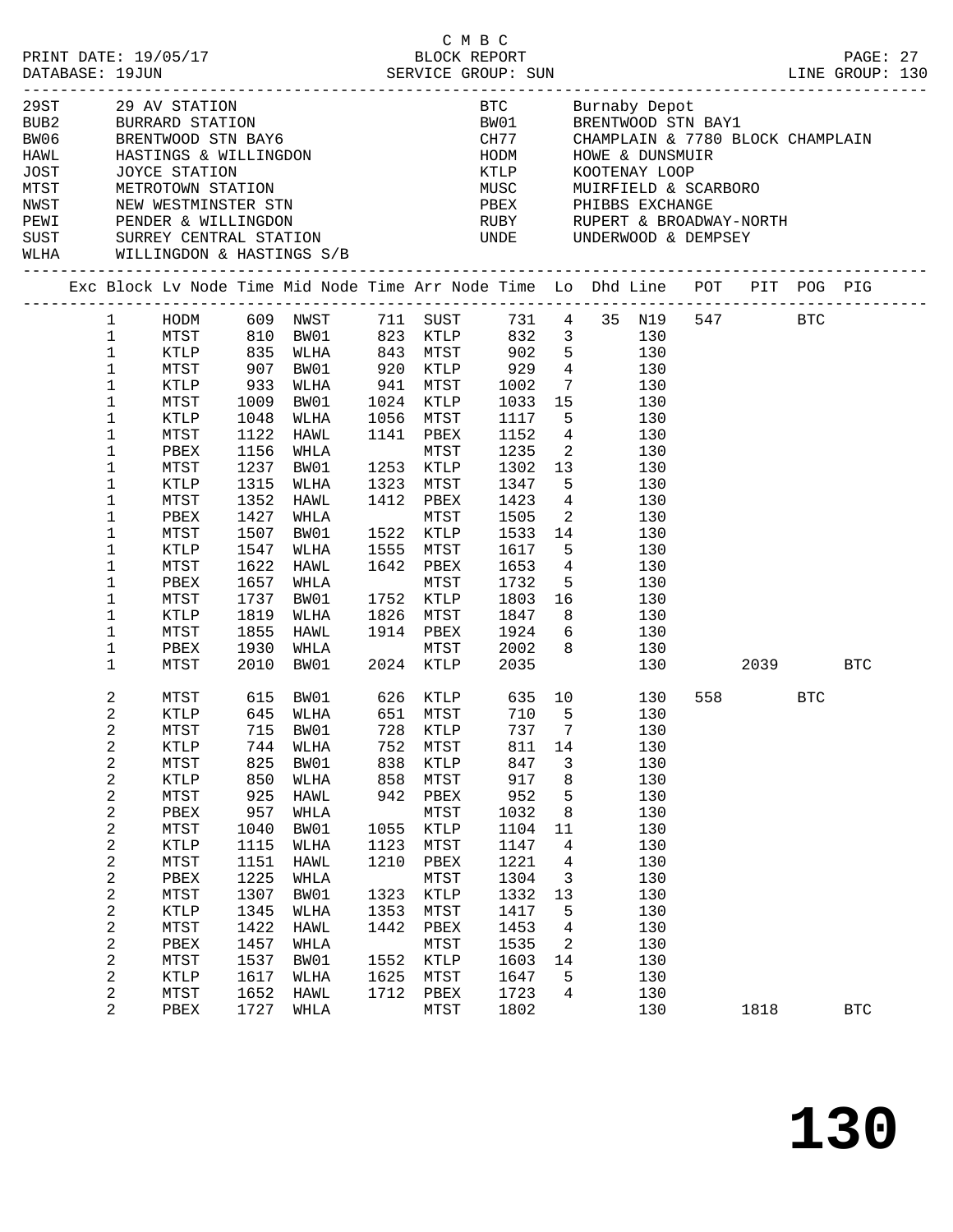# C M B C<br>BLOCK REPORT

PAGE: 28<br>LINE GROUP: 130

|                         |             |      |                       |      | י בטטאט שטבע |      |                 |                                                                                                  |     |      |             |            |
|-------------------------|-------------|------|-----------------------|------|--------------|------|-----------------|--------------------------------------------------------------------------------------------------|-----|------|-------------|------------|
|                         |             |      | --------------------- |      |              |      |                 | --------------------------<br>Exc Block Lv Node Time Mid Node Time Arr Node Time Lo Dhd Line POT |     |      | PIT POG PIG |            |
| 3                       | KTLP        |      | 605 WLHA              |      | 611 MTST     | 630  | $5^{\circ}$     | 130                                                                                              | 559 |      | <b>BTC</b>  |            |
| 3                       | MTST        | 635  | BW01                  |      | 646 KTLP     | 655  | 10              | 130                                                                                              |     |      |             |            |
| 3                       | <b>KTLP</b> | 705  | WLHA                  | 711  | MTST         | 730  | 5               | 130                                                                                              |     |      |             |            |
| 3                       | MTST        | 735  | BW01                  | 748  | KTLP         | 757  | $7\phantom{.0}$ | 130                                                                                              |     |      |             |            |
| 3                       | KTLP        | 804  | WLHA                  | 812  | MTST         | 831  | 6               | 130                                                                                              |     |      |             |            |
| 3                       | MTST        | 837  | BW01                  | 850  | KTLP         | 859  | $\overline{4}$  | 130                                                                                              |     |      |             |            |
| 3                       | <b>KTLP</b> | 903  | WLHA                  | 911  | MTST         | 932  | 13              | 130                                                                                              |     |      |             |            |
| 3                       | MTST        | 945  | BW01                  | 958  | PEWI         | 1002 | 14              | 130                                                                                              |     |      |             |            |
| 3                       | PEWI        | 1016 | BW06                  | 1022 | MTST         | 1039 | 8               | 130                                                                                              |     |      |             |            |
| 3                       | MTST        | 1047 | BW01                  | 1102 | PEWI         | 1106 | 7               | 130                                                                                              |     |      |             |            |
| 3                       | PEWI        | 1113 | BW06                  | 1119 | MTST         | 1139 | 5               | 130                                                                                              |     |      |             |            |
| 3                       | MTST        | 1144 | BW01                  | 1159 | PEWI         | 1203 | 10              | 130                                                                                              |     |      |             |            |
| 3                       | PEWI        | 1213 | BW06                  | 1219 | MTST         | 1239 | 5               | 130                                                                                              |     |      |             |            |
| 3                       | MTST        | 1244 | BW01                  | 1300 | PEWI         | 1304 | 9               | 130                                                                                              |     |      |             |            |
| 3                       | PEWI        | 1313 | BW06                  | 1319 | MTST         | 1339 | 5               | 130                                                                                              |     |      |             |            |
| 3                       | MTST        | 1344 | BW01                  | 1400 | PEWI         | 1404 | 11              | 130                                                                                              |     |      |             |            |
| 3                       | PEWI        | 1415 | BW06                  | 1421 | MTST         | 1439 | 5               | 130                                                                                              |     |      |             |            |
| 3                       | MTST        | 1444 | BW01                  | 1500 | PEWI         | 1504 | 11              | 130                                                                                              |     |      |             |            |
| 3                       | PEWI        | 1515 | BW06                  | 1521 | MTST         | 1539 | 5               | 130                                                                                              |     |      |             |            |
| 3                       | MTST        | 1544 | BW01                  | 1559 | PEWI         | 1603 | 12              | 130                                                                                              |     |      |             |            |
| 3                       | PEWI        | 1615 | BW06                  | 1621 | MTST         | 1639 | $5^{\circ}$     | 130                                                                                              |     |      |             |            |
| 3                       | MTST        | 1644 | BW01                  | 1659 | PEWI         | 1703 | 13              | 130                                                                                              |     |      |             |            |
| 3                       | PEWI        | 1716 | BW06                  | 1722 | MTST         | 1739 | 5               | 130                                                                                              |     |      |             |            |
| 3                       | MTST        | 1744 | BW01                  | 1759 | HAWL         | 1803 |                 | 130                                                                                              |     | 1810 |             | <b>BTC</b> |
| 4                       | JOST        | 653  | CH77                  | 706  | 29ST         | 719  | 24              | 026                                                                                              | 642 |      | <b>BTC</b>  |            |
| 4                       | 29ST        | 743  |                       |      | MUSC         | 757  | $\overline{0}$  | 029                                                                                              |     |      |             |            |
| 4                       | MUSC        | 757  |                       |      | 29ST         | 809  | $\overline{4}$  | 029                                                                                              |     |      |             |            |
| 4                       | 29ST        | 813  | CH77                  | 825  | JOST         | 842  | 5               | 026                                                                                              |     |      |             |            |
| 4                       | JOST        | 847  | RUBY                  | 855  | KTLP         | 906  | 12              | 027                                                                                              |     |      |             |            |
| 4                       | <b>KTLP</b> | 918  | WLHA                  | 926  | MTST         | 947  | 13              | 130                                                                                              |     |      |             |            |
| 4                       | MTST        | 1000 | BW01                  | 1015 | PEWI         | 1019 | 12              | 130                                                                                              |     |      |             |            |
| 4                       | PEWI        | 1031 | BW06                  | 1037 | MTST         | 1054 | 8               | 130                                                                                              |     |      |             |            |
| 4                       | MTST        | 1102 | BW01                  | 1117 | PEWI         | 1121 | $7\phantom{.0}$ | 130                                                                                              |     |      |             |            |
| 4                       | PEWI        | 1128 | BW06                  | 1134 | MTST         | 1154 | 5               | 130                                                                                              |     |      |             |            |
| 4                       | MTST        | 1159 | BW01                  | 1214 | PEWI         | 1218 | 10              | 130                                                                                              |     |      |             |            |
| 4                       | PEWI        | 1228 | BW06                  | 1234 | MTST         | 1254 | 5               | 130                                                                                              |     |      |             |            |
| 4                       | MTST        | 1259 | BW01                  | 1315 | PEWI         | 1319 | 9               | 130                                                                                              |     |      |             |            |
| 4                       | PEWI        | 1328 | BW06                  | 1334 | MTST         | 1354 | 5               | 130                                                                                              |     |      |             |            |
| 4                       | MTST        | 1359 | BW01                  | 1415 | PEWI         | 1419 | 11              | 130                                                                                              |     |      |             |            |
| 4                       | PEWI        | 1430 | BW06                  | 1436 | MTST         | 1454 | 5               | 130                                                                                              |     |      |             |            |
| $\overline{\mathbf{4}}$ | MTST        | 1459 | BW01                  | 1515 | PEWI         | 1519 | 11              | 130                                                                                              |     |      |             |            |
| 4                       | PEWI        | 1530 | BW06                  | 1536 | MTST         | 1554 | 5               | 130                                                                                              |     |      |             |            |
| 4                       | MTST        | 1559 | BW01                  | 1614 | PEWI         | 1618 | 12              | 130                                                                                              |     |      |             |            |
| 4                       | PEWI        | 1630 | BW06                  | 1636 | MTST         | 1654 | 5               | 130                                                                                              |     |      |             |            |
| 4                       | MTST        | 1659 | BW01                  | 1714 | PEWI         | 1718 | 13              | 130                                                                                              |     |      |             |            |
| 4                       | PEWI        | 1731 | BW06                  | 1737 | MTST         | 1754 |                 | 130                                                                                              |     | 1810 |             | <b>BTC</b> |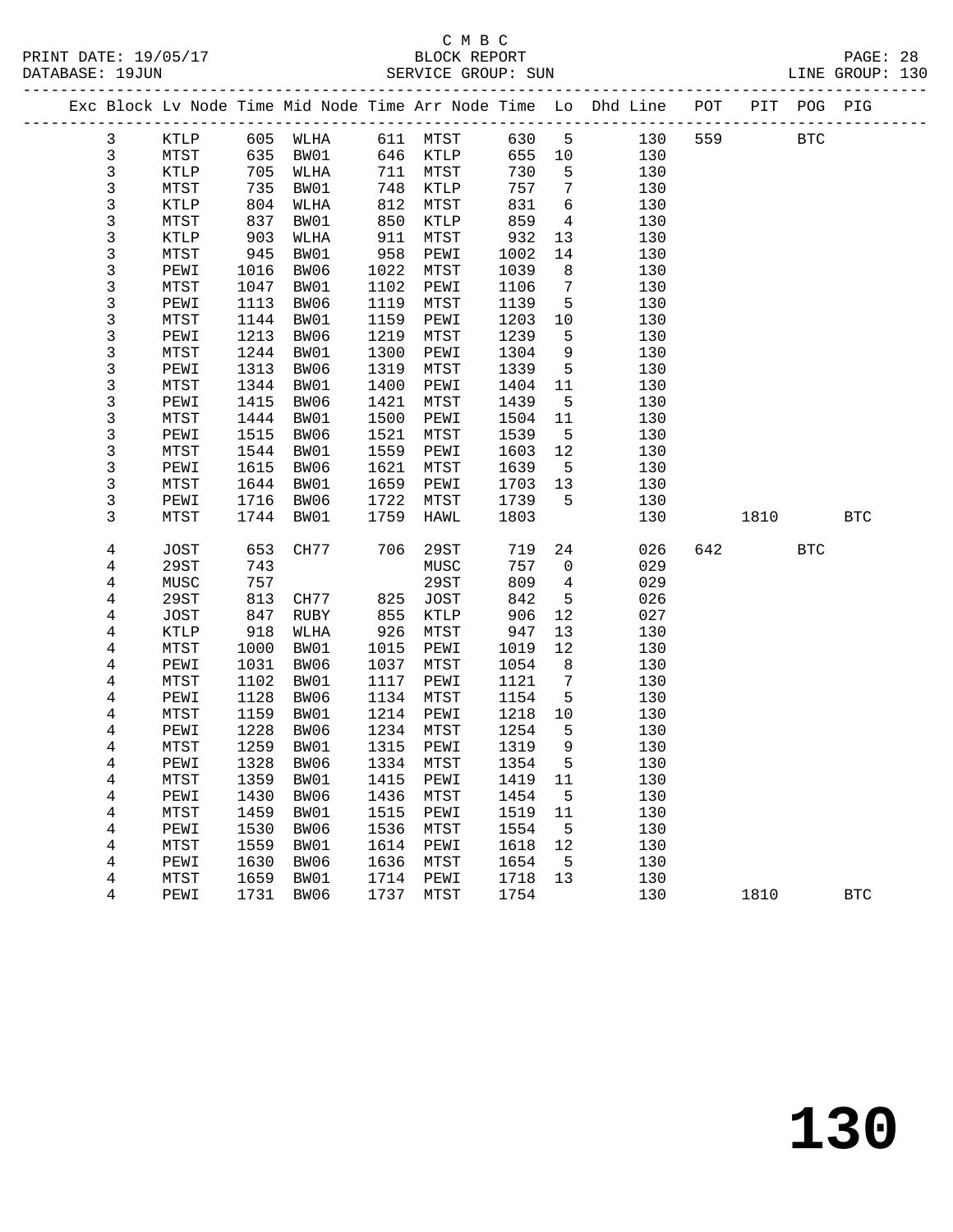PRINT DATE: 19/05/17 BLOCK REPORT BATABASE: 19JUN

# C M B C<br>BLOCK REPORT

PAGE: 29<br>LINE GROUP: 130

|  |   |      |      | ------------------------ |      |                         |        |                         |                                                                    |     |      |             |            |
|--|---|------|------|--------------------------|------|-------------------------|--------|-------------------------|--------------------------------------------------------------------|-----|------|-------------|------------|
|  |   |      |      |                          |      |                         |        |                         | Exc Block Lv Node Time Mid Node Time Arr Node Time Lo Dhd Line POT |     |      | PIT POG PIG |            |
|  | 5 | MTST |      | 917 BW01                 |      | 930 PEWI                | 933 13 |                         | 130                                                                | 900 |      | <b>BTC</b>  |            |
|  | 5 | PEWI |      | 946 BW06                 |      | $952 \quad \text{MTST}$ | 1009   | 6                       | 130                                                                |     |      |             |            |
|  | 5 | MTST | 1015 | BW01                     |      | 1030 PEWI               | 1034   | 12                      | 130                                                                |     |      |             |            |
|  | 5 | PEWI | 1046 | BW06                     | 1052 | MTST                    | 1109   | 8                       | 130                                                                |     |      |             |            |
|  | 5 | MTST | 1117 | BW01                     | 1132 | PEWI                    | 1136   | $7\phantom{.0}$         | 130                                                                |     |      |             |            |
|  | 5 | PEWI | 1143 | BW06                     | 1149 | MTST                    | 1209   | 5                       | 130                                                                |     |      |             |            |
|  | 5 | MTST | 1214 | BW01                     | 1229 | PEWI                    | 1233   | 10                      | 130                                                                |     |      |             |            |
|  | 5 | PEWI | 1243 | BW06                     | 1249 | MTST                    | 1309   | 5                       | 130                                                                |     |      |             |            |
|  | 5 | MTST | 1314 | BW01                     | 1330 | PEWI                    | 1334   | 9                       | 130                                                                |     |      |             |            |
|  | 5 | PEWI | 1343 | BW06                     | 1349 | MTST                    | 1409   | 5                       | 130                                                                |     |      |             |            |
|  | 5 | MTST | 1414 | BW01                     | 1430 | PEWI                    | 1434   | 11                      | 130                                                                |     |      |             |            |
|  | 5 | PEWI | 1445 | BW06                     | 1451 | MTST                    | 1509   | 5                       | 130                                                                |     |      |             |            |
|  | 5 | MTST | 1514 | BW01                     | 1529 | PEWI                    | 1533   | 12                      | 130                                                                |     |      |             |            |
|  | 5 | PEWI | 1545 | BW06                     | 1551 | MTST                    | 1609   | 5                       | 130                                                                |     |      |             |            |
|  | 5 | MTST | 1614 | BW01                     | 1629 | PEWI                    | 1633   | 12                      | 130                                                                |     |      |             |            |
|  | 5 | PEWI | 1645 | BW06                     | 1651 | MTST                    | 1709   | 5                       | 130                                                                |     |      |             |            |
|  | 5 | MTST | 1714 | BW01                     | 1729 | PEWI                    | 1733   | 11                      | 130                                                                |     |      |             |            |
|  | 5 | PEWI | 1744 | BW06                     | 1750 | MTST                    | 1807   | $\overline{\mathbf{3}}$ | 130                                                                |     |      |             |            |
|  | 5 | MTST | 1810 | BW01                     | 1825 | KTLP                    | 1836   | 14                      | 130                                                                |     |      |             |            |
|  | 5 | KTLP | 1850 | WLHA                     | 1856 | MTST                    | 1917   | 8                       | 130                                                                |     |      |             |            |
|  | 5 | MTST | 1925 | HAWL                     | 1944 | PBEX                    | 1954   | 5                       | 130                                                                |     |      |             |            |
|  | 5 | PBEX | 1959 | WHLA                     |      | MTST                    | 2031   | 9                       | 130                                                                |     |      |             |            |
|  | 5 | MTST | 2040 | BW01                     | 2053 | KTLP                    | 2101   |                         | 130                                                                |     | 2105 |             | <b>BTC</b> |
|  | 6 | MTST | 930  | BW01                     | 943  | PEWI                    | 947    | 14                      | 130                                                                | 913 |      | <b>BTC</b>  |            |
|  | 6 | PEWI | 1001 | BW06                     | 1007 | MTST                    | 1024   | 8 <sup>8</sup>          | 130                                                                |     |      |             |            |
|  | 6 | MTST | 1032 | BW01                     | 1047 | PEWI                    | 1051   | 10                      | 130                                                                |     |      |             |            |
|  | 6 | PEWI | 1101 | BW06                     | 1107 | MTST                    | 1124   | $5^{\circ}$             | 130                                                                |     |      |             |            |
|  | 6 | MTST | 1129 | BW01                     | 1144 | PEWI                    | 1148   | 10                      | 130                                                                |     |      |             |            |
|  | 6 | PEWI | 1158 | BW06                     | 1204 | MTST                    | 1224   | 5                       | 130                                                                |     |      |             |            |
|  | 6 | MTST | 1229 | BW01                     | 1244 | PEWI                    | 1248   | 10                      | 130                                                                |     |      |             |            |
|  | 6 | PEWI | 1258 | BW06                     | 1304 | MTST                    | 1324   | 5                       | 130                                                                |     |      |             |            |
|  | 6 | MTST | 1329 | BW01                     | 1345 | PEWI                    | 1349   | $\overline{9}$          | 130                                                                |     |      |             |            |
|  | 6 | PEWI | 1358 | BW06                     | 1404 | MTST                    | 1424   | 5                       | 130                                                                |     |      |             |            |
|  | 6 | MTST | 1429 | BW01                     | 1445 | PEWI                    | 1449   | 11                      | 130                                                                |     |      |             |            |
|  | 6 | PEWI | 1500 | BW06                     | 1506 | MTST                    | 1524   | 5                       | 130                                                                |     |      |             |            |
|  | 6 | MTST | 1529 | BW01                     | 1544 | PEWI                    | 1548   | 12                      | 130                                                                |     |      |             |            |
|  | 6 | PEWI | 1600 | BW06                     | 1606 | MTST                    | 1624   | 5                       | 130                                                                |     |      |             |            |
|  | 6 | MTST | 1629 | BW01                     | 1644 | PEWI                    | 1648   | 12                      | 130                                                                |     |      |             |            |
|  | б | PEWI | 1700 | BW06                     | 1706 | MTST                    | 1724   | 5                       | 130                                                                |     |      |             |            |
|  | 6 | MTST | 1729 | BW01                     | 1744 | HAWL                    | 1748   |                         | 130                                                                |     | 1755 |             | <b>BTC</b> |
|  |   |      |      |                          |      |                         |        |                         |                                                                    |     |      |             |            |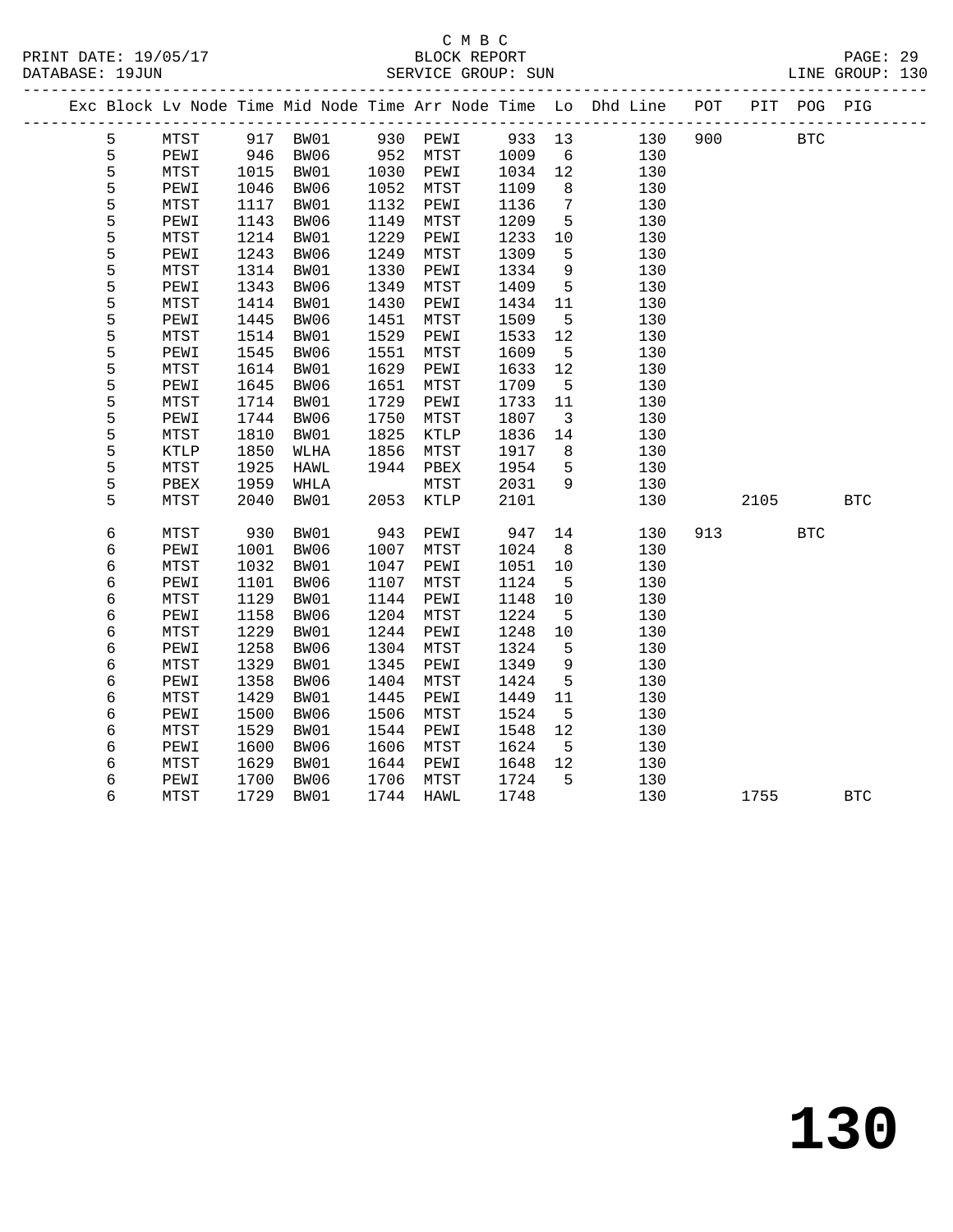|               |                 |                  |              | Exc Block Lv Node Time Mid Node Time Arr Node Time Lo Dhd Line POT |              |                     |              |                 |    |            |     |      | PIT POG PIG |              |
|---------------|-----------------|------------------|--------------|--------------------------------------------------------------------|--------------|---------------------|--------------|-----------------|----|------------|-----|------|-------------|--------------|
|               | $7\phantom{.0}$ | MTST             |              | 939 BW01                                                           |              | 952 KTLP            | 1001 17      |                 |    | 130        | 922 |      | <b>BTC</b>  |              |
|               | 7               | <b>KTLP</b>      | 1018         | WLHA                                                               | 1026         | MTST                | 1047         | 7               |    | 130        |     |      |             |              |
|               | 7               | MTST             | 1054         | HAWL                                                               | 1112         | PBEX                | 1122         | 2               |    | 130        |     |      |             |              |
|               | 7               | PBEX             | 1124         | WHLA                                                               |              | MTST                | 1203         | $\overline{4}$  |    | 130        |     |      |             |              |
|               | 7               | MTST             | 1207         | BW01                                                               | 1222         | KTLP                | 1231         | 14              |    | 130        |     |      |             |              |
|               | 7               | <b>KTLP</b>      | 1245         | WLHA                                                               | 1253         | MTST                | 1317         | 5               |    | 130        |     |      |             |              |
|               | 7               | MTST             | 1322         | HAWL                                                               | 1342         | PBEX                | 1353         | $\overline{4}$  |    | 130        |     |      |             |              |
|               | 7               | PBEX             | 1357         | WHLA                                                               |              | MTST                | 1435         | 2               |    | 130        |     |      |             |              |
|               | 7               | MTST             | 1437         | BW01                                                               | 1453         | KTLP                | 1502         | 15              |    | 130        |     |      |             |              |
|               | 7               | KTLP             | 1517         | WLHA                                                               | 1525         | MTST                | 1547         | 5               |    | 130        |     |      |             |              |
|               | 7               | MTST             | 1552         | HAWL                                                               | 1612         | PBEX                | 1623         | $\overline{4}$  |    | 130        |     |      |             |              |
|               | 7               | PBEX             | 1627         | WHLA                                                               |              | MTST                | 1704         | 3               |    | 130        |     |      |             |              |
|               | 7               | MTST             | 1707         | BW01                                                               | 1722         | KTLP                | 1733         | 16              |    | 130        |     |      |             |              |
|               | 7               | KTLP             | 1749         | WLHA                                                               | 1756         | MTST                | 1817         | 6               |    | 130        |     |      |             |              |
|               | 7               | MTST             | 1823         | HAWL                                                               | 1843         | PBEX                | 1853         | $4\overline{ }$ |    | 130        |     |      |             |              |
|               | 7               | PBEX             | 1857         | WHLA                                                               |              | MTST                | 1932         | 8               |    | 130        |     |      |             |              |
|               | 7               | MTST             | 1940         | BW01                                                               | 1954         | KTLP                | 2005         |                 |    | 130        |     | 2009 |             | $_{\rm BTC}$ |
|               | 8               | MTST             | 954          | HAWL                                                               | 1011         | PBEX                | 1021         | 6               |    | 130        | 937 |      | <b>BTC</b>  |              |
|               | 8               | PBEX             | 1027         | WHLA                                                               |              | MTST                | 1102         | 8               |    | 130        |     |      |             |              |
|               | 8               | MTST             | 1110         | BW01                                                               | 1125         | KTLP                | 1134         | 11              |    | 130        |     |      |             |              |
|               | 8               | <b>KTLP</b>      | 1145         | WLHA                                                               | 1153         | MTST                | 1217         | 4               |    | 130        |     |      |             |              |
|               | 8               | MTST             | 1221         | HAWL                                                               | 1240         | PBEX                | 1251         | 4               |    | 130        |     |      |             |              |
|               | 8               | PBEX             | 1255         | WHLA                                                               |              | MTST                | 1334         | $\mathbf{3}$    |    | 130        |     |      |             |              |
|               | 8               | MTST             | 1337         | BW01                                                               | 1353         | KTLP                | 1402         | 15              |    | 130        |     |      |             |              |
|               | 8               | <b>KTLP</b>      | 1417         | WLHA                                                               | 1425         | MTST                | 1447         | 5               |    | 130        |     |      |             |              |
|               | 8               | MTST             | 1452         | HAWL                                                               | 1512         | PBEX                | 1523         | $\overline{4}$  |    | 130        |     |      |             |              |
|               | 8               | PBEX             | 1527         | WHLA                                                               |              | MTST                | 1604         | 3               |    | 130        |     |      |             |              |
|               | 8               | MTST             | 1607         | BW01                                                               | 1622         | KTLP                | 1633         | 14              |    | 130        |     |      |             |              |
|               | 8               | KTLP             | 1647         | WLHA                                                               | 1655         | MTST                | 1717         | 5               |    | 130        |     |      |             |              |
|               | 8               | MTST             | 1722         | HAWL                                                               | 1742         | PBEX                | 1752         | 5               |    | 130        |     |      |             |              |
|               | 8               | PBEX             | 1757         | WHLA                                                               |              | MTST                | 1832         | 8               |    | 130        |     |      |             |              |
|               | 8               | MTST             | 1840         | BW01                                                               | 1854         | KTLP                | 1905         | 15              |    | 130        |     |      |             |              |
|               | 8               | <b>KTLP</b>      | 1920         | WLHA                                                               | 1926         | MTST                | 1947         | 8               |    | 130        |     |      |             |              |
|               | 8               | MTST             | 1955         | BW01                                                               | 2009         | KTLP                | 2020         | 5               |    | 130        |     |      |             |              |
|               | 8               | KTLP             | 2025         | WLHA                                                               | 2031         | MTST                | 2050         | 5               |    | 130        |     |      |             |              |
|               | 8               | MTST             | 2055         | BW01                                                               | 2108         | KTLP                | 2116         | 9               |    | 130        |     |      |             |              |
|               | 8               | <b>KTLP</b>      | 2125         | WLHA                                                               | 2131         | MTST                | 2150         | 5               |    | 130        |     |      |             |              |
|               | 8               | MTST             | 2155         | BW01                                                               | 2208         | KTLP                | 2216         | 10              |    | 130        |     |      |             |              |
|               | 8               | <b>KTLP</b>      |              | 2226 WLHA                                                          |              | 2231 MTST           | 2250 5       |                 |    | 130        |     |      |             |              |
|               | 8               | MTST             | 2255         | BW01                                                               | 2308         | KTLP                | 2316         | 10              |    | 130        |     |      |             |              |
|               | 8               | KTLP             | 2326         | WLHA                                                               | 2331         | MTST                | 2350         | 5               |    | 130        |     |      |             |              |
|               | 8               | MTST             | 2355         | BW01                                                               | 2408         | KTLP                | 2416         | 10              |    | 130        |     |      |             |              |
|               | 8               | KTLP             | 2426         | WLHA                                                               | 2431<br>2505 | MTST                | 2450<br>2512 | 5               |    | 130<br>130 |     |      |             |              |
| #CA 8<br>CA 8 |                 | MTST<br>MTST     | 2455<br>2455 | BW01<br>BW01                                                       | 2505         | KTLP<br><b>KTLP</b> | 2512         |                 | 15 | 130        |     | 2516 |             | $_{\rm BTC}$ |
| CA 8          |                 | BUB <sub>2</sub> | 2530         | PBEX                                                               | 2553         | <b>UNDE</b>         | 2613         | 3               |    | 209        |     | 2640 |             | <b>BTC</b>   |
|               |                 |                  |              |                                                                    |              |                     |              |                 |    |            |     |      |             |              |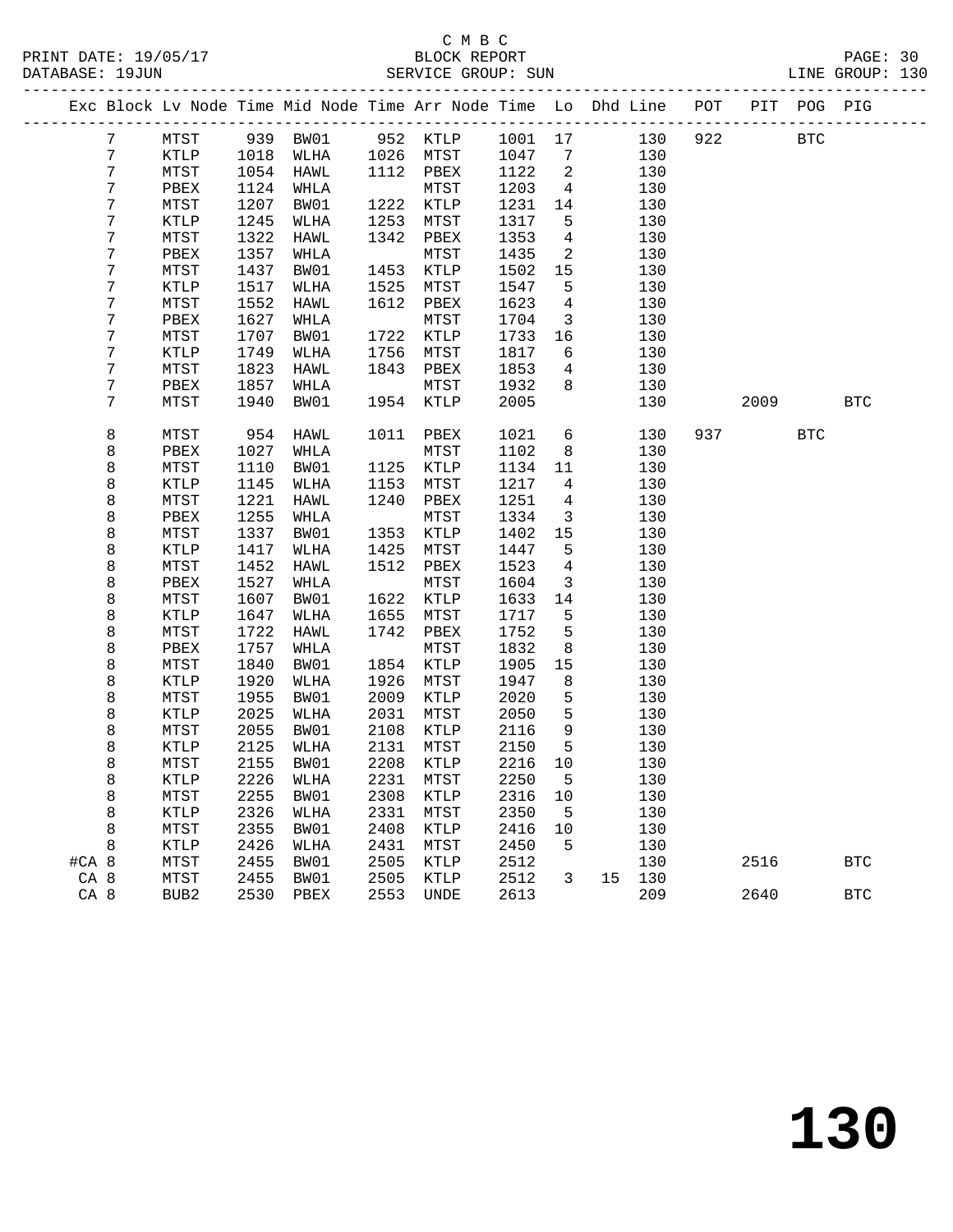|  |   |             |      |      |      |                 |      |                            | Exc Block Lv Node Time Mid Node Time Arr Node Time Lo Dhd Line POT |          |      | PIT POG PIG |            |
|--|---|-------------|------|------|------|-----------------|------|----------------------------|--------------------------------------------------------------------|----------|------|-------------|------------|
|  | 9 | KTLP        | 948  | WLHA |      | 956 MTST 1017 7 |      |                            | 130                                                                | 942 — 10 |      | <b>BTC</b>  |            |
|  | 9 | MTST        | 1024 | HAWL | 1042 | PBEX            | 1052 | $\overline{\phantom{0}}^2$ | 130                                                                |          |      |             |            |
|  | 9 | PBEX        | 1054 | WHLA |      | MTST            | 1133 | $\overline{4}$             | 130                                                                |          |      |             |            |
|  | 9 | MTST        | 1137 | BW01 | 1152 | KTLP            | 1201 | 14                         | 130                                                                |          |      |             |            |
|  | 9 | KTLP        | 1215 | WLHA | 1223 | MTST            | 1247 | $\mathbf{3}$               | 130                                                                |          |      |             |            |
|  | 9 | MTST        | 1250 | HAWL | 1310 | PBEX            | 1321 | 4                          | 130                                                                |          |      |             |            |
|  | 9 | PBEX        | 1325 | WHLA |      | MTST            | 1404 | $\overline{3}$             | 130                                                                |          |      |             |            |
|  | 9 | MTST        | 1407 | BW01 | 1423 | KTLP            | 1432 | 15                         | 130                                                                |          |      |             |            |
|  | 9 | KTLP        | 1447 | WLHA | 1455 | MTST            | 1517 | 5                          | 130                                                                |          |      |             |            |
|  | 9 | MTST        | 1522 | HAWL | 1542 | PBEX            | 1553 | $\overline{4}$             | 130                                                                |          |      |             |            |
|  | 9 | PBEX        | 1557 | WHLA |      | MTST            | 1634 | $\overline{3}$             | 130                                                                |          |      |             |            |
|  | 9 | MTST        | 1637 | BW01 | 1652 | KTLP            | 1703 | 16                         | 130                                                                |          |      |             |            |
|  | 9 | KTLP        | 1719 | WLHA | 1726 | MTST            | 1747 | 6                          | 130                                                                |          |      |             |            |
|  | 9 | MTST        | 1753 | HAWL | 1813 | PBEX            | 1823 | 5                          | 130                                                                |          |      |             |            |
|  | 9 | PBEX        | 1828 | WHLA |      | MTST            | 1903 | $\overline{7}$             | 130                                                                |          |      |             |            |
|  | 9 | MTST        | 1910 | BW01 | 1924 | KTLP            | 1935 | 17                         | 130                                                                |          |      |             |            |
|  | 9 | KTLP        | 1952 | WLHA | 1958 | MTST            | 2017 | 8                          | 130                                                                |          |      |             |            |
|  | 9 | MTST        | 2025 | BW01 | 2039 | KTLP            | 2050 | 5                          | 130                                                                |          |      |             |            |
|  | 9 | KTLP        | 2055 | WLHA | 2101 | MTST            | 2120 | 5                          | 130                                                                |          |      |             |            |
|  | 9 | MTST        | 2125 | BW01 | 2138 | KTLP            | 2146 | 10                         | 130                                                                |          |      |             |            |
|  | 9 | KTLP        | 2156 | WLHA | 2201 | MTST            | 2220 | -5                         | 130                                                                |          |      |             |            |
|  | 9 | MTST        | 2225 | BW01 | 2238 | KTLP            | 2246 | 10                         | 130                                                                |          |      |             |            |
|  | 9 | <b>KTLP</b> | 2256 | WLHA | 2301 | MTST            | 2320 | 5                          | 130                                                                |          |      |             |            |
|  | 9 | MTST        | 2325 | BW01 | 2338 | KTLP            | 2346 | 10                         | 130                                                                |          |      |             |            |
|  | 9 | KTLP        | 2356 | WLHA | 2401 | MTST            | 2420 | -5                         | 130                                                                |          |      |             |            |
|  | 9 | MTST        | 2425 | BW01 | 2435 | KTLP            | 2442 | 14                         | 130                                                                |          |      |             |            |
|  | 9 | KTLP        | 2456 | WLHA | 2501 | MTST            | 2520 | 5                          | 130                                                                |          |      |             |            |
|  | 9 | MTST        | 2525 | BW01 | 2535 | KTLP            | 2542 |                            | 130                                                                |          | 2546 |             | <b>BTC</b> |
|  |   |             |      |      |      |                 |      |                            |                                                                    |          |      |             |            |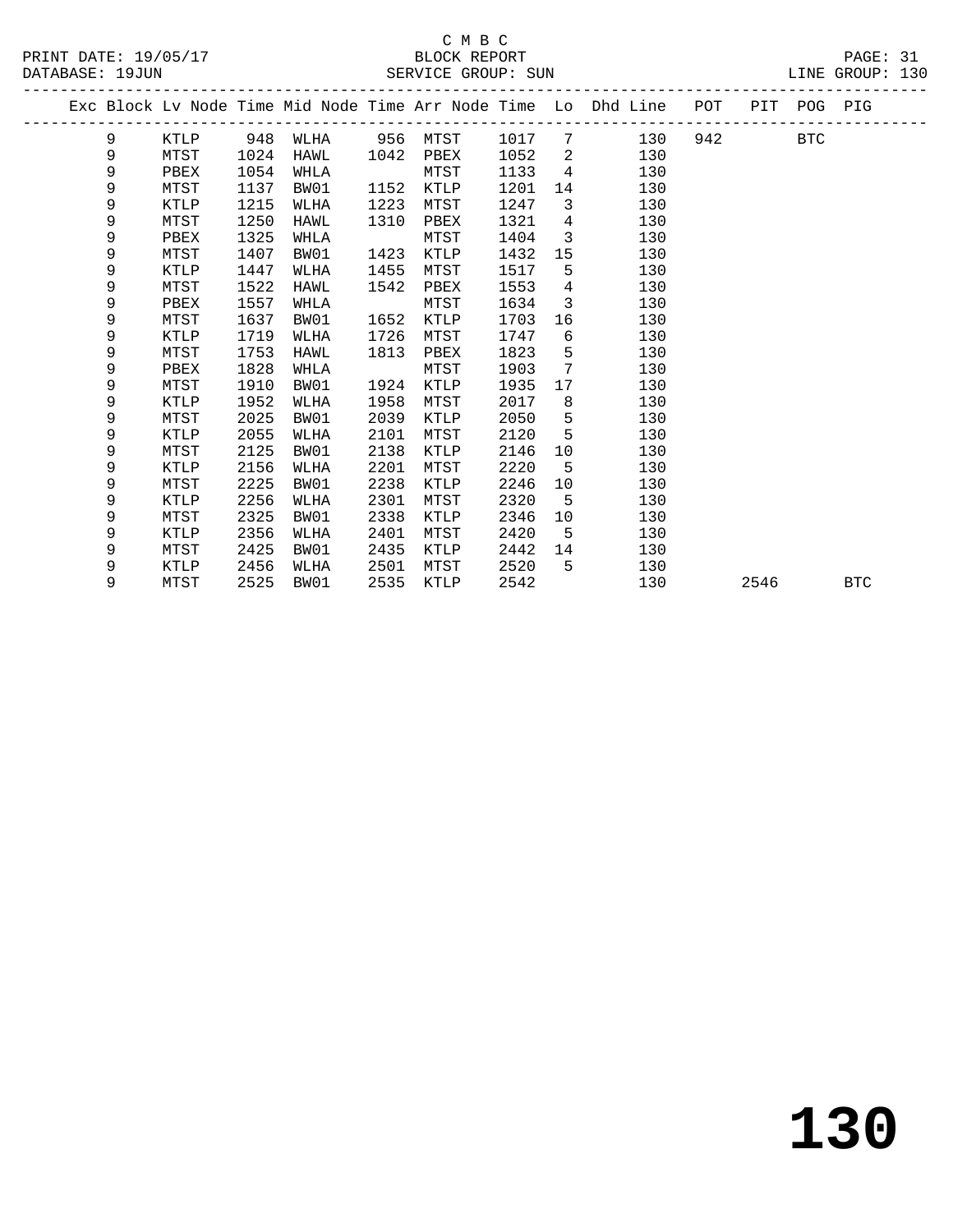|           | PRINT DATE: 19/05/17               |
|-----------|------------------------------------|
| --------- | $\sim$ $\sim$ $\sim$ $\sim$ $\sim$ |

PAGE: 32<br>LINE GROUP: 210

|              | 15GB 15 & GRAND BLVD     |                                               |              |                                                                                 |      |                            |                |                          | 15LO 15TH & LONSDALE                                                           |     |             |            |
|--------------|--------------------------|-----------------------------------------------|--------------|---------------------------------------------------------------------------------|------|----------------------------|----------------|--------------------------|--------------------------------------------------------------------------------|-----|-------------|------------|
|              | $22PH$ 22 ST & PHILIP    |                                               |              | 22 ST & PHILIP<br>BANBURY & GALLANT<br>BURRARD STATION                          |      |                            |                |                          | 29LO 29 ST & LONSDALE<br>BTC Burnaby Depot<br>CASB CAPILANO SUSPENSION BRG     |     |             |            |
| BAGA         |                          |                                               |              |                                                                                 |      |                            |                |                          |                                                                                |     |             |            |
| BUB2         |                          |                                               |              |                                                                                 |      |                            |                |                          |                                                                                |     |             |            |
| DEQU         |                          |                                               |              |                                                                                 |      |                            | EDRI           |                          | EDGEMONT & RIDGEWOOD                                                           |     |             |            |
| GB15         |                          |                                               |              | GRAND BLVD & 15 ST SB                                                           |      |                            | GMSK           |                          | GROUSE MTN SKYRIDE                                                             |     |             |            |
| HODM         |                          | HOWE & DUNSMUIR                               |              |                                                                                 |      |                            | LN15<br>LOQU   |                          | LONSDALE & 15 ST                                                               |     |             |            |
| LO15         |                          | LONSDALE & 15 ST                              |              |                                                                                 |      |                            |                |                          | LONSDALE QUAY                                                                  |     |             |            |
| LS15         |                          | LONSDALE & 15 ST                              |              |                                                                                 |      |                            | LVMT           |                          | LYNN VALLEY & MTN HWY                                                          |     |             |            |
| MACA         |                          | MARINE & CAPILANO                             |              |                                                                                 |      |                            |                |                          | MAGA MARINE & GARDEN                                                           |     |             |            |
| MOGL<br>NWST |                          | MONTROYAL & GLENCANYON<br>NEW WESTMINSTER STN |              |                                                                                 |      |                            |                |                          | MTLV MOUNTAIN HWY & LYNN VALLEY<br>OSLO        OSBORNE & LONSDALE              |     |             |            |
|              | PANA PANORAMA & NAUGHTON |                                               |              |                                                                                 |      |                            |                |                          | PBEX PHIBBS EXCHANGE                                                           |     |             |            |
| PNE          | PNE COLISEUM LOOP        |                                               |              |                                                                                 |      |                            |                |                          | PRRO PROSPECT & ROCKLAND                                                       |     |             |            |
|              | STST STADIUM STATION     |                                               |              |                                                                                 |      |                            |                |                          | UNDE UNDERWOOD & DEMPSEY                                                       |     |             |            |
| WE28         |                          |                                               |              |                                                                                 |      |                            |                |                          |                                                                                |     |             |            |
|              |                          |                                               |              |                                                                                 |      |                            |                |                          | Exc Block Lv Node Time Mid Node Time Arr Node Time Lo Dhd Line POT PIT POG PIG |     |             |            |
|              |                          |                                               |              |                                                                                 |      |                            |                |                          |                                                                                |     |             |            |
|              |                          |                                               |              |                                                                                 |      |                            |                |                          | 31 15GB 623 MAGA 639 STST 656 14 240 605 BTC<br>710 15LO 734 15GB 740 4 240    |     |             |            |
|              | 31                       | <b>STST</b>                                   |              |                                                                                 |      |                            |                |                          |                                                                                |     |             |            |
|              | 31                       | 15GB                                          |              |                                                                                 |      |                            |                |                          | 744 MAGA 800 STST 819 6 240                                                    |     |             |            |
|              | 31<br>31                 | STST<br>15GB                                  |              | 825 15LO<br>904 MAGA<br>954 15LO<br>15LO 851 15GB 857 7<br>MAGA 921 STST 940 14 |      |                            |                |                          | 240<br>240                                                                     |     |             |            |
|              | 31                       | STST                                          |              | $15LO$ $1022$ $15GB$                                                            |      |                            |                |                          | 1027 7 240                                                                     |     |             |            |
|              | 31                       | 15GB                                          |              | 1034 MAGA                                                                       |      | 1051 STST                  | 1111 11        |                          | 240                                                                            |     |             |            |
|              | 31                       | STST                                          |              | 15LO                                                                            |      | 1154 15GB                  | 1159 4         |                          | 240                                                                            |     |             |            |
|              | 31                       | 15GB                                          | 1122<br>1203 | MAGA                                                                            |      | 1221 STST                  | 1243 18        |                          | 240                                                                            |     |             |            |
|              | 31                       | STST                                          | 1301         | EDRI                                                                            |      | 1328 MOGL                  |                |                          | $1337$ 0 246                                                                   |     |             |            |
|              | 31                       | MOGL                                          | 1337         | WE28 1343 LOQU                                                                  |      |                            |                |                          | 1355 8 246                                                                     |     |             |            |
|              | 31                       | LOQU                                          | 1403         | DEQU                                                                            |      | 1415 MOGL                  |                |                          | 1419 0 246                                                                     |     |             |            |
|              | 31                       | MOGL                                          | 1419<br>1508 | MAGA                                                                            |      | 1435 STST                  |                |                          | 1501 7 246<br>1549 8 240                                                       |     |             |            |
|              | 31                       | STST                                          |              |                                                                                 |      |                            |                |                          |                                                                                |     |             |            |
|              | 31                       | 15GB                                          | 1557         | MAGA 1616 STST                                                                  |      |                            |                |                          | 1646 13 240                                                                    |     |             |            |
|              | 31                       | STST                                          | 1659         | 15LO                                                                            |      | 1734 15GB                  |                |                          | 1739 9 240                                                                     |     |             |            |
|              | 31                       | 15GB                                          | 1748         | MAGA                                                                            |      | 1805 STST                  | 1831           |                          |                                                                                | 240 | 1855 1880   | <b>BTC</b> |
|              | 32                       | 15GB                                          |              | 603 MAGA 619 STST                                                               |      |                            |                |                          | 635 15                                                                         |     | 240 545 BTC |            |
|              | 32                       | STST                                          |              | 650 15LO 714 15GB<br>724 MAGA 740 STST<br>811 15LO 835 15GB                     |      |                            |                |                          | 720 4 240                                                                      |     |             |            |
|              | 32                       | 15GB                                          |              |                                                                                 |      |                            | 759 12         |                          | 240                                                                            |     |             |            |
|              | 32                       | STST                                          |              |                                                                                 |      |                            | 841 8          |                          | 240                                                                            |     |             |            |
|              | 32<br>32                 | <b>STST</b>                                   | 939          | 15GB 849 MAGA<br>15LO                                                           | 1006 | 906 STST<br>15GB           | 925 14<br>1011 | 8                        | 240<br>240                                                                     |     |             |            |
|              | 32                       | 15GB                                          | 1019         | MAGA                                                                            | 1036 | STST                       | 1056           | 5                        | 240                                                                            |     |             |            |
|              | 32                       | $_{\footnotesize{\textnormal{STST}}}$         | 1101         | EDRI                                                                            | 1127 | $\tt MOGL$                 | 1136           | $\overline{\mathbf{0}}$  | 246                                                                            |     |             |            |
|              | 32                       | MOGL                                          | 1136         | WE28                                                                            | 1142 | LOQU                       | 1155           | 8                        | 246                                                                            |     |             |            |
|              | 32                       | LOQU                                          | 1203         | DEQU                                                                            | 1215 | MOGL                       | 1219           | $\overline{\phantom{0}}$ | 246                                                                            |     |             |            |
|              | 32                       | MOGL                                          | 1219         | MAGA                                                                            | 1235 | ${\tt STST}$               | 1258           | 12                       | 246                                                                            |     |             |            |
|              | 32                       | STST                                          | 1310         | <b>15LO</b>                                                                     | 1342 | 15GB                       | 1347           | 15                       | 240                                                                            |     |             |            |
|              | 32                       | 15GB                                          | 1402         | MAGA                                                                            | 1421 | STST                       | 1445           | 16                       | 240                                                                            |     |             |            |
|              | 32                       | STST                                          | 1501         | EDRI                                                                            | 1528 | MOGL                       | 1537           | $\overline{0}$           | 246                                                                            |     |             |            |
|              | 32                       | MOGL                                          | 1537         | WE28                                                                            | 1543 | LOQU                       | 1555           | $\overline{7}$           | 246                                                                            |     |             |            |
|              | 32                       | LOQU                                          | 1602         | 15GB                                                                            | 1614 | UNDE                       | 1628           | 5                        | 228                                                                            |     |             |            |
|              | 32                       | UNDE                                          | 1633         | GB15                                                                            | 1646 | LOQU                       | 1657           | 6                        | 228                                                                            |     |             |            |
|              | 32                       | LOQU                                          | 1703         | DEQU                                                                            | 1716 | MOGL                       | 1720           | $\overline{0}$           | 246                                                                            |     |             |            |
|              | 32                       | MOGL                                          | 1720         | MAGA                                                                            | 1736 | $_{\footnotesize\rm STST}$ | 1803           | 12                       | 246                                                                            |     |             |            |
|              | 32                       | STST                                          | 1815         | 15LO                                                                            | 1845 | 15GB                       | 1850           |                          | 240                                                                            |     | 1906        | <b>BTC</b> |
|              |                          |                                               |              |                                                                                 |      |                            |                |                          |                                                                                |     |             |            |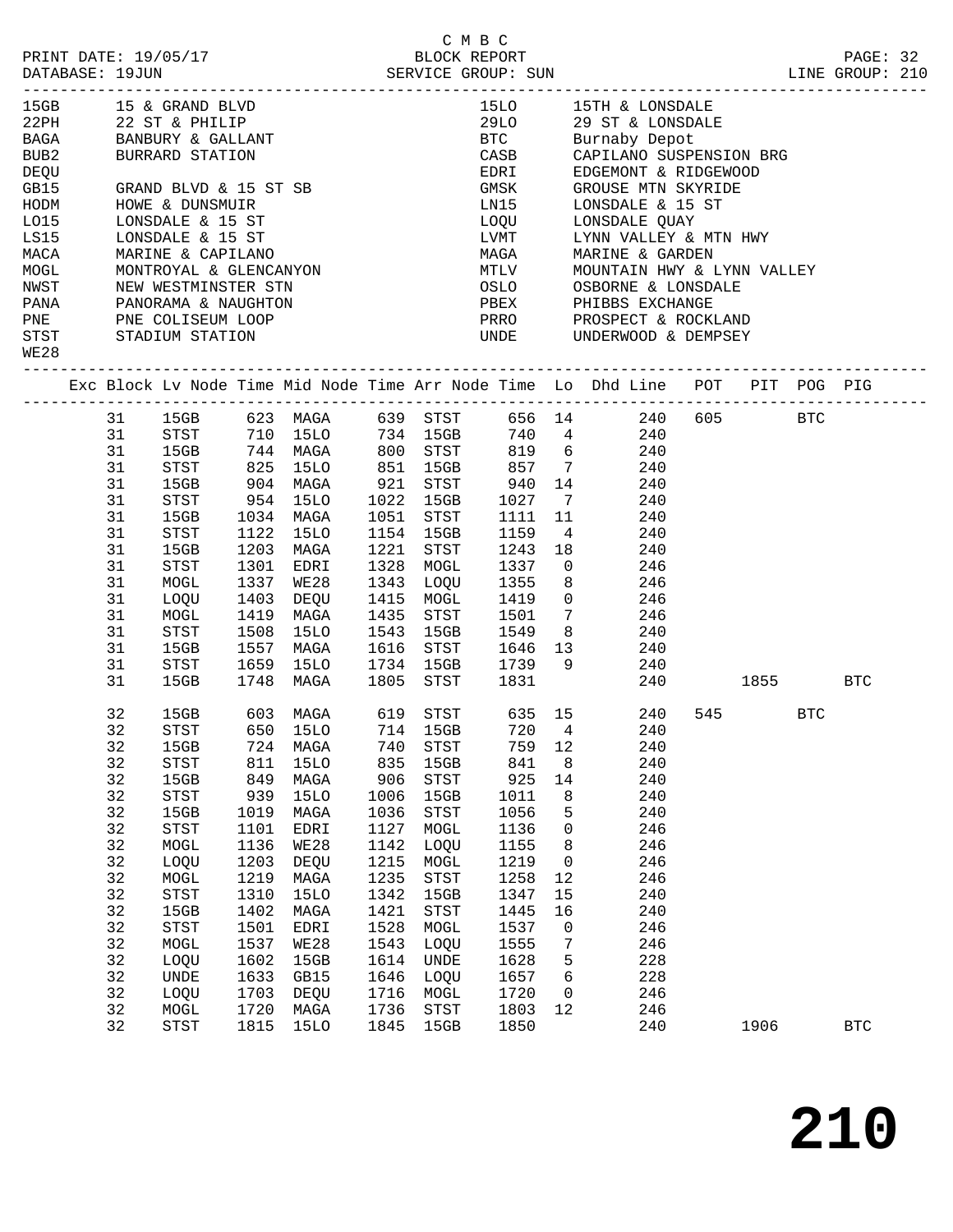|  |    |             |      | Exc Block Lv Node Time Mid Node Time Arr Node Time Lo Dhd Line POT PIT POG PIG |      |                                       |        |                 |    |     |     |      |            |              |
|--|----|-------------|------|--------------------------------------------------------------------------------|------|---------------------------------------|--------|-----------------|----|-----|-----|------|------------|--------------|
|  | 33 | STST        |      | 610 15LO                                                                       |      | 634 15GB                              | 640 4  |                 |    | 240 | 546 |      | <b>BTC</b> |              |
|  | 33 | 15GB        |      |                                                                                |      | 700 STST                              | 719 11 |                 |    | 240 |     |      |            |              |
|  | 33 | STST        |      | 644 MAGA<br>730 15LO                                                           |      | 754 15GB                              | 800    | $\overline{4}$  |    | 240 |     |      |            |              |
|  | 33 | 15GB        | 804  | MAGA                                                                           | 820  | STST                                  | 839    | 16              |    | 240 |     |      |            |              |
|  | 33 | STST        | 855  | 15LO                                                                           | 921  | 15GB                                  | 927    | $\overline{7}$  |    | 240 |     |      |            |              |
|  | 33 | 15GB        | 934  | MAGA                                                                           | 951  | STST                                  | 1011   | 12              |    | 240 |     |      |            |              |
|  | 33 | STST        | 1023 | 15LO                                                                           | 1052 | 15GB                                  | 1057   | 6               |    | 240 |     |      |            |              |
|  | 33 | 15GB        | 1103 | MAGA                                                                           | 1121 | $_{\footnotesize{\textnormal{STST}}}$ | 1142   | 19              |    | 240 |     |      |            |              |
|  | 33 | STST        | 1201 | EDRI                                                                           | 1227 | MOGL                                  | 1236   | $\overline{0}$  |    | 246 |     |      |            |              |
|  | 33 | MOGL        | 1236 | WE28                                                                           | 1242 | LOQU                                  | 1255   | 8               |    | 246 |     |      |            |              |
|  | 33 | LOQU        | 1303 | DEQU                                                                           | 1315 | MOGL                                  | 1319   | $\overline{0}$  |    | 246 |     |      |            |              |
|  | 33 | MOGL        | 1319 | MAGA                                                                           | 1335 | $_{\footnotesize{\textnormal{STST}}}$ | 1358   | 10              |    | 246 |     |      |            |              |
|  | 33 | STST        | 1408 | <b>15LO</b>                                                                    | 1443 | 15GB                                  | 1449   | 13              |    | 240 |     |      |            |              |
|  | 33 | 15GB        | 1502 | MAGA                                                                           | 1521 | STST                                  | 1547   | 14              |    | 240 |     |      |            |              |
|  | 33 | <b>STST</b> | 1601 | EDRI                                                                           | 1628 | MOGL                                  | 1637   | $\overline{0}$  |    | 246 |     |      |            |              |
|  | 33 | MOGL        | 1637 | WE28                                                                           | 1643 | LOQU                                  | 1655   | $7\phantom{.0}$ |    | 246 |     |      |            |              |
|  | 33 | LOQU        | 1702 | CASB                                                                           | 1718 | GMSK                                  | 1727   | 10              |    | 236 |     |      |            |              |
|  | 33 | GMSK        | 1737 | LS15                                                                           | 1758 | PBEX                                  | 1813   | 6               |    | 232 |     |      |            |              |
|  | 33 | PBEX        | 1819 | LN15                                                                           | 1833 | GMSK                                  | 1856   | 12              |    | 232 |     |      |            |              |
|  | 33 | $\rm{GMSK}$ | 1908 | LS15                                                                           | 1928 | PBEX                                  | 1942   | $7\overline{ }$ |    | 232 |     |      |            |              |
|  | 33 | PBEX        | 1949 | LN15                                                                           | 2002 | <b>GMSK</b>                           | 2023   | 15              |    | 232 |     |      |            |              |
|  | 33 | GMSK        | 2038 | LS15                                                                           | 2057 | PBEX                                  | 2110   | 10              |    | 232 |     |      |            |              |
|  | 33 | PBEX        | 2120 | LN15                                                                           | 2133 | GMSK                                  | 2154   | 14              |    | 232 |     |      |            |              |
|  | 33 | GMSK        | 2208 | LS15                                                                           | 2227 | PBEX                                  | 2239   |                 |    | 232 |     | 2249 |            | <b>BTC</b>   |
|  |    |             |      |                                                                                |      |                                       |        |                 |    |     |     |      |            |              |
|  | 34 | LOQU        | 555  | MACA                                                                           |      | LVMT                                  | 611    | $\mathbf{1}$    |    | 242 | 537 |      | <b>BTC</b> |              |
|  | 34 | LVMT        | 612  | LOQU                                                                           | 629  | STST                                  | 656    | $\overline{4}$  |    | 242 |     |      |            |              |
|  | 34 | STST        | 700  | MACA                                                                           | 714  | LVMT                                  | 740    | 2               |    | 242 |     |      |            |              |
|  | 34 | LVMT        | 742  | LOQU                                                                           | 759  | STST                                  | 827    | 13              |    | 242 |     |      |            |              |
|  | 34 | STST        | 840  | <b>15LO</b>                                                                    | 906  | 15GB                                  | 912    | 7               |    | 240 |     |      |            |              |
|  | 34 | 15GB        | 919  | MAGA                                                                           | 936  | STST                                  | 956    | 7               |    | 240 |     |      |            |              |
|  | 34 | STST        | 1003 | EDRI                                                                           | 1028 | MOGL                                  | 1037   | $\mathbf 0$     |    | 246 |     |      |            |              |
|  | 34 | MOGL        | 1037 | WE28                                                                           | 1043 | LOQU                                  | 1056   | 7               |    | 246 |     |      |            |              |
|  | 34 | LOQU        | 1103 | DEQU                                                                           | 1115 | MOGL                                  | 1119   | $\mathsf{O}$    |    | 246 |     |      |            |              |
|  | 34 | MOGL        | 1119 | MAGA                                                                           | 1135 | $_{\footnotesize{\textnormal{STST}}}$ | 1156   | 12              |    | 246 |     |      |            |              |
|  | 34 | STST        | 1208 | 15LO                                                                           | 1240 | 15GB                                  | 1245   | 17              |    | 240 |     |      |            |              |
|  | 34 | 15GB        | 1302 | MAGA                                                                           | 1321 | STST                                  | 1345   | 16              |    | 240 |     |      |            |              |
|  | 34 | STST        | 1401 | EDRI                                                                           | 1428 | MOGL                                  | 1437   | $\overline{0}$  |    | 246 |     |      |            |              |
|  | 34 | MOGL        | 1437 | WE28                                                                           |      | 1443 LOQU                             | 1455   | 8               |    | 246 |     |      |            |              |
|  | 34 |             |      | LOQU 1503 DEQU 1516 MOGL 1520 0                                                |      |                                       |        |                 |    | 246 |     |      |            |              |
|  | 34 | MOGL        | 1520 | MAGA                                                                           | 1536 | STST                                  | 1604   | 7               |    | 246 |     |      |            |              |
|  | 34 | <b>STST</b> | 1611 | <b>15LO</b>                                                                    | 1646 | 15GB                                  | 1652   | 7               |    | 240 |     |      |            |              |
|  | 34 | 15GB        | 1659 | MAGA                                                                           | 1717 | $_{\footnotesize{\textnormal{STST}}}$ | 1746   | 14              |    | 240 |     |      |            |              |
|  | 34 | <b>STST</b> | 1800 | <b>15LO</b>                                                                    | 1833 | 15GB                                  | 1838   | 15              |    | 240 |     |      |            |              |
|  | 34 | 15GB        | 1853 | MAGA                                                                           | 1909 | ${\tt STST}$                          | 1933   | 8               |    | 240 |     |      |            |              |
|  | 34 | <b>STST</b> | 1941 | <b>15LO</b>                                                                    | 2008 | 15GB                                  | 2013   | 6               |    | 240 |     |      |            |              |
|  | 34 | 15GB        | 2019 | MAGA                                                                           | 2034 | $_{\footnotesize\rm STST}$            | 2056   | 13              |    | 240 |     |      |            |              |
|  | 34 | STST        | 2109 | <b>15LO</b>                                                                    | 2135 | 15GB                                  | 2140   | 11              |    | 240 |     |      |            |              |
|  | 34 | 15GB        | 2151 | MAGA                                                                           | 2206 | $_{\footnotesize\rm STST}$            | 2225   | 11              |    | 240 |     |      |            |              |
|  | 34 | <b>STST</b> | 2236 | <b>15LO</b>                                                                    | 2302 | 15GB                                  | 2307   | 3               |    | 240 |     |      |            |              |
|  | 34 | 15GB        | 2310 |                                                                                |      | LS15                                  | 2315   | 12              | 5  | 240 |     |      |            |              |
|  | 34 | LOQU        | 2332 |                                                                                |      | HODM                                  | 2400   | 3               |    | N24 |     |      |            |              |
|  | 34 | HODM        | 2403 | LOQU                                                                           | 2433 | LVMT                                  | 2452   | $\mathbf 1$     |    | N24 |     |      |            |              |
|  | 34 | LVMT        | 2453 | LOQU                                                                           |      | HODM                                  | 2534   | 0               |    | N24 |     |      |            |              |
|  | 34 | HODM        | 2534 | LOQU                                                                           | 2604 | LVMT                                  | 2623   | 28              | 23 | N24 |     |      |            |              |
|  | 34 | HODM        | 2714 | LOQU                                                                           | 2744 | LVMT                                  | 2803   |                 |    | N24 |     | 2823 |            | $_{\rm BTC}$ |
|  |    |             |      |                                                                                |      |                                       |        |                 |    |     |     |      |            |              |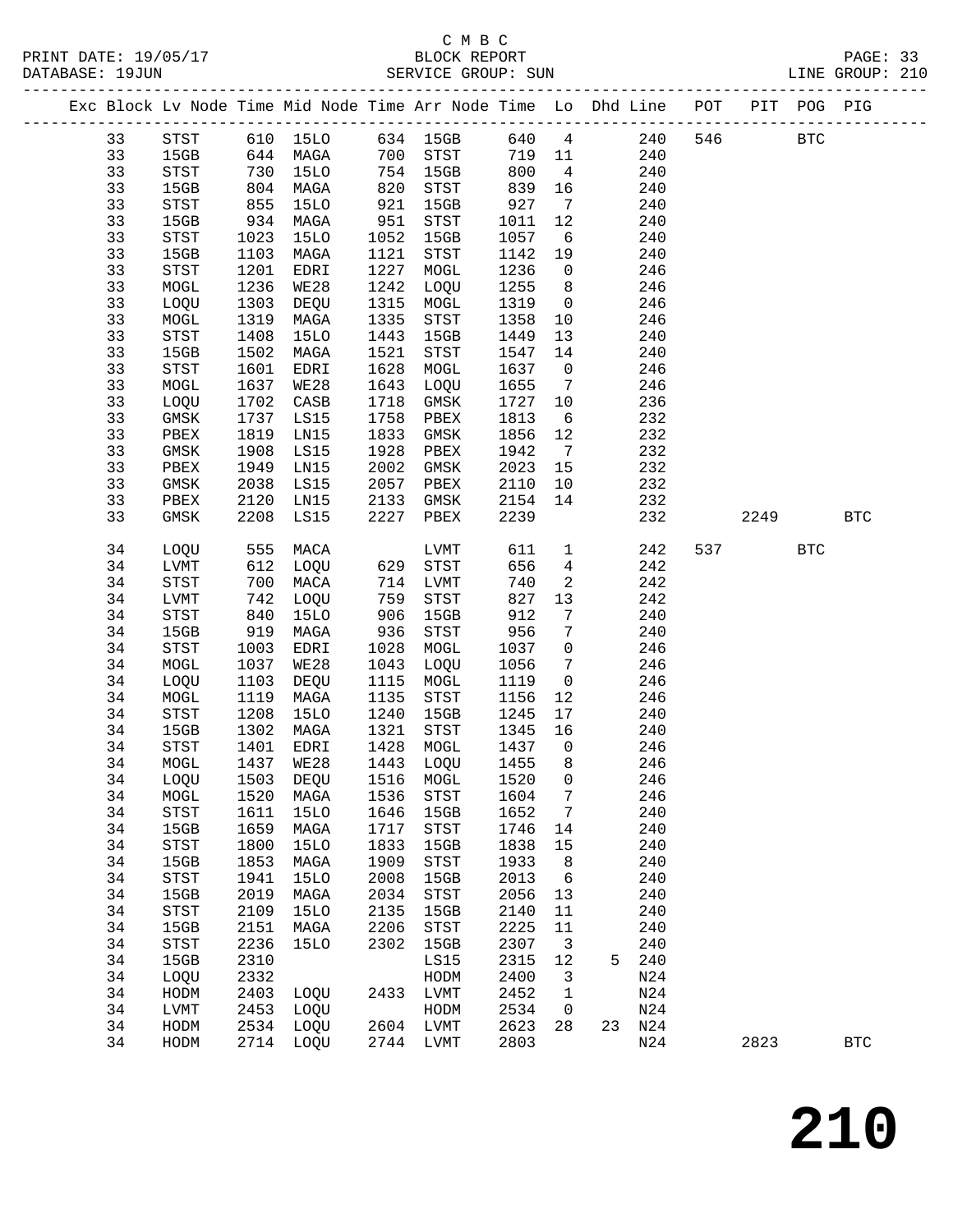| PRINT DATE: 19/05/17<br>DATABASE: 19JUN |    |      |      |               |      | C M B C<br>BLOCK REPORT<br>SERVICE GROUP: SUN |      |                         |                                                                                                                         |  | PAGE: 34<br>LINE GROUP: 210 |  |
|-----------------------------------------|----|------|------|---------------|------|-----------------------------------------------|------|-------------------------|-------------------------------------------------------------------------------------------------------------------------|--|-----------------------------|--|
|                                         |    |      |      |               |      |                                               |      |                         | Exc Block Lv Node Time Mid Node Time Arr Node Time Lo Dhd Line POT PIT POG PIG<br>------------------------------------- |  |                             |  |
|                                         | 35 |      |      | STST 630 15LO |      | 654 15GB                                      |      |                         | 700 4 240 606 BTC                                                                                                       |  |                             |  |
|                                         | 35 | 15GB | 704  | MAGA          | 720  | STST                                          | 739  |                         | 12 and $\overline{a}$<br>240                                                                                            |  |                             |  |
|                                         | 35 | STST | 751  | 15LO          | 815  | 15GB                                          | 821  |                         | 14<br>240                                                                                                               |  |                             |  |
|                                         | 35 | 15GB | 835  | MAGA          | 851  | STST                                          | 910  | 14                      | 240                                                                                                                     |  |                             |  |
|                                         | 35 | STST | 924  | 15LO          | 951  | 15GB                                          | 956  |                         | $8 \overline{)}$<br>240                                                                                                 |  |                             |  |
|                                         | 35 | 15GB | 1004 | MAGA          | 1021 | STST                                          | 1041 | 12                      | 240                                                                                                                     |  |                             |  |
|                                         | 35 | STST | 1053 | 15LO          | 1123 | 15GB                                          | 1128 | 5 <sup>5</sup>          | 240                                                                                                                     |  |                             |  |
|                                         | 35 | 15GB | 1133 | MAGA          | 1151 | STST                                          | 1213 | 18                      | 240                                                                                                                     |  |                             |  |
|                                         | 35 | STST | 1231 | EDRI          | 1258 | MOGL                                          | 1307 | $\overline{0}$          | 246                                                                                                                     |  |                             |  |
|                                         | 35 | MOGL | 1307 | WE28          | 1313 | LOQU                                          | 1325 | $\overline{7}$          | 246                                                                                                                     |  |                             |  |
|                                         | 35 | LOQU | 1332 | CASB          | 1353 | GMSK                                          | 1402 | $\overline{\mathbf{3}}$ | 236                                                                                                                     |  |                             |  |
|                                         | 35 | GMSK | 1405 | LS15 1427     |      | PBEX                                          | 1440 |                         | 232<br>10                                                                                                               |  |                             |  |
|                                         | 35 | PBEX | 1450 |               |      | PANA                                          | 1507 | 20                      | 212                                                                                                                     |  |                             |  |
|                                         | 35 | PANA | 1527 |               |      | PBEX                                          | 1545 | 5                       | 212                                                                                                                     |  |                             |  |
|                                         | 35 | PBEX | 1550 |               |      | PANA                                          | 1607 | 19                      | 212                                                                                                                     |  |                             |  |
|                                         | 35 | PANA | 1626 |               |      | PBEX                                          | 1644 | 5                       | 212                                                                                                                     |  |                             |  |
|                                         | 35 | PBEX | 1649 | LN15          |      | 1703 GMSK                                     | 1726 | $7\overline{ }$         | 232                                                                                                                     |  |                             |  |
|                                         | 35 | GMSK | 1733 | CASB          | 1740 | LOOU                                          | 1759 | $\overline{3}$          | 236                                                                                                                     |  |                             |  |
|                                         | 35 | LOOU | 1802 | 15GB          |      | 1814 UNDE                                     | 1827 | 5                       | 228                                                                                                                     |  |                             |  |

 35 UNDE 1832 GB15 1844 LOQU 1856 6 228 35 LOQU 1902 15GB 1914 UNDE 1925 8 228 35 UNDE 1933 GB15 1945 LOQU 1956 9 228

 35 MOGL 2021 MAGA 2037 STST 2059 4 246 35 STST 2103 EDRI 2125 MOGL 2134 0 246 35 MOGL 2134 WE28 2140 LOQU 2152 13 246 35 LOQU 2205 DEQU 2217 MOGL 2221 0 246 35 MOGL 2221 MAGA 2237 STST 2255 8 246 35 STST 2303 EDRI 2325 MOGL 2334 0 246 35 MOGL 2334 WE28 2340 LOQU 2351 14 246 35 LOQU 2405 DEQU 2417 MOGL 2421 0 246

35 LOQU 2005 DEQU 2017 MOGL 2021 0 246

35 MOGL 2421 MAGA 2436 246 2501 BTC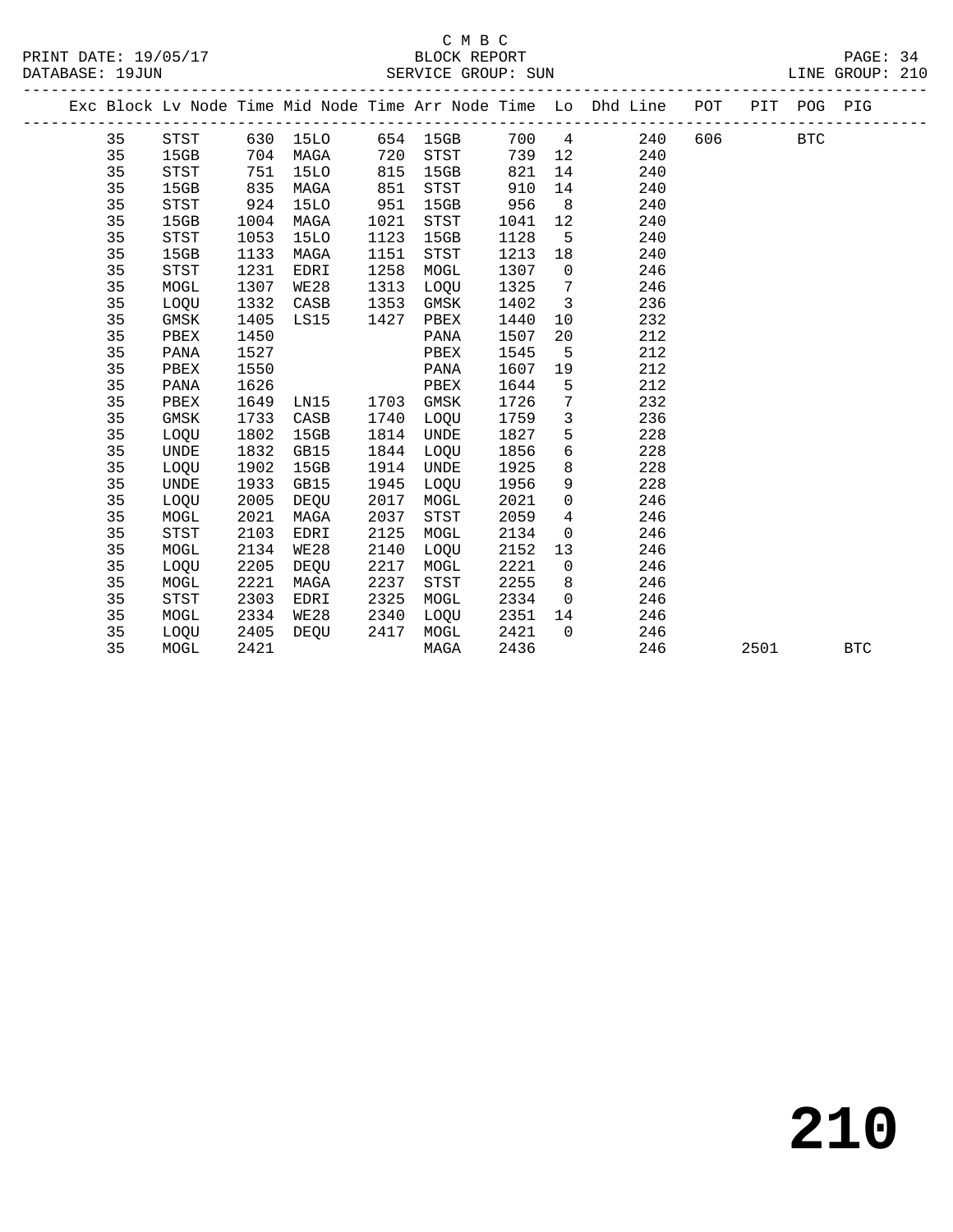# C M B C<br>BLOCK REPORT

LINE GROUP: 210

|        |    |                  |      |              |      |                            |         |                              | Exc Block Lv Node Time Mid Node Time Arr Node Time Lo Dhd Line POT |     |      | PIT POG PIG |            |
|--------|----|------------------|------|--------------|------|----------------------------|---------|------------------------------|--------------------------------------------------------------------|-----|------|-------------|------------|
|        | 36 | LOQU             |      | 625 MACA     |      | LVMT                       | 641     | $\mathbf{1}$                 | 242                                                                | 607 |      | <b>BTC</b>  |            |
|        | 36 | LVMT             | 642  | LOQU         |      | 659 STST                   | 726     | 6                            | 242                                                                |     |      |             |            |
|        | 36 | STST             | 732  | MACA         | 747  | LOQU                       | 759     | $5\phantom{.0}$              | 242                                                                |     |      |             |            |
|        | 36 | LOQU             | 804  | DEQU         | 814  | MOGL                       | 818     | $\overline{0}$               | 246                                                                |     |      |             |            |
|        | 36 | MOGL             | 818  | MAGA         | 834  | STST                       | 852     | 10                           | 246                                                                |     |      |             |            |
|        | 36 | STST             | 902  | EDRI         | 924  | MOGL                       | 933     | $\overline{0}$               | 246                                                                |     |      |             |            |
|        | 36 | MOGL             | 933  | <b>WE28</b>  | 939  | LOQU                       | 951     | 13                           | 246                                                                |     |      |             |            |
|        | 36 | LOQU             | 1004 | DEQU         | 1016 | MOGL                       | 1020    | $\overline{0}$               | 246                                                                |     |      |             |            |
|        | 36 | MOGL             | 1020 | MAGA         | 1036 | STST                       | 1057    | 11                           | 246                                                                |     |      |             |            |
|        | 36 | STST             | 1108 | <b>15LO</b>  | 1138 | 15GB                       | 1143    | 5                            | 240                                                                |     |      |             |            |
|        | 36 | 15GB             | 1148 | MAGA         | 1206 | $_{\footnotesize\rm STST}$ | 1228    | 10                           | 240                                                                |     |      |             |            |
|        | 36 | <b>STST</b>      | 1238 | 15LO         | 1310 | 15GB                       | 1315    | 17                           | 240                                                                |     |      |             |            |
|        | 36 | 15GB             | 1332 | MAGA         | 1351 | STST                       | 1415    | 16                           | 240                                                                |     |      |             |            |
|        | 36 | <b>STST</b>      | 1431 | EDRI         | 1458 | MOGL                       | 1507    | $\overline{0}$               | 246                                                                |     |      |             |            |
|        | 36 | MOGL             | 1507 | <b>WE28</b>  | 1513 | LOQU                       | 1525    | 8                            | 246                                                                |     |      |             |            |
|        | 36 | LOQU             | 1533 | DEQU         | 1546 | MOGL                       | 1550    | $\mathsf{O}$                 | 246                                                                |     |      |             |            |
|        | 36 | MOGL             | 1550 | MAGA         | 1606 | STST                       | 1634    | 13                           | 246                                                                |     |      |             |            |
|        | 36 | STST             | 1647 | <b>15LO</b>  | 1722 | 15GB                       | 1727    | 8                            | 240                                                                |     |      |             |            |
|        | 36 | 15GB             | 1735 | MAGA         | 1753 | STST                       | 1822    | 11                           | 240                                                                |     |      |             |            |
|        | 36 | <b>STST</b>      | 1833 | EDRI         | 1856 | MOGL                       | 1905    | $\mathsf{O}$                 | 246                                                                |     |      |             |            |
|        | 36 | MOGL             | 1905 | <b>WE28</b>  | 1911 | LOQU                       | 1923    | 9                            | 246                                                                |     |      |             |            |
|        | 36 | LOQU             | 1932 | 15GB         | 1943 | <b>UNDE</b>                | 1954    | 9                            | 228                                                                |     |      |             |            |
|        | 36 | <b>UNDE</b>      | 2003 | GB15         | 2015 | LOQU                       | 2026    | 7                            | 228                                                                |     |      |             |            |
|        | 36 | LOQU             | 2033 | <b>29LO</b>  | 2046 | LVMT                       | 2053    | 10                           | 229                                                                |     |      |             |            |
|        | 36 | LVMT             | 2103 | L015         |      | LOQU                       | 2121    | 11                           | 229                                                                |     |      |             |            |
|        | 36 | LOQU             | 2132 | 15GB         | 2143 | UNDE                       | 2154    | 9                            | 228                                                                |     |      |             |            |
|        | 36 | UNDE             | 2203 | GB15         | 2215 | LOQU                       | 2225    | 7                            | 228                                                                |     |      |             |            |
|        | 36 | LOQU             | 2232 | 15GB         | 2243 | UNDE                       | 2254    | 9                            | 228                                                                |     |      |             |            |
|        | 36 | UNDE             | 2303 | GB15         | 2315 | LOQU                       | 2325    | 8                            | 228                                                                |     |      |             |            |
|        | 36 | LOQU             | 2333 | LN15         | 2340 | PRRO                       | 2354    | 20                           | 230                                                                |     |      |             |            |
| #CA 36 |    | PRRO             | 2414 | LS15         | 2420 | LOQU                       | 2426    |                              | 230                                                                |     | 2444 |             | <b>BTC</b> |
| CA 36  |    | PRRO             | 2414 | LS15         | 2420 | LOQU                       | 2426    | $7\phantom{.0}$              | 230                                                                |     |      |             |            |
| CA 36  |    | LOQU             | 2433 | LN15         | 2440 | PRRO                       | 2453    |                              | 230                                                                |     | 2513 |             | BTC        |
|        | 37 | UNDE             | 656  | PBEX         | 716  | BUB2                       | 740     | 12                           | 210                                                                | 626 |      | <b>BTC</b>  |            |
|        | 37 | BUB2             | 752  | PBEX         | 813  | UNDE                       | 835     | 20                           | 210                                                                |     |      |             |            |
|        | 37 | UNDE             | 855  | PBEX         | 915  | BUB2                       | 939     | 12                           | 210                                                                |     |      |             |            |
|        | 37 | BUB2             | 951  | PBEX         | 1013 | UNDE                       | 1035    | 20                           | 210                                                                |     |      |             |            |
|        | 37 | UNDE             | 1055 | PBEX         | 1115 | BUB2                       | 1141    | $7\phantom{.0}\phantom{.0}7$ | 210                                                                |     |      |             |            |
|        | 37 | BUB2             | 1148 | PBEX         | 1213 | UNDE                       | 1236 19 |                              | 210                                                                |     |      |             |            |
|        | 37 | UNDE             | 1255 | PBEX         | 1315 | BUB <sub>2</sub>           | 1344    | 4                            | 210                                                                |     |      |             |            |
|        | 37 | BUB <sub>2</sub> | 1348 | PBEX         | 1414 | UNDE                       | 1436    | 19                           | 210                                                                |     |      |             |            |
|        | 37 | <b>UNDE</b>      | 1455 | PBEX         | 1514 | BUB <sub>2</sub>           | 1543    | 5                            | 210                                                                |     |      |             |            |
|        | 37 | BUB <sub>2</sub> | 1548 | PBEX         | 1614 | UNDE                       | 1636    | 20                           | 210                                                                |     |      |             |            |
|        | 37 | <b>UNDE</b>      | 1656 | ${\tt PBEX}$ | 1715 | BUB <sub>2</sub>           | 1742    | 7                            | 210                                                                |     |      |             |            |
|        | 37 | BUB <sub>2</sub> | 1749 | PBEX         | 1814 | UNDE                       | 1836    | 20                           | 210                                                                |     |      |             |            |
|        | 37 | <b>UNDE</b>      | 1856 | PBEX         | 1915 | BUB2                       | 1940    | 12                           | 210                                                                |     |      |             |            |
|        | 37 | BUB <sub>2</sub> | 1952 | PBEX         | 2014 | UNDE                       | 2036    | 22                           | 210                                                                |     |      |             |            |

 37 UNDE 2058 PBEX 2114 BUB2 2143 7 209 37 BUB2 2150 PBEX 2213 UNDE 2236 22 209 37 UNDE 2258 PBEX 2314 BUB2 2340 10 209 37 BUB2 2350 PBEX 2413 UNDE 2434 5 209

37 UNDE 2439 PBEX 2454 209 2504 BTC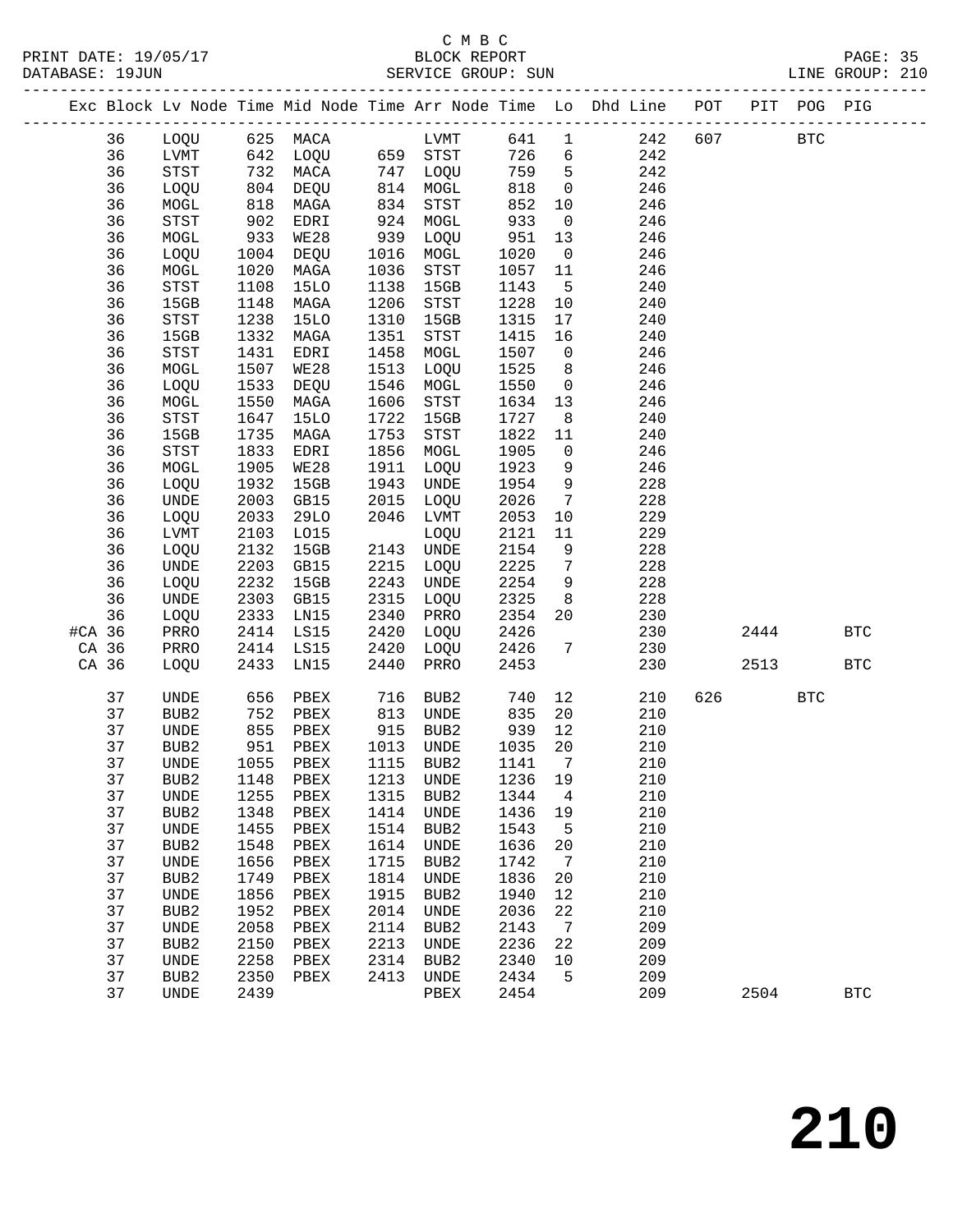#### C M B C SERVICE GROUP: SUN

| Exc Block Lv Node Time Mid Node Time Arr Node Time Lo Dhd Line POT PIT POG PIG |                  |      |                            |      |           |      |                 |              |            |            |            |
|--------------------------------------------------------------------------------|------------------|------|----------------------------|------|-----------|------|-----------------|--------------|------------|------------|------------|
| 38                                                                             |                  |      | 15GB 650 LVMT 656 UNDE 701 |      |           |      | $\mathbf{1}$    |              | 228        | 632 BTC    |            |
| 38                                                                             | UNDE             | 702  | GB15                       | 715  | LOOU      | 727  | 5 <sub>5</sub>  |              | 228        |            |            |
| 38                                                                             | LOOU             | 732  | 15GB                       | 743  | UNDE      | 754  | $7\overline{ }$ |              | 228        |            |            |
| 38                                                                             | UNDE             | 801  | GB15                       | 814  | LOOU      | 826  | 6               |              | 228        |            |            |
| 38                                                                             | LOOU             | 832  | 15GB                       | 843  | UNDE      | 855  | 6               |              | 228        |            |            |
| 38                                                                             | UNDE             | 901  | GB15                       | 914  | LOQU      | 926  | 6               |              | 228        |            |            |
| 38                                                                             | LOQU             | 932  | 15GB                       | 943  | UNDE      | 955  | 5 <sub>5</sub>  |              | 228        |            |            |
| 38                                                                             | UNDE             | 1000 | GB15                       | 1013 | LOOU      | 1026 | 6               |              | 228        |            |            |
| 38                                                                             | LOOU             | 1032 | 15GB                       | 1043 | UNDE      | 1055 | 5 <sub>1</sub>  |              | 228        |            |            |
| 38                                                                             | UNDE             | 1100 | GB15                       | 1113 | LOQU      | 1126 | $6\overline{6}$ |              | 228        |            |            |
| 38                                                                             | LOQU             | 1132 | CASB                       | 1153 | GMSK      | 1202 | $\overline{3}$  |              | 236        |            |            |
| 38                                                                             | GMSK             | 1205 | LS15                       | 1227 | PBEX      | 1240 | 10              |              | 232        |            |            |
| 38                                                                             | PBEX             | 1250 |                            |      | PANA      | 1307 | 20              |              | 212        |            |            |
| 38                                                                             | PANA             | 1327 |                            |      | PBEX      | 1345 | $\overline{4}$  |              | 212        |            |            |
| 38                                                                             | PBEX             | 1349 | LNI5                       |      | 1403 GMSK | 1426 | 8               |              | 232        |            |            |
| 38                                                                             | GMSK             | 1434 | CASB                       | 1441 | LOQU      | 1500 | $\overline{2}$  |              | 236        |            |            |
| 38                                                                             | LOQU             | 1502 | CASB                       | 1522 | GMSK      | 1531 | $4\overline{ }$ |              | 236        |            |            |
| 38                                                                             | GMSK             |      | 1535 LS15                  | 1557 | PBEX      | 1612 | 8               |              | 232        |            |            |
| 38                                                                             | PBEX             | 1620 |                            |      | PANA      | 1637 | 13              | $\mathbf{1}$ | 212        |            |            |
| 38                                                                             | BAGA             | 1651 |                            |      | PBEX      | 1713 | 7               |              | 211        |            |            |
| 38                                                                             | PBEX             | 1720 |                            |      | PANA      | 1737 | 13              | $\mathbf{1}$ | 212        |            |            |
| 38                                                                             | BAGA             | 1751 |                            |      | PBEX      | 1813 | 5               |              | 211        |            |            |
| 38                                                                             | PBEX             | 1818 |                            |      | BAGA      | 1839 | 12              |              | 211        |            |            |
| 38                                                                             | BAGA             | 1851 |                            |      | PBEX      | 1913 |                 |              | 211        | 1923       | <b>BTC</b> |
| 39                                                                             | PBEX             | 647  |                            |      | BUB2      | 708  | 14              |              | 210<br>635 | <b>BTC</b> |            |
| 39                                                                             | BUB <sub>2</sub> | 722  | PBEX                       | 743  | UNDE      | 805  | 20              |              | 210        |            |            |
| 39                                                                             | UNDE             | 825  | PBEX                       | 845  | BUB2      | 909  | 14              |              | 210        |            |            |
| 39                                                                             | BUB2             | 923  | PBEX                       | 945  | UNDE      | 1007 | 18              |              | 210        |            |            |
| 39                                                                             | UNDE             | 1025 | PBEX                       | 1045 | BUB2      | 1111 | 9               |              | 210        |            |            |
| 39                                                                             | BUB <sub>2</sub> | 1120 | PBEX                       | 1143 | UNDE      | 1206 | 19              |              | 210        |            |            |
| 39                                                                             | <b>UNDE</b>      |      | 1225 PBEX                  | 1245 | BUB2      | 1313 | 5               |              | 210        |            |            |
|                                                                                |                  |      |                            |      |           |      |                 |              |            |            |            |

 39 BUB2 1318 PBEX 1344 UNDE 1406 20 210 39 UNDE 1426 PBEX 1446 BUB2 1515 3 210

 39 BUB2 1719 PBEX 1744 UNDE 1806 20 210 39 UNDE 1826 PBEX 1845 BUB2 1910 11 210 39 BUB2 1921 PBEX 1944 UNDE 2006 22 210 39 UNDE 2028 PBEX 2044 BUB2 2113 6 209 39 BUB2 2119 PBEX 2143 UNDE 2207 21 209 39 UNDE 2228 PBEX 2244 BUB2 2312 8 209

39 BUB2 1518 PBEX 1544 UNDE 1606 20 210<br>39 UNDE 1626 PBEX 1645 BUB2 1713 6 210 39 UNDE 1626 PBEX 1645 BUB2 1713 6 210

39 BUB2 2320 PBEX 2343 UNDE 2406 23 209

39 UNDE 2429 PBEX 2444 209 2454 BTC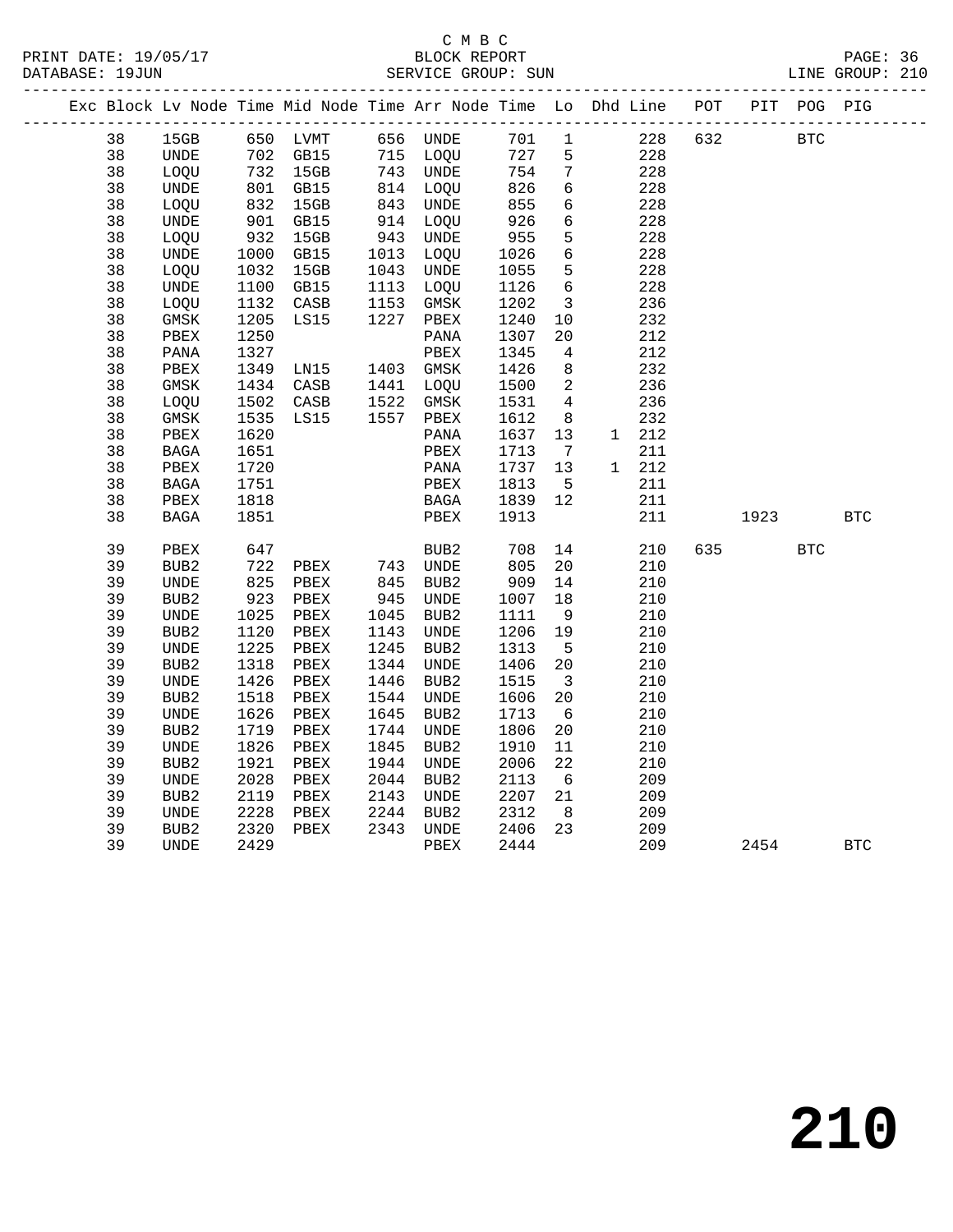|    |              |      |                        |      |              |      |                            | Exc Block Lv Node Time Mid Node Time Arr Node Time Lo Dhd Line POT PIT POG PIG |     |      |              |              |
|----|--------------|------|------------------------|------|--------------|------|----------------------------|--------------------------------------------------------------------------------|-----|------|--------------|--------------|
| 40 |              |      |                        |      |              |      |                            | LOQU 704 DEQU 714 MOGL 718 0 246<br>MOGL 718 MAGA 734 STST 751 11 246          | 646 |      | <b>BTC</b>   |              |
| 40 |              |      |                        |      |              |      |                            |                                                                                |     |      |              |              |
| 40 | STST         |      | 802 EDRI               |      | 823 MOGL     | 832  | $\overline{0}$             | 246                                                                            |     |      |              |              |
| 40 | MOGL         |      | 832 WE28               | 838  | LOQU         | 850  | 13                         | 246                                                                            |     |      |              |              |
| 40 | LOQU         | 903  | 29LO                   |      | 915 LVMT     | 922  | 10                         | 229                                                                            |     |      |              |              |
| 40 | LVMT         |      | 932 LO15               |      | LOQU         | 954  | 9                          | 229                                                                            |     |      |              |              |
| 40 | LOQU         | 1003 | 29LO                   |      | 1017 LVMT    | 1024 | $7\phantom{.0}$            | 229                                                                            |     |      |              |              |
| 40 | LVMT         | 1031 | LO15                   |      | LOQU         | 1054 | 8                          | 229                                                                            |     |      |              |              |
| 40 | LOQU         | 1102 | 15GB                   |      | 1113 UNDE    | 1125 | 5                          | 228                                                                            |     |      |              |              |
| 40 | UNDE         | 1130 | GB15                   |      | 1143 LOQU    | 1156 | $6\overline{6}$            | 228                                                                            |     |      |              |              |
| 40 | LOQU         | 1202 | CASB                   | 1223 | GMSK         | 1232 | $\overline{\mathbf{3}}$    | 236                                                                            |     |      |              |              |
| 40 | GMSK         | 1235 | LS15                   | 1257 | PBEX         | 1309 | 11                         | 232                                                                            |     |      |              |              |
| 40 | PBEX         | 1320 |                        |      | PANA         | 1337 | 20                         | 212                                                                            |     |      |              |              |
| 40 | PANA         | 1357 |                        |      | PBEX         | 1415 | $\overline{4}$             | 212                                                                            |     |      |              |              |
| 40 | PBEX         | 1419 | LN15                   | 1433 | GMSK         | 1456 | 8                          | 232                                                                            |     |      |              |              |
| 40 | GMSK         | 1504 | CASB                   | 1511 | LOQU         | 1529 | $\overline{4}$             | 236                                                                            |     |      |              |              |
| 40 | LOQU         | 1533 | 29LO                   |      | 1548 LVMT    | 1556 | $-5$                       | 229                                                                            |     |      |              |              |
| 40 | ${\rm LVMT}$ |      | 1601 LO15              |      | LOQU         | 1622 | 10                         | 229                                                                            |     |      |              |              |
| 40 | LOQU         | 1632 | 15GB                   |      | 1644 UNDE    | 1658 | $\overline{\mathbf{3}}$    | 228                                                                            |     |      |              |              |
| 40 | UNDE         | 1701 | GB15                   |      | 1714 LOQU    | 1726 | 6                          | 228                                                                            |     |      |              |              |
|    |              |      |                        |      |              |      |                            |                                                                                |     |      |              |              |
| 40 | LOQU         | 1732 | 15GB<br>1801 GB15      | 1744 | UNDE         | 1757 | $\overline{4}$             | 228                                                                            |     |      |              |              |
| 40 | UNDE         |      |                        |      | 1814 LOQU    | 1826 | 8                          | 228                                                                            |     |      |              |              |
| 40 | LOQU         |      | 1834 DEQU<br>1851 MAGA |      | 1847 MOGL    | 1851 | $\overline{0}$             | 246                                                                            |     |      |              |              |
| 40 | MOGL         |      |                        | 1907 | STST         | 1931 |                            | 246                                                                            |     | 1955 |              | $_{\rm BTC}$ |
| 41 | PBEX         | 701  |                        |      | BAGA         | 721  | $4\overline{ }$            | 211                                                                            | 649 |      | $_{\rm BTC}$ |              |
| 41 | BAGA         | 725  |                        |      | PBEX         | 745  | $\overline{\phantom{a}}^2$ | 211                                                                            |     |      |              |              |
| 41 | PBEX         | 747  |                        |      | BAGA         | 807  | 18                         | 211                                                                            |     |      |              |              |
| 41 | BAGA         | 825  |                        |      | PBEX         | 845  | $\overline{2}$             | 211                                                                            |     |      |              |              |
| 41 | PBEX         | 847  |                        |      | PANA         | 902  | 25                         | 212                                                                            |     |      |              |              |
| 41 | PANA         | 927  |                        |      | PBEX         | 943  | $\overline{4}$             | 212                                                                            |     |      |              |              |
| 41 | PBEX         | 947  |                        |      | PANA         | 1002 | $\overline{\phantom{a}}^2$ | 212                                                                            |     |      |              |              |
| 41 | PANA         |      | 1004 PBEX              | 1030 | BUB2         | 1054 | 10                         | 211                                                                            |     |      |              |              |
| 41 | BUB2         | 1104 | PBEX                   | 1130 | PANA         | 1154 | 8                          | 211                                                                            |     |      |              |              |
| 41 | PANA         | 1202 | PBEX                   | 1230 | BUB2         | 1257 | 6                          | 211                                                                            |     |      |              |              |
| 41 | BUB2         | 1303 | PBEX                   | 1330 | PANA         | 1354 | 9                          | 211                                                                            |     |      |              |              |
| 41 | PANA         | 1403 | PBEX                   | 1430 | BUB2         | 1458 | 5                          | 211                                                                            |     |      |              |              |
| 41 | BUB2         | 1503 | PBEX                   | 1530 | PANA         | 1555 | 8                          | 211                                                                            |     |      |              |              |
| 41 | PANA         | 1603 | PBEX                   | 1630 | BUB2         | 1658 | $7\phantom{.0}$            | 211                                                                            |     |      |              |              |
| 41 | BUB2         |      | 1705 PBEX 1728 BAGA    |      |              |      |                            | 1754 2 1 211                                                                   |     |      |              |              |
| 41 | PANA         | 1757 |                        |      | PBEX         | 1815 | 5                          | 212                                                                            |     |      |              |              |
| 41 | PBEX         | 1820 |                        |      | PANA         | 1836 | 20                         | 212                                                                            |     |      |              |              |
| 41 | PANA         | 1856 |                        |      | PBEX         | 1914 | $\overline{4}$             | 212                                                                            |     |      |              |              |
| 41 | PBEX         | 1918 |                        |      | BAGA         | 1942 | 11                         | 211                                                                            |     |      |              |              |
| 41 | <b>BAGA</b>  | 1953 |                        |      | PBEX         | 2013 | 5                          | 211                                                                            |     |      |              |              |
| 41 | PBEX         | 2018 |                        |      | BAGA         | 2042 | 11                         | 211                                                                            |     |      |              |              |
| 41 | <b>BAGA</b>  | 2053 |                        |      | PBEX         | 2113 | $5^{\circ}$                | 211                                                                            |     |      |              |              |
| 41 | PBEX         | 2118 |                        |      | BAGA         | 2142 | 12                         | 211                                                                            |     |      |              |              |
| 41 | BAGA         | 2154 |                        |      | PBEX         | 2213 | 5                          | 211                                                                            |     |      |              |              |
| 41 | PBEX         | 2218 |                        |      | BAGA         | 2242 | 13                         | 211                                                                            |     |      |              |              |
| 41 | <b>BAGA</b>  | 2255 |                        |      | ${\tt PBEX}$ | 2313 | $5^{\circ}$                | 211                                                                            |     |      |              |              |
| 41 | PBEX         | 2318 |                        |      | BAGA         | 2342 | 13                         | 211                                                                            |     |      |              |              |
| 41 | BAGA         | 2355 |                        |      | PBEX         | 2413 | 5                          | 211                                                                            |     |      |              |              |
| 41 | PBEX         | 2418 |                        |      | BAGA         | 2442 | 13                         | 211                                                                            |     |      |              |              |
| 41 | BAGA         | 2455 |                        |      | PBEX         | 2513 | 5                          | 211                                                                            |     |      |              |              |
| 41 | PBEX         | 2518 |                        |      | BAGA         | 2542 | 7                          | 211                                                                            |     |      |              |              |
|    |              |      |                        |      |              |      |                            |                                                                                |     |      |              |              |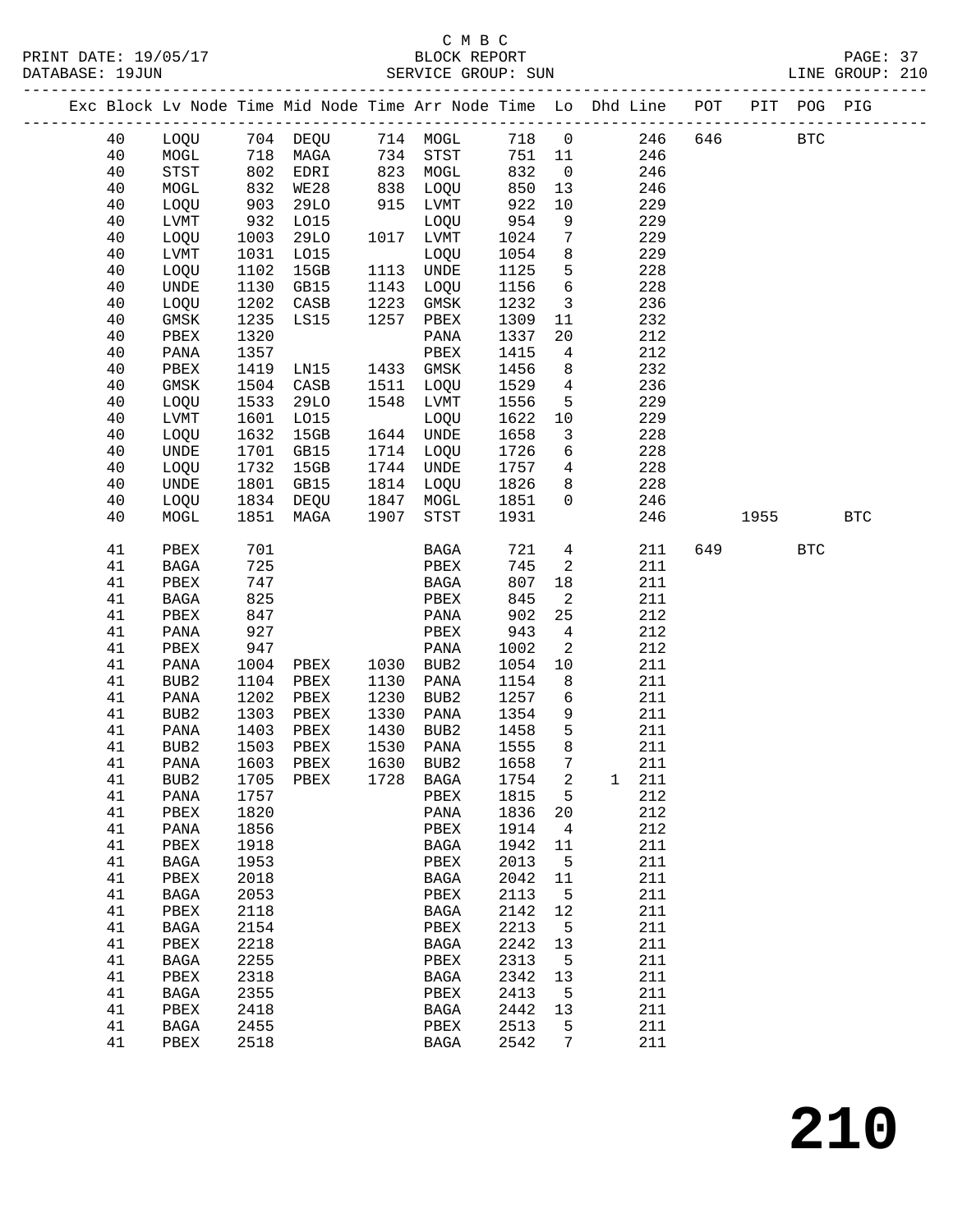| Exc Block Lv Node Time Mid Node Time Arr Node Time Lo Dhd Line POT |                              |      |          |      |           |        |                              |        |       |           | PIT POG PIG |            |
|--------------------------------------------------------------------|------------------------------|------|----------|------|-----------|--------|------------------------------|--------|-------|-----------|-------------|------------|
| 41                                                                 | BAGA                         | 2549 |          |      | PBEX 2607 |        |                              |        | 211 7 | 2617      |             | <b>BTC</b> |
| 42                                                                 | $\ensuremath{\mathsf{UNDE}}$ |      | 726 PBEX |      | 746 BUB2  | 810 12 |                              | 210    |       | 656 70    | <b>BTC</b>  |            |
| 42                                                                 | BUB2                         | 822  | PBEX     | 843  | UNDE      | 905    | 20                           | 210    |       |           |             |            |
| 42                                                                 | <b>UNDE</b>                  | 925  | PBEX     | 945  | BUB2      | 1010   | 10                           | 210    |       |           |             |            |
| 42                                                                 | BUB <sub>2</sub>             | 1020 | PBEX     | 1043 | UNDE      | 1106   | 19                           | 210    |       |           |             |            |
| 42                                                                 | <b>UNDE</b>                  | 1125 | PBEX     | 1145 | BUB2      | 1211   | $7\phantom{.0}\phantom{.0}7$ | 210    |       |           |             |            |
| 42                                                                 | BUB <sub>2</sub>             | 1218 | PBEX     | 1243 | UNDE      | 1306   | 19                           | 210    |       |           |             |            |
| 42                                                                 | <b>UNDE</b>                  | 1325 | PBEX     | 1345 | BUB2      | 1414   | $\overline{\mathbf{3}}$      | 210    |       |           |             |            |
| 42                                                                 | BUB2                         | 1417 | PBEX     | 1444 | UNDE      | 1506   | 20                           | 210    |       |           |             |            |
| 42                                                                 | UNDE                         | 1526 | PBEX     | 1545 | BUB2      | 1613   | $5^{\circ}$                  | 210    |       |           |             |            |
| 42                                                                 | BUB2                         | 1618 | PBEX     | 1644 | UNDE      | 1706   | 20                           | 210    |       |           |             |            |
| 42                                                                 | UNDE                         | 1726 | PBEX     | 1745 | BUB2      | 1812   | $7\overline{ }$              | 210    |       |           |             |            |
| 42                                                                 | BUB2                         | 1819 | PBEX     | 1844 | UNDE      | 1906   | 21                           | 210    |       |           |             |            |
| 42                                                                 | UNDE                         | 1927 | PBEX     | 1945 | BUB2      | 2014   | $5^{\circ}$                  | 209    |       |           |             |            |
| 42                                                                 | BUB2                         | 2019 | PBEX     | 2043 | UNDE      | 2107   | 21                           | 209    |       |           |             |            |
| 42                                                                 | UNDE                         | 2128 | PBEX     | 2144 | BUB2      | 2213   | $\overline{7}$               | 209    |       |           |             |            |
| 42                                                                 | BUB2                         | 2220 | PBEX     | 2243 | UNDE      | 2306   | 22                           | 209    |       |           |             |            |
| 42                                                                 | UNDE                         | 2328 | PBEX     | 2344 | BUB2      | 2410   | 10                           | 209    |       |           |             |            |
| 42                                                                 | BUB2                         | 2420 | PBEX     | 2443 | UNDE      | 2504   |                              | 209    |       | 2531      |             | <b>BTC</b> |
|                                                                    |                              |      |          |      |           |        |                              |        |       |           |             |            |
| 43                                                                 | PBEX                         | 717  | MTLV     | 726  | UNDE      | 734    | 22                           | 210    |       | 705 — 100 | <b>BTC</b>  |            |
| 43                                                                 | <b>UNDE</b>                  | 756  | PBEX     | 816  | BUB2      | 840    | 11                           | 210    |       |           |             |            |
| 43                                                                 | BUB2                         | 851  | PBEX     | 913  | UNDE      | 935    | 20                           | 210    |       |           |             |            |
| 43                                                                 | $\ensuremath{\mathsf{UNDE}}$ | 955  | PBEX     | 1015 | BUB2      | 1040   | 10                           | 210    |       |           |             |            |
| 43                                                                 | BUB2                         | 1050 | PBEX     | 1113 | UNDE      | 1136   | 19                           | 210    |       |           |             |            |
| 43                                                                 | $\ensuremath{\mathsf{UNDE}}$ | 1155 | PBEX     | 1215 | BUB2      | 1243   | $5^{\circ}$                  | 210    |       |           |             |            |
| 43                                                                 | BUB2                         | 1248 | PBEX     | 1313 | UNDE      | 1336   | 18                           | 210    |       |           |             |            |
| 43                                                                 | $\ensuremath{\mathsf{UNDE}}$ | 1354 | PBEX     | 1414 | BUB2      | 1443   | $5^{\circ}$                  | 210    |       |           |             |            |
| 43                                                                 | BUB <sub>2</sub>             | 1448 | PBEX     |      | 1514 UNDE | 1536   | 20                           | 210    |       |           |             |            |
| 43                                                                 | UNDE                         | 1556 | PBEX     | 1615 | BUB2      | 1643   | $6\overline{6}$              | 210    |       |           |             |            |
| 43                                                                 | BUB2                         | 1649 | PBEX     | 1714 | UNDE      | 1736   | 20                           | 210    |       |           |             |            |
| 43                                                                 | <b>UNDE</b>                  | 1756 | PBEX     | 1815 | BUB2      | 1842   | 9                            | 210    |       |           |             |            |
| 43                                                                 | BUB <sub>2</sub>             | 1851 | PBEX     | 1914 | UNDE      | 1936   | 22                           | 210    |       |           |             |            |
| 43                                                                 | <b>UNDE</b>                  | 1958 | PBEX     | 2014 | BUB2      | 2043   | 6                            | 209    |       |           |             |            |
| 43                                                                 | BUB <sub>2</sub>             | 2049 | PBEX     | 2113 | UNDE      | 2137   | 21                           | 209    |       |           |             |            |
| 43                                                                 | UNDE                         | 2158 | PBEX     | 2214 | BUB2      | 2242   | 8 <sup>8</sup>               | 209    |       |           |             |            |
| 43                                                                 | BUB <sub>2</sub>             | 2250 | PBEX     | 2313 | UNDE      | 2336   | 23                           | 209    |       |           |             |            |
| 43                                                                 | UNDE                         | 2359 | PBEX     | 2414 | BUB2      | 2440   | 10                           | 209    |       |           |             |            |
| 43                                                                 | BUB <sub>2</sub>             | 2450 | PBEX     |      | 2513 UNDE | 2533   | 6                            | 209    |       |           |             |            |
| 43                                                                 | UNDE                         | 2539 |          |      | PBEX      | 2554   | 15                           | 20 209 |       |           |             |            |
| 43                                                                 | HODM                         | 2629 |          |      | NWST      | 2731   |                              | N19    |       | 2753      |             | <b>BTC</b> |
|                                                                    |                              |      |          |      |           |        |                              |        |       |           |             |            |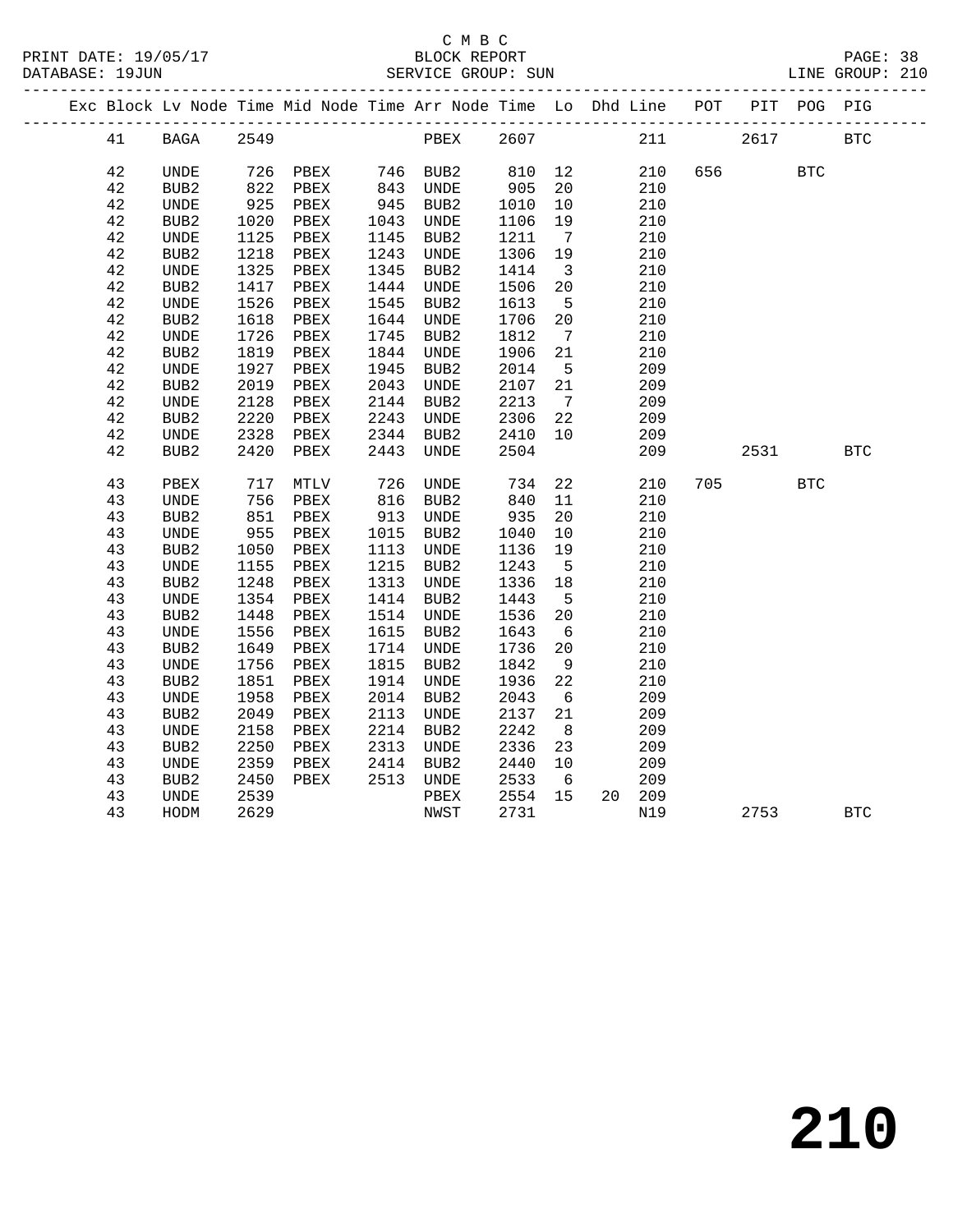|  |          |                |              | Exc Block Lv Node Time Mid Node Time Arr Node Time Lo Dhd Line POT |              |                   |              |                              |            |     |      | PIT POG PIG |                      |
|--|----------|----------------|--------------|--------------------------------------------------------------------|--------------|-------------------|--------------|------------------------------|------------|-----|------|-------------|----------------------|
|  | 44       | PBEX           |              | 717 LN15                                                           |              | 730 GMSK          | 749 18       |                              | 232        | 705 |      | <b>BTC</b>  |                      |
|  | 44       | GMSK           | 807          | LS15                                                               | 827          | PBEX              | 841          | 6                            | 232        |     |      |             |                      |
|  | 44       | PBEX           | 847          | LN15                                                               | 900          | GMSK              | 919          | 16                           | 232        |     |      |             |                      |
|  | 44       | GMSK           | 935          | CASB                                                               | 942          | LOQU              | 959          | $\overline{\mathbf{3}}$      | 236        |     |      |             |                      |
|  | 44       | LOQU           | 1002         | CASB                                                               | 1020         | GMSK              | 1026         | 11                           | 236        |     |      |             |                      |
|  | 44       | GMSK           | 1037         | LS15                                                               | 1059         | PBEX              | 1113         | $7\phantom{.0}\phantom{.0}7$ | 232        |     |      |             |                      |
|  | 44       | PBEX           | 1120         |                                                                    |              | PANA              | 1136         | 19                           | 212        |     |      |             |                      |
|  | 44       | PANA           | 1155         |                                                                    |              | PBEX              | 1213         | $7\phantom{.0}\phantom{.0}7$ | 212        |     |      |             |                      |
|  | 44       | PBEX           | 1220         |                                                                    |              | PANA              | 1236         | 21                           | 212        |     |      |             |                      |
|  | 44       | PANA           | 1257         |                                                                    |              | PBEX              | 1315         | 4                            | 212        |     |      |             |                      |
|  | 44       | PBEX           | 1319         | LN15                                                               |              | 1333 GMSK         | 1356         | 8                            | 232        |     |      |             |                      |
|  | 44       | GMSK           | 1404         | CASB                                                               | 1411         | LOQU              | 1430         | $\overline{3}$               | 236        |     |      |             |                      |
|  | 44       | LOQU           | 1433         | 29LO                                                               | 1448         | LVMT              | 1456         | $\mathbf{3}$                 | 229        |     |      |             |                      |
|  | 44       | LVMT           | 1459         | L015                                                               |              | LOQU              | 1523         | 9                            | 229        |     |      |             |                      |
|  | 44       | LOQU           | 1532         | CASB                                                               |              | 1552 GMSK         | 1601         | 5                            | 236        |     |      |             |                      |
|  | 44       | $\rm{GMSK}$    | 1606         | LS15                                                               | 1628         | PBEX              | 1643         | 7                            | 232        |     |      |             |                      |
|  | 44       | PBEX           | 1650         |                                                                    |              | PANA              | 1707         | 13                           | 1 212      |     |      |             |                      |
|  | 44       | BAGA           | 1721         |                                                                    |              | PBEX              | 1743         | 7                            | 211        |     |      |             |                      |
|  | 44       | PBEX           | 1750         |                                                                    |              | PANA              | 1806         | 20                           | 212        |     |      |             |                      |
|  | 44       | PANA           | 1826         |                                                                    |              | PBEX              | 1844         | 5                            | 212        |     |      |             |                      |
|  | 44       | PBEX           | 1849         | LN15                                                               |              | 1903 GMSK         | 1926         | 7                            | 232        |     |      |             |                      |
|  | 44       | GMSK           | 1933         | CASB                                                               | 1940         | LOQU              | 1958         | 4                            | 236        |     |      |             |                      |
|  | 44       | LOQU           | 2002         | 15GB                                                               | 2013         | UNDE              | 2024         | 9<br>6                       | 228        |     |      |             |                      |
|  | 44       | UNDE           | 2033         | GB15                                                               | 2045         | LOQU              | 2056         |                              | 228<br>228 |     |      |             |                      |
|  | 44<br>44 | LOQU<br>UNDE   | 2102<br>2133 | 15GB<br>GB15                                                       | 2113<br>2145 | UNDE<br>LOQU      | 2124<br>2156 | 9<br>6                       | 228        |     |      |             |                      |
|  | 44       | LOQU           | 2202         | CASB                                                               | 2216         | GMSK              | 2225         | 12                           | 236        |     |      |             |                      |
|  | 44       | GMSK           | 2237         | LS15                                                               | 2256         | PBEX              | 2308         |                              | 232        |     | 2318 |             | <b>BTC</b>           |
|  |          |                |              |                                                                    |              |                   |              |                              |            |     |      |             |                      |
|  | 45       | LN15           | 756          | OSLO                                                               | 803          | PRRO              | 812          | 15                           | 230        | 731 |      | <b>BTC</b>  |                      |
|  | 45       | PRRO           | 827          | LS15                                                               | 835          | LOQU              | 841          | 7                            | 230        |     |      |             |                      |
|  | 45       | LOQU           | 848          | OSLO                                                               | 902          | PRRO              | 922          | 5                            | 230        |     |      |             |                      |
|  | 45       | PRRO           | 927          | LS15                                                               | 935          | LOQU              | 941          | 6                            | 230        |     |      |             |                      |
|  | 45       | LOQU           | 947          | CASB                                                               | 1005         | GMSK              | 1011         | 9                            | 236        |     |      |             |                      |
|  | 45       | GMSK           | 1020         | CASB                                                               | 1027         | LOQU              | 1044         | $\overline{4}$               | 236        |     |      |             |                      |
|  | 45       | LOQU           | 1048         | OSLO                                                               | 1104         | PRRO              | 1124         | $\overline{a}$               | 230        |     |      |             |                      |
|  | 45       | PRRO           | 1126         | LS15                                                               | 1135         | LOQU              | 1144         | $\overline{4}$               | 230        |     |      |             |                      |
|  | 45<br>45 | LOQU<br>PRRO   | 1148<br>1229 | OSLO<br>LS15                                                       | 1205         | PRRO<br>1238 LOQU | 1227<br>1247 | $\overline{2}$<br>4          | 230<br>230 |     |      |             |                      |
|  | 45       | LOQU 1251 LN15 |              |                                                                    |              | 1259 PRRO         | 1315 10      |                              | 230        |     |      |             |                      |
|  | 45       | PRRO           | 1325         | LS15                                                               | 1334         | LOQU              | 1343         | 4                            | 230        |     |      |             |                      |
|  | 45       | LOQU           | 1347         | CASB                                                               | 1408         | <b>GMSK</b>       | 1417         | 2                            | 236        |     |      |             |                      |
|  | 45       | GMSK           | 1419         | CASB                                                               | 1426         | LOQU              | 1445         | 6                            | 236        |     |      |             |                      |
|  | 45       | LOQU           | 1451         | LN15                                                               | 1459         | PRRO              | 1516         | 9                            | 230        |     |      |             |                      |
|  | 45       | PRRO           | 1525         | LS15                                                               | 1534         | LOQU              | 1543         | 10                           | 230        |     |      |             |                      |
|  | 45       | LOQU           | 1553         | <b>29LO</b>                                                        | 1608         | LVMT              | 1616         | 5                            | 229        |     |      |             |                      |
|  | 45       | ${\rm LVMT}$   | 1621         | L015                                                               |              | LOQU              | 1642         | 11                           | 229        |     |      |             |                      |
|  | 45       | LOQU           | 1653         | <b>29LO</b>                                                        | 1708         | LVMT              | 1716         | 5                            | 229        |     |      |             |                      |
|  | 45       | ${\rm LVMT}$   | 1721         | L015                                                               |              | LOQU              | 1742         | 11                           | 229        |     |      |             |                      |
|  | 45       | LOQU           | 1753         | <b>29LO</b>                                                        | 1808         | LVMT              | 1816         | 5                            | 229        |     |      |             |                      |
|  | 45       | LVMT           | 1821         | L015                                                               |              | LOQU              | 1842         | 11                           | 229        |     |      |             |                      |
|  | 45       | LOQU           | 1853         | <b>29LO</b>                                                        | 1907         | ${\rm LVMT}$      | 1914         | 9                            | 229        |     |      |             |                      |
|  | 45       | ${\rm LVMT}$   | 1923         | L015                                                               |              | LOQU              | 1942         | 11                           | 229        |     |      |             |                      |
|  | 45       | LOQU           | 1953         | <b>29LO</b>                                                        | 2006         | LVMT              | 2013         | 11                           | 229        |     |      |             |                      |
|  | 45       | LVMT           | 2024         | L015                                                               |              | LOQU              | 2042         |                              | 229        |     | 2100 |             | $\operatorname{BTC}$ |
|  |          |                |              |                                                                    |              |                   |              |                              |            |     |      |             |                      |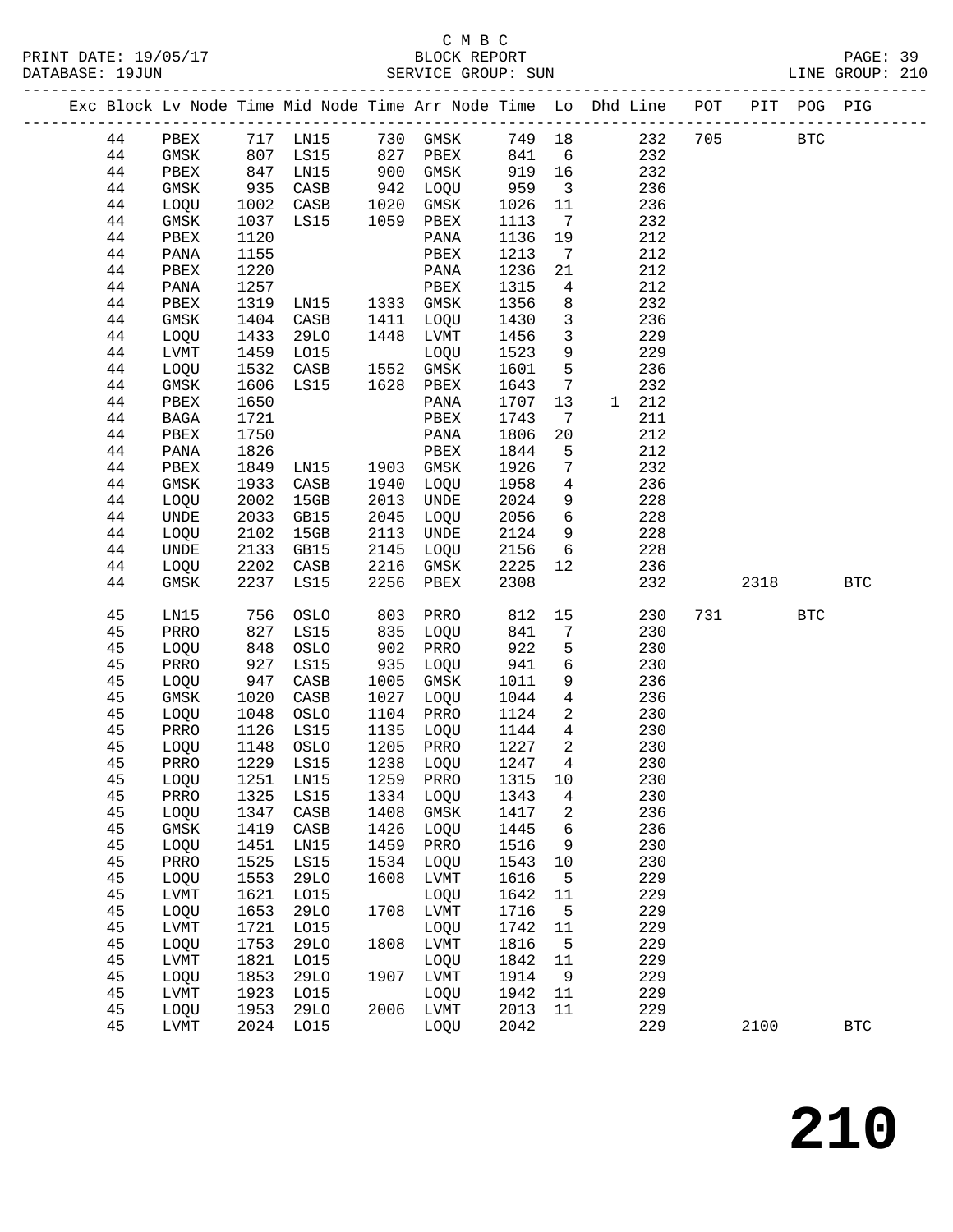| PAGE |
|------|

| Exc Block Lv Node Time Mid Node Time Arr Node Time Lo Dhd Line POT PIT POG PIG<br>754 LS15 803 LOQU 809<br>734<br>46<br>8<br>230<br><b>BTC</b><br>PRRO<br>817<br>831 PRRO 851<br>46<br>6<br>230<br>LOQU<br>OSLO<br>857<br>905 LOQU<br>911<br>$7\overline{ }$<br>46<br>PRRO<br>LS15<br>230<br>953<br>$\mathbf{3}$<br>46<br>918<br>OSLO<br>933 PRRO<br>230<br>LOQU<br>$\overline{4}$<br>46<br>PRRO<br>956<br>LS15<br>1005<br>1013<br>230<br>LOQU<br>46<br>1017<br>CASB<br>1035<br>1041<br>9<br>236<br>LOQU<br>GMSK<br>$\mathbf{3}$<br>1050<br>CASB<br>1057<br>236<br>46<br>GMSK<br>LOQU<br>1114<br>$\overline{4}$<br>46<br>1138<br>1146<br>236<br>1117<br>CASB<br>LOQU<br>GMSK<br>$\mathbf{3}$<br>46<br>1157<br>1214<br>236<br>GMSK<br>1150<br>CASB<br>LOQU<br>2<br>46<br>1217<br>1238<br>1247<br>236<br>LOQU<br>CASB<br>GMSK<br>1249<br>1256<br>1315<br>6<br>236<br>46<br>GMSK<br>CASB<br>LOQU<br>1321<br>1329<br>230<br>46<br>LN15<br>PRRO<br>1345<br>10<br>LOQU<br>46<br>1355<br>LS15<br>1404<br>1413<br>$\overline{4}$<br>230<br>PRRO<br>LOQU<br>46<br>1417<br>1438<br>1447<br>2<br>236<br>LOQU<br>CASB<br>GMSK<br>46<br>1449<br>CASB<br>1456<br>1515<br>6<br>236<br>GMSK<br>LOQU<br>1529<br>1546<br>230<br>46<br>LOQU<br>1521<br>LN15<br>PRRO<br>10<br>46<br>1556<br>LS15<br>1604<br>$\overline{4}$<br>230<br>PRRO<br>LOQU<br>1613<br>46<br>1617<br>1635<br>1644<br>$\overline{4}$<br>236<br>LOQU<br>CASB<br>GMSK<br>1648<br>1655<br>46<br>GMSK<br>CASB<br>LOQU<br>1714<br>$\overline{7}$<br>236<br>1721<br>46<br>LOQU<br>LN15<br>1729<br>PRRO<br>1746<br>11<br>230<br>1757<br>46<br>LS15<br>1804<br>1812<br>5<br>230<br>PRRO<br>LOQU<br>46<br>1817<br>CASB<br>1832<br>1841<br>236<br>LOQU<br>GMSK<br>1911<br><b>BTC</b><br>747<br>LN15<br>800<br>18<br>232<br>735<br>47<br>PBEX<br>GMSK<br>819<br><b>BTC</b><br>232<br>837<br>LS15<br>857<br>911<br>$6\overline{6}$<br>47<br>GMSK<br>PBEX<br>917<br>LN15<br>930<br>949<br>16<br>232<br>47<br>PBEX<br>GMSK<br>47<br>GMSK<br>1005<br>CASB<br>1012<br>1029<br>$\overline{\mathbf{3}}$<br>236<br>LOQU<br>1032<br>CASB<br>1051<br>1057<br>236<br>47<br>LOQU<br>GMSK<br>10<br>47<br>GMSK<br>1107<br>LS15<br>1129<br>232<br>PBEX<br>1143<br>$7\phantom{.0}\phantom{.0}7$<br>47<br>PBEX<br>1150<br>1206<br>21<br>212<br>PANA<br>212<br>47<br>1227<br>1245<br>$\overline{4}$<br>PANA<br>PBEX<br>1249<br>1303<br>GMSK<br>1326<br>232<br>47<br>PBEX<br>LN15<br>$\overline{7}$<br>47<br>1333<br>1340<br>1359<br>$\overline{4}$<br>236<br>GMSK<br>CASB<br>LOQU<br>47<br>1403<br>29LO<br>1418<br>1426<br>229<br>LOQU<br>LVMT<br>15<br>47<br>1441<br>12<br>229<br>LVMT<br>L015<br>LOQU<br>1503<br>1515<br>29LO<br>1530 LVMT<br>1538<br>47<br>LOQU<br>$\overline{\mathbf{3}}$<br>229<br>1541<br>1602<br>13<br>229<br>47<br>LVMT<br>L015<br>LOQU<br>1615<br>47<br>29LO<br>1630 LVMT<br>1638<br>$\overline{\mathbf{3}}$<br>229<br>LOQU<br>47<br>1641<br>1702<br>13<br>229<br>LVMT<br>LO15<br>LOQU<br>LOQU 1715 29LO 1730 LVMT 1738 3<br>229<br>47<br>1802<br>229<br>47<br>LVMT<br>1741<br>L015<br>LOQU<br>13<br>47<br>229<br>LOQU<br>1815<br>29LO<br>1829 LVMT<br>1837<br>$\overline{4}$<br>229<br>47<br>1902<br>LVMT<br>1841<br>L015<br>LOQU<br>13<br>47<br>1915<br>1928<br>1935<br>229<br>LOQU<br>29LO<br>LVMT<br>8<br>229<br>47<br>${\rm LVMT}$<br>1943<br>L015<br>LOQU<br>2002<br>13<br>47<br>LOQU<br>2015<br>2028<br>LVMT<br>2035<br>229<br>29LO<br>8<br>229<br>47<br>2043<br>2101<br>LVMT<br>L015<br>LOQU<br>4<br>47<br>2105<br>2117<br>246<br>LOQU<br>DEQU<br>MOGL<br>2121<br>0<br>2137<br>STST<br>246<br>47<br>MOGL<br>2121<br>MAGA<br>2155<br>8<br>47<br>2203<br>2225<br>2234<br>246<br><b>STST</b><br>EDRI<br>MOGL<br>$\mathbf 0$<br>47<br>2234<br><b>WE28</b><br>2240<br>2251<br>246<br>MOGL<br>LOQU<br>14<br>47<br>2305<br>2317<br>2321<br>246<br>LOQU<br>DEQU<br>MOGL<br>0<br>2321<br>2337<br>2355<br>246<br>47<br>STST<br>MOGL<br>MAGA<br>8<br>47<br>STST<br>2403<br>2425<br>2434<br>246<br>EDRI<br>MOGL<br>0<br>47<br>2434<br><b>WE28</b><br>2440<br>246<br>LOQU<br>2449<br>2507<br><b>BTC</b><br>MOGL |  |  |  |  |  |  |  |  |
|---------------------------------------------------------------------------------------------------------------------------------------------------------------------------------------------------------------------------------------------------------------------------------------------------------------------------------------------------------------------------------------------------------------------------------------------------------------------------------------------------------------------------------------------------------------------------------------------------------------------------------------------------------------------------------------------------------------------------------------------------------------------------------------------------------------------------------------------------------------------------------------------------------------------------------------------------------------------------------------------------------------------------------------------------------------------------------------------------------------------------------------------------------------------------------------------------------------------------------------------------------------------------------------------------------------------------------------------------------------------------------------------------------------------------------------------------------------------------------------------------------------------------------------------------------------------------------------------------------------------------------------------------------------------------------------------------------------------------------------------------------------------------------------------------------------------------------------------------------------------------------------------------------------------------------------------------------------------------------------------------------------------------------------------------------------------------------------------------------------------------------------------------------------------------------------------------------------------------------------------------------------------------------------------------------------------------------------------------------------------------------------------------------------------------------------------------------------------------------------------------------------------------------------------------------------------------------------------------------------------------------------------------------------------------------------------------------------------------------------------------------------------------------------------------------------------------------------------------------------------------------------------------------------------------------------------------------------------------------------------------------------------------------------------------------------------------------------------------------------------------------------------------------------------------------------------------------------------------------------------------------------------------------------------------------------------------------------------------------------------------------------------------------------------------------------------------------------------------------------------------------------------------------------------------------------------------------------------------------------------------------------------------------------------------------------------------------------------------------------------------------------------------------------------------------------------------------------------------------------------------------------------------------------------------------------------------------------------------------------------------------------------------------------------------------|--|--|--|--|--|--|--|--|
|                                                                                                                                                                                                                                                                                                                                                                                                                                                                                                                                                                                                                                                                                                                                                                                                                                                                                                                                                                                                                                                                                                                                                                                                                                                                                                                                                                                                                                                                                                                                                                                                                                                                                                                                                                                                                                                                                                                                                                                                                                                                                                                                                                                                                                                                                                                                                                                                                                                                                                                                                                                                                                                                                                                                                                                                                                                                                                                                                                                                                                                                                                                                                                                                                                                                                                                                                                                                                                                                                                                                                                                                                                                                                                                                                                                                                                                                                                                                                                                                                                                         |  |  |  |  |  |  |  |  |
|                                                                                                                                                                                                                                                                                                                                                                                                                                                                                                                                                                                                                                                                                                                                                                                                                                                                                                                                                                                                                                                                                                                                                                                                                                                                                                                                                                                                                                                                                                                                                                                                                                                                                                                                                                                                                                                                                                                                                                                                                                                                                                                                                                                                                                                                                                                                                                                                                                                                                                                                                                                                                                                                                                                                                                                                                                                                                                                                                                                                                                                                                                                                                                                                                                                                                                                                                                                                                                                                                                                                                                                                                                                                                                                                                                                                                                                                                                                                                                                                                                                         |  |  |  |  |  |  |  |  |
|                                                                                                                                                                                                                                                                                                                                                                                                                                                                                                                                                                                                                                                                                                                                                                                                                                                                                                                                                                                                                                                                                                                                                                                                                                                                                                                                                                                                                                                                                                                                                                                                                                                                                                                                                                                                                                                                                                                                                                                                                                                                                                                                                                                                                                                                                                                                                                                                                                                                                                                                                                                                                                                                                                                                                                                                                                                                                                                                                                                                                                                                                                                                                                                                                                                                                                                                                                                                                                                                                                                                                                                                                                                                                                                                                                                                                                                                                                                                                                                                                                                         |  |  |  |  |  |  |  |  |
|                                                                                                                                                                                                                                                                                                                                                                                                                                                                                                                                                                                                                                                                                                                                                                                                                                                                                                                                                                                                                                                                                                                                                                                                                                                                                                                                                                                                                                                                                                                                                                                                                                                                                                                                                                                                                                                                                                                                                                                                                                                                                                                                                                                                                                                                                                                                                                                                                                                                                                                                                                                                                                                                                                                                                                                                                                                                                                                                                                                                                                                                                                                                                                                                                                                                                                                                                                                                                                                                                                                                                                                                                                                                                                                                                                                                                                                                                                                                                                                                                                                         |  |  |  |  |  |  |  |  |
|                                                                                                                                                                                                                                                                                                                                                                                                                                                                                                                                                                                                                                                                                                                                                                                                                                                                                                                                                                                                                                                                                                                                                                                                                                                                                                                                                                                                                                                                                                                                                                                                                                                                                                                                                                                                                                                                                                                                                                                                                                                                                                                                                                                                                                                                                                                                                                                                                                                                                                                                                                                                                                                                                                                                                                                                                                                                                                                                                                                                                                                                                                                                                                                                                                                                                                                                                                                                                                                                                                                                                                                                                                                                                                                                                                                                                                                                                                                                                                                                                                                         |  |  |  |  |  |  |  |  |
|                                                                                                                                                                                                                                                                                                                                                                                                                                                                                                                                                                                                                                                                                                                                                                                                                                                                                                                                                                                                                                                                                                                                                                                                                                                                                                                                                                                                                                                                                                                                                                                                                                                                                                                                                                                                                                                                                                                                                                                                                                                                                                                                                                                                                                                                                                                                                                                                                                                                                                                                                                                                                                                                                                                                                                                                                                                                                                                                                                                                                                                                                                                                                                                                                                                                                                                                                                                                                                                                                                                                                                                                                                                                                                                                                                                                                                                                                                                                                                                                                                                         |  |  |  |  |  |  |  |  |
|                                                                                                                                                                                                                                                                                                                                                                                                                                                                                                                                                                                                                                                                                                                                                                                                                                                                                                                                                                                                                                                                                                                                                                                                                                                                                                                                                                                                                                                                                                                                                                                                                                                                                                                                                                                                                                                                                                                                                                                                                                                                                                                                                                                                                                                                                                                                                                                                                                                                                                                                                                                                                                                                                                                                                                                                                                                                                                                                                                                                                                                                                                                                                                                                                                                                                                                                                                                                                                                                                                                                                                                                                                                                                                                                                                                                                                                                                                                                                                                                                                                         |  |  |  |  |  |  |  |  |
|                                                                                                                                                                                                                                                                                                                                                                                                                                                                                                                                                                                                                                                                                                                                                                                                                                                                                                                                                                                                                                                                                                                                                                                                                                                                                                                                                                                                                                                                                                                                                                                                                                                                                                                                                                                                                                                                                                                                                                                                                                                                                                                                                                                                                                                                                                                                                                                                                                                                                                                                                                                                                                                                                                                                                                                                                                                                                                                                                                                                                                                                                                                                                                                                                                                                                                                                                                                                                                                                                                                                                                                                                                                                                                                                                                                                                                                                                                                                                                                                                                                         |  |  |  |  |  |  |  |  |
|                                                                                                                                                                                                                                                                                                                                                                                                                                                                                                                                                                                                                                                                                                                                                                                                                                                                                                                                                                                                                                                                                                                                                                                                                                                                                                                                                                                                                                                                                                                                                                                                                                                                                                                                                                                                                                                                                                                                                                                                                                                                                                                                                                                                                                                                                                                                                                                                                                                                                                                                                                                                                                                                                                                                                                                                                                                                                                                                                                                                                                                                                                                                                                                                                                                                                                                                                                                                                                                                                                                                                                                                                                                                                                                                                                                                                                                                                                                                                                                                                                                         |  |  |  |  |  |  |  |  |
|                                                                                                                                                                                                                                                                                                                                                                                                                                                                                                                                                                                                                                                                                                                                                                                                                                                                                                                                                                                                                                                                                                                                                                                                                                                                                                                                                                                                                                                                                                                                                                                                                                                                                                                                                                                                                                                                                                                                                                                                                                                                                                                                                                                                                                                                                                                                                                                                                                                                                                                                                                                                                                                                                                                                                                                                                                                                                                                                                                                                                                                                                                                                                                                                                                                                                                                                                                                                                                                                                                                                                                                                                                                                                                                                                                                                                                                                                                                                                                                                                                                         |  |  |  |  |  |  |  |  |
|                                                                                                                                                                                                                                                                                                                                                                                                                                                                                                                                                                                                                                                                                                                                                                                                                                                                                                                                                                                                                                                                                                                                                                                                                                                                                                                                                                                                                                                                                                                                                                                                                                                                                                                                                                                                                                                                                                                                                                                                                                                                                                                                                                                                                                                                                                                                                                                                                                                                                                                                                                                                                                                                                                                                                                                                                                                                                                                                                                                                                                                                                                                                                                                                                                                                                                                                                                                                                                                                                                                                                                                                                                                                                                                                                                                                                                                                                                                                                                                                                                                         |  |  |  |  |  |  |  |  |
|                                                                                                                                                                                                                                                                                                                                                                                                                                                                                                                                                                                                                                                                                                                                                                                                                                                                                                                                                                                                                                                                                                                                                                                                                                                                                                                                                                                                                                                                                                                                                                                                                                                                                                                                                                                                                                                                                                                                                                                                                                                                                                                                                                                                                                                                                                                                                                                                                                                                                                                                                                                                                                                                                                                                                                                                                                                                                                                                                                                                                                                                                                                                                                                                                                                                                                                                                                                                                                                                                                                                                                                                                                                                                                                                                                                                                                                                                                                                                                                                                                                         |  |  |  |  |  |  |  |  |
|                                                                                                                                                                                                                                                                                                                                                                                                                                                                                                                                                                                                                                                                                                                                                                                                                                                                                                                                                                                                                                                                                                                                                                                                                                                                                                                                                                                                                                                                                                                                                                                                                                                                                                                                                                                                                                                                                                                                                                                                                                                                                                                                                                                                                                                                                                                                                                                                                                                                                                                                                                                                                                                                                                                                                                                                                                                                                                                                                                                                                                                                                                                                                                                                                                                                                                                                                                                                                                                                                                                                                                                                                                                                                                                                                                                                                                                                                                                                                                                                                                                         |  |  |  |  |  |  |  |  |
|                                                                                                                                                                                                                                                                                                                                                                                                                                                                                                                                                                                                                                                                                                                                                                                                                                                                                                                                                                                                                                                                                                                                                                                                                                                                                                                                                                                                                                                                                                                                                                                                                                                                                                                                                                                                                                                                                                                                                                                                                                                                                                                                                                                                                                                                                                                                                                                                                                                                                                                                                                                                                                                                                                                                                                                                                                                                                                                                                                                                                                                                                                                                                                                                                                                                                                                                                                                                                                                                                                                                                                                                                                                                                                                                                                                                                                                                                                                                                                                                                                                         |  |  |  |  |  |  |  |  |
|                                                                                                                                                                                                                                                                                                                                                                                                                                                                                                                                                                                                                                                                                                                                                                                                                                                                                                                                                                                                                                                                                                                                                                                                                                                                                                                                                                                                                                                                                                                                                                                                                                                                                                                                                                                                                                                                                                                                                                                                                                                                                                                                                                                                                                                                                                                                                                                                                                                                                                                                                                                                                                                                                                                                                                                                                                                                                                                                                                                                                                                                                                                                                                                                                                                                                                                                                                                                                                                                                                                                                                                                                                                                                                                                                                                                                                                                                                                                                                                                                                                         |  |  |  |  |  |  |  |  |
|                                                                                                                                                                                                                                                                                                                                                                                                                                                                                                                                                                                                                                                                                                                                                                                                                                                                                                                                                                                                                                                                                                                                                                                                                                                                                                                                                                                                                                                                                                                                                                                                                                                                                                                                                                                                                                                                                                                                                                                                                                                                                                                                                                                                                                                                                                                                                                                                                                                                                                                                                                                                                                                                                                                                                                                                                                                                                                                                                                                                                                                                                                                                                                                                                                                                                                                                                                                                                                                                                                                                                                                                                                                                                                                                                                                                                                                                                                                                                                                                                                                         |  |  |  |  |  |  |  |  |
|                                                                                                                                                                                                                                                                                                                                                                                                                                                                                                                                                                                                                                                                                                                                                                                                                                                                                                                                                                                                                                                                                                                                                                                                                                                                                                                                                                                                                                                                                                                                                                                                                                                                                                                                                                                                                                                                                                                                                                                                                                                                                                                                                                                                                                                                                                                                                                                                                                                                                                                                                                                                                                                                                                                                                                                                                                                                                                                                                                                                                                                                                                                                                                                                                                                                                                                                                                                                                                                                                                                                                                                                                                                                                                                                                                                                                                                                                                                                                                                                                                                         |  |  |  |  |  |  |  |  |
|                                                                                                                                                                                                                                                                                                                                                                                                                                                                                                                                                                                                                                                                                                                                                                                                                                                                                                                                                                                                                                                                                                                                                                                                                                                                                                                                                                                                                                                                                                                                                                                                                                                                                                                                                                                                                                                                                                                                                                                                                                                                                                                                                                                                                                                                                                                                                                                                                                                                                                                                                                                                                                                                                                                                                                                                                                                                                                                                                                                                                                                                                                                                                                                                                                                                                                                                                                                                                                                                                                                                                                                                                                                                                                                                                                                                                                                                                                                                                                                                                                                         |  |  |  |  |  |  |  |  |
|                                                                                                                                                                                                                                                                                                                                                                                                                                                                                                                                                                                                                                                                                                                                                                                                                                                                                                                                                                                                                                                                                                                                                                                                                                                                                                                                                                                                                                                                                                                                                                                                                                                                                                                                                                                                                                                                                                                                                                                                                                                                                                                                                                                                                                                                                                                                                                                                                                                                                                                                                                                                                                                                                                                                                                                                                                                                                                                                                                                                                                                                                                                                                                                                                                                                                                                                                                                                                                                                                                                                                                                                                                                                                                                                                                                                                                                                                                                                                                                                                                                         |  |  |  |  |  |  |  |  |
|                                                                                                                                                                                                                                                                                                                                                                                                                                                                                                                                                                                                                                                                                                                                                                                                                                                                                                                                                                                                                                                                                                                                                                                                                                                                                                                                                                                                                                                                                                                                                                                                                                                                                                                                                                                                                                                                                                                                                                                                                                                                                                                                                                                                                                                                                                                                                                                                                                                                                                                                                                                                                                                                                                                                                                                                                                                                                                                                                                                                                                                                                                                                                                                                                                                                                                                                                                                                                                                                                                                                                                                                                                                                                                                                                                                                                                                                                                                                                                                                                                                         |  |  |  |  |  |  |  |  |
|                                                                                                                                                                                                                                                                                                                                                                                                                                                                                                                                                                                                                                                                                                                                                                                                                                                                                                                                                                                                                                                                                                                                                                                                                                                                                                                                                                                                                                                                                                                                                                                                                                                                                                                                                                                                                                                                                                                                                                                                                                                                                                                                                                                                                                                                                                                                                                                                                                                                                                                                                                                                                                                                                                                                                                                                                                                                                                                                                                                                                                                                                                                                                                                                                                                                                                                                                                                                                                                                                                                                                                                                                                                                                                                                                                                                                                                                                                                                                                                                                                                         |  |  |  |  |  |  |  |  |
|                                                                                                                                                                                                                                                                                                                                                                                                                                                                                                                                                                                                                                                                                                                                                                                                                                                                                                                                                                                                                                                                                                                                                                                                                                                                                                                                                                                                                                                                                                                                                                                                                                                                                                                                                                                                                                                                                                                                                                                                                                                                                                                                                                                                                                                                                                                                                                                                                                                                                                                                                                                                                                                                                                                                                                                                                                                                                                                                                                                                                                                                                                                                                                                                                                                                                                                                                                                                                                                                                                                                                                                                                                                                                                                                                                                                                                                                                                                                                                                                                                                         |  |  |  |  |  |  |  |  |
|                                                                                                                                                                                                                                                                                                                                                                                                                                                                                                                                                                                                                                                                                                                                                                                                                                                                                                                                                                                                                                                                                                                                                                                                                                                                                                                                                                                                                                                                                                                                                                                                                                                                                                                                                                                                                                                                                                                                                                                                                                                                                                                                                                                                                                                                                                                                                                                                                                                                                                                                                                                                                                                                                                                                                                                                                                                                                                                                                                                                                                                                                                                                                                                                                                                                                                                                                                                                                                                                                                                                                                                                                                                                                                                                                                                                                                                                                                                                                                                                                                                         |  |  |  |  |  |  |  |  |
|                                                                                                                                                                                                                                                                                                                                                                                                                                                                                                                                                                                                                                                                                                                                                                                                                                                                                                                                                                                                                                                                                                                                                                                                                                                                                                                                                                                                                                                                                                                                                                                                                                                                                                                                                                                                                                                                                                                                                                                                                                                                                                                                                                                                                                                                                                                                                                                                                                                                                                                                                                                                                                                                                                                                                                                                                                                                                                                                                                                                                                                                                                                                                                                                                                                                                                                                                                                                                                                                                                                                                                                                                                                                                                                                                                                                                                                                                                                                                                                                                                                         |  |  |  |  |  |  |  |  |
|                                                                                                                                                                                                                                                                                                                                                                                                                                                                                                                                                                                                                                                                                                                                                                                                                                                                                                                                                                                                                                                                                                                                                                                                                                                                                                                                                                                                                                                                                                                                                                                                                                                                                                                                                                                                                                                                                                                                                                                                                                                                                                                                                                                                                                                                                                                                                                                                                                                                                                                                                                                                                                                                                                                                                                                                                                                                                                                                                                                                                                                                                                                                                                                                                                                                                                                                                                                                                                                                                                                                                                                                                                                                                                                                                                                                                                                                                                                                                                                                                                                         |  |  |  |  |  |  |  |  |
|                                                                                                                                                                                                                                                                                                                                                                                                                                                                                                                                                                                                                                                                                                                                                                                                                                                                                                                                                                                                                                                                                                                                                                                                                                                                                                                                                                                                                                                                                                                                                                                                                                                                                                                                                                                                                                                                                                                                                                                                                                                                                                                                                                                                                                                                                                                                                                                                                                                                                                                                                                                                                                                                                                                                                                                                                                                                                                                                                                                                                                                                                                                                                                                                                                                                                                                                                                                                                                                                                                                                                                                                                                                                                                                                                                                                                                                                                                                                                                                                                                                         |  |  |  |  |  |  |  |  |
|                                                                                                                                                                                                                                                                                                                                                                                                                                                                                                                                                                                                                                                                                                                                                                                                                                                                                                                                                                                                                                                                                                                                                                                                                                                                                                                                                                                                                                                                                                                                                                                                                                                                                                                                                                                                                                                                                                                                                                                                                                                                                                                                                                                                                                                                                                                                                                                                                                                                                                                                                                                                                                                                                                                                                                                                                                                                                                                                                                                                                                                                                                                                                                                                                                                                                                                                                                                                                                                                                                                                                                                                                                                                                                                                                                                                                                                                                                                                                                                                                                                         |  |  |  |  |  |  |  |  |
|                                                                                                                                                                                                                                                                                                                                                                                                                                                                                                                                                                                                                                                                                                                                                                                                                                                                                                                                                                                                                                                                                                                                                                                                                                                                                                                                                                                                                                                                                                                                                                                                                                                                                                                                                                                                                                                                                                                                                                                                                                                                                                                                                                                                                                                                                                                                                                                                                                                                                                                                                                                                                                                                                                                                                                                                                                                                                                                                                                                                                                                                                                                                                                                                                                                                                                                                                                                                                                                                                                                                                                                                                                                                                                                                                                                                                                                                                                                                                                                                                                                         |  |  |  |  |  |  |  |  |
|                                                                                                                                                                                                                                                                                                                                                                                                                                                                                                                                                                                                                                                                                                                                                                                                                                                                                                                                                                                                                                                                                                                                                                                                                                                                                                                                                                                                                                                                                                                                                                                                                                                                                                                                                                                                                                                                                                                                                                                                                                                                                                                                                                                                                                                                                                                                                                                                                                                                                                                                                                                                                                                                                                                                                                                                                                                                                                                                                                                                                                                                                                                                                                                                                                                                                                                                                                                                                                                                                                                                                                                                                                                                                                                                                                                                                                                                                                                                                                                                                                                         |  |  |  |  |  |  |  |  |
|                                                                                                                                                                                                                                                                                                                                                                                                                                                                                                                                                                                                                                                                                                                                                                                                                                                                                                                                                                                                                                                                                                                                                                                                                                                                                                                                                                                                                                                                                                                                                                                                                                                                                                                                                                                                                                                                                                                                                                                                                                                                                                                                                                                                                                                                                                                                                                                                                                                                                                                                                                                                                                                                                                                                                                                                                                                                                                                                                                                                                                                                                                                                                                                                                                                                                                                                                                                                                                                                                                                                                                                                                                                                                                                                                                                                                                                                                                                                                                                                                                                         |  |  |  |  |  |  |  |  |
|                                                                                                                                                                                                                                                                                                                                                                                                                                                                                                                                                                                                                                                                                                                                                                                                                                                                                                                                                                                                                                                                                                                                                                                                                                                                                                                                                                                                                                                                                                                                                                                                                                                                                                                                                                                                                                                                                                                                                                                                                                                                                                                                                                                                                                                                                                                                                                                                                                                                                                                                                                                                                                                                                                                                                                                                                                                                                                                                                                                                                                                                                                                                                                                                                                                                                                                                                                                                                                                                                                                                                                                                                                                                                                                                                                                                                                                                                                                                                                                                                                                         |  |  |  |  |  |  |  |  |
|                                                                                                                                                                                                                                                                                                                                                                                                                                                                                                                                                                                                                                                                                                                                                                                                                                                                                                                                                                                                                                                                                                                                                                                                                                                                                                                                                                                                                                                                                                                                                                                                                                                                                                                                                                                                                                                                                                                                                                                                                                                                                                                                                                                                                                                                                                                                                                                                                                                                                                                                                                                                                                                                                                                                                                                                                                                                                                                                                                                                                                                                                                                                                                                                                                                                                                                                                                                                                                                                                                                                                                                                                                                                                                                                                                                                                                                                                                                                                                                                                                                         |  |  |  |  |  |  |  |  |
|                                                                                                                                                                                                                                                                                                                                                                                                                                                                                                                                                                                                                                                                                                                                                                                                                                                                                                                                                                                                                                                                                                                                                                                                                                                                                                                                                                                                                                                                                                                                                                                                                                                                                                                                                                                                                                                                                                                                                                                                                                                                                                                                                                                                                                                                                                                                                                                                                                                                                                                                                                                                                                                                                                                                                                                                                                                                                                                                                                                                                                                                                                                                                                                                                                                                                                                                                                                                                                                                                                                                                                                                                                                                                                                                                                                                                                                                                                                                                                                                                                                         |  |  |  |  |  |  |  |  |
|                                                                                                                                                                                                                                                                                                                                                                                                                                                                                                                                                                                                                                                                                                                                                                                                                                                                                                                                                                                                                                                                                                                                                                                                                                                                                                                                                                                                                                                                                                                                                                                                                                                                                                                                                                                                                                                                                                                                                                                                                                                                                                                                                                                                                                                                                                                                                                                                                                                                                                                                                                                                                                                                                                                                                                                                                                                                                                                                                                                                                                                                                                                                                                                                                                                                                                                                                                                                                                                                                                                                                                                                                                                                                                                                                                                                                                                                                                                                                                                                                                                         |  |  |  |  |  |  |  |  |
|                                                                                                                                                                                                                                                                                                                                                                                                                                                                                                                                                                                                                                                                                                                                                                                                                                                                                                                                                                                                                                                                                                                                                                                                                                                                                                                                                                                                                                                                                                                                                                                                                                                                                                                                                                                                                                                                                                                                                                                                                                                                                                                                                                                                                                                                                                                                                                                                                                                                                                                                                                                                                                                                                                                                                                                                                                                                                                                                                                                                                                                                                                                                                                                                                                                                                                                                                                                                                                                                                                                                                                                                                                                                                                                                                                                                                                                                                                                                                                                                                                                         |  |  |  |  |  |  |  |  |
|                                                                                                                                                                                                                                                                                                                                                                                                                                                                                                                                                                                                                                                                                                                                                                                                                                                                                                                                                                                                                                                                                                                                                                                                                                                                                                                                                                                                                                                                                                                                                                                                                                                                                                                                                                                                                                                                                                                                                                                                                                                                                                                                                                                                                                                                                                                                                                                                                                                                                                                                                                                                                                                                                                                                                                                                                                                                                                                                                                                                                                                                                                                                                                                                                                                                                                                                                                                                                                                                                                                                                                                                                                                                                                                                                                                                                                                                                                                                                                                                                                                         |  |  |  |  |  |  |  |  |
|                                                                                                                                                                                                                                                                                                                                                                                                                                                                                                                                                                                                                                                                                                                                                                                                                                                                                                                                                                                                                                                                                                                                                                                                                                                                                                                                                                                                                                                                                                                                                                                                                                                                                                                                                                                                                                                                                                                                                                                                                                                                                                                                                                                                                                                                                                                                                                                                                                                                                                                                                                                                                                                                                                                                                                                                                                                                                                                                                                                                                                                                                                                                                                                                                                                                                                                                                                                                                                                                                                                                                                                                                                                                                                                                                                                                                                                                                                                                                                                                                                                         |  |  |  |  |  |  |  |  |
|                                                                                                                                                                                                                                                                                                                                                                                                                                                                                                                                                                                                                                                                                                                                                                                                                                                                                                                                                                                                                                                                                                                                                                                                                                                                                                                                                                                                                                                                                                                                                                                                                                                                                                                                                                                                                                                                                                                                                                                                                                                                                                                                                                                                                                                                                                                                                                                                                                                                                                                                                                                                                                                                                                                                                                                                                                                                                                                                                                                                                                                                                                                                                                                                                                                                                                                                                                                                                                                                                                                                                                                                                                                                                                                                                                                                                                                                                                                                                                                                                                                         |  |  |  |  |  |  |  |  |
|                                                                                                                                                                                                                                                                                                                                                                                                                                                                                                                                                                                                                                                                                                                                                                                                                                                                                                                                                                                                                                                                                                                                                                                                                                                                                                                                                                                                                                                                                                                                                                                                                                                                                                                                                                                                                                                                                                                                                                                                                                                                                                                                                                                                                                                                                                                                                                                                                                                                                                                                                                                                                                                                                                                                                                                                                                                                                                                                                                                                                                                                                                                                                                                                                                                                                                                                                                                                                                                                                                                                                                                                                                                                                                                                                                                                                                                                                                                                                                                                                                                         |  |  |  |  |  |  |  |  |
|                                                                                                                                                                                                                                                                                                                                                                                                                                                                                                                                                                                                                                                                                                                                                                                                                                                                                                                                                                                                                                                                                                                                                                                                                                                                                                                                                                                                                                                                                                                                                                                                                                                                                                                                                                                                                                                                                                                                                                                                                                                                                                                                                                                                                                                                                                                                                                                                                                                                                                                                                                                                                                                                                                                                                                                                                                                                                                                                                                                                                                                                                                                                                                                                                                                                                                                                                                                                                                                                                                                                                                                                                                                                                                                                                                                                                                                                                                                                                                                                                                                         |  |  |  |  |  |  |  |  |
|                                                                                                                                                                                                                                                                                                                                                                                                                                                                                                                                                                                                                                                                                                                                                                                                                                                                                                                                                                                                                                                                                                                                                                                                                                                                                                                                                                                                                                                                                                                                                                                                                                                                                                                                                                                                                                                                                                                                                                                                                                                                                                                                                                                                                                                                                                                                                                                                                                                                                                                                                                                                                                                                                                                                                                                                                                                                                                                                                                                                                                                                                                                                                                                                                                                                                                                                                                                                                                                                                                                                                                                                                                                                                                                                                                                                                                                                                                                                                                                                                                                         |  |  |  |  |  |  |  |  |
|                                                                                                                                                                                                                                                                                                                                                                                                                                                                                                                                                                                                                                                                                                                                                                                                                                                                                                                                                                                                                                                                                                                                                                                                                                                                                                                                                                                                                                                                                                                                                                                                                                                                                                                                                                                                                                                                                                                                                                                                                                                                                                                                                                                                                                                                                                                                                                                                                                                                                                                                                                                                                                                                                                                                                                                                                                                                                                                                                                                                                                                                                                                                                                                                                                                                                                                                                                                                                                                                                                                                                                                                                                                                                                                                                                                                                                                                                                                                                                                                                                                         |  |  |  |  |  |  |  |  |
|                                                                                                                                                                                                                                                                                                                                                                                                                                                                                                                                                                                                                                                                                                                                                                                                                                                                                                                                                                                                                                                                                                                                                                                                                                                                                                                                                                                                                                                                                                                                                                                                                                                                                                                                                                                                                                                                                                                                                                                                                                                                                                                                                                                                                                                                                                                                                                                                                                                                                                                                                                                                                                                                                                                                                                                                                                                                                                                                                                                                                                                                                                                                                                                                                                                                                                                                                                                                                                                                                                                                                                                                                                                                                                                                                                                                                                                                                                                                                                                                                                                         |  |  |  |  |  |  |  |  |
|                                                                                                                                                                                                                                                                                                                                                                                                                                                                                                                                                                                                                                                                                                                                                                                                                                                                                                                                                                                                                                                                                                                                                                                                                                                                                                                                                                                                                                                                                                                                                                                                                                                                                                                                                                                                                                                                                                                                                                                                                                                                                                                                                                                                                                                                                                                                                                                                                                                                                                                                                                                                                                                                                                                                                                                                                                                                                                                                                                                                                                                                                                                                                                                                                                                                                                                                                                                                                                                                                                                                                                                                                                                                                                                                                                                                                                                                                                                                                                                                                                                         |  |  |  |  |  |  |  |  |
|                                                                                                                                                                                                                                                                                                                                                                                                                                                                                                                                                                                                                                                                                                                                                                                                                                                                                                                                                                                                                                                                                                                                                                                                                                                                                                                                                                                                                                                                                                                                                                                                                                                                                                                                                                                                                                                                                                                                                                                                                                                                                                                                                                                                                                                                                                                                                                                                                                                                                                                                                                                                                                                                                                                                                                                                                                                                                                                                                                                                                                                                                                                                                                                                                                                                                                                                                                                                                                                                                                                                                                                                                                                                                                                                                                                                                                                                                                                                                                                                                                                         |  |  |  |  |  |  |  |  |
|                                                                                                                                                                                                                                                                                                                                                                                                                                                                                                                                                                                                                                                                                                                                                                                                                                                                                                                                                                                                                                                                                                                                                                                                                                                                                                                                                                                                                                                                                                                                                                                                                                                                                                                                                                                                                                                                                                                                                                                                                                                                                                                                                                                                                                                                                                                                                                                                                                                                                                                                                                                                                                                                                                                                                                                                                                                                                                                                                                                                                                                                                                                                                                                                                                                                                                                                                                                                                                                                                                                                                                                                                                                                                                                                                                                                                                                                                                                                                                                                                                                         |  |  |  |  |  |  |  |  |
|                                                                                                                                                                                                                                                                                                                                                                                                                                                                                                                                                                                                                                                                                                                                                                                                                                                                                                                                                                                                                                                                                                                                                                                                                                                                                                                                                                                                                                                                                                                                                                                                                                                                                                                                                                                                                                                                                                                                                                                                                                                                                                                                                                                                                                                                                                                                                                                                                                                                                                                                                                                                                                                                                                                                                                                                                                                                                                                                                                                                                                                                                                                                                                                                                                                                                                                                                                                                                                                                                                                                                                                                                                                                                                                                                                                                                                                                                                                                                                                                                                                         |  |  |  |  |  |  |  |  |
|                                                                                                                                                                                                                                                                                                                                                                                                                                                                                                                                                                                                                                                                                                                                                                                                                                                                                                                                                                                                                                                                                                                                                                                                                                                                                                                                                                                                                                                                                                                                                                                                                                                                                                                                                                                                                                                                                                                                                                                                                                                                                                                                                                                                                                                                                                                                                                                                                                                                                                                                                                                                                                                                                                                                                                                                                                                                                                                                                                                                                                                                                                                                                                                                                                                                                                                                                                                                                                                                                                                                                                                                                                                                                                                                                                                                                                                                                                                                                                                                                                                         |  |  |  |  |  |  |  |  |
|                                                                                                                                                                                                                                                                                                                                                                                                                                                                                                                                                                                                                                                                                                                                                                                                                                                                                                                                                                                                                                                                                                                                                                                                                                                                                                                                                                                                                                                                                                                                                                                                                                                                                                                                                                                                                                                                                                                                                                                                                                                                                                                                                                                                                                                                                                                                                                                                                                                                                                                                                                                                                                                                                                                                                                                                                                                                                                                                                                                                                                                                                                                                                                                                                                                                                                                                                                                                                                                                                                                                                                                                                                                                                                                                                                                                                                                                                                                                                                                                                                                         |  |  |  |  |  |  |  |  |
|                                                                                                                                                                                                                                                                                                                                                                                                                                                                                                                                                                                                                                                                                                                                                                                                                                                                                                                                                                                                                                                                                                                                                                                                                                                                                                                                                                                                                                                                                                                                                                                                                                                                                                                                                                                                                                                                                                                                                                                                                                                                                                                                                                                                                                                                                                                                                                                                                                                                                                                                                                                                                                                                                                                                                                                                                                                                                                                                                                                                                                                                                                                                                                                                                                                                                                                                                                                                                                                                                                                                                                                                                                                                                                                                                                                                                                                                                                                                                                                                                                                         |  |  |  |  |  |  |  |  |
|                                                                                                                                                                                                                                                                                                                                                                                                                                                                                                                                                                                                                                                                                                                                                                                                                                                                                                                                                                                                                                                                                                                                                                                                                                                                                                                                                                                                                                                                                                                                                                                                                                                                                                                                                                                                                                                                                                                                                                                                                                                                                                                                                                                                                                                                                                                                                                                                                                                                                                                                                                                                                                                                                                                                                                                                                                                                                                                                                                                                                                                                                                                                                                                                                                                                                                                                                                                                                                                                                                                                                                                                                                                                                                                                                                                                                                                                                                                                                                                                                                                         |  |  |  |  |  |  |  |  |
|                                                                                                                                                                                                                                                                                                                                                                                                                                                                                                                                                                                                                                                                                                                                                                                                                                                                                                                                                                                                                                                                                                                                                                                                                                                                                                                                                                                                                                                                                                                                                                                                                                                                                                                                                                                                                                                                                                                                                                                                                                                                                                                                                                                                                                                                                                                                                                                                                                                                                                                                                                                                                                                                                                                                                                                                                                                                                                                                                                                                                                                                                                                                                                                                                                                                                                                                                                                                                                                                                                                                                                                                                                                                                                                                                                                                                                                                                                                                                                                                                                                         |  |  |  |  |  |  |  |  |
|                                                                                                                                                                                                                                                                                                                                                                                                                                                                                                                                                                                                                                                                                                                                                                                                                                                                                                                                                                                                                                                                                                                                                                                                                                                                                                                                                                                                                                                                                                                                                                                                                                                                                                                                                                                                                                                                                                                                                                                                                                                                                                                                                                                                                                                                                                                                                                                                                                                                                                                                                                                                                                                                                                                                                                                                                                                                                                                                                                                                                                                                                                                                                                                                                                                                                                                                                                                                                                                                                                                                                                                                                                                                                                                                                                                                                                                                                                                                                                                                                                                         |  |  |  |  |  |  |  |  |
|                                                                                                                                                                                                                                                                                                                                                                                                                                                                                                                                                                                                                                                                                                                                                                                                                                                                                                                                                                                                                                                                                                                                                                                                                                                                                                                                                                                                                                                                                                                                                                                                                                                                                                                                                                                                                                                                                                                                                                                                                                                                                                                                                                                                                                                                                                                                                                                                                                                                                                                                                                                                                                                                                                                                                                                                                                                                                                                                                                                                                                                                                                                                                                                                                                                                                                                                                                                                                                                                                                                                                                                                                                                                                                                                                                                                                                                                                                                                                                                                                                                         |  |  |  |  |  |  |  |  |
|                                                                                                                                                                                                                                                                                                                                                                                                                                                                                                                                                                                                                                                                                                                                                                                                                                                                                                                                                                                                                                                                                                                                                                                                                                                                                                                                                                                                                                                                                                                                                                                                                                                                                                                                                                                                                                                                                                                                                                                                                                                                                                                                                                                                                                                                                                                                                                                                                                                                                                                                                                                                                                                                                                                                                                                                                                                                                                                                                                                                                                                                                                                                                                                                                                                                                                                                                                                                                                                                                                                                                                                                                                                                                                                                                                                                                                                                                                                                                                                                                                                         |  |  |  |  |  |  |  |  |
|                                                                                                                                                                                                                                                                                                                                                                                                                                                                                                                                                                                                                                                                                                                                                                                                                                                                                                                                                                                                                                                                                                                                                                                                                                                                                                                                                                                                                                                                                                                                                                                                                                                                                                                                                                                                                                                                                                                                                                                                                                                                                                                                                                                                                                                                                                                                                                                                                                                                                                                                                                                                                                                                                                                                                                                                                                                                                                                                                                                                                                                                                                                                                                                                                                                                                                                                                                                                                                                                                                                                                                                                                                                                                                                                                                                                                                                                                                                                                                                                                                                         |  |  |  |  |  |  |  |  |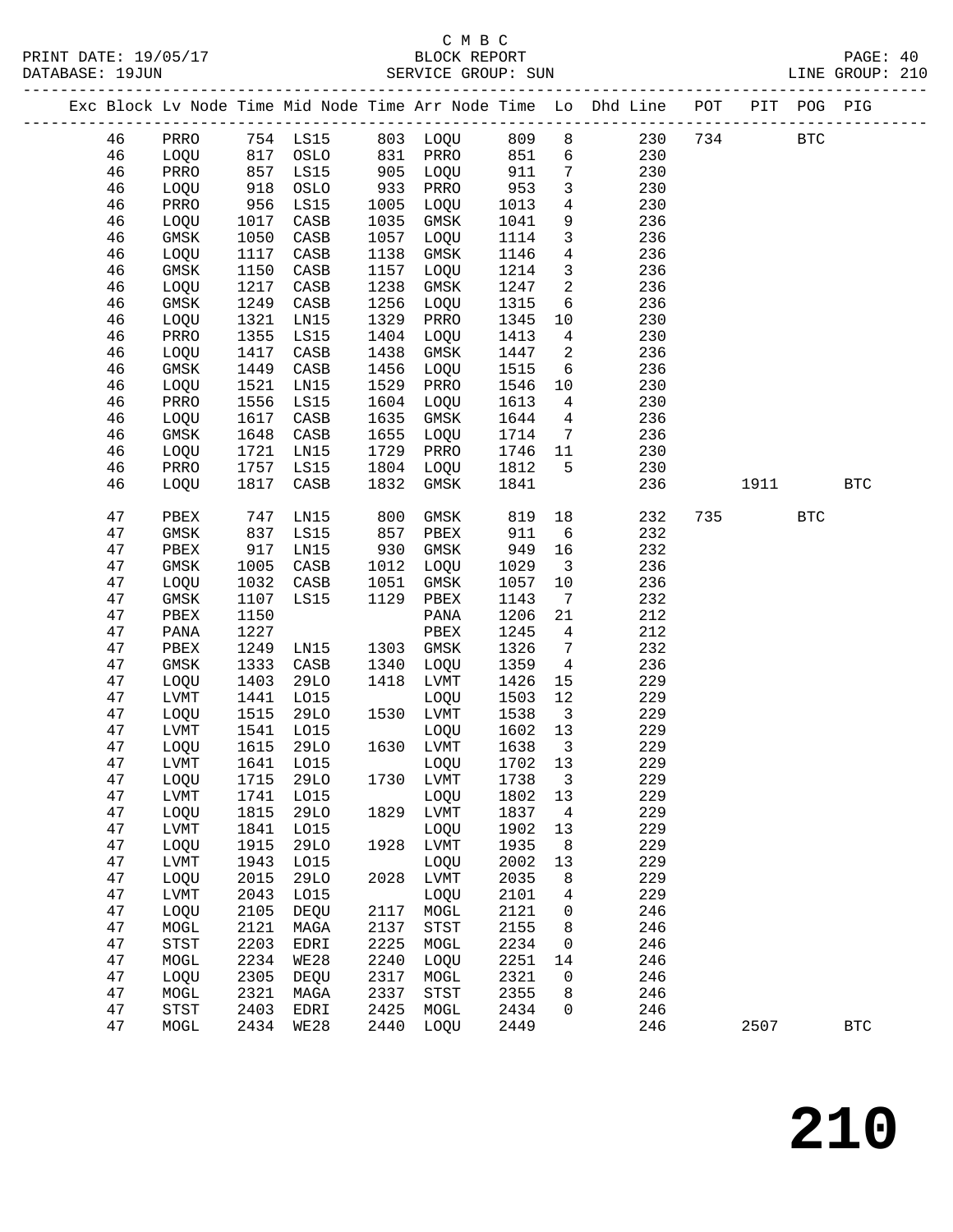PRINT DATE: 19/05/17 BLOCK REPORT PAGE: 41 DATABASE: 19JUN

## C M B C<br>BLOCK REPORT

|  | DATABASE: 19JUN |      |      | SERVICE GROUP: SUN |      |          |      |                 |                                                                                |     |      |            | LINE GROUP: 210 |  |
|--|-----------------|------|------|--------------------|------|----------|------|-----------------|--------------------------------------------------------------------------------|-----|------|------------|-----------------|--|
|  |                 |      |      |                    |      |          |      |                 | Exc Block Lv Node Time Mid Node Time Arr Node Time Lo Dhd Line POT PIT POG PIG |     |      |            |                 |  |
|  | 48              |      |      | LOQU 803 29LO      |      | 815 LVMT |      |                 | 822 10<br>229                                                                  | 745 |      | <b>BTC</b> |                 |  |
|  | 48              | LVMT | 832  | LO15               |      | LOQU     | 852  | 12              | 229                                                                            |     |      |            |                 |  |
|  | 48              | LOQU | 904  | DEQU               | 916  | MOGL     | 920  | $\overline{0}$  | 246                                                                            |     |      |            |                 |  |
|  | 48              | MOGL | 920  | MAGA               | 936  | STST     | 955  | 14              | 246                                                                            |     |      |            |                 |  |
|  | 48              | STST | 1009 | 15LO               | 1037 | 15GB     | 1042 | 6               | 240                                                                            |     |      |            |                 |  |
|  | 48              | 15GB | 1048 | MAGA               | 1106 | STST     | 1127 | 10              | 240                                                                            |     |      |            |                 |  |
|  | 48              | STST | 1137 | 15LO               | 1209 | 15GB     | 1214 | $\overline{3}$  | 240                                                                            |     |      |            |                 |  |
|  | 48              | 15GB | 1217 | MAGA               | 1236 | STST     | 1259 | 24              | 240                                                                            |     |      |            |                 |  |
|  | 48              | STST | 1323 | 15LO               | 1357 | 15GB     | 1402 | 15              | 240                                                                            |     |      |            |                 |  |
|  | 48              | 15GB | 1417 | MAGA               | 1436 | STST     | 1500 | 24              | 240                                                                            |     |      |            |                 |  |
|  | 48              | STST | 1524 | 15LO               | 1558 | 15GB     | 1605 | $\overline{4}$  | 240                                                                            |     |      |            |                 |  |
|  | 48              | 15GB | 1609 | MAGA               | 1628 | STST     | 1658 | $\mathbf{3}$    | 240                                                                            |     |      |            |                 |  |
|  | 48              | STST | 1701 | EDRI               | 1727 | MOGL     | 1736 | $\mathbf 0$     | 246                                                                            |     |      |            |                 |  |
|  | 48              | MOGL | 1736 | WE28               | 1742 | LOQU     | 1754 | 8               | 246                                                                            |     |      |            |                 |  |
|  | 48              | LOQU | 1802 | CASB               | 1817 | GMSK     | 1826 | $7\phantom{.0}$ | 236                                                                            |     |      |            |                 |  |
|  | 48              | GMSK | 1833 | CASB               | 1840 | LOQU     | 1858 | 4               | 236                                                                            |     |      |            |                 |  |
|  | 48              | LOQU | 1902 | CASB               | 1916 | GMSK     | 1925 | 13              | 236                                                                            |     |      |            |                 |  |
|  | 48              | GMSK | 1938 | LS15               | 1958 | PBEX     | 2012 | 8               | 232                                                                            |     |      |            |                 |  |
|  | 48              | PBEX | 2020 | LN15               | 2033 | GMSK     | 2054 | 14              | 232                                                                            |     |      |            |                 |  |
|  | 48              | GMSK | 2108 | LS15               | 2127 | PBEX     | 2140 | 10              | 232                                                                            |     |      |            |                 |  |
|  | 48              | PBEX | 2150 | LN15               | 2203 | GMSK     | 2224 | 11              | 232                                                                            |     |      |            |                 |  |
|  | 48              | GMSK | 2235 | CASB               | 2242 | LOQU     | 2259 | $\overline{3}$  | 236                                                                            |     |      |            |                 |  |
|  | 48              | LOOU | 2302 | CASB               | 2314 | GMSK     | 2320 |                 | 236                                                                            |     | 2342 |            | <b>BTC</b>      |  |

| 48 | PBEX        | 2150 | LN15        | 2203 | <b>GMSK</b> | 2224 | 11             | 232 |     |      |            |            |  |
|----|-------------|------|-------------|------|-------------|------|----------------|-----|-----|------|------------|------------|--|
| 48 | GMSK        | 2235 | CASB        | 2242 | LOQU        | 2259 | 3              | 236 |     |      |            |            |  |
| 48 | LOQU        | 2302 | CASB        | 2314 | GMSK        | 2320 |                | 236 |     | 2342 |            | <b>BTC</b> |  |
|    |             |      |             |      |             |      |                |     |     |      |            |            |  |
| 49 | LVMT        | 804  | L015        |      | LOQU        | 822  | 10             | 229 | 746 |      | <b>BTC</b> |            |  |
| 49 | LOQU        | 832  | CASB        | 846  | GMSK        | 852  | 15             | 236 |     |      |            |            |  |
| 49 | GMSK        | 907  | LS15        | 928  | PBEX        | 942  | 5              | 232 |     |      |            |            |  |
| 49 | PBEX        | 947  | LN15        | 1000 | GMSK        | 1019 | 16             | 232 |     |      |            |            |  |
| 49 | <b>GMSK</b> | 1035 | CASB        | 1042 | LOQU        | 1059 | 3              | 236 |     |      |            |            |  |
| 49 | LOQU        | 1102 | CASB        | 1123 | GMSK        | 1131 | 5              | 236 |     |      |            |            |  |
| 49 | GMSK        | 1136 | LS15        | 1158 | PBEX        | 1211 | 8              | 232 |     |      |            |            |  |
| 49 | PBEX        | 1219 | LN15        | 1233 | <b>GMSK</b> | 1256 | 7              | 232 |     |      |            |            |  |
| 49 | <b>GMSK</b> | 1303 | CASB        | 1310 | LOQU        | 1329 | $\overline{4}$ | 236 |     |      |            |            |  |
| 49 | LOQU        | 1333 | DEQU        | 1345 | MOGL        | 1349 | 0              | 246 |     |      |            |            |  |
| 49 | MOGL        | 1349 | MAGA        | 1405 | STST        | 1431 | 7              | 246 |     |      |            |            |  |
| 49 | STST        | 1438 | <b>15LO</b> | 1513 | 15GB        | 1519 | 13             | 240 |     |      |            |            |  |
| 49 | 15GB        | 1532 | MAGA        | 1551 | STST        | 1618 | 13             | 240 |     |      |            |            |  |
| 49 | <b>STST</b> | 1631 | EDRI        | 1657 | MOGL        | 1706 | 0              | 246 |     |      |            |            |  |
| 49 | MOGL        | 1706 | WE28        | 1712 | LOQU        | 1724 | 9              | 246 |     |      |            |            |  |
| 49 | LOQU        | 1733 | DEQU        | 1746 | MOGL        | 1750 | 0              | 246 |     |      |            |            |  |
| 49 | MOGL        | 1750 | MAGA        | 1806 | STST        | 1833 | 7              | 246 |     |      |            |            |  |
| 49 | STST        | 1840 | 15LO        | 1910 | 15GB        | 1915 | 6              | 240 |     |      |            |            |  |
| 49 | 15GB        | 1921 | MAGA        | 1937 | STST        | 2001 | 10             | 240 |     |      |            |            |  |
| 49 | STST        | 2011 | <b>15LO</b> | 2038 | 15GB        | 2043 | 6              | 240 |     |      |            |            |  |
| 49 | 15GB        | 2049 | MAGA        | 2104 | STST        | 2123 | 16             | 240 |     |      |            |            |  |
| 49 | STST        | 2139 | 15LO        | 2205 | 15GB        | 2210 | 9              | 240 |     |      |            |            |  |
| 49 | 15GB        | 2219 | MAGA        | 2234 | STST        | 2253 | 13             | 240 |     |      |            |            |  |
| 49 | STST        | 2306 | 15LO        | 2332 | 15GB        | 2337 |                | 240 |     | 2353 |            | <b>BTC</b> |  |
|    |             |      |             |      |             |      |                |     |     |      |            |            |  |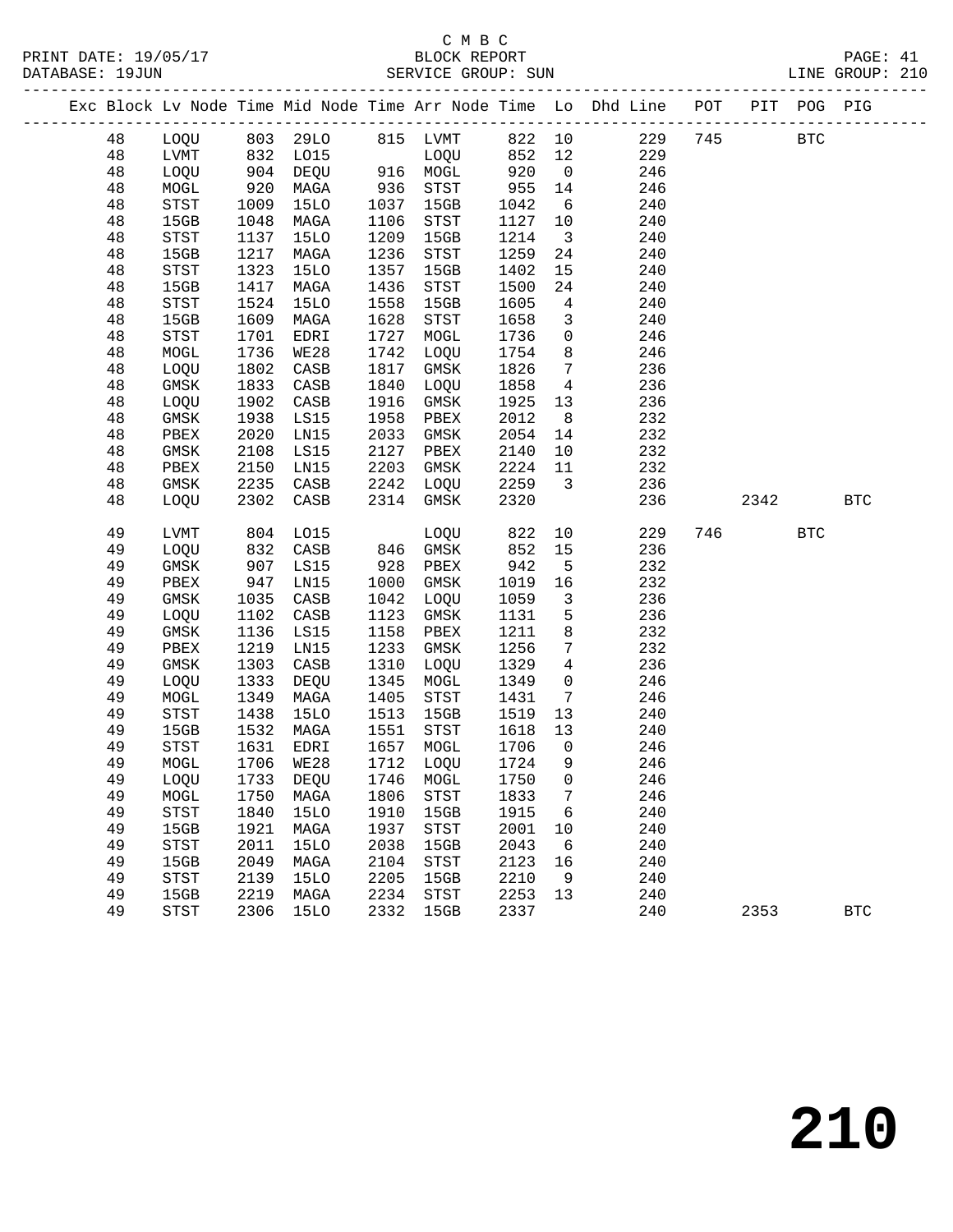### C M B C<br>BLOCK REPORT SERVICE GROUP: SUN

PRINT DATE: 19/05/17 BLOCK REPORT PAGE: 42

|  |    |                                       |      |                                            |      |                               |                     |                         | Exc Block Lv Node Time Mid Node Time Arr Node Time Lo Dhd Line POT PIT POG PIG |     |         |            |            |
|--|----|---------------------------------------|------|--------------------------------------------|------|-------------------------------|---------------------|-------------------------|--------------------------------------------------------------------------------|-----|---------|------------|------------|
|  | 50 | LOQU 805                              |      |                                            |      | 22PH 817 0                    |                     |                         | 236                                                                            | 747 |         | <b>BTC</b> |            |
|  | 50 | 22PH                                  | 817  |                                            |      | LOQU 829 4                    |                     |                         | 236                                                                            |     |         |            |            |
|  | 50 | LOQU                                  |      | 833 29LO 845 LVMT                          |      |                               | 852 10              |                         | 229                                                                            |     |         |            |            |
|  | 50 | LVMT                                  | 902  | L015                                       |      |                               | 924                 | 8 <sup>8</sup>          | 229                                                                            |     |         |            |            |
|  | 50 | LOQU                                  | 932  | CASB                                       |      |                               |                     | 13                      | 236                                                                            |     |         |            |            |
|  | 50 | GMSK                                  |      | 1007 LS15                                  |      | LOQU<br>948 GMSK<br>1029 PBEX | 954<br>1043<br>1043 | $\overline{7}$          | 232                                                                            |     |         |            |            |
|  |    |                                       |      |                                            |      |                               |                     | 22                      | 212                                                                            |     |         |            |            |
|  | 50 | PBEX                                  | 1050 |                                            |      | PANA                          | 1106                |                         |                                                                                |     |         |            |            |
|  | 50 | PANA                                  | 1128 |                                            |      | PBEX                          | 1144                | 5                       | 212                                                                            |     |         |            |            |
|  | 50 | PBEX                                  |      | 1149 LN15 1203 GMSK<br>1233 CASB 1240 LOQU |      |                               | 1225                | 8 <sup>8</sup>          | 232                                                                            |     |         |            |            |
|  | 50 | GMSK                                  |      |                                            |      |                               | 1259                | $\overline{\mathbf{3}}$ | 236                                                                            |     |         |            |            |
|  | 50 | LOQU                                  | 1302 | CASB                                       |      | 1323 GMSK                     | 1332                | $\overline{\mathbf{3}}$ | 236                                                                            |     |         |            |            |
|  | 50 | GMSK                                  | 1335 | LS15                                       |      | 1357 PBEX                     | 1410                | 10                      | 232                                                                            |     |         |            |            |
|  | 50 | PBEX                                  | 1420 |                                            |      | PANA                          | 1437                | 20                      | 212                                                                            |     |         |            |            |
|  | 50 | PANA                                  | 1457 |                                            |      | PBEX                          | 1515                | $\overline{4}$          | 212                                                                            |     |         |            |            |
|  | 50 | PBEX                                  | 1519 | LN15 1533 GMSK                             |      |                               | 1556                | 8 <sup>8</sup>          | 232                                                                            |     |         |            |            |
|  | 50 | GMSK                                  | 1604 | CASB                                       |      | 1611 LOQU                     | 1629                | $\overline{4}$          | 236                                                                            |     |         |            |            |
|  | 50 | LOQU                                  | 1633 | 29LO                                       |      | 1648 LVMT                     | 1656                | $5^{\circ}$             | 229                                                                            |     |         |            |            |
|  | 50 | LVMT                                  |      | 1701 LO15                                  |      | LOQU                          | 1723                | 9                       | 229                                                                            |     |         |            |            |
|  | 50 | LOQU                                  | 1732 | CASB                                       |      | 1748 GMSK                     | 1757                | 10                      | 236                                                                            |     |         |            |            |
|  | 50 | GMSK                                  | 1807 | LS15                                       |      | 1828 PBEX                     | 1842                | 8 <sup>8</sup>          | 232                                                                            |     |         |            |            |
|  | 50 | PBEX                                  | 1850 |                                            |      | PANA                          | 1906                | 25                      | 212                                                                            |     |         |            |            |
|  | 50 | PANA                                  | 1931 |                                            |      | PBEX                          | 1947                | $\overline{\mathbf{3}}$ | 212                                                                            |     |         |            |            |
|  | 50 | PBEX                                  | 1950 |                                            |      | PANA                          | 2006                | 23                      | 212                                                                            |     |         |            |            |
|  | 50 | PANA                                  | 2029 |                                            |      | PBEX                          | 2045                | $5^{\circ}$             | 212                                                                            |     |         |            |            |
|  | 50 | PBEX                                  | 2050 |                                            |      | PANA                          | 2106                | 23                      | 212                                                                            |     |         |            |            |
|  | 50 | PANA                                  | 2129 |                                            |      | PBEX                          | 2143                | $\overline{7}$          | 212                                                                            |     |         |            |            |
|  | 50 | PBEX                                  | 2150 |                                            |      | PANA                          | 2206                | 23                      | 212                                                                            |     |         |            |            |
|  | 50 | PANA                                  | 2229 |                                            |      | PBEX                          | 2243                | $\overline{4}$          | 212                                                                            |     |         |            |            |
|  | 50 | PBEX                                  | 2247 |                                            |      | PANA                          | 2303                | $\overline{1}$          | 212                                                                            |     |         |            |            |
|  | 50 | PANA                                  | 2304 |                                            |      | PBEX                          | 2318                |                         | 212                                                                            |     | 2328    |            | <b>BTC</b> |
|  |    |                                       |      |                                            |      |                               |                     |                         |                                                                                |     |         |            |            |
|  | 51 | 15GB                                  | 820  | MAGA                                       | 836  | STST                          | 855                 | 15                      | 240                                                                            |     | 802 300 | <b>BTC</b> |            |
|  | 51 | STST                                  | 910  | 15LO                                       | 936  | 15GB                          | 942                 | $\overline{7}$          | 240                                                                            |     |         |            |            |
|  | 51 | 15GB                                  | 949  | MAGA                                       | 1006 | STST                          | 1026                | 12                      | 240                                                                            |     |         |            |            |
|  | 51 | STST                                  | 1038 | 15LO                                       | 1107 | 15GB                          | 1112                | 6                       | 240                                                                            |     |         |            |            |
|  | 51 | 15GB                                  | 1118 | MAGA                                       | 1136 | STST                          | 1158                | 25                      | 240                                                                            |     |         |            |            |
|  | 51 | STST                                  | 1223 | 15LO                                       | 1255 | 15GB                          | 1300                | 17                      | 240                                                                            |     |         |            |            |
|  | 51 | 15GB                                  | 1317 | MAGA                                       | 1336 | STST                          | 1400                | 23                      | 240                                                                            |     |         |            |            |
|  | 51 | STST                                  | 1423 | 15LO                                       |      | 1458 15GB                     | 1504 13             |                         | 240                                                                            |     |         |            |            |
|  | 51 | 15GB                                  |      | 1517 MAGA 1536 STST                        |      |                               | 1603 20             |                         | 240                                                                            |     |         |            |            |
|  | 51 | STST                                  | 1623 | 15LO                                       | 1658 | 15GB                          | 1704                | 7                       | 240                                                                            |     |         |            |            |
|  | 51 | 15GB                                  | 1711 | MAGA                                       | 1729 | STST                          | 1758                | $\overline{4}$          | 240                                                                            |     |         |            |            |
|  | 51 | $_{\footnotesize{\textnormal{STST}}}$ | 1802 | EDRI                                       | 1825 | MOGL                          | 1834                | $\mathbf 0$             | 246                                                                            |     |         |            |            |
|  | 51 | MOGL                                  | 1834 | WE28                                       | 1840 | LOQU                          | 1852                | 12                      | 246                                                                            |     |         |            |            |
|  | 51 | LOQU                                  | 1904 | DEQU                                       | 1916 | MOGL                          | 1920                | 0                       | 246                                                                            |     |         |            |            |
|  | 51 | MOGL                                  | 1920 | MAGA                                       | 1936 | STST                          | 1958                | 5                       | 246                                                                            |     |         |            |            |
|  | 51 | STST                                  | 2003 | EDRI                                       | 2025 | MOGL                          | 2034                | $\mathbf 0$             | 246                                                                            |     |         |            |            |
|  | 51 | MOGL                                  | 2034 | WE28                                       | 2040 | LOQU                          | 2052                | 10                      | 246                                                                            |     |         |            |            |
|  | 51 | LOQU                                  | 2102 | CASB                                       | 2116 | GMSK                          | 2125                | 13                      | 236                                                                            |     |         |            |            |
|  | 51 | GMSK                                  | 2138 | LS15                                       | 2157 | ${\tt PBEX}$                  | 2210                |                         | 232                                                                            |     | 2220    |            | <b>BTC</b> |
|  |    |                                       |      |                                            |      |                               |                     |                         |                                                                                |     |         |            |            |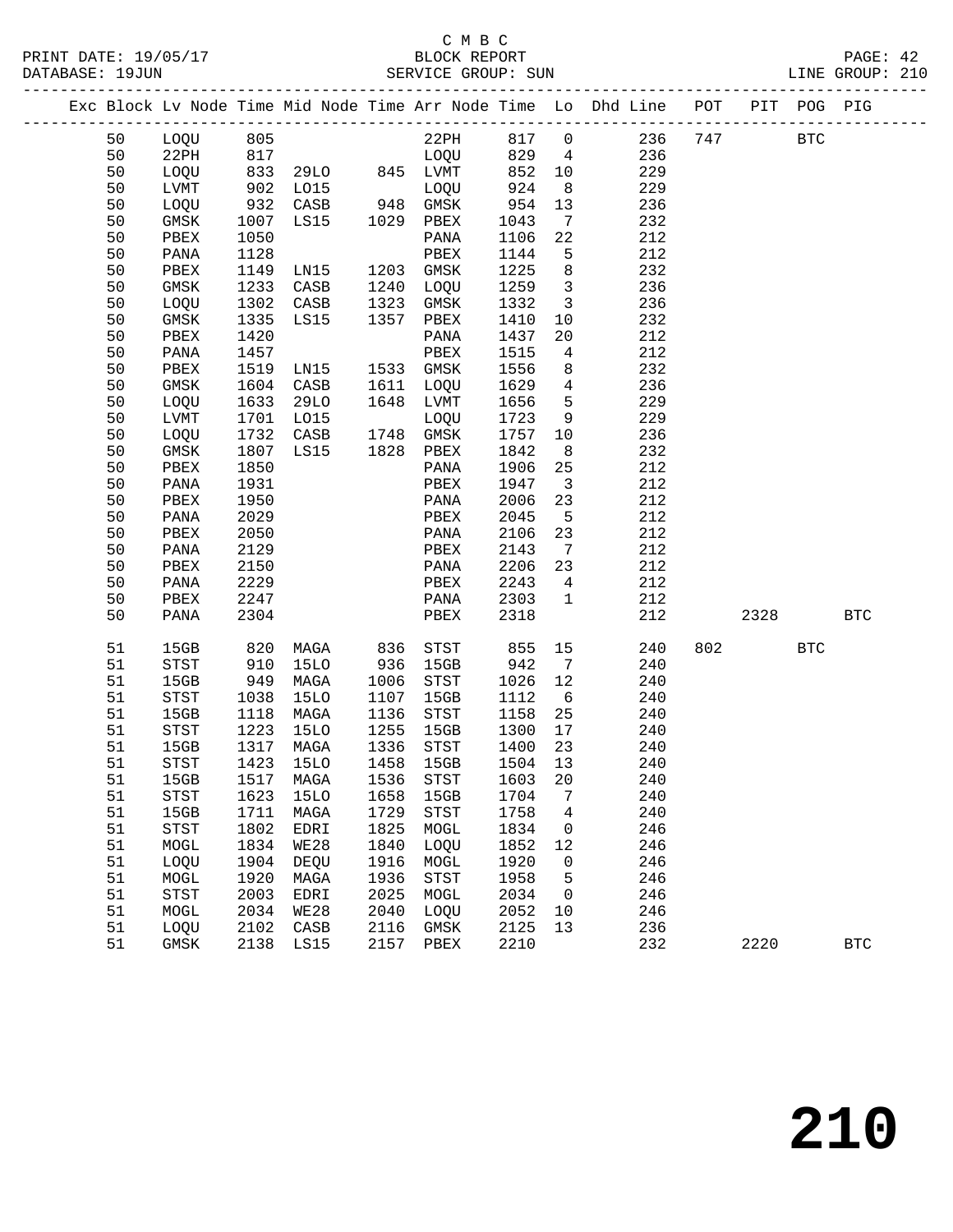#### C M B C<br>BLOCK REPORT PRINT DATE: 19/05/17 BLOCK REPORT PAGE: 43 SERVICE GROUP: SUN

|  |    |                  |            | Exc Block Lv Node Time Mid Node Time Arr Node Time Lo Dhd Line POT PIT POG PIG |      |                  |        |                     |   |     |     |      |            |              |
|--|----|------------------|------------|--------------------------------------------------------------------------------|------|------------------|--------|---------------------|---|-----|-----|------|------------|--------------|
|  | 52 | PBEX             |            | 817 LN15                                                                       |      | 830 GMSK         | 849 16 |                     |   | 232 | 805 |      | <b>BTC</b> |              |
|  | 52 | GMSK             |            | CASB                                                                           |      | 912 LOQU         | 929    | 4                   |   | 236 |     |      |            |              |
|  | 52 | LOQU             | 905<br>933 | 29LO                                                                           |      | 945 LVMT         | 952    | 9                   |   | 229 |     |      |            |              |
|  | 52 | LVMT             | 1001       | L015                                                                           |      | LOQU             | 1024   | 9                   |   | 229 |     |      |            |              |
|  | 52 | LOQU             | 1033       | 29LO                                                                           |      | 1048 LVMT        | 1055   | 6                   |   | 229 |     |      |            |              |
|  | 52 | LVMT             | 1101       | L015                                                                           |      | LOQU             | 1124   | 8                   |   | 229 |     |      |            |              |
|  | 52 | LOQU             | 1132       | 15GB                                                                           |      | 1143 UNDE        | 1155   | 9                   |   | 228 |     |      |            |              |
|  | 52 | UNDE             | 1204       | GB15                                                                           | 1217 | LOQU             | 1227   | 6                   |   | 228 |     |      |            |              |
|  | 52 | LOQU             | 1233       | 29LO                                                                           | 1248 | LVMT             | 1255   | 6                   |   | 229 |     |      |            |              |
|  | 52 | LVMT             | 1301       | L015                                                                           |      | LOQU             | 1324   | 8                   |   | 229 |     |      |            |              |
|  | 52 | LOQU             | 1332       | 15GB                                                                           |      | 1344 UNDE        | 1358   | $5\phantom{.0}$     |   | 228 |     |      |            |              |
|  | 52 | UNDE             | 1403       | GB15                                                                           | 1416 | LOQU             | 1427   | 5                   |   | 228 |     |      |            |              |
|  | 52 | LOQU             | 1432       | CASB                                                                           | 1453 | GMSK             | 1502   | $\mathbf{3}$        |   | 236 |     |      |            |              |
|  | 52 | GMSK             | 1505       | LS15                                                                           | 1527 | PBEX             | 1542   | $7\phantom{.0}$     |   | 232 |     |      |            |              |
|  | 52 | PBEX             | 1549       | LN15                                                                           | 1603 | GMSK             | 1626   | $7\phantom{.0}$     |   | 232 |     |      |            |              |
|  | 52 | $\rm{GMSK}$      | 1633       | CASB                                                                           | 1640 | LOQU             | 1659   | $\mathbf{3}$        |   | 236 |     |      |            |              |
|  | 52 | LOQU             | 1702       | 15GB                                                                           | 1714 | UNDE             | 1728   | $\mathbf{3}$        |   | 228 |     |      |            |              |
|  | 52 | UNDE             | 1731       | GB15                                                                           | 1744 | LOQU             | 1756   | 9                   |   | 228 |     |      |            |              |
|  | 52 | LOQU             | 1805       | DEQU                                                                           | 1818 | MOGL             | 1822   | $\mathsf{O}\xspace$ |   | 246 |     |      |            |              |
|  | 52 | MOGL             | 1822       | MAGA                                                                           | 1838 | STST             | 1905   | 5                   |   | 246 |     |      |            |              |
|  | 52 | <b>STST</b>      | 1910       | <b>15LO</b>                                                                    | 1938 | 15GB             | 1943   | 6                   |   | 240 |     |      |            |              |
|  | 52 | 15GB             | 1949       | MAGA                                                                           | 2005 | STST             | 2029   | 12                  |   | 240 |     |      |            |              |
|  | 52 | STST             | 2041       | <b>15LO</b>                                                                    | 2107 | 15GB             | 2112   | $7\phantom{.0}\,$   |   | 240 |     |      |            |              |
|  | 52 | 15GB             | 2119       | MAGA                                                                           | 2134 | STST             | 2153   | 15                  |   | 240 |     |      |            |              |
|  | 52 | STST             | 2208       | <b>15LO</b>                                                                    | 2234 | 15GB             | 2239   | $10 \,$             |   | 240 |     |      |            |              |
|  | 52 | 15GB             | 2249       | MAGA                                                                           | 2304 | STST             | 2323   | 5                   | 5 | 240 |     |      |            |              |
|  | 52 | HODM             | 2333       | LOQU                                                                           | 2403 | LVMT             | 2422   | $\mathbf{1}$        |   | N24 |     |      |            |              |
|  | 52 | LVMT             | 2423       | LOQU                                                                           |      | HODM             | 2504   | $\mathsf{O}$        |   | N24 |     |      |            |              |
|  | 52 | HODM             | 2504       | LOQU                                                                           |      | 2534 LVMT        | 2553   | 2                   |   | N24 |     |      |            |              |
|  | 52 | LVMT             | 2555       | LOQU                                                                           |      | HODM             | 2636   | $4\overline{ }$     |   | N24 |     |      |            |              |
|  | 52 | HODM             | 2640       | LOQU                                                                           |      | 2710 LVMT        | 2729   |                     |   | N24 |     | 2749 |            | <b>BTC</b>   |
|  |    |                  |            |                                                                                |      |                  |        |                     |   |     |     |      |            |              |
|  | 53 | PBEX             | 817        |                                                                                |      | PANA             | 838    | 26                  |   | 211 | 805 |      | <b>BTC</b> |              |
|  | 53 | PANA             | 904        | PBEX                                                                           | 930  | BUB2             | 954    | 13                  |   | 211 |     |      |            |              |
|  | 53 | BUB <sub>2</sub> | 1007       | PBEX                                                                           | 1030 | PANA             | 1053   | 11                  |   | 211 |     |      |            |              |
|  | 53 | PANA             | 1104       | PBEX                                                                           | 1130 | BUB2             | 1154   | 10                  |   | 211 |     |      |            |              |
|  | 53 | BUB2             | 1204       | PBEX                                                                           | 1230 | PANA             | 1254   | 8 <sup>8</sup>      |   | 211 |     |      |            |              |
|  | 53 | PANA             | 1302       | PBEX                                                                           | 1330 | BUB2             | 1357   | 6                   |   | 211 |     |      |            |              |
|  | 53 | BUB <sub>2</sub> | 1403       | PBEX                                                                           | 1430 | PANA             | 1454   | 9                   |   | 211 |     |      |            |              |
|  | 53 | PANA             |            | 1503 PBEX 1530 BUB2 1558 7                                                     |      |                  |        |                     |   | 211 |     |      |            |              |
|  | 53 | BUB2             | 1605       | PBEX                                                                           | 1628 | BAGA             | 1654   | $\mathbf{1}$        | 1 | 211 |     |      |            |              |
|  | 53 | PANA             | 1656       |                                                                                |      | PBEX             | 1714   |                     |   | 212 |     | 1724 |            | <b>BTC</b>   |
|  | 54 | PBEX             | 817        |                                                                                |      | PANA             | 832    | 24                  |   | 212 | 805 |      | <b>BTC</b> |              |
|  | 54 | PANA             | 856        |                                                                                |      | PBEX             | 912    | 5                   |   | 212 |     |      |            |              |
|  | 54 | PBEX             | 917        |                                                                                |      | PANA             | 938    | 20                  |   | 211 |     |      |            |              |
|  | 54 | PANA             | 958        |                                                                                |      | PBEX             | 1014   | 3                   |   | 212 |     |      |            |              |
|  | 54 | PBEX             | 1017       |                                                                                |      | PANA             | 1032   | 2                   |   | 212 |     |      |            |              |
|  | 54 | PANA             | 1034       | PBEX                                                                           | 1100 | BUB2             | 1124   | 10                  |   | 211 |     |      |            |              |
|  | 54 | BUB <sub>2</sub> | 1134       | PBEX                                                                           | 1200 | PANA             | 1224   | 8                   |   | 211 |     |      |            |              |
|  | 54 | PANA             | 1232       | PBEX                                                                           | 1300 | BUB2             | 1327   | 6                   |   | 211 |     |      |            |              |
|  | 54 | BUB <sub>2</sub> | 1333       | PBEX                                                                           | 1400 | PANA             | 1424   | 9                   |   | 211 |     |      |            |              |
|  | 54 | PANA             | 1433       | PBEX                                                                           | 1500 | BUB2             | 1528   | 5                   |   | 211 |     |      |            |              |
|  | 54 | BUB2             | 1533       | PBEX                                                                           | 1600 | PANA             | 1625   | 10                  |   | 211 |     |      |            |              |
|  | 54 | PANA             | 1635       | PBEX                                                                           | 1700 | BUB <sub>2</sub> | 1728   | 7                   |   | 211 |     |      |            |              |
|  | 54 | BUB2             | 1735       | PBEX                                                                           | 1758 | $_{\rm BAGA}$    | 1824   |                     |   | 211 |     | 1848 |            | $_{\rm BTC}$ |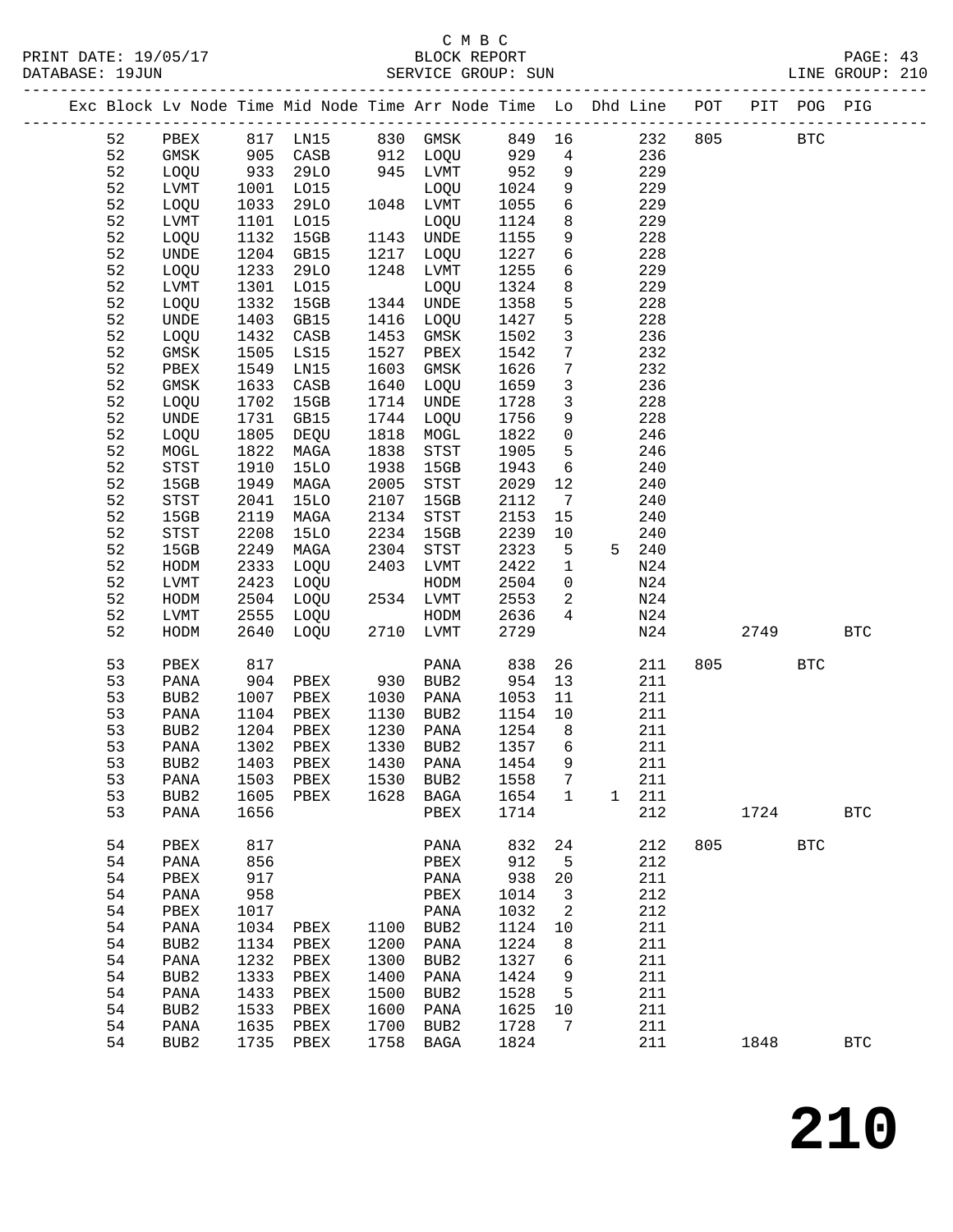|  |    |                                       |      |                                |      |           |        |                         | Exc Block Lv Node Time Mid Node Time Arr Node Time Lo Dhd Line POT |     |      | PIT POG PIG |            |
|--|----|---------------------------------------|------|--------------------------------|------|-----------|--------|-------------------------|--------------------------------------------------------------------|-----|------|-------------|------------|
|  | 55 | LOQU                                  |      | 902 CASB 918 GMSK              |      |           | 924 13 |                         | 236                                                                | 844 |      | <b>BTC</b>  |            |
|  | 55 | GMSK                                  |      | 937 LS15 958 PBEX<br>1017 1017 |      |           | 1012   | $-5$                    | 232                                                                |     |      |             |            |
|  | 55 | PBEX                                  |      |                                |      |           | 1038   | 20                      | 211                                                                |     |      |             |            |
|  | 55 | PANA                                  | 1058 |                                |      | PBEX      | 1114   | 5                       | 212                                                                |     |      |             |            |
|  | 55 | PBEX                                  | 1119 | LNI5                           |      | 1133 GMSK | 1155   | 8                       | 232                                                                |     |      |             |            |
|  | 55 | GMSK                                  | 1203 | CASB                           | 1210 | LOQU      | 1229   | $\overline{\mathbf{3}}$ | 236                                                                |     |      |             |            |
|  | 55 | LOQU                                  | 1232 | CASB                           | 1253 | GMSK      | 1302   | $\overline{\mathbf{3}}$ | 236                                                                |     |      |             |            |
|  | 55 | GMSK                                  | 1305 | LS15                           | 1327 | PBEX      | 1340   | 10                      | 232                                                                |     |      |             |            |
|  | 55 | PBEX                                  | 1350 |                                |      | PANA      | 1407   | 20                      | 212                                                                |     |      |             |            |
|  | 55 | PANA                                  | 1427 |                                |      | PBEX      | 1445   | 4                       | 212                                                                |     |      |             |            |
|  | 55 | PBEX                                  | 1449 | LN15                           |      | 1503 GMSK | 1526   | 8                       | 232                                                                |     |      |             |            |
|  | 55 | GMSK                                  | 1534 | CASB                           | 1541 | LOQU      | 1559   | $\overline{4}$          | 236                                                                |     |      |             |            |
|  | 55 | LOQU                                  | 1603 | DEQU                           | 1616 | MOGL      | 1620   | $\overline{0}$          | 246                                                                |     |      |             |            |
|  | 55 | MOGL                                  | 1620 | MAGA                           | 1636 | STST      | 1703   | 9                       | 246                                                                |     |      |             |            |
|  | 55 | ${\tt STST}$                          | 1712 | <b>15LO</b>                    | 1745 | 15GB      | 1750   | 10                      | 240                                                                |     |      |             |            |
|  | 55 | 15GB                                  | 1800 | MAGA                           | 1817 | STST      | 1843   | 12                      | 240                                                                |     |      |             |            |
|  | 55 | $_{\footnotesize{\textnormal{STST}}}$ | 1855 | <b>15LO</b>                    | 1923 | 15GB      | 1928   | $7\overline{ }$         | 240                                                                |     |      |             |            |
|  | 55 | 15GB                                  | 1935 | MAGA                           | 1951 | STST      | 2015   | 11                      | 240                                                                |     |      |             |            |
|  | 55 | STST                                  | 2026 | <b>15LO</b>                    | 2052 | 15GB      | 2057   | 6                       | 240                                                                |     |      |             |            |
|  | 55 | 15GB                                  | 2103 | MAGA                           | 2118 | STST      | 2137   |                         | 240                                                                |     | 2201 |             | <b>BTC</b> |
|  | 56 | LOQU                                  | 917  | CASB                           | 933  | GMSK      | 939    | 11                      | 236                                                                | 859 |      | <b>BTC</b>  |            |
|  | 56 | GMSK                                  | 950  | CASB                           | 957  | LOQU      | 1014   | 20                      | 236                                                                |     |      |             |            |
|  | 56 | LOQU                                  | 1034 | DEQU                           | 1046 | MOGL      | 1050   | $\overline{0}$          | 246                                                                |     |      |             |            |
|  | 56 | MOGL                                  | 1050 | MAGA                           | 1106 | STST      | 1127   | 25                      | 246                                                                |     |      |             |            |
|  | 56 | $_{\footnotesize{\textnormal{STST}}}$ | 1152 | <b>15LO</b>                    | 1224 | 15GB      | 1229   | $\overline{\mathbf{3}}$ | 240                                                                |     |      |             |            |
|  | 56 | 15GB                                  | 1232 | MAGA                           | 1251 | STST      | 1314   | 17                      | 240                                                                |     |      |             |            |
|  | 56 | STST                                  | 1331 | EDRI                           | 1358 | MOGL      | 1407   | $\overline{0}$          | 246                                                                |     |      |             |            |
|  | 56 | MOGL                                  | 1407 | WE28                           | 1413 | LOQU      | 1425   | 8                       | 246                                                                |     |      |             |            |
|  | 56 | <b>LOOU</b>                           | 1433 | DEQU                           | 1446 | MOGL      | 1450   | 0                       | 246                                                                |     |      |             |            |
|  | 56 | $\tt MOGL$                            | 1450 | MAGA                           | 1506 | STST      | 1533   | 14                      | 246                                                                |     |      |             |            |
|  | 56 | STST                                  | 1547 | <b>15LO</b>                    | 1622 | 15GB      | 1628   | 6                       | 240                                                                |     |      |             |            |
|  | 56 | 15GB                                  | 1634 | MAGA                           | 1653 | STST      | 1723   | 8                       | 240                                                                |     |      |             |            |
|  | 56 | <b>STST</b>                           | 1731 | EDRI                           | 1757 | MOGL      | 1806   | $\mathbf 0$             | 246                                                                |     |      |             |            |
|  | 56 | $\tt MOGL$                            | 1806 | WE28                           | 1812 | LOQU      | 1824   | 8                       | 246                                                                |     |      |             |            |
|  | 56 | LOQU                                  | 1832 | CASB                           | 1847 | GMSK      | 1856   | $7\phantom{.0}$         | 236                                                                |     |      |             |            |
|  | 56 | GMSK                                  | 1903 | CASB                           | 1910 | LOQU      | 1928   | $\overline{4}$          | 236                                                                |     |      |             |            |
|  | 56 | LOQU                                  | 1932 | CASB                           | 1946 | GMSK      | 1955   | 10                      | 236                                                                |     |      |             |            |
|  | 56 | GMSK                                  | 2005 | CASB                           | 2012 | LOQU      | 2030   | $\overline{2}$          | 236                                                                |     |      |             |            |
|  | 56 | LOQU                                  | 2032 | CASB                           | 2046 | GMSK      | 2055   | 10                      | 236                                                                |     |      |             |            |
|  | 56 | GMSK                                  | 2105 | CASB                           | 2112 | LOQU      | 2130   | $\overline{2}$          | 236                                                                |     |      |             |            |
|  | 56 | LOQU                                  | 2132 | CASB                           | 2146 | GMSK      | 2155   | 10                      | 236                                                                |     |      |             |            |
|  | 56 | GMSK                                  | 2205 | CASB                           |      | 2212 LOQU | 2229   |                         | 236                                                                |     | 2247 |             | <b>BTC</b> |
|  |    |                                       |      |                                |      |           |        |                         |                                                                    |     |      |             |            |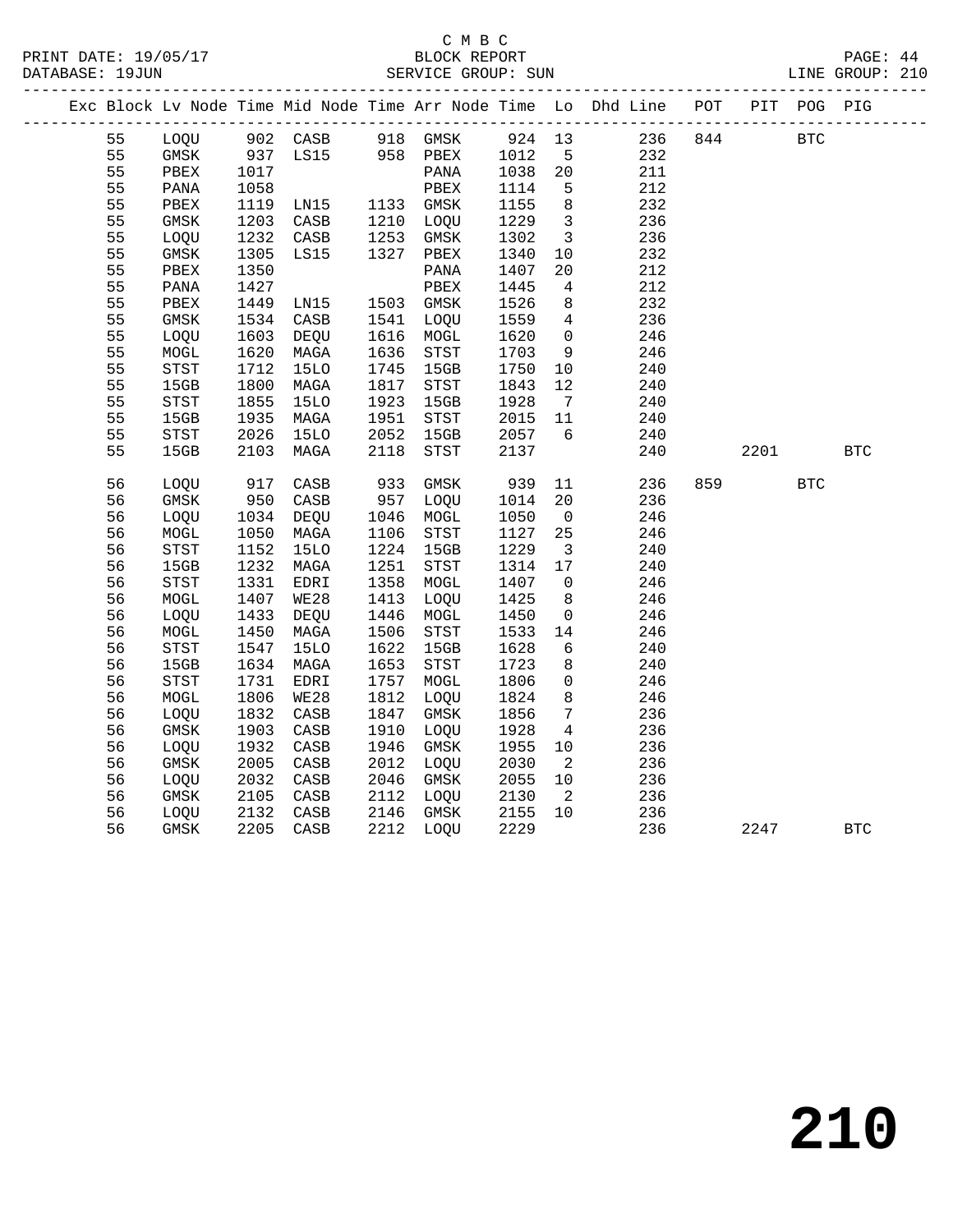## C M B C<br>BLOCK REPORT

| DATABASE: 19JUN |    |                                                                                |      |             |      | SERVICE GROUP: SUN             |      |                 |                 |       |             |         |              | LINE GROUP: 210 |  |
|-----------------|----|--------------------------------------------------------------------------------|------|-------------|------|--------------------------------|------|-----------------|-----------------|-------|-------------|---------|--------------|-----------------|--|
|                 |    | Exc Block Lv Node Time Mid Node Time Arr Node Time Lo Dhd Line POT PIT POG PIG |      |             |      |                                |      |                 |                 |       |             |         |              |                 |  |
|                 | 57 | PBEX 917                                                                       |      |             |      | PANA 932 2                     |      |                 |                 |       | 212 905 BTC |         |              |                 |  |
|                 | 57 | PANA                                                                           |      | 934 PBEX    |      | 1000 BUB2 1024 13              |      |                 |                 | 211   |             |         |              |                 |  |
|                 | 57 | BUB2                                                                           | 1037 | PBEX        |      | 1100 PANA                      | 1123 | 9               |                 | 211   |             |         |              |                 |  |
|                 | 57 | PANA                                                                           | 1132 | PBEX        | 1200 | BUB2                           | 1227 | 6               |                 | 211   |             |         |              |                 |  |
|                 | 57 | BUB2                                                                           | 1233 | PBEX        | 1300 | PANA                           | 1324 | 8               |                 | 211   |             |         |              |                 |  |
|                 | 57 | PANA                                                                           | 1332 | PBEX        | 1400 | BUB2                           | 1427 | 6               |                 | 211   |             |         |              |                 |  |
|                 | 57 | BUB <sub>2</sub>                                                               | 1433 | PBEX        | 1500 | PANA                           | 1525 | 8               |                 | 211   |             |         |              |                 |  |
|                 | 57 | PANA                                                                           | 1533 | PBEX        | 1600 | BUB2                           | 1628 | $7\overline{ }$ |                 | 211   |             |         |              |                 |  |
|                 | 57 | BUB2                                                                           | 1635 | PBEX        | 1658 | BAGA                           | 1724 | $\overline{a}$  |                 | 1 211 |             |         |              |                 |  |
|                 | 57 | PANA                                                                           | 1727 |             |      | PBEX                           | 1745 | $4\overline{ }$ |                 | 212   |             |         |              |                 |  |
|                 | 57 | PBEX                                                                           | 1749 | LN15        | 1803 | GMSK                           | 1826 | 11              |                 | 232   |             |         |              |                 |  |
|                 | 57 | GMSK                                                                           | 1837 | LS15        | 1857 | PBEX                           | 1911 | 8 <sup>8</sup>  |                 | 232   |             |         |              |                 |  |
|                 | 57 | PBEX                                                                           | 1919 | LN15        | 1932 | GMSK                           | 1953 | 15              |                 | 232   |             |         |              |                 |  |
|                 | 57 | GMSK                                                                           | 2008 | LS15        | 2028 | PBEX                           | 2042 | 8 <sup>8</sup>  |                 | 232   |             |         |              |                 |  |
|                 | 57 | PBEX                                                                           | 2050 | LN15        | 2103 | GMSK                           | 2124 | 11              |                 | 232   |             |         |              |                 |  |
|                 | 57 | GMSK                                                                           | 2135 | CASB        | 2142 | LOQU                           | 2200 | 2               |                 | 236   |             |         |              |                 |  |
|                 | 57 | LOQU                                                                           | 2202 | 15GB        | 2213 | UNDE                           | 2224 | 9               |                 | 228   |             |         |              |                 |  |
|                 | 57 | UNDE                                                                           | 2233 | GB15        | 2245 | LOQU                           | 2255 | $7\phantom{.0}$ |                 | 228   |             |         |              |                 |  |
|                 | 57 | LOQU                                                                           | 2302 | 15GB        | 2313 | UNDE                           | 2323 | 3 <sup>7</sup>  |                 | 228   |             |         |              |                 |  |
|                 | 57 | UNDE                                                                           | 2326 |             |      | GB15                           | 2336 |                 |                 | 228   |             |         | 2352         | <b>BTC</b>      |  |
|                 | 58 | LOQU                                                                           | 934  | DEQU        |      | 946 MOGL                       | 950  | $\overline{0}$  |                 | 246   | 916         |         | BTC          |                 |  |
|                 | 58 | MOGL                                                                           | 950  | MAGA        | 1006 | STST                           | 1025 | 8               |                 | 246   |             |         |              |                 |  |
|                 | 58 | STST                                                                           | 1033 | EDRI        | 1058 | MOGL                           | 1107 | $\overline{0}$  |                 | 246   |             |         |              |                 |  |
|                 | 58 | MOGL                                                                           | 1107 | WE28        | 1113 | LOQU                           | 1126 | $7\phantom{.0}$ |                 | 246   |             |         |              |                 |  |
|                 | 58 | LOQU                                                                           | 1133 | DEQU        | 1145 | MOGL                           | 1149 | $\overline{0}$  |                 | 246   |             |         |              |                 |  |
|                 | 58 | MOGL                                                                           | 1149 | MAGA        | 1205 | STST                           | 1228 | 26              |                 | 246   |             |         |              |                 |  |
|                 | 58 | STST                                                                           | 1254 | 15LO        | 1326 | 15GB                           | 1331 | 16              |                 | 240   |             |         |              |                 |  |
|                 | 58 | 15GB                                                                           | 1347 | MAGA        | 1406 | STST                           | 1430 | 23              |                 | 240   |             |         |              |                 |  |
|                 | 58 | STST                                                                           | 1453 | 15LO        | 1528 | 15GB                           | 1534 | 11              |                 | 240   |             |         |              |                 |  |
|                 | 58 | 15GB                                                                           | 1545 | MAGA        |      | 1604 STST                      | 1631 | $\overline{4}$  |                 | 240   |             |         |              |                 |  |
|                 | 58 | STST                                                                           | 1635 | 15LO        | 1710 | 15GB                           | 1715 | 8               |                 | 240   |             |         |              |                 |  |
|                 | 58 | 15GB                                                                           | 1723 | MAGA        | 1741 | STST                           | 1810 | 17              |                 | 240   |             |         |              |                 |  |
|                 | 58 | STST                                                                           | 1827 | 15LO        | 1857 | 15GB                           | 1902 | 5               |                 | 240   |             |         |              |                 |  |
|                 | 58 | 15GB                                                                           | 1907 | MAGA        | 1923 | STST                           | 1947 |                 | 9               | 240   |             |         |              |                 |  |
|                 | 58 | STST                                                                           | 1956 | 15LO        | 2023 | 15GB                           | 2028 |                 | $6\overline{6}$ | 240   |             |         |              |                 |  |
|                 | 58 | 15GB                                                                           | 2034 | MAGA        | 2049 | STST                           | 2111 |                 |                 | 240   |             | 2135    |              | <b>BTC</b>      |  |
|                 | 59 |                                                                                |      |             |      | LOQU 948 OSLO 1003 PRRO 1023 3 |      |                 |                 | 230   |             | 930 000 | $_{\rm BTC}$ |                 |  |
|                 | 59 | PRRO                                                                           | 1026 | LS15        | 1035 | LOQU                           | 1044 | 19              |                 | 230   |             |         |              |                 |  |
|                 | 59 | LOQU                                                                           | 1103 | <b>29LO</b> | 1118 | LVMT                           | 1125 | 6               |                 | 229   |             |         |              |                 |  |
|                 | 59 | LVMT                                                                           | 1131 | L015        |      | LOQU                           | 1154 | 9               |                 | 229   |             |         |              |                 |  |
|                 | 59 | LOQU                                                                           | 1203 | <b>29LO</b> | 1218 | LVMT                           | 1225 | 6               |                 | 229   |             |         |              |                 |  |
|                 | 59 | LVMT                                                                           | 1231 | L015        |      | LOQU                           | 1254 | 9               |                 | 229   |             |         |              |                 |  |
|                 | 59 | LOQU                                                                           | 1303 | <b>29LO</b> | 1318 | LVMT                           | 1325 | 6               |                 | 229   |             |         |              |                 |  |
|                 | 59 | LVMT                                                                           | 1331 | L015        |      | LOQU                           | 1354 | 8               |                 | 229   |             |         |              |                 |  |
|                 | 59 | LOQU                                                                           | 1402 | 15GB        |      | 1414 UNDE                      | 1428 | 5               |                 | 228   |             |         |              |                 |  |
|                 | 59 | UNDE                                                                           | 1433 | GB15        | 1446 | LOQU                           | 1457 | 5               |                 | 228   |             |         |              |                 |  |
|                 | 59 | LOQU                                                                           | 1502 | 15GB        |      | 1514 UNDE                      | 1528 | 5               |                 | 228   |             |         |              |                 |  |

 59 UNDE 1533 GB15 1546 LOQU 1557 5 228 59 LOQU 1602 CASB 1620 GMSK 1629 8 236 59 GMSK 1637 LS15 1658 PBEX 1713 6 232 59 PBEX 1719 LN15 1733 GMSK 1756 7 232 59 GMSK 1803 CASB 1810 LOQU 1828 5 236

59 LOQU 1833 29LO 1847 LVMT 1854 8 229

1940 BTC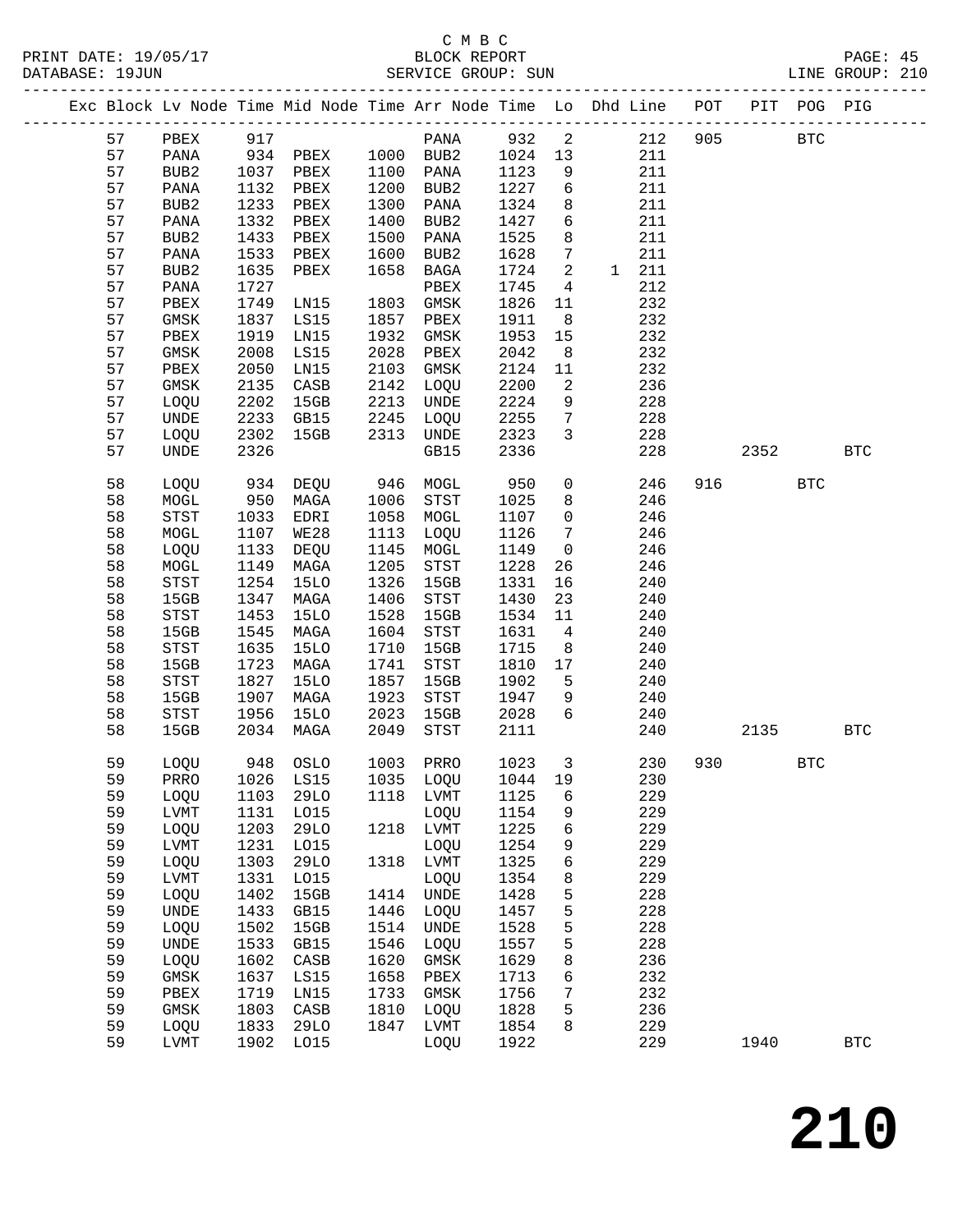|  |    |                              |      | Exc Block Lv Node Time Mid Node Time Arr Node Time Lo Dhd Line POT |      |                  |      |                              |     |      |      | PIT POG PIG |              |
|--|----|------------------------------|------|--------------------------------------------------------------------|------|------------------|------|------------------------------|-----|------|------|-------------|--------------|
|  | 60 | PBEX                         | 1002 |                                                                    |      | PANA             | 1023 | 5                            | 211 | 950  |      | <b>BTC</b>  |              |
|  | 60 | PANA                         | 1028 |                                                                    |      | PBEX             | 1044 | 5                            | 212 |      |      |             |              |
|  | 60 | PBEX                         | 1049 |                                                                    |      |                  | 1125 | 10                           | 232 |      |      |             |              |
|  | 60 | GMSK                         | 1135 | CASB                                                               | 1142 | LOQU             | 1159 | $\overline{3}$               | 236 |      |      |             |              |
|  | 60 | LOQU                         | 1202 | 15GB                                                               | 1213 | UNDE             | 1225 | 9                            | 228 |      |      |             |              |
|  | 60 | <b>UNDE</b>                  | 1234 | GB15                                                               | 1247 | LOQU             | 1257 | 5                            | 228 |      |      |             |              |
|  | 60 | LOQU                         | 1302 | 15GB                                                               | 1314 | UNDE             | 1328 | 5                            | 228 |      |      |             |              |
|  | 60 | UNDE                         | 1333 | GB15                                                               | 1346 | LOQU             | 1357 | 5                            | 228 |      |      |             |              |
|  | 60 | LOQU                         | 1402 | CASB                                                               | 1423 | GMSK             | 1432 | $\mathbf{3}$                 | 236 |      |      |             |              |
|  | 60 | GMSK                         | 1435 | LS15                                                               | 1457 | PBEX             | 1512 | 8                            | 232 |      |      |             |              |
|  | 60 | PBEX                         | 1520 |                                                                    |      | PANA             | 1537 | 19                           | 212 |      |      |             |              |
|  | 60 | PANA                         | 1556 |                                                                    |      | PBEX             | 1614 | 5                            | 212 |      |      |             |              |
|  | 60 | PBEX                         | 1619 | LN15                                                               | 1633 | GMSK             | 1656 | 7                            | 232 |      |      |             |              |
|  | 60 | GMSK                         | 1703 | CASB                                                               | 1710 | LOQU             | 1729 | 4                            | 236 |      |      |             |              |
|  | 60 | LOQU                         | 1733 | 29LO                                                               | 1748 | LVMT             | 1756 | 5                            | 229 |      |      |             |              |
|  | 60 | LVMT                         | 1801 | L015                                                               |      | LOQU             | 1822 | 10                           | 229 |      |      |             |              |
|  | 60 | LOQU                         | 1832 | 15GB                                                               |      | 1844 UNDE        | 1856 | $7\phantom{.0}\phantom{.0}7$ | 228 |      |      |             |              |
|  | 60 | $\ensuremath{\mathsf{UNDE}}$ | 1903 | GB15                                                               | 1915 | LOQU             | 1926 | 7                            | 228 |      |      |             |              |
|  | 60 | LOQU                         | 1933 | 29LO                                                               | 1946 | LVMT             | 1953 | 11                           | 229 |      |      |             |              |
|  | 60 | LVMT                         | 2004 | L015                                                               |      | LOQU             | 2022 | 10                           | 229 |      |      |             |              |
|  | 60 | LOQU                         | 2032 | 15GB                                                               | 2043 | UNDE             | 2054 | 9                            | 228 |      |      |             |              |
|  | 60 | UNDE                         | 2103 | GB15                                                               | 2115 | LOQU             | 2126 | 7                            | 228 |      |      |             |              |
|  | 60 | LOQU                         | 2133 | <b>29LO</b>                                                        | 2146 | LVMT             | 2153 | 9                            | 229 |      |      |             |              |
|  | 60 | LVMT                         | 2202 | L015                                                               |      | LOQU             | 2220 | 13                           | 229 |      |      |             |              |
|  | 60 | LOQU                         | 2233 | 29LO                                                               |      | 2246 LVMT        | 2253 | 9                            | 229 |      |      |             |              |
|  | 60 | LVMT                         | 2302 | L015                                                               |      | LOQU             | 2320 | 13                           | 229 |      |      |             |              |
|  | 60 | LOQU                         | 2333 | 29LO                                                               |      | 2346 LVMT        | 2353 | 9                            | 229 |      |      |             |              |
|  | 60 | <b>LVMT</b>                  | 2402 | L015                                                               |      | LOQU             | 2420 |                              | 229 |      | 2438 |             | <b>BTC</b>   |
|  | 61 | LOQU                         | 1018 | OSLO                                                               |      | 1034 PRRO        | 1054 | $\overline{a}$               | 230 | 1000 |      | <b>BTC</b>  |              |
|  | 61 | PRRO                         | 1056 | LS15                                                               | 1105 | LOQU             | 1114 | $4\overline{ }$              | 230 |      |      |             |              |
|  | 61 | LOQU                         | 1118 | OSLO                                                               | 1135 | PRRO             | 1155 | $\overline{a}$               | 230 |      |      |             |              |
|  | 61 | PRRO                         | 1157 | LS15                                                               | 1206 | LOQU             | 1215 | $\mathbf{3}$                 | 230 |      |      |             |              |
|  | 61 | LOQU                         | 1218 | OSLO                                                               | 1235 | PRRO             | 1255 | $\overline{a}$               | 230 |      |      |             |              |
|  | 61 | PRRO                         | 1257 | LS15                                                               | 1306 | LOQU             | 1315 | $\overline{a}$               | 230 |      |      |             |              |
|  | 61 | LOQU                         | 1317 | CASB                                                               | 1338 | GMSK             | 1347 | $\overline{a}$               | 236 |      |      |             |              |
|  | 61 | GMSK                         | 1349 | CASB                                                               | 1356 | LOQU             | 1415 | 6                            | 236 |      |      |             |              |
|  | 61 | LOQU                         | 1421 | LN15                                                               | 1429 | PRRO             | 1446 | 9                            | 230 |      |      |             |              |
|  | 61 | PRRO                         | 1455 | LS15                                                               |      | 1504 LOQU        | 1513 | $4\overline{ }$              | 230 |      |      |             |              |
|  | 61 | LOQU 1517 CASB               |      |                                                                    |      | 1537 GMSK 1546 3 |      |                              | 236 |      |      |             |              |
|  | 61 | GMSK                         | 1549 | CASB                                                               | 1556 | LOQU             | 1614 | 7                            | 236 |      |      |             |              |
|  | 61 | LOQU                         | 1621 | LN15                                                               | 1629 | PRRO             | 1646 | 10                           | 230 |      |      |             |              |
|  | 61 | PRRO                         | 1656 | LS15                                                               | 1704 | LOQU             | 1712 | 5                            | 230 |      |      |             |              |
|  | 61 | LOQU                         | 1717 | CASB                                                               | 1733 | GMSK             | 1742 | 6                            | 236 |      |      |             |              |
|  | 61 | GMSK                         | 1748 | CASB                                                               | 1755 | LOQU             | 1814 | 7                            | 236 |      |      |             |              |
|  | 61 | LOQU                         | 1821 | LN15                                                               | 1829 | PRRO             | 1845 | 12                           | 230 |      |      |             |              |
|  | 61 | PRRO                         | 1857 | LS15                                                               | 1904 | LOQU             | 1912 | 10                           | 230 |      |      |             |              |
|  | 61 | LOQU                         | 1922 | LN15                                                               | 1929 | PRRO             | 1944 | 13                           | 230 |      |      |             |              |
|  | 61 | PRRO                         | 1957 | LS15                                                               | 2004 | LOQU             | 2011 | 11                           | 230 |      |      |             |              |
|  | 61 | LOQU                         | 2022 | LN15                                                               | 2029 | PRRO             | 2044 | 13                           | 230 |      |      |             |              |
|  | 61 | PRRO                         | 2057 | LS15                                                               | 2104 | LOQU             | 2111 |                              | 230 |      | 2129 |             | $_{\rm BTC}$ |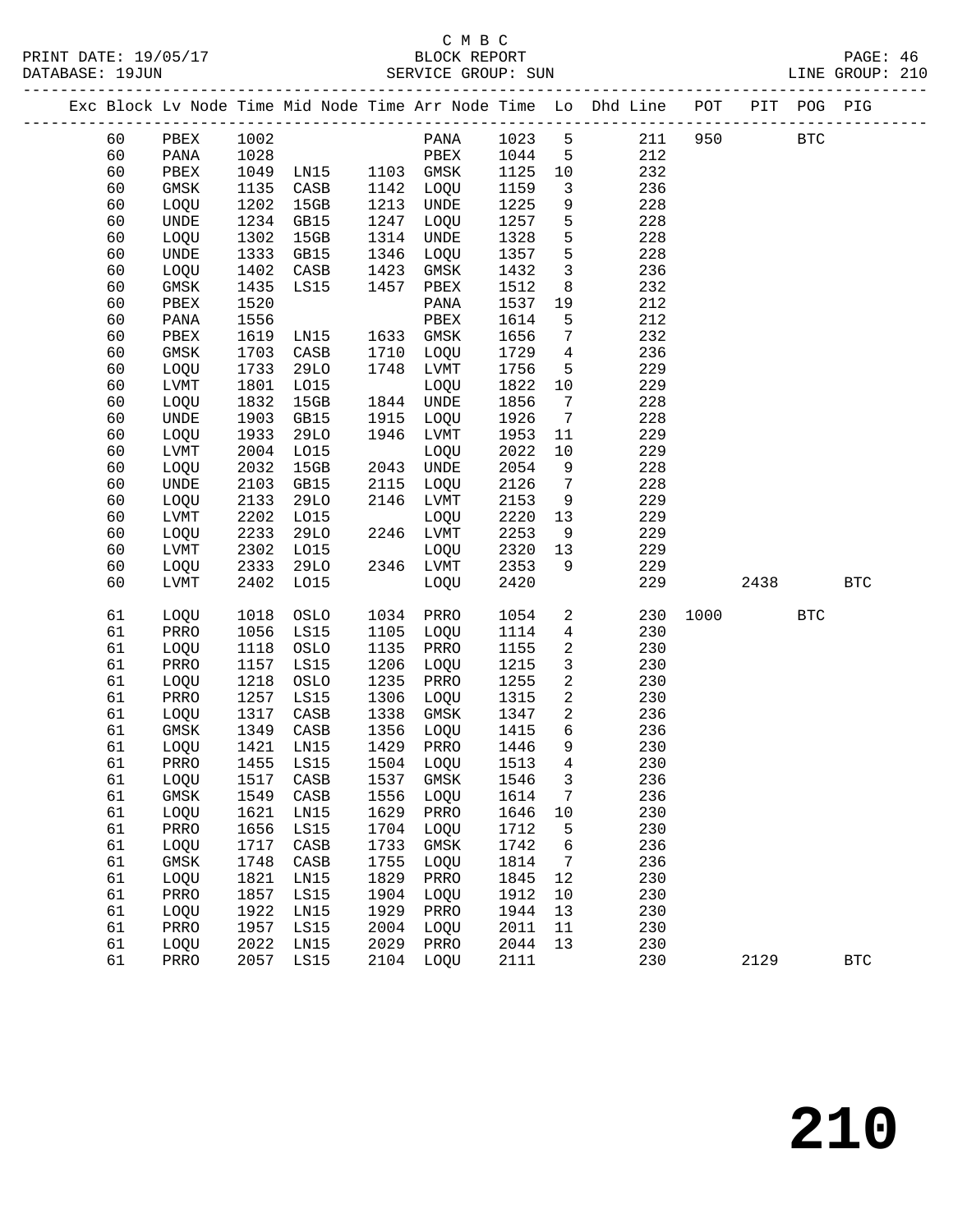#### C M B C<br>BLOCK REPORT SERVICE GROUP: SUN

|  |    |             |      |             |      |                                       |         |                 | Exc Block Lv Node Time Mid Node Time Arr Node Time Lo Dhd Line POT |          |      | PIT POG PIG  |              |
|--|----|-------------|------|-------------|------|---------------------------------------|---------|-----------------|--------------------------------------------------------------------|----------|------|--------------|--------------|
|  | 62 | PBEX        | 1017 | LNI5        |      | 1030 GMSK                             | 1049 16 |                 |                                                                    | 232 1005 |      | <b>BTC</b>   |              |
|  | 62 | $\rm{GMSK}$ | 1105 | CASB        |      | 1112 LOQU                             | 1129    | 4               | 236                                                                |          |      |              |              |
|  | 62 | LOQU        | 1133 | 29LO        | 1148 | LVMT                                  | 1155    | 6               | 229                                                                |          |      |              |              |
|  | 62 | LVMT        | 1201 | L015        |      | LOQU                                  | 1224    | 8               | 229                                                                |          |      |              |              |
|  | 62 | LOQU        | 1232 | 15GB        | 1243 | UNDE                                  | 1255    | 8               | 228                                                                |          |      |              |              |
|  | 62 | <b>UNDE</b> | 1303 | GB15        | 1316 | LOQU                                  | 1327    | 6               | 228                                                                |          |      |              |              |
|  | 62 | LOQU        | 1333 | <b>29LO</b> | 1348 | LVMT                                  | 1355    | 6               | 229                                                                |          |      |              |              |
|  | 62 | LVMT        | 1401 | L015        |      | LOQU                                  | 1423    | 9               | 229                                                                |          |      |              |              |
|  | 62 | LOQU        | 1432 | 15GB        | 1444 | UNDE                                  | 1458    | 5               | 228                                                                |          |      |              |              |
|  | 62 | <b>UNDE</b> | 1503 | GB15        | 1516 | LOQU                                  | 1527    | 6               | 228                                                                |          |      |              |              |
|  | 62 | LOQU        | 1533 | 15GB        | 1545 | UNDE                                  | 1559    | $\overline{4}$  | 228                                                                |          |      |              |              |
|  | 62 | UNDE        | 1603 | GB15        | 1616 | LOQU                                  | 1627    | 6               | 228                                                                |          |      |              |              |
|  | 62 | LOQU        | 1633 | DEQU        | 1646 | MOGL                                  | 1650    | $\mathsf{O}$    | 246                                                                |          |      |              |              |
|  | 62 | MOGL        | 1650 | MAGA        | 1706 | STST                                  | 1733    | $\mathbf{3}$    | 246                                                                |          |      |              |              |
|  | 62 | STST        | 1736 | <b>15LO</b> | 1809 | 15GB                                  | 1814    | 10              | 240                                                                |          |      |              |              |
|  | 62 | 15GB        | 1824 | MAGA        | 1841 | $_{\footnotesize{\textnormal{STST}}}$ | 1907    |                 | 240                                                                |          | 1931 |              | <b>BTC</b>   |
|  |    |             |      |             |      |                                       |         |                 |                                                                    |          |      |              |              |
|  | 63 | LOQU        | 1047 | CASB        | 1106 | GMSK                                  | 1112    | 8               | 236                                                                | 1029     |      | <b>BTC</b>   |              |
|  | 63 | <b>GMSK</b> | 1120 | CASB        | 1127 | LOQU                                  | 1144    | $\mathbf{3}$    | 236                                                                |          |      |              |              |
|  | 63 | LOQU        | 1147 | CASB        | 1208 | GMSK                                  | 1217    | $\overline{a}$  | 236                                                                |          |      |              |              |
|  | 63 | $\rm{GMSK}$ | 1219 | CASB        | 1226 | LOQU                                  | 1245    | 2               | 236                                                                |          |      |              |              |
|  | 63 | LOQU        | 1247 | CASB        | 1308 | GMSK                                  | 1317    | 2               | 236                                                                |          |      |              |              |
|  | 63 | GMSK        | 1319 | CASB        | 1326 | LOQU                                  | 1345    | 6               | 236                                                                |          |      |              |              |
|  | 63 | LOQU        | 1351 | LN15        | 1359 | PRRO                                  | 1416    | 9               | 230                                                                |          |      |              |              |
|  | 63 | PRRO        | 1425 | LS15        | 1434 | LOQU                                  | 1443    | $\overline{4}$  | 230                                                                |          |      |              |              |
|  | 63 | LOQU        | 1447 | CASB        | 1508 | GMSK                                  | 1517    | 2               | 236                                                                |          |      |              |              |
|  | 63 | $\rm{GMSK}$ | 1519 | CASB        | 1526 | LOQU                                  | 1544    | $7\phantom{.0}$ | 236                                                                |          |      |              |              |
|  | 63 | LOQU        | 1551 | LN15        | 1559 | PRRO                                  | 1616    | 13              | 230                                                                |          |      |              |              |
|  | 63 | PRRO        | 1629 | LS15        | 1637 | LOQU                                  | 1646    | 5               | 230                                                                |          |      |              |              |
|  | 63 | LOQU        | 1651 | LN15        | 1659 | PRRO                                  | 1716    | 10              | 230                                                                |          |      |              |              |
|  | 63 | PRRO        | 1726 | LS15        | 1734 | LOQU                                  | 1742    | 5               | 230                                                                |          |      |              |              |
|  | 63 | LOQU        | 1747 | CASB        | 1803 | GMSK                                  | 1812    | 6               | 236                                                                |          |      |              |              |
|  | 63 | $\rm{GMSK}$ | 1818 | CASB        | 1825 | LOQU                                  | 1843    | 8               | 236                                                                |          |      |              |              |
|  | 63 | LOQU        | 1851 | LN15        | 1859 | PRRO                                  | 1914    | 13              | 230                                                                |          |      |              |              |
|  | 63 | PRRO        | 1927 | LS15        | 1934 | LOQU                                  | 1941    | 11              | 230                                                                |          |      |              |              |
|  | 63 | LOQU        | 1952 | LN15        | 1959 | PRRO                                  | 2014    | 13              | 230                                                                |          |      |              |              |
|  | 63 | PRRO        | 2027 | LS15        | 2034 | LOQU                                  | 2041    | $7\phantom{.0}$ | 230                                                                |          |      |              |              |
|  | 63 | LOQU        | 2048 | LN15        | 2055 | PRRO                                  | 2110    | $\mathbf{3}$    | 230                                                                |          |      |              |              |
|  | 63 | PRRO        | 2113 | LS15        | 2120 | LOQU                                  | 2127    | 5               | 230                                                                |          |      |              |              |
|  | 63 | <b>LOQU</b> | 2132 | LN15        | 2139 | PRRO                                  | 2154    | 20              | 230                                                                |          |      |              |              |
|  | 63 | PRRO        | 2214 | LS15        | 2220 | LOQU                                  | 2227    | 6               | 230                                                                |          |      |              |              |
|  | 63 | LOQU        | 2233 | LN15        | 2240 | PRRO                                  | 2255    | 19              | 230                                                                |          |      |              |              |
|  | 63 | PRRO        | 2314 | LS15        | 2320 | LOQU                                  | 2326    | 6               | 230                                                                |          |      |              |              |
|  | 63 | LOQU        | 2332 | 15GB        | 2343 | <b>UNDE</b>                           | 2353    | 3               | 228                                                                |          |      |              |              |
|  | 63 | UNDE        | 2356 |             |      | GB15                                  | 2406    |                 | 228                                                                |          | 2422 |              | $_{\rm BTC}$ |
|  |    |             |      |             |      |                                       |         |                 |                                                                    |          |      |              |              |
|  | 64 | <b>STST</b> | 1131 | EDRI        | 1157 | MOGL                                  | 1206    | 0               | 246                                                                | 1107     |      | $_{\rm BTC}$ |              |
|  | 64 | MOGL        | 1206 | <b>WE28</b> | 1212 | LOQU                                  | 1225    | 8               | 246                                                                |          |      |              |              |
|  | 64 | LOQU        | 1233 | <b>DEQU</b> | 1245 | MOGL                                  | 1249    | 0               | 246                                                                |          |      |              |              |
|  | 64 | MOGL        | 1249 | MAGA        | 1305 | $_{\footnotesize\rm STST}$            | 1328    | 11              | 246                                                                |          |      |              |              |
|  | 64 | STST        | 1339 | <b>15LO</b> | 1413 | 15GB                                  | 1418    | 14              | 240                                                                |          |      |              |              |
|  | 64 | 15GB        | 1432 | MAGA        | 1451 | STST                                  | 1515    | 16              | 240                                                                |          |      |              |              |
|  | 64 | <b>STST</b> | 1531 | EDRI        | 1558 | $\tt MOGL$                            | 1607    | 0               | 246                                                                |          |      |              |              |
|  | 64 | MOGL        | 1607 | <b>WE28</b> | 1613 | LOQU                                  | 1625    | 7               | 246                                                                |          |      |              |              |
|  | 64 | LOQU        | 1632 | CASB        | 1650 | GMSK                                  | 1659    | 8               | 236                                                                |          |      |              |              |
|  | 64 | GMSK        | 1707 | LS15        | 1728 | PBEX                                  | 1743    |                 | 232                                                                |          | 1753 |              | $_{\rm BTC}$ |

**210**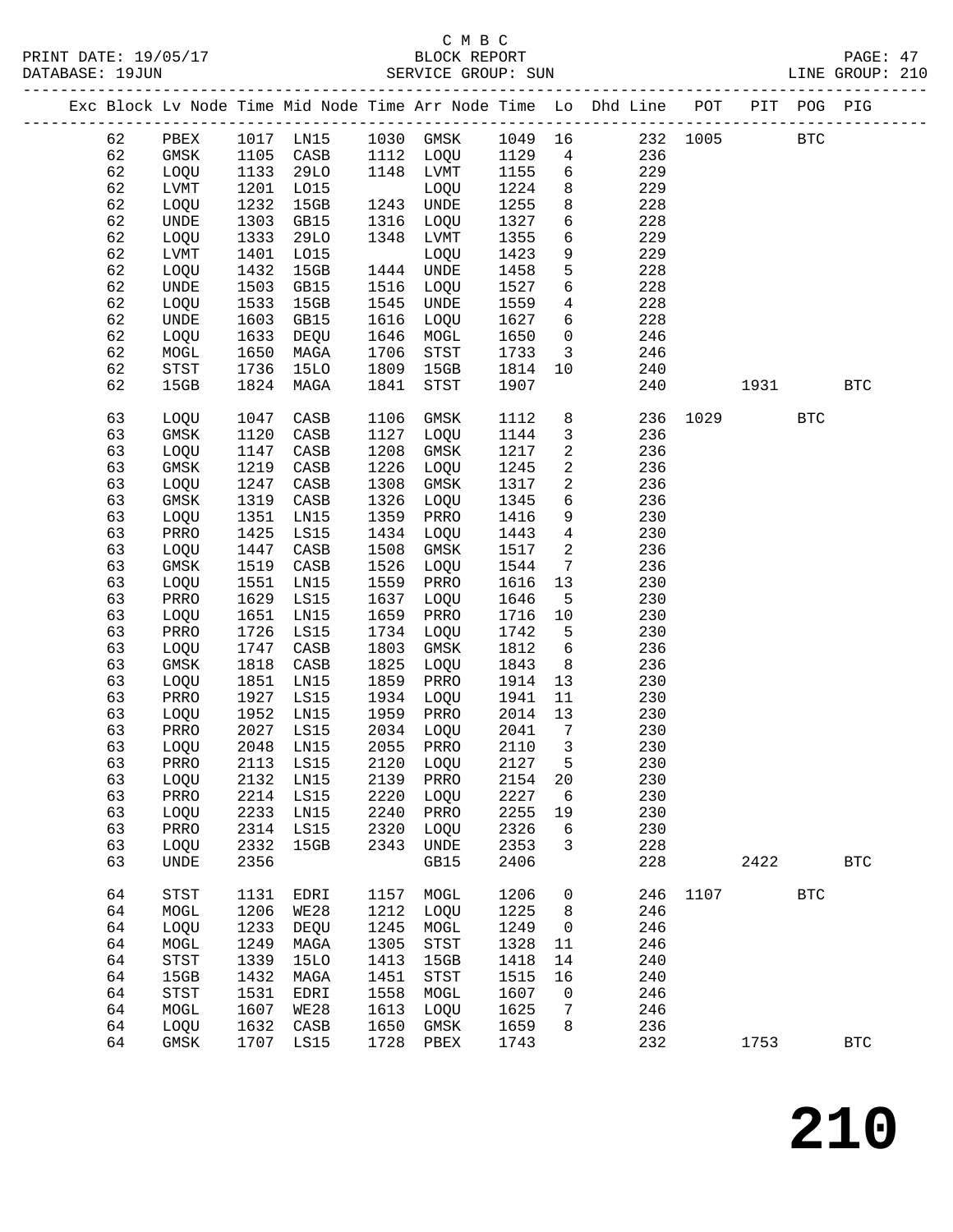### C M B C<br>BLOCK REPORT SERVICE GROUP: SUN

|        |    |             |      |                |      |                                       |         |                         | Exc Block Lv Node Time Mid Node Time Arr Node Time Lo Dhd Line POT |      |      | PIT POG PIG |            |
|--------|----|-------------|------|----------------|------|---------------------------------------|---------|-------------------------|--------------------------------------------------------------------|------|------|-------------|------------|
|        | 65 | 15GB        |      | 1247 MAGA      | 1306 | <b>STST</b>                           | 1330 23 |                         | 240                                                                | 1229 |      | <b>BTC</b>  |            |
|        | 65 | <b>STST</b> | 1353 | 15LO           | 1428 | 15GB                                  | 1434    | 13                      | 240                                                                |      |      |             |            |
|        | 65 | 15GB        | 1447 | MAGA           | 1506 | $_{\footnotesize{\textnormal{STST}}}$ | 1532    | $4\overline{4}$         | 240                                                                |      |      |             |            |
|        | 65 | <b>STST</b> | 1536 | 15LO           | 1610 | 15GB                                  | 1617    | $\overline{4}$          | 240                                                                |      |      |             |            |
|        | 65 | 15GB        | 1621 | MAGA           | 1640 | STST                                  | 1710    | 14                      | 240                                                                |      |      |             |            |
|        | 65 | <b>STST</b> | 1724 | <b>15LO</b>    | 1757 | 15GB                                  | 1802    | 10                      | 240                                                                |      |      |             |            |
|        | 65 | 15GB        | 1812 | MAGA           | 1829 | STST                                  | 1855    | 8                       | 240                                                                |      |      |             |            |
|        | 65 | <b>STST</b> | 1903 | EDRI           | 1925 | MOGL                                  | 1934    | $\overline{0}$          | 246                                                                |      |      |             |            |
|        | 65 | MOGL        | 1934 | WE28           | 1940 | LOQU                                  | 1952    | 10                      | 246                                                                |      |      |             |            |
|        | 65 | LOQU        | 2002 | CASB           | 2016 | GMSK                                  | 2025    | 10                      | 236                                                                |      |      |             |            |
|        | 65 | GMSK        | 2035 | CASB           | 2042 | LOQU                                  | 2100    | $\overline{\mathbf{3}}$ | 236                                                                |      |      |             |            |
|        | 65 | LOQU        | 2103 | 29LO           | 2116 | LVMT                                  | 2123    | 10                      | 229                                                                |      |      |             |            |
|        | 65 | LVMT        | 2133 | L015           |      | LOQU                                  | 2151    | 12                      | 229                                                                |      |      |             |            |
|        | 65 | LOQU        | 2203 | 29LO           |      | 2216 LVMT                             | 2223    | 10                      | 229                                                                |      |      |             |            |
|        | 65 | LVMT        | 2233 | L015           |      | LOQU                                  | 2251    | 12                      | 229                                                                |      |      |             |            |
|        | 65 | LOQU        | 2303 | 29LO           |      | 2316 LVMT                             | 2323    | 10                      | 229                                                                |      |      |             |            |
|        | 65 | LVMT        | 2333 | L015           |      | LOQU                                  | 2351    | 11                      | 229                                                                |      |      |             |            |
|        | 65 | LOQU        | 2402 |                |      | HODM                                  | 2430    | $\mathbf{3}$            | N24                                                                |      |      |             |            |
|        | 65 | HODM        | 2433 | LOQU 2503 LVMT |      |                                       | 2522    | $\mathbf{1}$            | N24                                                                |      |      |             |            |
| #CA 65 |    | LVMT        | 2523 |                |      | LOQU                                  | 2539    |                         | N24                                                                |      | 2557 |             | <b>BTC</b> |
| CA 65  |    | <b>LVMT</b> | 2523 |                |      | LOQU                                  | 2539    | 6                       | N24                                                                |      |      |             |            |
| CA 65  |    | LOQU        | 2545 | LN15           |      | 2552 PRRO                             | 2603    |                         | 230                                                                |      | 2623 |             | <b>BTC</b> |
|        | 66 | <b>LVMT</b> | 1421 | L015           |      | LOOU                                  | 1443    | 10                      | 229                                                                | 1403 |      | <b>BTC</b>  |            |
|        | 66 | LOQU        | 1453 | 29LO           |      | 1508 LVMT                             | 1516    | 5                       | 229                                                                |      |      |             |            |
|        | 66 | LVMT        | 1521 | L015           |      | LOQU                                  | 1542    | 5                       | 229                                                                |      |      |             |            |
|        | 66 | LOQU        | 1547 | CASB           |      | 1607 GMSK                             | 1616    | $\overline{3}$          | 236                                                                |      |      |             |            |
|        | 66 | GMSK        | 1619 | CASB           | 1626 | LOQU                                  | 1644    | $\mathbf{3}$            | 236                                                                |      |      |             |            |
|        | 66 | LOQU        | 1647 | CASB           | 1705 | GMSK                                  | 1714    | $\overline{4}$          | 236                                                                |      |      |             |            |
|        | 66 | GMSK        | 1718 | CASB           | 1725 | LOQU                                  | 1744    | 7                       | 236                                                                |      |      |             |            |
|        | 66 | LOQU        | 1751 | LN15           | 1759 | PRRO                                  | 1816    | 11                      | 230                                                                |      |      |             |            |
|        | 66 | PRRO        | 1827 | <b>LS15</b>    | 1834 | LOQU                                  | 1842    |                         | 230                                                                |      | 1900 |             | <b>BTC</b> |
|        | 67 | <b>STST</b> | 1559 | <b>15LO</b>    | 1634 | 15GB                                  | 1640    | $7\overline{ }$         | 240                                                                | 1535 |      | <b>BTC</b>  |            |
|        | 67 | 15GB        | 1647 | MAGA           | 1705 | STST                                  | 1734    | 14                      | 240                                                                |      |      |             |            |
|        | 67 | <b>STST</b> | 1748 | 15LO           | 1821 | 15GB                                  | 1826    | 13                      | 240                                                                |      |      |             |            |
|        | 67 | 15GB        | 1839 | MAGA           | 1855 | STST                                  | 1919    | $7\overline{ }$         | 240                                                                |      |      |             |            |
|        | 67 | <b>STST</b> | 1926 | <b>15LO</b>    | 1953 | 15GB                                  | 1958    | 5                       | 240                                                                |      |      |             |            |
|        |    |             |      |                |      |                                       |         |                         |                                                                    |      |      |             |            |

67 15GB 2003 MAGA 2019 STST 2043 13 240

67 STST 2056 15LO 2122 15GB 2127 240 2143 BTC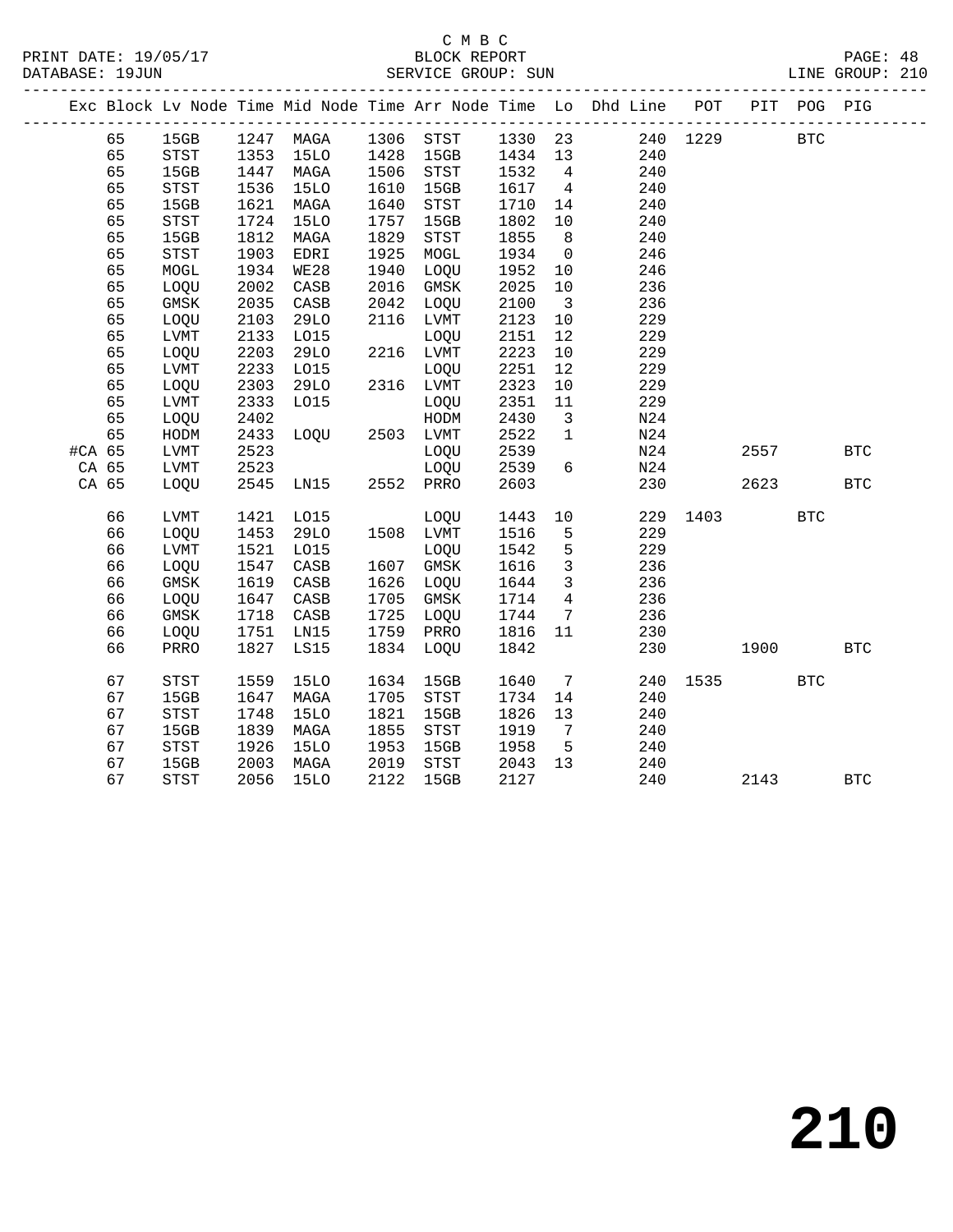|                |       |             |              |  |             |      |              |                 |            | Exc Block Lv Node Time Mid Node Time Arr Node Time Lo Dhd Line POT PIT POG PIG |            |  |
|----------------|-------|-------------|--------------|--|-------------|------|--------------|-----------------|------------|--------------------------------------------------------------------------------|------------|--|
| PN 98          |       | PBEX        | 947          |  |             |      | PNE 953      | $7\phantom{.0}$ | 210        | 935                                                                            | <b>BTC</b> |  |
| PN 98          |       | PNE         | 1000         |  | PBEX        |      | 1010         | 7               | 210        |                                                                                |            |  |
| PN 98          |       | PBEX        | 1017         |  | PNE         |      | 1023         | 7               | 210        |                                                                                |            |  |
| PN 98          |       | PNE         | 1030         |  | PBEX        |      | 1040         | $7\phantom{.0}$ | 210        |                                                                                |            |  |
| <b>PN 98</b>   |       | PBEX        | 1047         |  | PNE         |      | 1053         | 7               | 210        |                                                                                |            |  |
| PN 98          |       | PNE         | 1100         |  | PBEX        |      | 1110         | 7               | 210        |                                                                                |            |  |
| PN 98          |       | PBEX        | 1117         |  | PNE         |      | 1123         | 7               | 210        |                                                                                |            |  |
| PN 98          |       | PNE         | 1130         |  | PBEX        |      | 1140         | 7               | 210        |                                                                                |            |  |
| <b>PN 98</b>   |       | PBEX        | 1147         |  | PNE         |      | 1153         | 7               | 210        |                                                                                |            |  |
| PN 98          |       | PNE         | 1200         |  | PBEX        |      | 1210         | 7               | 210        |                                                                                |            |  |
| PN 98          |       | PBEX        | 1217         |  | PNE         |      | 1224         | 6               | 210        |                                                                                |            |  |
| PN 98          |       | PNE         | 1230         |  | PBEX        |      | 1240         | 7               | 210        |                                                                                |            |  |
| PN 98          |       | PBEX        | 1247         |  | PNE         |      | 1254         | 6               | 210        |                                                                                |            |  |
| PN 98          |       | PNE         | 1300         |  | PBEX        |      | 1310         | 7               | 210        |                                                                                |            |  |
| PN 98          |       | PBEX        | 1317         |  | PNE         |      | 1324         | 6               | 210        |                                                                                |            |  |
| PN 98          |       | PNE         | 1330         |  | PBEX        |      | 1340         | 7               | 210        |                                                                                |            |  |
| PN 98          |       | PBEX        | 1347         |  | PNE         |      | 1354         | 6               | 210        |                                                                                |            |  |
| PN 98          |       | PNE         | 1400         |  | PBEX        |      | 1410         | 7               | 210        |                                                                                |            |  |
| PN 98          |       | PBEX        | 1417         |  | ${\rm PNE}$ |      | 1424         | 6               | 210        |                                                                                |            |  |
| PN 98          |       | PNE         | 1430         |  | PBEX        |      | 1440         | 7               | 210        |                                                                                |            |  |
| PN 98          |       | PBEX        | 1447         |  | PNE         |      | 1454         | 6               | 210        |                                                                                |            |  |
| <b>PN 98</b>   |       | PNE         | 1500         |  | PBEX        |      | 1510         | 7               | 210        |                                                                                |            |  |
| PN 98          |       | PBEX        | 1517         |  | PNE         |      | 1524         | 6               | 210        |                                                                                |            |  |
| PN 98          |       | PNE         | 1530         |  | PBEX        |      | 1540         | 7               | 210        |                                                                                |            |  |
| PN 98          |       | PBEX        | 1547         |  | PNE         |      | 1554         | 6               | 210        |                                                                                |            |  |
| PN 98          |       | PNE         | 1600         |  | PBEX        |      | 1610         | 7               | 210        |                                                                                |            |  |
| PN 98          |       | PBEX        | 1617         |  | ${\rm PNE}$ |      | 1624         | 6               | 210        |                                                                                |            |  |
| PN 98          |       | PNE         | 1630         |  | PBEX        |      | 1640         | 7               | 210        |                                                                                |            |  |
| PN 98          |       | PBEX        | 1647         |  | PNE         |      | 1654         | 6               | 210        |                                                                                |            |  |
| <b>PN 98</b>   |       | PNE         | 1700         |  | PBEX        |      | 1710         | 7               | 210        |                                                                                |            |  |
| PN 98          |       | PBEX        | 1717         |  | PNE         |      | 1724         | 6               | 210        |                                                                                |            |  |
| PN 98          |       | PNE         | 1730         |  | PBEX        |      | 1740         | 7               | 210        |                                                                                |            |  |
| PN 98          |       | PBEX        | 1747         |  | PNE         |      | 1754         | 6               | 210        |                                                                                |            |  |
| <b>PN 98</b>   |       | PNE         | 1800         |  | PBEX        |      | 1810         | 7               | 210        |                                                                                |            |  |
| PN 98          |       | PBEX        | 1817         |  | ${\rm PNE}$ |      | 1823         | 7               | 210        |                                                                                |            |  |
| PN 98          |       | PNE         | 1830         |  | PBEX        |      | 1840         | 7               | 210        |                                                                                |            |  |
| PN 98          |       | PBEX        | 1847         |  | PNE         |      | 1853         | 7               | 210        |                                                                                |            |  |
|                | PN 98 | PNE         | 1900         |  | PBEX        |      | 1910         | 7               | 210        |                                                                                |            |  |
|                | PN 98 | PBEX        | 1917         |  | PNE         |      | 1923         | 7               | 210        |                                                                                |            |  |
|                | PN 98 | PNE         | 1930         |  |             | PBEX | 1940         | $7\phantom{.0}$ | 210        |                                                                                |            |  |
| PN 98          |       | PBEX        | 1947         |  | PNE         |      | 1953         | 7               | 210        |                                                                                |            |  |
| PN 98          |       | PNE         | 2000         |  | PBEX        |      | 2010<br>2023 | 7               | 210<br>210 |                                                                                |            |  |
| PN 98          |       | PBEX        | 2017<br>2030 |  | PNE         |      | 2040         | 7               | 210        |                                                                                |            |  |
| PN 98<br>PN 98 |       | PNE<br>PBEX | 2047         |  | PBEX<br>PNE |      | 2053         | 7               | 210        |                                                                                |            |  |
| PN 98          |       | PNE         | 2100         |  | PBEX        |      | 2110         | 7<br>7          | 210        |                                                                                |            |  |
| PN 98          |       | PBEX        | 2117         |  | PNE         |      | 2123         | 7               | 210        |                                                                                |            |  |
| PN 98          |       | PNE         | 2130         |  | PBEX        |      | 2140         | 7               | 210        |                                                                                |            |  |
| PN 98          |       | PBEX        | 2147         |  | PNE         |      | 2153         | 7               | 210        |                                                                                |            |  |
| PN 98          |       | ${\tt PNE}$ | 2200         |  | PBEX        |      | 2210         | 7               | 210        |                                                                                |            |  |
| PN 98          |       | PBEX        | 2217         |  | PNE         |      | 2223         | 7               | 210        |                                                                                |            |  |
| PN 98          |       | PNE         | 2230         |  | PBEX        |      | 2240         | 7               | 210        |                                                                                |            |  |
| PN 98          |       | PBEX        | 2247         |  | PNE         |      | 2253         | 7               | 210        |                                                                                |            |  |
| PN 98          |       | PNE         | 2300         |  | PBEX        |      | 2310         | 7               | 210        |                                                                                |            |  |
| PN 98          |       | PBEX        | 2317         |  | PNE         |      | 2323         | 7               | 210        |                                                                                |            |  |
| PN 98          |       | PNE         | 2330         |  | PBEX        |      | 2340         | 7               | 210        |                                                                                |            |  |
|                |       |             |              |  |             |      |              |                 |            |                                                                                |            |  |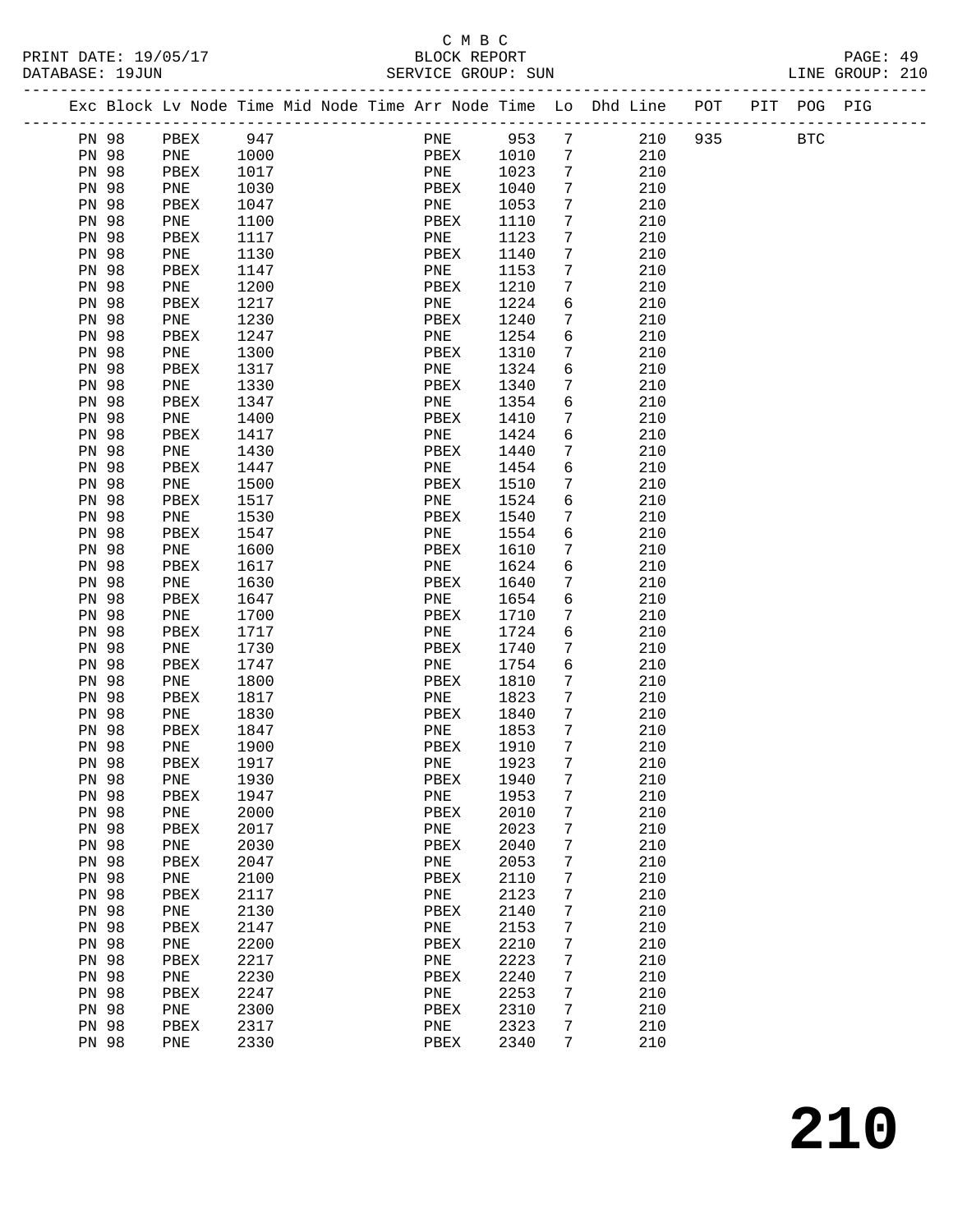|                                                                                |       |      |      |                    |  |  |      | C M B C      |                 |  |     |  |      |          |  |
|--------------------------------------------------------------------------------|-------|------|------|--------------------|--|--|------|--------------|-----------------|--|-----|--|------|----------|--|
| PRINT DATE: 19/05/17                                                           |       |      |      |                    |  |  |      | BLOCK REPORT |                 |  |     |  |      | PAGE: 50 |  |
| DATABASE: 19JUN                                                                |       |      |      | SERVICE GROUP: SUN |  |  |      |              | LINE GROUP: 210 |  |     |  |      |          |  |
| Exc Block Ly Node Time Mid Node Time Arr Node Time Lo Dhd Line POT PIT POG PIG |       |      |      |                    |  |  |      |              |                 |  |     |  |      |          |  |
|                                                                                | PN 98 | PREX | 2347 | 210<br>2353<br>PNE |  |  |      |              |                 |  |     |  |      |          |  |
|                                                                                | PN 98 | PNF. | 2400 |                    |  |  | PBEX |              | 2410            |  | 210 |  | 2420 | RTC      |  |

# **210**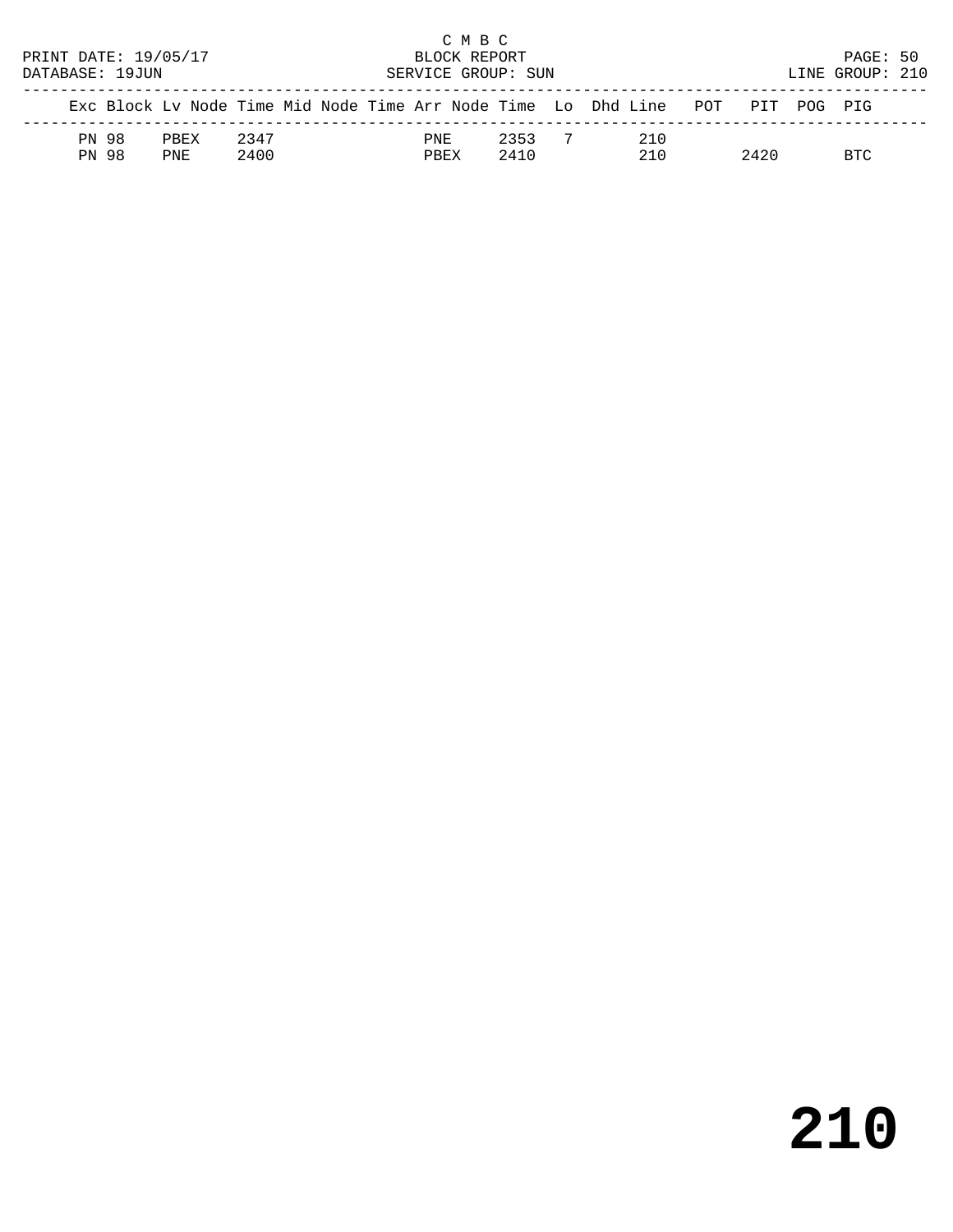|      | PRINT DATE: 19/05/17<br>DATABASE: 19JUN |                                                                                                                                        |                                                                                                                                                                                 |                                                                                                                          |  |  | C M B C<br>BLOCK REPORT                                                                                                      |                                                                                                                                           |                                                                                                                |                                                                  |                                                                                                                              |                    |              | PAGE: 51 |  |
|------|-----------------------------------------|----------------------------------------------------------------------------------------------------------------------------------------|---------------------------------------------------------------------------------------------------------------------------------------------------------------------------------|--------------------------------------------------------------------------------------------------------------------------|--|--|------------------------------------------------------------------------------------------------------------------------------|-------------------------------------------------------------------------------------------------------------------------------------------|----------------------------------------------------------------------------------------------------------------|------------------------------------------------------------------|------------------------------------------------------------------------------------------------------------------------------|--------------------|--------------|----------|--|
| STST |                                         |                                                                                                                                        | BTC Burnaby Depot<br>CACO CAPILANO UNIVERSITY<br>HBAY HORSESHOE BAY FERRY<br>LOQU      LONSDALE QUAY<br>MACA       MARINE & CAPILANO<br>PBEX PHIBBS EXCHANGE<br>STADIUM STATION |                                                                                                                          |  |  |                                                                                                                              | <b>DUCA</b>                                                                                                                               |                                                                                                                | BUB2 BURRARD STATION                                             | DUNSMUIR & CAMBIE<br>HODM HOWE & DUNSMUIR<br>LVMT LYNN VALLEY & MTN HWY<br>NWST NEW WESTMINSTER STN<br>PKRS PARK ROYAL SOUTH |                    |              |          |  |
|      |                                         |                                                                                                                                        |                                                                                                                                                                                 |                                                                                                                          |  |  |                                                                                                                              |                                                                                                                                           |                                                                                                                |                                                                  | Exc Block Lv Node Time Mid Node Time Arr Node Time Lo Dhd Line POT PIT POG PIG                                               |                    |              |          |  |
|      |                                         | $\mathbf{1}$<br>$\mathbf{1}$<br>$\mathbf{1}$<br>$\mathbf 1$<br>1<br>1<br>1<br>1<br>1<br>1<br>1<br>1<br>$\mathbf 1$<br>1<br>1<br>1<br>2 | DUCA 600<br>HBAY<br>DUCA<br>HBAY<br>DUCA<br>HBAY<br>DUCA<br>HBAY<br>DUCA<br>HBAY<br>DUCA<br>HBAY<br>DUCA<br>HBAY<br>DUCA                                                        | 818<br>915<br>1003<br>1055<br>1143<br>1235<br>1323<br>1415<br>1503<br>1555<br>1643<br>1735<br>1823<br>630                |  |  | <b>DUCA</b><br>HBAY<br>DUCA<br>HBAY<br>DUCA<br>HBAY<br>DUCA<br>HBAY<br>DUCA<br>HBAY<br>DUCA<br>HBAY<br>DUCA<br>HBAY          | 854<br>951<br>1039<br>1131<br>1219<br>1314<br>1359<br>1454<br>1539<br>1634<br>1719 16<br>1814 9<br>1859<br>706 12                         | 21<br>12<br>16<br>12<br>16<br>9<br>16<br>9<br>16                                                               | HBAY 636 12 257<br>DUCA 724 6 257<br>HBAY 806 12 257<br>257<br>9 | 257<br>257<br>257<br>257<br>257<br>257<br>257<br>257<br>257<br>257<br>257<br>257 1920<br>257                                 | 536 BTC<br>606 700 | <b>BTC</b>   | BTC      |  |
|      |                                         | 2<br>2<br>2<br>2<br>2<br>2<br>2<br>2<br>2<br>2<br>2<br>2<br>2<br>2<br>2<br>2<br>2                                                      | HBAY<br>DUCA<br>HBAY<br>DUCA<br>HBAY<br>DUCA<br>HBAY<br>DUCA<br>HBAY<br>DUCA<br>HBAY 1543<br><b>DUCA</b><br>HBAY<br><b>DUCA</b><br>HBAY<br><b>DUCA</b><br>HBAY                  | 718<br>815<br>903<br>955<br>1043<br>1135<br>1223<br>1313<br>1403<br>1455<br>1635<br>1723<br>1825<br>1913<br>1955<br>2043 |  |  | DUCA<br>HBAY<br>DUCA<br>HBAY<br>DUCA<br>HBAY<br>DUCA<br>HBAY<br>DUCA<br>HBAY<br>HBAY<br>DUCA<br>HBAY<br>DUCA<br>HBAY<br>DUCA | 754<br>851<br>939<br>1031<br>1119<br>1214<br>1259<br>1352<br>1439<br>1534<br>DUCA 1619 16<br>1714<br>1759<br>1904<br>1949<br>2031<br>2119 | 21<br>12<br>16<br>12<br>16<br>9<br>14<br>11<br>16<br>$\overline{9}$<br>9<br>26<br>- 9<br>$6\overline{6}$<br>12 | 257<br>257                                                       | 257<br>257<br>257<br>257<br>257<br>257<br>257<br>257<br>257<br>257<br>257<br>257<br>257<br>257<br>257                        | 2140               |              | BTC      |  |
|      |                                         | 3<br>3<br>3<br>3<br>3<br>3<br>3<br>$\mathsf 3$<br>3<br>3<br>3<br>3                                                                     | <b>DUCA</b><br><b>HBAY</b><br><b>DUCA</b><br>HBAY<br><b>DUCA</b><br>HBAY<br><b>DUCA</b><br>HBAY<br><b>DUCA</b><br>HBAY<br><b>DUCA</b><br>HBAY                                   | 700<br>748<br>835<br>923<br>1015<br>1103<br>1155<br>1243<br>1335<br>1423<br>1515<br>1603                                 |  |  | HBAY<br><b>DUCA</b><br>HBAY<br><b>DUCA</b><br>HBAY<br>DUCA<br>HBAY<br>DUCA<br>HBAY<br>DUCA<br>HBAY<br>DUCA                   | 736<br>824<br>911<br>959<br>1051<br>1139<br>1234<br>1319<br>1414<br>1459<br>1554<br>1639                                                  | 12<br>11<br>12<br>16<br>12<br>16<br>- 9<br>16<br>9<br>16<br>9<br>16                                            |                                                                  | 257<br>636<br>257<br>257<br>257<br>257<br>257<br>257<br>257<br>257<br>257<br>257<br>257                                      |                    | $_{\rm BTC}$ |          |  |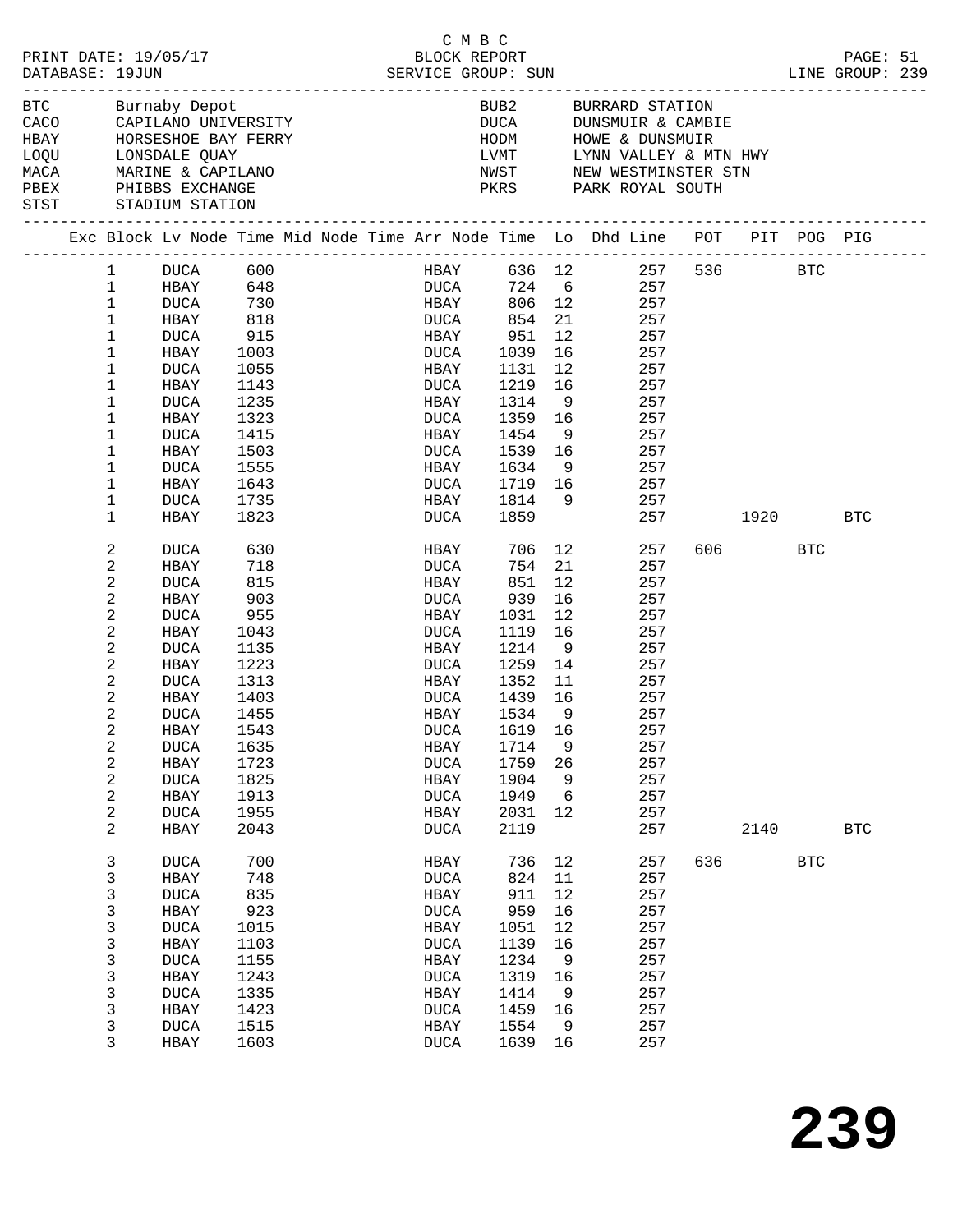|                |        | Exc Block Lv Node Time Mid Node Time Arr Node Time Lo Dhd Line |              |  |              |      |              |                |     | POT      |      | PIT POG PIG |            |
|----------------|--------|----------------------------------------------------------------|--------------|--|--------------|------|--------------|----------------|-----|----------|------|-------------|------------|
|                | 3      | DUCA                                                           | 1655         |  |              | HBAY | 1734         | 9              | 257 |          |      |             |            |
|                | 3      | HBAY                                                           | 1743         |  | DUCA         |      | 1819         |                | 257 |          | 1840 |             | <b>BTC</b> |
|                |        |                                                                |              |  |              |      |              |                |     |          |      |             |            |
|                | 4      | <b>DUCA</b>                                                    | 755          |  | HBAY         |      | 831          | 12             | 257 |          |      | <b>BTC</b>  |            |
|                | 4      | HBAY                                                           | 843          |  | DUCA         |      | 919          | 16             | 257 |          |      |             |            |
|                | 4      | <b>DUCA</b>                                                    | 935          |  | HBAY         |      | 1011         | 12             | 257 |          |      |             |            |
|                | 4      | HBAY                                                           | 1023         |  | DUCA         |      | 1059         | 16             | 257 |          |      |             |            |
|                | 4      | <b>DUCA</b>                                                    | 1115         |  | HBAY         |      | 1154         | - 9            | 257 |          |      |             |            |
|                | 4      | HBAY                                                           | 1203         |  | DUCA         |      | 1239         | 16             | 257 |          |      |             |            |
|                | 4      | <b>DUCA</b>                                                    | 1255         |  | HBAY         |      | 1334         | 9              | 257 |          |      |             |            |
|                | 4      | HBAY                                                           | 1343         |  | DUCA         |      | 1419         | 16             | 257 |          |      |             |            |
|                | 4      | <b>DUCA</b>                                                    | 1435         |  | HBAY         |      | 1514         | 9              | 257 |          |      |             |            |
|                | 4      | HBAY                                                           | 1523         |  | DUCA         |      | 1559         | 16             | 257 |          |      |             |            |
|                | 4      | DUCA                                                           | 1615         |  | HBAY         |      | 1654         | 9              | 257 |          |      |             |            |
|                | 4      | HBAY                                                           | 1703         |  | DUCA         |      | 1739         | 16             | 257 |          |      |             |            |
|                | 4      | <b>DUCA</b>                                                    | 1755         |  | HBAY         |      | 1830         | 13             | 257 |          |      |             |            |
|                | 4      | HBAY                                                           | 1843         |  | DUCA         |      | 1919         | 6              | 257 |          |      |             |            |
|                | 4      | <b>DUCA</b>                                                    | 1925         |  | HBAY         |      | 2004         | 9              | 257 |          |      |             |            |
|                | 4      | HBAY                                                           | 2013         |  | DUCA         |      | 2049         | 6              | 257 |          |      |             |            |
|                | 4      | <b>DUCA</b>                                                    | 2055         |  | HBAY         |      | 2131         | 29             | 257 |          |      |             |            |
|                | 4      | HBAY                                                           | 2200         |  | DUCA         |      | 2236         |                | 257 |          | 2257 |             | <b>BTC</b> |
|                |        |                                                                | 855          |  |              |      |              |                | 257 | 831      |      | <b>BTC</b>  |            |
|                | 5<br>5 | <b>DUCA</b><br>HBAY                                            | 943          |  | HBAY<br>DUCA |      | 931<br>1019  | 12<br>16       | 257 |          |      |             |            |
|                | 5      | <b>DUCA</b>                                                    | 1035         |  | HBAY         |      | 1111         | 12             | 257 |          |      |             |            |
|                | 5      | HBAY                                                           | 1123         |  | DUCA         |      | 1159         | 16             | 257 |          |      |             |            |
|                | 5      | <b>DUCA</b>                                                    | 1215         |  | HBAY         |      | 1254         | 9              | 257 |          |      |             |            |
|                | 5      | HBAY                                                           | 1303         |  | DUCA         |      | 1339         | 16             | 257 |          |      |             |            |
|                | 5      | <b>DUCA</b>                                                    | 1355         |  | HBAY         |      | 1434         | 9              | 257 |          |      |             |            |
|                | 5      | HBAY                                                           | 1443         |  | <b>DUCA</b>  |      | 1519         | 16             | 257 |          |      |             |            |
|                | 5      | <b>DUCA</b>                                                    | 1535         |  | HBAY         |      | 1614         | 9              | 257 |          |      |             |            |
|                | 5      | HBAY                                                           | 1623         |  | DUCA         |      | 1659         | 16             | 257 |          |      |             |            |
|                | 5      | <b>DUCA</b>                                                    | 1715         |  | HBAY         |      | 1754         | 9              | 257 |          |      |             |            |
|                | 5      | HBAY                                                           | 1803         |  | DUCA         |      | 1839         | 16             | 257 |          |      |             |            |
|                | 5      | <b>DUCA</b>                                                    | 1855         |  | HBAY         |      | 1934         | $\overline{9}$ | 257 |          |      |             |            |
|                | 5      | HBAY                                                           | 1943         |  | DUCA         |      | 2019         | 6              | 257 |          |      |             |            |
|                | 5      | <b>DUCA</b>                                                    | 2025         |  | HBAY         |      | 2101         | 19             | 257 |          |      |             |            |
|                | 5      | HBAY                                                           | 2120         |  | DUCA         |      | 2156         | $\overline{4}$ | 257 |          |      |             |            |
|                | 5      | <b>DUCA</b>                                                    | 2200         |  | HBAY         |      | 2236         | 24             | 257 |          |      |             |            |
|                | 5      | HBAY                                                           | 2300         |  | DUCA         |      | 2336         |                | 257 |          | 2357 |             | <b>BTC</b> |
|                |        |                                                                |              |  |              |      |              |                |     |          |      |             |            |
| E3 10<br>E3 10 |        | DUCA                                                           | 1425<br>1513 |  | HBAY         |      | 1504         | 9              | 257 | 257 1401 |      | <b>BTC</b>  |            |
| E3 10          |        | HBAY<br><b>DUCA</b>                                            | 1605         |  | DUCA<br>HBAY |      | 1549<br>1644 | 16<br>29       | 257 |          |      |             |            |
| E3 10          |        | HBAY                                                           | 1713         |  | <b>DUCA</b>  |      | 1749         | 21             | 257 |          |      |             |            |
| E3 10          |        | <b>DUCA</b>                                                    | 1810         |  | HBAY         |      | 1849         | 9              | 257 |          |      |             |            |
| E3 10          |        | HBAY                                                           | 1858         |  | DUCA         |      | 1934         |                | 257 |          | 1955 |             | BTC        |
|                |        |                                                                |              |  |              |      |              |                |     |          |      |             |            |
|                |        |                                                                |              |  |              |      |              |                |     |          |      |             |            |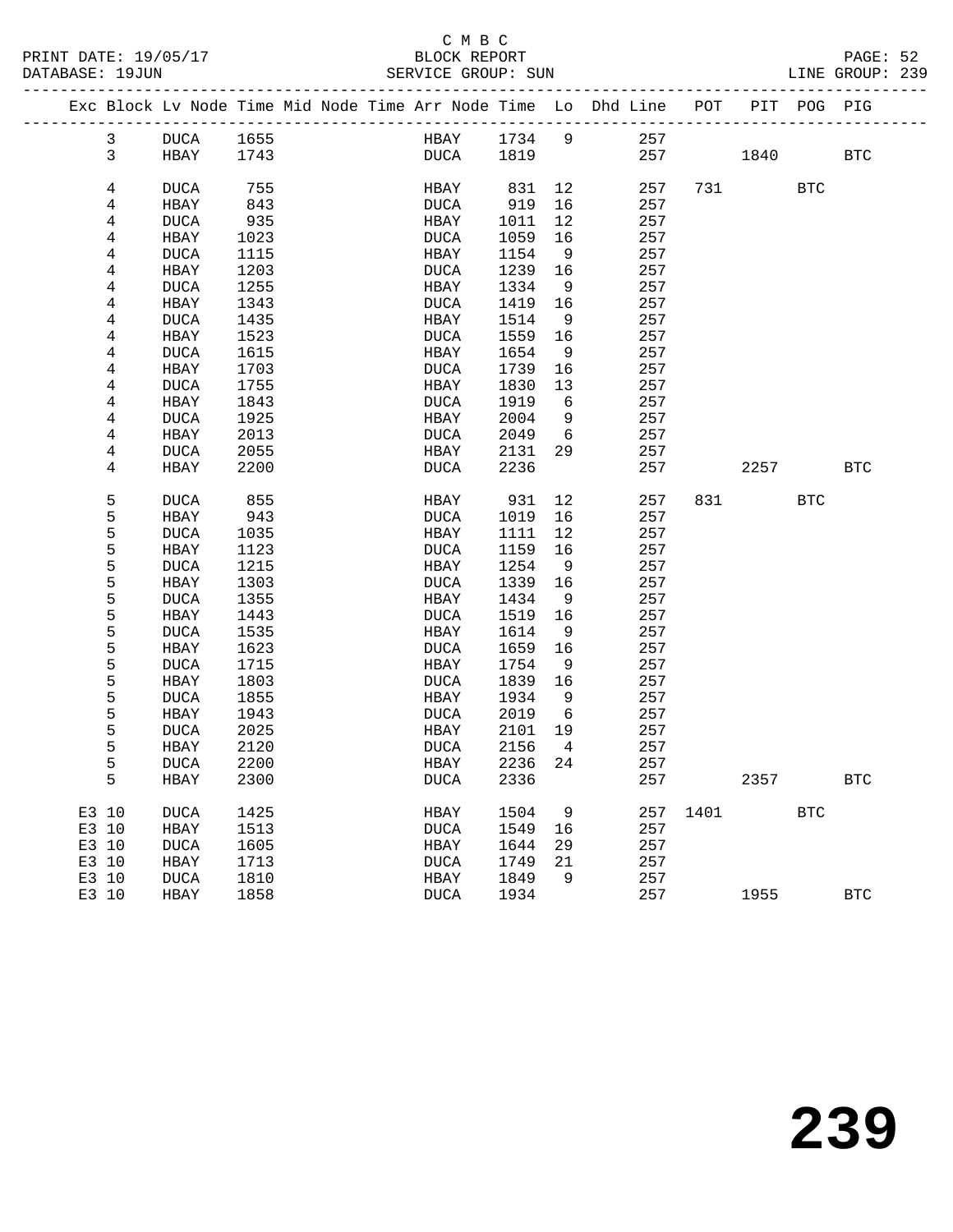## C M B C<br>BLOCK REPORT

|    |      |      | Exc Block Lv Node Time Mid Node Time Arr Node Time Lo Dhd Line POT PIT POG PIG                                          |      |                      |                  |                 |                         |     |         |            |            |  |
|----|------|------|-------------------------------------------------------------------------------------------------------------------------|------|----------------------|------------------|-----------------|-------------------------|-----|---------|------------|------------|--|
| 51 |      |      | 100U 654 MACA 100MT 710 2 242 636 BTC<br>100U 712 100U 729 STST 757 5 242<br>10 242 STST 802 MACA 817 100U 829 2 10 242 |      |                      |                  |                 |                         |     |         |            |            |  |
| 51 |      |      |                                                                                                                         |      |                      |                  |                 |                         |     |         |            |            |  |
| 51 |      |      |                                                                                                                         |      |                      |                  |                 |                         |     |         |            |            |  |
| 51 | PKRS | 841  | LOQU                                                                                                                    |      |                      | 923              | 13              |                         | 239 |         |            |            |  |
| 51 | CACO |      | 936 LOQU                                                                                                                |      | 858 CACO<br>958 PKRS | 1025             | 12              |                         | 239 |         |            |            |  |
| 51 | PKRS |      | 1037 LOQU                                                                                                               | 1058 | CACO                 | 1124             | 12              |                         | 239 |         |            |            |  |
| 51 | CACO |      | 1136 LOQU                                                                                                               | 1158 | PKRS                 | 1227             | $6\overline{6}$ |                         | 239 |         |            |            |  |
| 51 | PKRS | 1233 | LOQU                                                                                                                    | 1258 | CACO                 | 1325             | 11              |                         | 239 |         |            |            |  |
| 51 | CACO | 1336 | LOQU                                                                                                                    | 1358 | PKRS                 | 1427             | 9               |                         | 239 |         |            |            |  |
| 51 | PKRS |      | 1436 LOQU                                                                                                               | 1459 | CACO                 | 1526             | 11              |                         | 239 |         |            |            |  |
| 51 | CACO |      | 1537 LOQU                                                                                                               | 1600 | PKRS                 | 1626             | 12              |                         | 239 |         |            |            |  |
| 51 | PKRS | 1638 | LOQU                                                                                                                    | 1659 | CACO                 | 1725             | 12              |                         | 239 |         |            |            |  |
| 51 | CACO | 1737 | LOQU                                                                                                                    | 1758 | PKRS                 | 1825             | 14              |                         | 239 |         |            |            |  |
| 51 | PKRS |      | 1839 LOQU                                                                                                               | 1859 | CACO                 | 1924             | 11              |                         | 239 |         |            |            |  |
| 51 | CACO |      | 1935 LOQU                                                                                                               | 1958 | PKRS                 | 2022             | 6               |                         | 239 |         |            |            |  |
| 51 | PKRS | 2028 | LOQU                                                                                                                    | 2044 | CACO                 | 2109             |                 |                         | 239 | 2124    |            | <b>BTC</b> |  |
|    |      |      |                                                                                                                         |      |                      |                  |                 |                         |     |         |            |            |  |
| 52 | PBEX |      | 735 LOQU 747                                                                                                            |      | PKRS                 | 808              |                 | $\overline{\mathbf{3}}$ | 239 | 723 BTC |            |            |  |
| 52 | PKRS |      | 811 LOQU                                                                                                                | 828  | CACO                 | 853              | 14              |                         | 239 |         |            |            |  |
| 52 | CACO |      | 907 LOQU                                                                                                                | 928  | PKRS                 | 953              | 14              |                         | 239 |         |            |            |  |
| 52 | PKRS | 1007 | LOQU                                                                                                                    | 1028 | CACO                 | 1054             | 12              |                         | 239 |         |            |            |  |
| 52 | CACO |      | 1106 LOQU                                                                                                               | 1128 | PKRS                 | 1157             | $7\overline{ }$ |                         | 239 |         |            |            |  |
| 52 | PKRS |      | 1204 LOQU                                                                                                               | 1228 | CACO                 | 1255             | 11              |                         | 239 |         |            |            |  |
| 52 | CACO | 1306 | LOQU                                                                                                                    | 1328 | PKRS                 | 1357             | 9               |                         | 239 |         |            |            |  |
| 52 | PKRS | 1406 | LOQU                                                                                                                    | 1429 | CACO                 | 1456             | 11              |                         | 239 |         |            |            |  |
| 52 | CACO |      | 1507 LOQU                                                                                                               | 1530 | PKRS                 | 1556             | 11              |                         | 239 |         |            |            |  |
| 52 | PKRS |      | 1607 LOQU                                                                                                               | 1629 | CACO                 | 1655             | 12              |                         | 239 |         |            |            |  |
| 52 | CACO | 1707 | LOQU                                                                                                                    | 1728 | PKRS                 | 1755             | 14              |                         | 239 |         |            |            |  |
| 52 | PKRS | 1809 | LOQU                                                                                                                    | 1829 | CACO                 | 1854             | 12              |                         | 239 |         |            |            |  |
| 52 | CACO |      | 1906 LOQU                                                                                                               | 1928 | PKRS                 | 1952             | $\overline{4}$  |                         | 239 |         |            |            |  |
| 52 | PKRS |      | 1956 LOQU                                                                                                               | 2014 | CACO                 | 2039 12          |                 |                         | 239 |         |            |            |  |
| 52 | CACO |      | 2051 LOQU                                                                                                               | 2113 | PKRS                 | 2137             |                 |                         | 239 | 2207    |            | <b>BTC</b> |  |
| 53 | PKRS |      | 756    LOQU            813     CACO<br>852    LOQU            913     PKRS                                              |      |                      | 838 14<br>938 14 |                 |                         | 239 | 726     | <b>BTC</b> |            |  |
| 53 | CACO |      |                                                                                                                         |      |                      |                  |                 |                         | 239 |         |            |            |  |
| 53 | PKRS |      | 952 LOQU                                                                                                                |      | 1013 CACO            | 1039 12          |                 |                         | 239 |         |            |            |  |
| 53 | CACO |      | 1051 LOQU                                                                                                               |      | 1113 PKRS            | 1141             | 9               |                         | 239 |         |            |            |  |
| 53 |      |      | PKRS 1150 LOQU 1213 CACO 1240 11                                                                                        |      |                      |                  |                 |                         | 239 |         |            |            |  |
| 53 | CACO | 1251 | LOQU                                                                                                                    | 1313 | PKRS                 | 1342             | 8               |                         | 239 |         |            |            |  |
| 53 | PKRS | 1350 | LOQU                                                                                                                    | 1414 | CACO                 | 1441             | 11              |                         | 239 |         |            |            |  |
| 53 | CACO | 1452 | LOQU                                                                                                                    | 1515 | PKRS                 | 1541             | 11              |                         | 239 |         |            |            |  |
| 53 | PKRS | 1552 | LOQU                                                                                                                    | 1614 | CACO                 | 1640             | 12              |                         | 239 |         |            |            |  |
| 53 | CACO | 1652 | LOQU                                                                                                                    | 1713 | PKRS                 | 1740             | 14              |                         | 239 |         |            |            |  |
| 53 | PKRS | 1754 | LOQU                                                                                                                    | 1814 | CACO                 | 1839             | 13              |                         | 239 |         |            |            |  |
| 53 | CACO | 1852 | LOQU                                                                                                                    | 1913 | PKRS                 | 1939             | 2               |                         | 239 |         |            |            |  |
| 53 | PKRS | 1941 | LOQU                                                                                                                    | 1959 | CACO                 | 2024             | $12$            |                         | 239 |         |            |            |  |
| 53 | CACO | 2036 | LOQU                                                                                                                    | 2058 | PKRS                 | 2122             | 21              |                         | 239 |         |            |            |  |
| 53 | PKRS | 2143 | LOQU                                                                                                                    | 2159 | CACO                 | 2225             | 12              |                         | 239 |         |            |            |  |
| 53 | CACO | 2237 | LOQU                                                                                                                    | 2258 | PKRS                 | 2321             | 22              |                         | 239 |         |            |            |  |
| 53 | PKRS | 2343 | LOQU                                                                                                                    | 2359 | CACO                 | 2425             | 12              |                         | 239 |         |            |            |  |
| 53 | CACO | 2437 | ${\tt PBEX}$                                                                                                            | 2444 | LOQU                 | 2458             | 4               |                         | 239 |         |            |            |  |
| 53 | LOQU | 2502 | PBEX                                                                                                                    | 2511 | ${\tt CACO}$         | 2520             | 3               |                         | 239 |         |            |            |  |
| 53 | CACO | 2523 |                                                                                                                         |      | PBEX                 | 2530             | 1               |                         | 239 |         |            |            |  |
| 53 | PBEX | 2531 |                                                                                                                         |      | BUB2                 | 2556             | $\mathbf{1}$    | 5                       | 209 |         |            |            |  |

53 HODM 2602 LOQU 2632 LVMT 2651 15 23 N24

53 HODM 2729 NWST 2831 N19 2853 BTC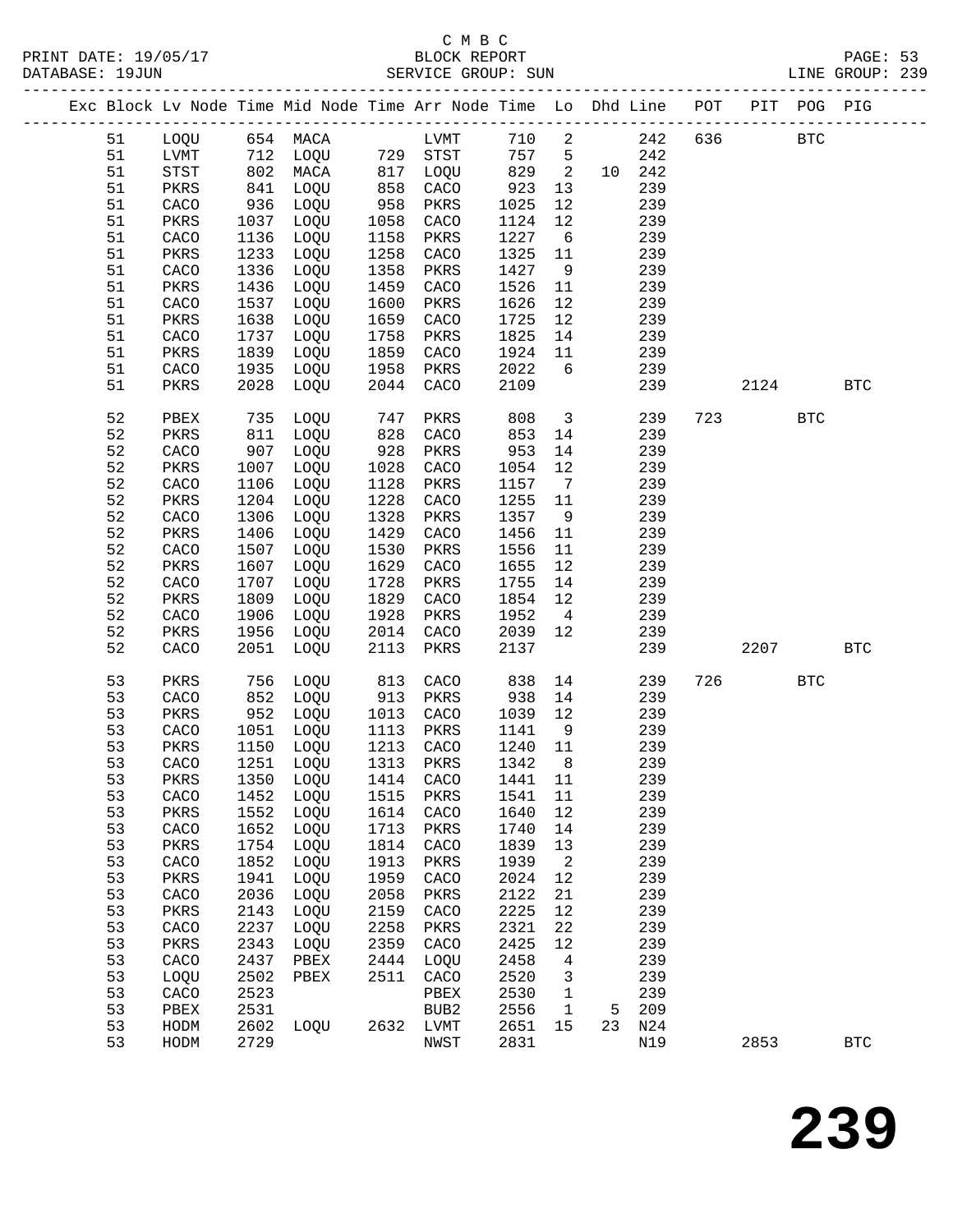|  |          |              |              |                             |              |              |              |                         | Exc Block Lv Node Time Mid Node Time Arr Node Time Lo Dhd Line POT PIT POG PIG |     |            |            |                      |
|--|----------|--------------|--------------|-----------------------------|--------------|--------------|--------------|-------------------------|--------------------------------------------------------------------------------|-----|------------|------------|----------------------|
|  | 54       | PBEX         |              | 748 LOQU 800 PKRS 821 5     |              |              |              |                         | 239                                                                            | 736 | <b>BTC</b> |            |                      |
|  | 54       | PKRS         |              | 826 LOQU 843 CACO           |              |              | 908 14       |                         | 239                                                                            |     |            |            |                      |
|  | 54       | CACO         | 922          | LOQU                        |              | 943 PKRS     | 1008         | 14                      | 239                                                                            |     |            |            |                      |
|  | 54       | PKRS         | 1022         | LOQU                        |              | 1043 CACO    | 1109         | 12                      | 239                                                                            |     |            |            |                      |
|  | 54       | CACO         | 1121         | LOQU                        | 1143         | PKRS         | 1212         | 6                       | 239                                                                            |     |            |            |                      |
|  | 54       | PKRS         | 1218         | LOQU                        | 1243         | CACO         | 1310         | 11                      | 239                                                                            |     |            |            |                      |
|  | 54       | CACO         | 1321         | LOQU                        | 1343         | PKRS         | 1412         | 9                       | 239                                                                            |     |            |            |                      |
|  | 54       | PKRS         | 1421         | LOQU                        | 1444         | CACO         | 1511         | 11                      | 239                                                                            |     |            |            |                      |
|  | 54       | CACO         | 1522         | LOQU                        | 1545         | PKRS         | 1611         | 11                      | 239                                                                            |     |            |            |                      |
|  | 54       | PKRS         | 1622         | LOQU                        | 1644         | CACO         | 1710         | 12                      | 239                                                                            |     |            |            |                      |
|  | 54       | CACO         | 1722         | LOQU                        | 1743         | PKRS         | 1810         | 15                      | 239                                                                            |     |            |            |                      |
|  | 54       | PKRS         | 1825         | LOQU                        | 1845         | CACO         | 1910         | 11                      | 239                                                                            |     |            |            |                      |
|  | 54       | CACO         | 1921         | LOQU                        | 1943         | PKRS         | 2007         | 6                       | 239                                                                            |     |            |            |                      |
|  | 54       | PKRS         | 2013         | LOQU                        | 2029         | CACO         | 2056         | 11                      | 239                                                                            |     |            |            |                      |
|  | 54       | CACO         | 2107         | LOQU                        | 2128         | PKRS         | 2152         | 21                      | 239                                                                            |     |            |            |                      |
|  | 54       | PKRS         | 2213         | LOQU                        | 2229         | CACO         | 2255         | 12                      | 239                                                                            |     |            |            |                      |
|  | 54       | CACO         | 2307         | LOQU                        | 2328         | PKRS         | 2350         |                         | 239                                                                            |     | 2420       |            | $\operatorname{BTC}$ |
|  | 55       | CACO         | 807          | LOQU                        | 828          | PKRS         | 852          |                         | $4\overline{ }$<br>239                                                         |     |            | <b>BTC</b> |                      |
|  | 55       | PKRS         | 856          | LOQU                        | 913          | CACO         | 938          | 13                      | 239                                                                            |     |            |            |                      |
|  | 55       | CACO         | 951          | LOQU                        | 1013         | PKRS         | 1040         | 12                      | 239                                                                            |     |            |            |                      |
|  | 55       | PKRS         | 1052         | LOQU                        | 1113         | CACO         | 1139         | 12                      | 239                                                                            |     |            |            |                      |
|  | 55       | CACO         | 1151         | LOQU                        | 1213         | PKRS         | 1242         | $6\overline{6}$         | 239                                                                            |     |            |            |                      |
|  | 55       | PKRS         | 1248         | LOQU                        | 1313         | CACO         | 1340         | 11                      | 239                                                                            |     |            |            |                      |
|  | 55       | CACO         | 1351         | LOQU                        | 1413         | PKRS         | 1442         | 9                       | 239                                                                            |     |            |            |                      |
|  | 55       | PKRS         | 1451         | LOQU                        |              | 1514 CACO    | 1541         | 11                      | 239                                                                            |     |            |            |                      |
|  | 55       | CACO         | 1552         | LOQU                        | 1615         | PKRS         | 1643         | 10                      | 239                                                                            |     |            |            |                      |
|  | 55       | PKRS         | 1653         | LOQU                        | 1714         | CACO         | 1740         | 12                      | 239                                                                            |     |            |            |                      |
|  | 55       | CACO         | 1752         | LOQU                        | 1813         | PKRS         | 1840         | 14                      | 239                                                                            |     |            |            |                      |
|  | 55       | PKRS         | 1854         | LOQU                        | 1914         | CACO         | 1939         | 11                      | 239                                                                            |     |            |            |                      |
|  | 55       | CACO         | 1950         | LOQU                        | 2013         | PKRS         | 2037         | $6\overline{6}$         | 239                                                                            |     |            |            |                      |
|  | 55       | PKRS         | 2043         | LOQU                        | 2059         | CACO         | 2125         | 12                      | 239                                                                            |     |            |            |                      |
|  | 55       | CACO         | 2137         | LOQU                        | 2158         | PKRS         | 2221<br>2325 | 22<br>12                | 239                                                                            |     |            |            |                      |
|  | 55<br>55 | PKRS<br>CACO | 2243<br>2337 | LOQU<br>PBEX                | 2259<br>2344 | CACO<br>LOQU | 2358         |                         | 239<br>239                                                                     |     | 2416       |            | <b>BTC</b>           |
|  |          |              |              |                             |              |              |              |                         |                                                                                |     |            |            |                      |
|  | 56       | CACO         | 822          | LOQU                        | 843          | PKRS         | 907          | $\overline{\mathbf{c}}$ | 239                                                                            |     | 806 700    | <b>BTC</b> |                      |
|  | 56       | PKRS         |              | 909 LOQU                    |              | 928 CACO     | 953          | 13                      | 239                                                                            |     |            |            |                      |
|  | 56       | CACO         |              | 1006 LOQU                   |              | 1028 PKRS    | 1055 12      |                         | 239                                                                            |     |            |            |                      |
|  | 56       | PKRS         |              | 1107 LOQU 1128 CACO 1154 12 |              |              |              |                         | 239                                                                            |     |            |            |                      |
|  | 56       | CACO         | 1206         | LOQU                        | 1228         | PKRS         | 1256         | 8                       | 239                                                                            |     |            |            |                      |
|  | 56       | PKRS         | 1304         | LOQU                        | 1328         | CACO         | 1355         | 11                      | 239                                                                            |     |            |            |                      |
|  | 56       | CACO         | 1406         | LOQU                        | 1428         | PKRS         | 1457         | 10                      | 239                                                                            |     |            |            |                      |
|  | 56       | PKRS         | 1507         | LOQU                        | 1529         | CACO         | 1555         | 12                      | 239                                                                            |     |            |            |                      |
|  | 56       | CACO         | 1607         | LOQU                        | 1630         | PKRS         | 1658         | 11                      | 239                                                                            |     |            |            |                      |
|  | 56       | PKRS         | 1709         | LOQU                        | 1729         | CACO         | 1754         | 14                      | 239                                                                            |     |            |            |                      |
|  | 56       | CACO         | 1808         | LOQU                        | 1829         | PKRS         | 1856         |                         | 239                                                                            |     | 1926       |            | $_{\rm BTC}$         |